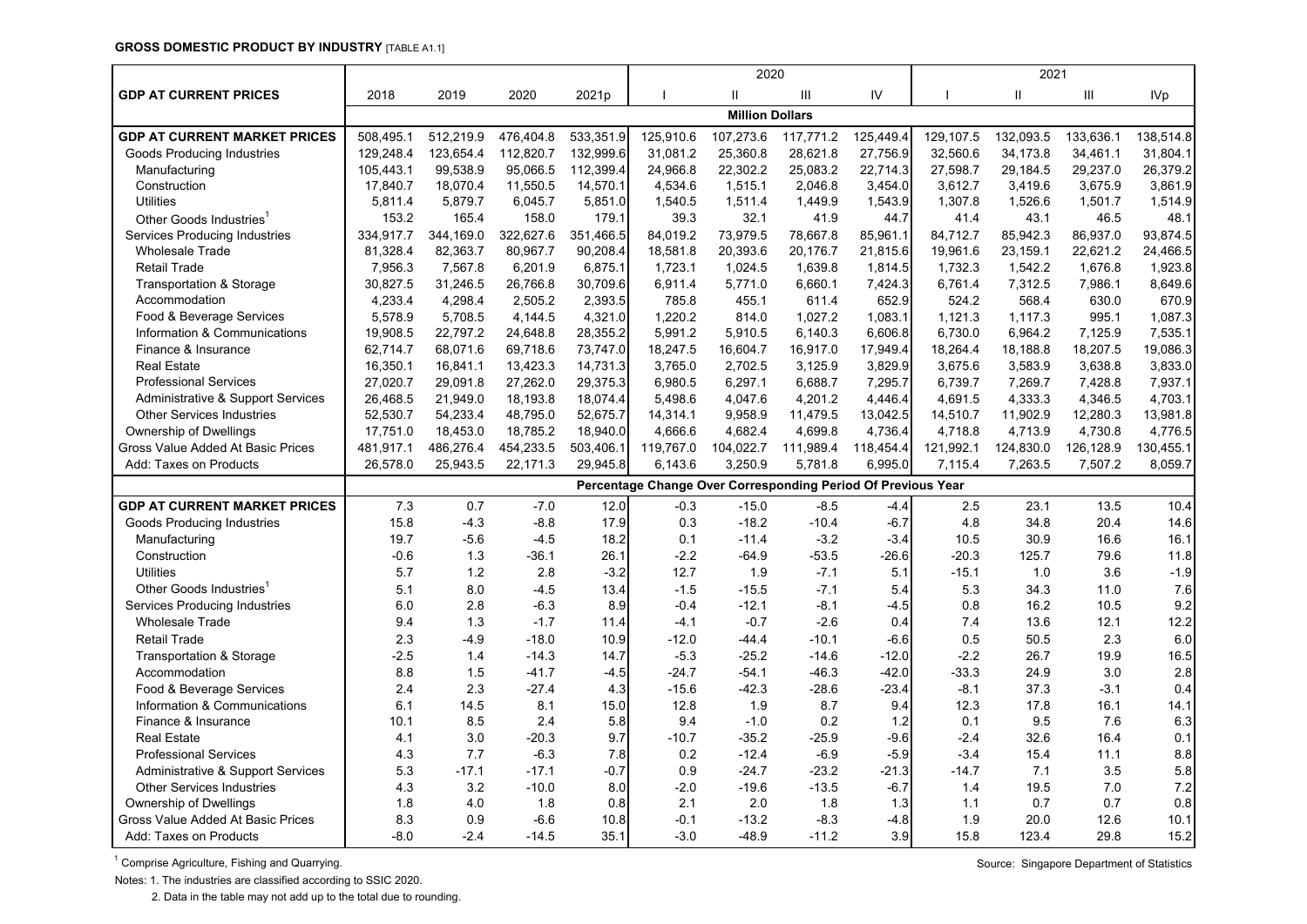#### **GROSS DOMESTIC PRODUCT BY INDUSTRY - Cont'd** [TABLE A1.1]

|                                      |           |           |           |           |                                                              | 2020                   |           |           |           | 2021      |           |                 |
|--------------------------------------|-----------|-----------|-----------|-----------|--------------------------------------------------------------|------------------------|-----------|-----------|-----------|-----------|-----------|-----------------|
| <b>GDP IN CHAINED (2015) DOLLARS</b> | 2018      | 2019      | 2020      | 2021p     |                                                              | $\mathbf{H}$           | Ш         | IV        |           | Ш         | III       | IV <sub>p</sub> |
|                                      |           |           |           |           |                                                              | <b>Million Dollars</b> |           |           |           |           |           |                 |
| <b>GDP AT MARKET PRICES</b>          | 475,771.7 | 480,984.6 | 461.056.9 | 496,161.6 | 119,413.5                                                    | 105,447.8              | 115,195.7 | 120,999.9 | 121,785.1 | 122,091.6 | 123,844.4 | 128.440.5       |
| <b>Goods Producing Industries</b>    | 119,517.1 | 118,226.9 | 118,620.3 | 134,521.3 | 30.748.0                                                     | 26,976.4               | 30,326.4  | 30,569.5  | 32,744.9  | 33,168.3  | 33,871.4  | 34,736.7        |
| Manufacturing                        | 93,863.1  | 92,497.3  | 99,463.0  | 112,576.6 | 24,403.5                                                     | 23,547.7               | 26,274.0  | 25,237.8  | 27,218.2  | 27,835.6  | 28,361.9  | 29,160.9        |
| Construction                         | 19,497.5  | 19,548.6  | 12,043.3  | 14,464.8  | 4,752.2                                                      | 1,578.6                | 2,133.7   | 3,578.8   | 3,699.5   | 3,456.2   | 3,625.1   | 3,684.0         |
| <b>Utilities</b>                     | 5,898.6   | 5,981.7   | 5,839.6   | 6,081.1   | 1,490.8                                                      | 1,406.8                | 1,455.7   | 1,486.3   | 1,486.6   | 1,529.4   | 1,531.6   | 1,533.5         |
| Other Goods Industries               | 146.2     | 155.9     | 149.3     | 165.4     | 37.8                                                         | 30.6                   | 38.9      | 42.0      | 39.3      | 40.9      | 42.2      | 43.0            |
| Services Producing Industries        | 306,811.8 | 311,839.5 | 296,082.6 | 312,552.8 | 76,412.6                                                     | 68,985.4               | 73,131.3  | 77,553.3  | 76,569.2  | 76,898.5  | 78,089.9  | 80,995.2        |
| <b>Wholesale Trade</b>               | 62,152.3  | 61,941.4  | 60,912.5  | 63,299.9  | 14,758.4                                                     | 15,191.4               | 14,790.1  | 16,172.6  | 15,349.6  | 15,646.0  | 15,602.2  | 16,702.1        |
| <b>Retail Trade</b>                  | 7,699.8   | 7,476.2   | 6,092.7   | 6,712.8   | 1,697.8                                                      | 963.1                  | 1,626.5   | 1,805.3   | 1,726.9   | 1,461.6   | 1,640.9   | 1,883.4         |
| Transportation & Storage             | 32,930.9  | 32,845.7  | 26,236.8  | 27,543.9  | 7,724.1                                                      | 5,614.7                | 6,353.3   | 6,544.7   | 6,712.3   | 6,862.3   | 6,935.4   | 7,033.9         |
| Accommodation                        | 4,160.2   | 4,149.4   | 3,571.0   | 3,632.6   | 729.5                                                        | 829.9                  | 1,020.4   | 991.2     | 813.7     | 916.3     | 962.1     | 940.5           |
| Food & Beverage Services             | 5,363.2   | 5,391.1   | 3,851.9   | 3,965.7   | 1,140.7                                                      | 756.3                  | 953.4     | 1,001.5   | 1,036.2   | 1,028.7   | 914.1     | 986.7           |
| Information & Communications         | 19,171.6  | 21,809.0  | 23,646.4  | 26,537.5  | 5,736.9                                                      | 5,529.2                | 6,069.8   | 6,310.5   | 6,278.9   | 6,324.9   | 6,916.4   | 7,017.3         |
| Finance & Insurance                  | 57,509.7  | 61,601.9  | 65,852.9  | 70,710.2  | 16,442.8                                                     | 16,049.0               | 16,321.5  | 17,039.6  | 17,290.9  | 17,713.6  | 17,710.3  | 17,995.4        |
| <b>Real Estate</b>                   | 17,005.7  | 17,097.2  | 14,756.6  | 16,328.2  | 4,064.2                                                      | 3,052.7                | 3,432.0   | 4,207.7   | 3,994.3   | 3,944.4   | 4,115.6   | 4,273.9         |
| <b>Professional Services</b>         | 26,703.5  | 28,179.0  | 25,911.6  | 27,046.2  | 6,676.4                                                      | 5,954.7                | 6,423.0   | 6,857.5   | 6,388.9   | 6,660.2   | 6,802.7   | 7,194.4         |
| Administrative & Support Services    | 25,049.3  | 20,955.1  | 17,448.0  | 16,779.1  | 5,003.0                                                      | 4,062.8                | 4,239.8   | 4,142.4   | 4,226.0   | 4,056.9   | 4,249.0   | 4,247.2         |
| <b>Other Services Industries</b>     | 48,966.4  | 50,458.9  | 46,360.9  | 48,794.8  | 12,446.2                                                     | 10,267.8               | 11,589.8  | 12,057.1  | 12,471.5  | 11,957.3  | 12,025.2  | 12,340.8        |
| Ownership of Dwellings               | 20,754.1  | 21,643.1  | 21,885.7  | 21,911.3  | 5,512.6                                                      | 5,484.3                | 5,459.5   | 5,429.3   | 5,386.5   | 5,509.9   | 5,500.7   | 5,514.2         |
| Gross Value Added At Basic Prices    | 446,777.0 | 451,276.7 | 435,711.5 | 467,454.6 | 112,471.2                                                    | 101,180.7              | 108,659.2 | 113,400.4 | 114,340.7 | 115,172.8 | 117,052.0 | 120,889.1       |
| Add: Taxes on Products               | 28,942.9  | 29,724.5  | 24,626.5  | 28,159.7  | 6,844.7                                                      | 3,743.9                | 6,404.7   | 7,633.2   | 7,373.0   | 6,761.2   | 6,596.9   | 7,428.6         |
|                                      |           |           |           |           | Percentage Change Over Corresponding Period Of Previous Year |                        |           |           |           |           |           |                 |
| <b>GDP AT MARKET PRICES</b>          | 3.7       | 1.1       | $-4.1$    | 7.6       | 1.2                                                          | $-12.2$                | $-4.6$    | $-0.9$    | 2.0       | 15.8      | 7.5       | 6.1             |
| <b>Goods Producing Industries</b>    | 5.6       | $-1.1$    | 0.3       | 13.4      | 5.9                                                          | $-9.9$                 | 1.0       | 4.7       | 6.5       | 23.0      | 11.7      | 13.6            |
| Manufacturing                        | 7.0       | $-1.5$    | 7.5       | 13.2      | 8.3                                                          | $-0.4$                 | 11.0      | 11.4      | 11.5      | 18.2      | 7.9       | 15.5            |
| Construction                         | 0.6       | 0.3       | $-38.4$   | 20.1      | $-5.7$                                                       | $-66.4$                | $-55.2$   | $-29.0$   | $-22.2$   | 118.9     | 69.9      | 2.9             |
| <b>Utilities</b>                     | $-0.6$    | 1.4       | $-2.4$    | 4.1       | 1.8                                                          | $-6.5$                 | $-3.9$    | $-0.8$    | $-0.3$    | 8.7       | 5.2       | 3.2             |
| Other Goods Industries <sup>1</sup>  | 3.3       | 6.6       | $-4.2$    | 10.8      | 0.3                                                          | $-16.4$                | $-7.6$    | 6.3       | 4.0       | 33.7      | 8.5       | 2.4             |
| Services Producing Industries        | 3.4       | 1.6       | $-5.1$    | 5.6       | 0.2                                                          | $-11.0$                | $-6.5$    | $-2.9$    | 0.2       | 11.5      | 6.8       | 4.4             |
| <b>Wholesale Trade</b>               | 3.2       | $-0.3$    | $-1.7$    | 3.9       | $-2.8$                                                       | $-1.6$                 | $-3.9$    | 1.6       | 4.0       | 3.0       | 5.5       | 3.3             |
| <b>Retail Trade</b>                  | 1.2       | $-2.9$    | $-18.5$   | 10.2      | $-11.3$                                                      | $-47.1$                | $-10.5$   | $-6.2$    | 1.7       | 51.8      | 0.9       | 4.3             |
| <b>Transportation &amp; Storage</b>  | 0.9       | $-0.3$    | $-20.1$   | 5.0       | $-4.2$                                                       | $-32.0$                | $-22.7$   | $-21.2$   | $-13.1$   | 22.2      | 9.2       | 7.5             |
| Accommodation                        | 7.4       | $-0.3$    | $-13.9$   | 1.7       | $-28.6$                                                      | $-15.5$                | $-5.3$    | $-7.1$    | 11.5      | 10.4      | $-5.7$    | $-5.1$          |
| Food & Beverage Services             | 1.1       | 0.5       | $-28.6$   | 3.0       | $-17.1$                                                      | $-43.4$                | $-29.5$   | $-24.6$   | $-9.2$    | 36.0      | $-4.1$    | $-1.5$          |
| Information & Communications         | 6.2       | 13.8      | 8.4       | 12.2      | 13.1                                                         | 2.3                    | 8.5       | 10.1      | 9.4       | 14.4      | 13.9      | 11.2            |
| Finance & Insurance                  | 6.0       | 7.1       | 6.9       | 7.4       | 10.6                                                         | 4.4                    | 5.9       | 6.8       | 5.2       | 10.4      | 8.5       | 5.6             |
| <b>Real Estate</b>                   | 0.4       | 0.5       | $-13.7$   | 10.7      | $-5.7$                                                       | $-27.9$                | $-19.6$   | $-1.8$    | $-1.7$    | 29.2      | 19.9      | 1.6             |
| <b>Professional Services</b>         | 3.2       | 5.5       | $-8.0$    | 4.4       | $-2.2$                                                       | $-13.9$                | $-8.2$    | $-7.9$    | $-4.3$    | 11.8      | 5.9       | 4.9             |
| Administrative & Support Services    | 3.8       | $-16.3$   | $-16.7$   | $-3.8$    | 1.1                                                          | $-23.7$                | $-22.7$   | $-20.2$   | $-15.5$   | $-0.1$    | 0.2       | 2.5             |
| <b>Other Services Industries</b>     | 2.1       | 3.0       | $-8.1$    | 5.2       | $-1.7$                                                       | $-17.6$                | $-8.2$    | $-5.1$    | 0.2       | 16.5      | 3.8       | 2.4             |
| Ownership of Dwellings               | 4.8       | 4.3       | 1.1       | 0.1       | 3.0                                                          | 1.8                    | 0.6       | $-0.9$    | $-2.3$    | 0.5       | 0.8       | 1.6             |
| Gross Value Added At Basic Prices    | 4.0       | 1.0       | $-3.4$    | 7.3       | 1.8                                                          | $-10.3$                | $-4.3$    | $-0.9$    | 1.7       | 13.8      | 7.7       | 6.6             |
| Add: Taxes on Products               | $-1.3$    | 2.7       | $-17.2$   | 14.3      | $-9.1$                                                       | $-48.6$                | $-10.6$   | $-1.4$    | 7.7       | 80.6      | 3.0       | $-2.7$          |

<sup>1</sup> Comprise Agriculture, Fishing and Quarrying. Source: Singapore Department of Statistics

Notes: 1. The industries are classified according to SSIC 2020.

2. Disaggregated chain-linked data generally do not add up to the total.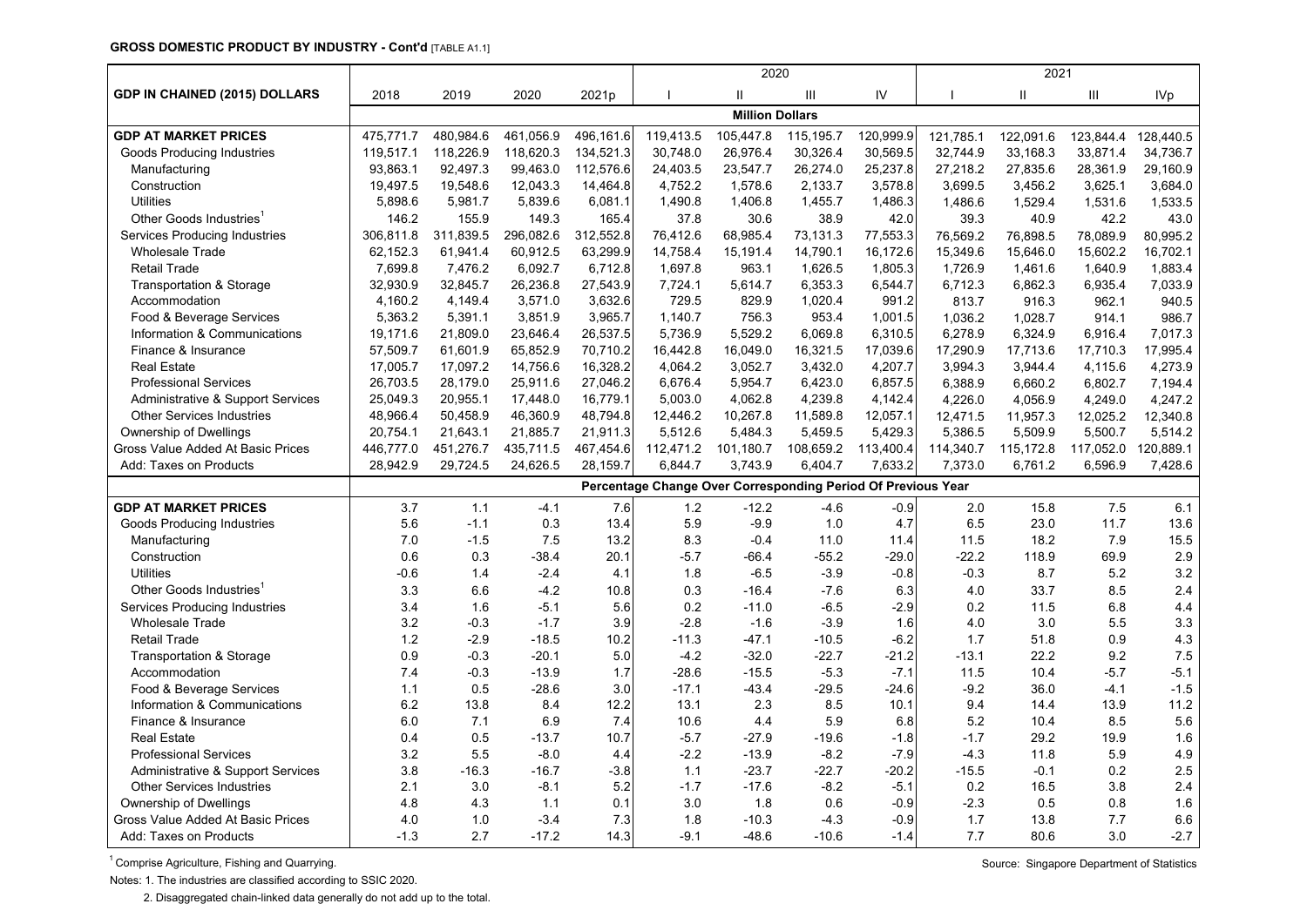#### **GROSS DOMESTIC PRODUCT BY INDUSTRY IN CHAINED (2015) DOLLARS, SEASONALLY ADJUSTED** [TABLE A1.2]

|                                      |              | 2019         |           |           |           | 2020                   |                                          |           |           | 2021         |           |                 |
|--------------------------------------|--------------|--------------|-----------|-----------|-----------|------------------------|------------------------------------------|-----------|-----------|--------------|-----------|-----------------|
| <b>GDP IN CHAINED (2015) DOLLARS</b> | $\mathbf{I}$ | $\mathbf{H}$ | III       | IV        |           | $\mathbf{H}$           | Ш                                        | IV        |           | $\mathbf{H}$ | Ш         | IV <sub>p</sub> |
|                                      |              |              |           |           |           | <b>Million Dollars</b> |                                          |           |           |              |           |                 |
| <b>GDP AT MARKET PRICES</b>          | 119,521.2    | 120,089.9    | 120,592.5 | 120,839.4 | 120,778.3 | 105,503.7              | 115,240.6                                | 119,592.3 | 123,152.1 | 122, 163.7   | 123,989.5 | 126,836.0       |
| Goods Producing Industries           | 29.379.0     | 29.760.8     | 29,697.4  | 29.446.5  | 31,032.3  | 26,776.1               | 30.016.3                                 | 30,889.5  | 32.976.1  | 32,900.2     | 33,573.6  | 35.125.9        |
| Manufacturing                        | 22,986.7     | 23,460.1     | 23,158.7  | 22,931.1  | 24,831.6  | 23,342.3               | 25,745.4                                 | 25,586.0  | 27,602.4  | 27,618.0     | 27,825.7  | 29,587.9        |
| Construction                         | 4,898.8      | 4,891.9      | 4,836.8   | 4,907.2   | 4,630.3   | 1,647.2                | 2,157.6                                  | 3,480.7   | 3,611.2   | 3,614.4      | 3.655.4   | 3,579.9         |
| <b>Utilities</b>                     | 1,496.2      | 1,487.0      | 1,500.2   | 1,501.0   | 1,518.9   | 1,390.8                | 1,443.3                                  | 1,490.1   | 1,512.0   | 1,512.1      | 1,520.5   | 1,537.3         |
| Other Goods Industries <sup>1</sup>  | 38.6         | 37.6         | 40.4      | 38.9      | 39.0      | 31.4                   | 37.5                                     | 41.1      | 40.7      | 41.9         | 40.8      | 41.9            |
| Services Producing Industries        | 77,292.1     | 77,880.4     | 78,248.9  | 78,406.0  | 77,382.2  | 69,342.5               | 73,281.5                                 | 76,052.8  | 77,486.6  | 77,338.6     | 78,310.7  | 79,378.3        |
| <b>Wholesale Trade</b>               | 15,710.7     | 15,607.0     | 15,455.6  | 15,246.0  | 15,189.3  | 15,316.7               | 14,923.1                                 | 15,498.6  | 15,752.7  | 15,757.9     | 15,798.9  | 15,983.2        |
| <b>Retail Trade</b>                  | 1,909.9      | 1,876.3      | 1,874.0   | 1,815.9   | 1,697.3   | 994.5                  | 1,676.5                                  | 1,699.2   | 1,728.2   | 1,510.6      | 1,691.1   | 1,771.1         |
| <b>Transportation &amp; Storage</b>  | 8,171.0      | 8,240.0      | 8,172.7   | 8,256.3   | 7,832.9   | 5,606.1                | 6,314.7                                  | 6,505.3   | 6,804.1   | 6,852.0      | 6,898.5   | 6,987.0         |
| Accommodation                        | 1,027.8      | 1,018.9      | 1,040.2   | 1,060.2   | 733.2     | 863.7                  | 986.2                                    | 980.7     | 817.4     | 956.2        | 930.5     | 928.5           |
| Food & Beverage Services             | 1,364.4      | 1,356.1      | 1,345.6   | 1,326.4   | 1,131.6   | 766.9                  | 947.9                                    | 1,002.6   | 1,027.6   | 1,041.7      | 908.6     | 989.4           |
| Information & Communications         | 5,140.9      | 5,370.4      | 5,551.7   | 5,735.0   | 5,816.1   | 5,505.7                | 6,013.9                                  | 6,303.5   | 6,368.2   | 6,310.6      | 6,845.6   | 7,001.2         |
| Finance & Insurance                  | 14,870.1     | 15,370.6     | 15,405.5  | 15,955.7  | 16,442.8  | 16,049.0               | 16,321.5                                 | 17,039.6  | 17,290.9  | 17,713.6     | 17,710.3  | 17,995.4        |
| <b>Real Estate</b>                   | 4,410.1      | 4,287.7      | 4,223.4   | 4,173.9   | 4,156.3   | 3,104.1                | 3,399.4                                  | 4,082.0   | 4,083.5   | 4,025.6      | 4,076.1   | 4,135.3         |
| <b>Professional Services</b>         | 7,021.1      | 7,008.4      | 7,031.8   | 7,105.5   | 6,875.2   | 6,041.8                | 6,453.8                                  | 6,534.8   | 6,590.0   | 6,759.2      | 6,830.6   | 6,852.5         |
| Administrative & Support Services    | 5,092.5      | 5,252.7      | 5,326.9   | 5,270.0   | 5,140.8   | 4,021.8                | 4,120.8                                  | 4,189.7   | 4,334.7   | 4,031.1      | 4,134.2   | 4,282.6         |
| <b>Other Services Industries</b>     | 12,462.1     | 12,569.0     | 12,675.4  | 12,748.4  | 12,232.1  | 10,377.9               | 11,652.5                                 | 12,065.2  | 12,255.3  | 12,101.3     | 12,099.6  | 12,328.7        |
| Ownership of Dwellings               | 5,350.5      | 5,387.2      | 5,427.9   | 5,477.5   | 5,512.6   | 5,484.3                | 5,459.5                                  | 5,429.3   | 5,386.5   | 5,509.9      | 5,500.7   | 5,514.2         |
| Gross Value Added At Basic Prices    | 112,011.2    | 112,765.6    | 113,328.5 | 113,240.8 | 113,877.6 | 101,132.2              | 108,551.7                                | 112,253.2 | 115.665.1 | 115,071.5    | 117,052.0 | 119,661.4       |
| Add: Taxes on Products               | 7,484.1      | 7,374.3      | 7,492.9   | 7,362.4   | 6,780.5   | 3,807.8                | 6,750.0                                  | 7,200.1   | 7,284.6   | 6,907.9      | 6,986.8   | 6,966.3         |
|                                      |              |              |           |           |           |                        | Percentage Change Over Preceding Quarter |           |           |              |           |                 |
| <b>GDP AT MARKET PRICES</b>          | 0.4          | 0.5          | 0.4       | 0.2       | $-0.1$    | $-12.6$                | 9.2                                      | 3.8       | 3.0       | $-0.8$       | 1.5       | 2.3             |
| Goods Producing Industries           | $-2.9$       | 1.3          | $-0.2$    | $-0.8$    | 5.4       | $-13.7$                | 12.1                                     | 2.9       | 6.8       | $-0.2$       | 2.0       | 4.6             |
| Manufacturing                        | $-3.5$       | 2.1          | $-1.3$    | $-1.0$    | 8.3       | $-6.0$                 | 10.3                                     | $-0.6$    | 7.9       | 0.1          | 0.8       | 6.3             |
| Construction                         | 1.1          | $-0.1$       | $-1.1$    | 1.5       | $-5.6$    | $-64.4$                | 31.0                                     | 61.3      | 3.7       | 0.1          | 1.1       | $-2.1$          |
| <b>Utilities</b>                     | 1.3          | $-0.6$       | 0.9       | 0.1       | 1.2       | $-8.4$                 | 3.8                                      | 3.2       | 1.5       | 0.0          | 0.6       | 1.1             |
| Other Goods Industries <sup>1</sup>  | 2.7          | $-2.6$       | 7.4       | $-3.7$    | 0.3       | $-19.5$                | 19.4                                     | 9.6       | $-1.0$    | 2.9          | $-2.6$    | 2.7             |
| Services Producing Industries        | 0.8          | 0.8          | 0.5       | 0.2       | $-1.3$    | $-10.4$                | 5.7                                      | 3.8       | 1.9       | $-0.2$       | 1.3       | 1.4             |
| <b>Wholesale Trade</b>               | 1.9          | $-0.7$       | $-1.0$    | -1.4      | $-0.4$    | 0.8                    | $-2.6$                                   | 3.9       | 1.6       | 0.0          | 0.3       | $1.2$           |
| <b>Retail Trade</b>                  | $-0.3$       | $-1.8$       | $-0.1$    | $-3.1$    | $-6.5$    | $-41.4$                | 68.6                                     | 1.4       | 1.7       | $-12.6$      | 11.9      | 4.7             |
| Transportation & Storage             | $-0.5$       | 0.8          | $-0.8$    | 1.0       | $-5.1$    | $-28.4$                | 12.6                                     | 3.0       | 4.6       | 0.7          | 0.7       | 1.3             |
| Accommodation                        | $-0.2$       | $-0.9$       | 2.1       | 1.9       | $-30.8$   | 17.8                   | 14.2                                     | $-0.6$    | $-16.7$   | 17.0         | $-2.7$    | $-0.2$          |
| Food & Beverage Services             | $-0.6$       | $-0.6$       | $-0.8$    | $-1.4$    | $-14.7$   | $-32.2$                | 23.6                                     | 5.8       | 2.5       | 1.4          | $-12.8$   | $\bf 8.9$       |
| Information & Communications         | 2.3          | 4.5          | 3.4       | 3.3       | 1.4       | $-5.3$                 | 9.2                                      | 4.8       | 1.0       | $-0.9$       | 8.5       | 2.3             |
| Finance & Insurance                  | 1.9          | 3.4          | 0.2       | 3.6       | 3.1       | $-2.4$                 | 1.7                                      | 4.4       | 1.5       | 2.4          | 0.0       | 1.6             |
| <b>Real Estate</b>                   | 5.1          | $-2.8$       | $-1.5$    | $-1.2$    | $-0.4$    | $-25.3$                | 9.5                                      | 20.1      | 0.0       | $-1.4$       | 1.3       | 1.5             |
| <b>Professional Services</b>         | 2.2          | $-0.2$       | 0.3       | 1.0       | $-3.2$    | $-12.1$                | 6.8                                      | 1.3       | 0.8       | 2.6          | 1.1       | 0.3             |
| Administrative & Support Services    | $-14.1$      | 3.1          | 1.4       | $-1.1$    | $-2.5$    | $-21.8$                | 2.5                                      | 1.7       | 3.5       | $-7.0$       | 2.6       | 3.6             |
| <b>Other Services Industries</b>     | 1.5          | 0.9          | 0.8       | 0.6       | $-4.0$    | $-15.2$                | 12.3                                     | 3.5       | 1.6       | $-1.3$       | 0.0       | 1.9             |
| Ownership of Dwellings               | 1.7          | 0.7          | 0.8       | 0.9       | 0.6       | $-0.5$                 | $-0.5$                                   | $-0.6$    | $-0.8$    | 2.3          | $-0.2$    | $0.2\,$         |
| Gross Value Added At Basic Prices    | $-0.1$       | 0.7          | 0.5       | -0.1      | 0.6       | $-11.2$                | 7.3                                      | 3.4       | 3.0       | $-0.5$       | 1.7       | 2.2             |
| Add: Taxes on Products               | 8.5          | $-1.5$       | 1.6       | $-1.7$    | $-7.9$    | $-43.8$                | 77.3                                     | 6.7       | 1.2       | $-5.2$       | 1.1       | $-0.3$          |

1 Comprise Agriculture, Fishing and Quarrying. Source: Singapore Department of Statistics

Notes: 1. The industries are classified according to SSIC 2020.

2. Disaggregated chain-linked data generally do not add up to the total.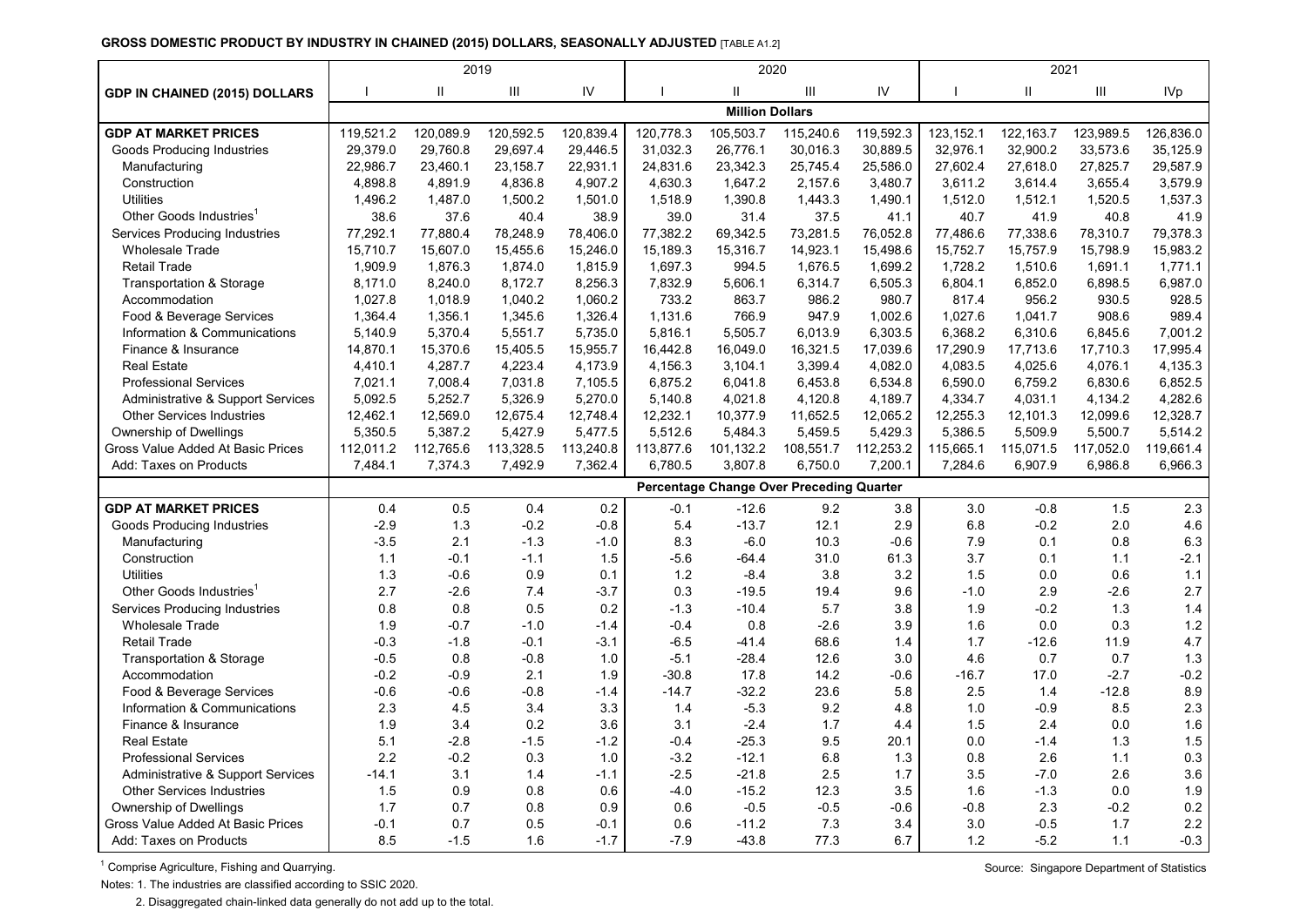## **PERCENTAGE CONTRIBUTION TO GROWTH IN REAL GDP** [TABLE A1.3]

|                                      |        |        |        |        |        | 2020          |                |        |        | 2021                       |                    |            |
|--------------------------------------|--------|--------|--------|--------|--------|---------------|----------------|--------|--------|----------------------------|--------------------|------------|
| <b>GDP IN CHAINED (2015) DOLLARS</b> | 2018   | 2019   | 2020   | 2021p  |        | $\mathbf{II}$ | $\mathbf{III}$ | IV     |        | $\ensuremath{\mathsf{II}}$ | $\mathop{\rm III}$ | <b>IVp</b> |
|                                      |        |        |        |        |        |               | Per Cent       |        |        |                            |                    |            |
| <b>GDP AT MARKET PRICES</b>          | 3.7    | 1.1    | $-4.1$ | 7.6    | 1.2    | $-12.2$       | $-4.6$         | $-0.9$ | 2.0    | 15.8                       | 7.5                | 6.1        |
| <b>Goods Producing Industries</b>    | 1.3    | $-0.3$ | 0.1    | 3.2    | 1.4    | $-2.4$        | 0.2            | 1.1    | 1.5    | 5.4                        | 2.8                | 3.2        |
| Manufacturing                        | 1.3    | $-0.3$ | 1.5    | 2.6    | 1.6    | $-0.1$        | 2.2            | 2.2    | 2.3    | 3.7                        | 1.6                | 3.1        |
| Construction                         | 0.0    | 0.0    | $-1.4$ | 0.5    | $-0.2$ | $-2.3$        | $-1.9$         | $-1.0$ | $-0.7$ | 1.6                        | 1.2                | 0.1        |
| <b>Utilities</b>                     | 0.0    | 0.0    | 0.0    | 0.1    | 0.0    | $-0.1$        | 0.0            | 0.0    | 0.0    | 0.1                        | 0.1                | 0.0        |
| Other Goods Industries <sup>1</sup>  | 0.0    | 0.0    | 0.0    | 0.0    | 0.0    | 0.0           | 0.0            | 0.0    | 0.0    | 0.0                        | 0.0                | 0.0        |
| <b>Services Producing Industries</b> | 2.2    | 1.1    | $-3.4$ | 3.8    | 0.1    | $-7.4$        | $-4.3$         | $-2.0$ | 0.1    | 7.9                        | 4.5                | 3.0        |
| Wholesale Trade                      | 0.5    | $-0.1$ | $-0.3$ | 0.7    | $-0.5$ | $-0.3$        | $-0.6$         | 0.3    | 0.6    | 0.6                        | 0.9                | 0.6        |
| <b>Retail Trade</b>                  | 0.0    | 0.0    | $-0.3$ | 0.1    | $-0.2$ | $-0.7$        | $-0.1$         | $-0.1$ | 0.0    | 0.5                        | 0.0                | 0.1        |
| Transportation & Storage             | 0.1    | 0.0    | $-1.2$ | 0.3    | $-0.3$ | $-2.0$        | $-1.4$         | $-1.3$ | $-0.8$ | 1.1                        | 0.5                | 0.4        |
| Accommodation                        | 0.1    | 0.0    | $-0.1$ | 0.0    | $-0.2$ | $-0.1$        | 0.0            | $-0.1$ | 0.1    | 0.1                        | $-0.1$             | 0.0        |
| Food & Beverage Services             | 0.0    | 0.0    | $-0.3$ | 0.0    | $-0.2$ | $-0.5$        | $-0.3$         | $-0.3$ | $-0.1$ | 0.3                        | 0.0                | 0.0        |
| Information & Communications         | 0.2    | 0.5    | 0.4    | 0.6    | 0.5    | 0.1           | 0.4            | 0.5    | 0.4    | 0.8                        | 0.7                | 0.6        |
| Finance & Insurance                  | 0.7    | 0.9    | 0.9    | 1.1    | 1.4    | 0.6           | 0.8            | 0.9    | 0.7    | 1.6                        | 1.2                | 0.8        |
| <b>Real Estate</b>                   | 0.0    | 0.0    | $-0.5$ | 0.3    | $-0.2$ | $-0.9$        | $-0.6$         | $-0.1$ | $-0.1$ | 0.8                        | 0.5                | 0.0        |
| <b>Professional Services</b>         | 0.2    | 0.3    | $-0.5$ | 0.3    | $-0.1$ | $-0.8$        | $-0.5$         | $-0.5$ | $-0.2$ | 0.7                        | 0.3                | 0.3        |
| Administrative & Support Services    | 0.2    | $-0.9$ | $-0.7$ | $-0.1$ | 0.0    | $-1.0$        | $-1.0$         | $-0.8$ | $-0.6$ | 0.0                        | 0.0                | 0.1        |
| <b>Other Services Industries</b>     | 0.2    | 0.3    | $-0.9$ | 0.5    | $-0.2$ | $-1.8$        | $-0.9$         | $-0.5$ | 0.0    | 1.6                        | 0.4                | 0.2        |
| Ownership of Dwellings               | 0.2    | 0.1    | 0.0    | 0.0    | 0.1    | 0.1           | 0.0            | 0.0    | $-0.1$ | 0.0                        | 0.0                | 0.1        |
| Add: Taxes on Products               | $-0.1$ | 0.1    | $-0.9$ | 0.7    | $-0.5$ | $-2.4$        | $-0.5$         | $-0.1$ | 0.4    | 2.4                        | 0.2                | $-0.1$     |

<sup>1</sup> Comprise Agriculture, Fishing and Quarrying. Source: Singapore Department of Statistics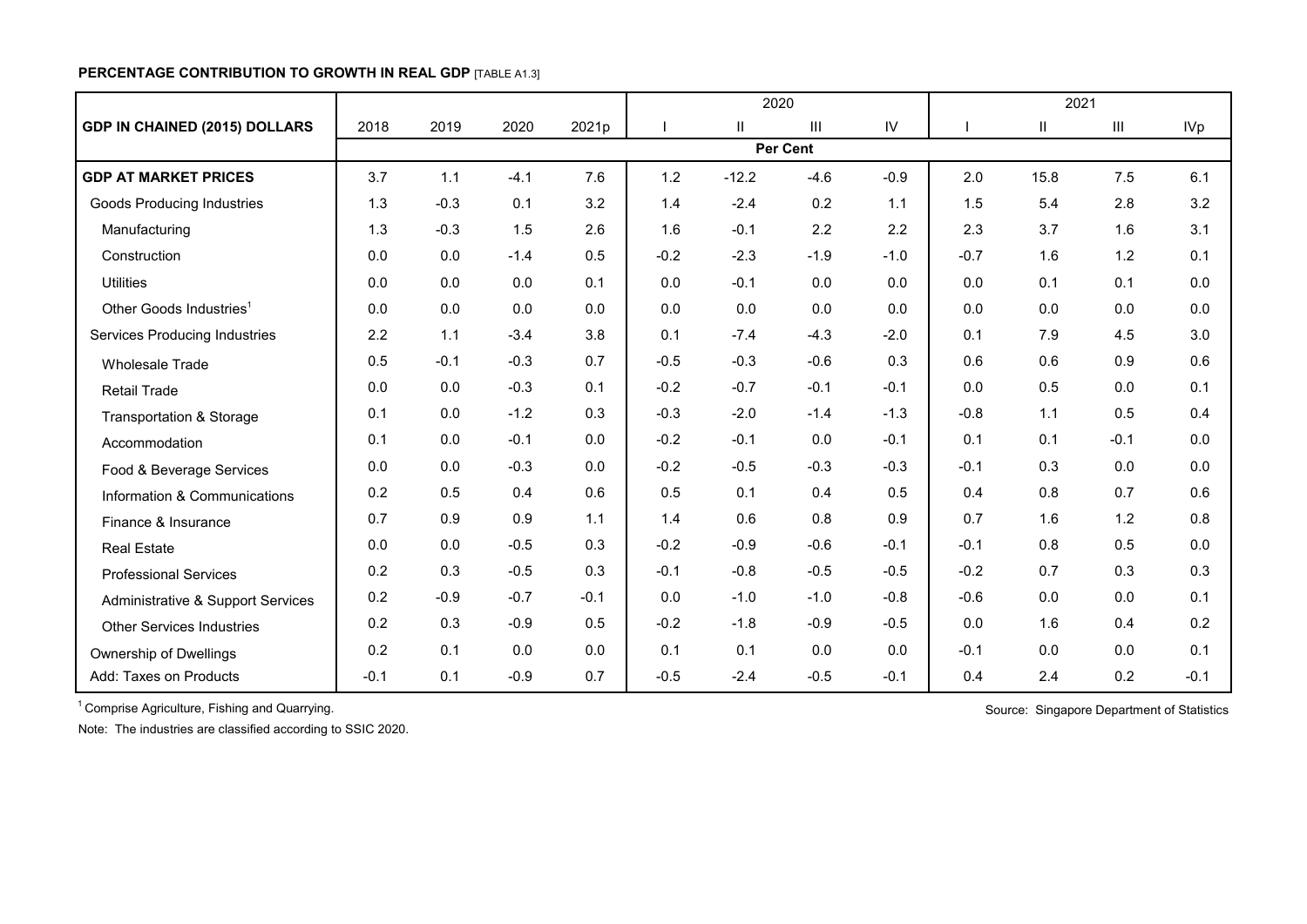## **GROSS DOMESTIC PRODUCT DEFLATORS BY INDUSTRY** [TABLE A1.4]

|                                              |        |        |         |        |        | 2020         |          |         |                                                              | 2021   |                |                 |
|----------------------------------------------|--------|--------|---------|--------|--------|--------------|----------|---------|--------------------------------------------------------------|--------|----------------|-----------------|
|                                              | 2018   | 2019   | 2020    | 2021p  |        | $\mathbf{I}$ | III      | IV      |                                                              | Ш      | $\mathsf{III}$ | IV <sub>p</sub> |
|                                              |        |        |         |        |        |              | 2015=100 |         |                                                              |        |                |                 |
| <b>GDP AT MARKET PRICES</b>                  | 106.9  | 106.5  | 103.3   | 107.5  | 105.4  | 101.7        | 102.2    | 103.7   | 106.0                                                        | 108.2  | 107.9          | 107.8           |
| <b>Goods Producing Industries</b>            | 108.1  | 104.6  | 95.1    | 98.9   | 101.1  | 94.0         | 94.4     | 90.8    | 99.4                                                         | 103.0  | 101.7          | 91.6            |
| Manufacturing                                | 112.3  | 107.6  | 95.6    | 99.8   | 102.3  | 94.7         | 95.5     | 90.0    | 101.4                                                        | 104.8  | 103.1          | 90.5            |
| Construction                                 | 91.5   | 92.4   | 95.9    | 100.7  | 95.4   | 96.0         | 95.9     | 96.5    | 97.7                                                         | 98.9   | 101.4          | 104.8           |
| <b>Utilities</b>                             | 98.5   | 98.3   | 103.5   | 96.2   | 103.3  | 107.4        | 99.6     | 103.9   | 88.0                                                         | 99.8   | 98.0           | 98.8            |
| Other Goods Industries                       | 104.8  | 106.1  | 105.8   | 108.3  | 104.0  | 104.9        | 107.7    | 106.4   | 105.3                                                        | 105.4  | 110.2          | 111.9           |
| Services Producing Industries                | 109.2  | 110.4  | 109.0   | 112.5  | 110.0  | 107.2        | 107.6    | 110.8   | 110.6                                                        | 111.8  | 111.3          | 115.9           |
| <b>Wholesale Trade</b>                       | 130.9  | 133.0  | 132.9   | 142.5  | 125.9  | 134.2        | 136.4    | 134.9   | 130.0                                                        | 148.0  | 145.0          | 146.5           |
| <b>Retail Trade</b>                          | 103.3  | 101.2  | 101.8   | 102.4  | 101.5  | 106.4        | 100.8    | 100.5   | 100.3                                                        | 105.5  | 102.2          | 102.1           |
| <b>Transportation &amp; Storage</b>          | 93.6   | 95.1   | 102.0   | 111.5  | 89.5   | 102.8        | 104.8    | 113.4   | 100.7                                                        | 106.6  | 115.1          | 123.0           |
| Accommodation                                | 101.8  | 103.6  | 70.2    | 65.9   | 107.7  | 54.8         | 59.9     | 65.9    | 64.4                                                         | 62.0   | 65.5           | 71.3            |
| Food & Beverage Services                     | 104.0  | 105.9  | 107.6   | 109.0  | 107.0  | 107.6        | 107.7    | 108.1   | 108.2                                                        | 108.6  | 108.9          | 110.2           |
| Information & Communications                 | 103.8  | 104.5  | 104.2   | 106.8  | 104.4  | 106.9        | 101.2    | 104.7   | 107.2                                                        | 110.1  | 103.0          | 107.4           |
| Finance & Insurance                          | 109.1  | 110.5  | 105.9   | 104.3  | 111.0  | 103.5        | 103.6    | 105.3   | 105.6                                                        | 102.7  | 102.8          | 106.1           |
| <b>Real Estate</b>                           | 96.1   | 98.5   | 91.0    | 90.2   | 92.6   | 88.5         | 91.1     | 91.0    | 92.0                                                         | 90.9   | 88.4           | 89.7            |
| <b>Professional Services</b>                 | 101.2  | 103.2  | 105.2   | 108.6  | 104.6  | 105.8        | 104.1    | 106.4   | 105.5                                                        | 109.2  | 109.2          | 110.3           |
| <b>Administrative &amp; Support Services</b> | 105.7  | 104.7  | 104.3   | 107.7  | 109.9  | 99.6         | 99.1     | 107.3   | 111.0                                                        | 106.8  | 102.3          | 110.7           |
| <b>Other Services Industries</b>             | 107.3  | 107.5  | 105.3   | 108.0  | 115.0  | 97.0         | 99.0     | 108.2   | 116.4                                                        | 99.5   | 102.1          | 113.3           |
| Ownership of Dwellings                       | 85.5   | 85.3   | 85.8    | 86.4   | 84.7   | 85.4         | 86.1     | 87.2    | 87.6                                                         | 85.6   | 86.0           | 86.6            |
| Gross Value Added At Basic Prices            | 107.9  | 107.8  | 104.3   | 107.7  | 106.5  | 102.8        | 103.1    | 104.5   | 106.7                                                        | 108.4  | 107.8          | 107.9           |
| Add: Taxes on Products                       | 91.8   | 87.3   | 90.0    | 106.3  | 89.8   | 86.8         | 90.3     | 91.6    | 96.5                                                         | 107.4  | 113.8          | 108.5           |
|                                              |        |        |         |        |        |              |          |         | Percentage Change Over Corresponding Period Of Previous Year |        |                |                 |
| <b>GDP AT MARKET PRICES</b>                  | 3.5    | $-0.4$ | $-3.0$  | 4.0    | $-1.4$ | $-3.2$       | $-4.0$   | $-3.5$  | 0.5                                                          | 6.4    | 5.5            | 4.0             |
| Goods Producing Industries                   | 9.6    | $-3.3$ | $-9.1$  | 4.0    | $-5.3$ | $-9.2$       | $-11.2$  | $-10.8$ | $-1.6$                                                       | 9.6    | 7.8            | 0.8             |
| Manufacturing                                | 11.9   | $-4.2$ | $-11.2$ | 4.5    | $-7.6$ | $-11.0$      | $-12.8$  | $-13.3$ | $-0.9$                                                       | 10.7   | 8.0            | 0.5             |
| Construction                                 | $-1.1$ | 1.0    | 3.8     | 5.0    | 3.6    | 4.5          | 3.8      | 3.4     | 2.3                                                          | 3.1    | 5.7            | 8.6             |
| <b>Utilities</b>                             | 6.4    | $-0.2$ | 5.3     | $-7.1$ | 10.7   | 9.0          | $-3.4$   | 5.9     | $-14.9$                                                      | $-7.1$ | $-1.6$         | $-4.9$          |
| Other Goods Industries                       | 1.7    | 1.2    | $-0.3$  | 2.3    | $-1.8$ | 1.0          | 0.5      | $-0.9$  | 1.3                                                          | 0.5    | 2.3            | 5.1             |
| <b>Services Producing Industries</b>         | 2.6    | 1.1    | $-1.3$  | 3.2    | $-0.6$ | $-1.2$       | $-1.7$   | $-1.7$  | 0.6                                                          | 4.2    | 3.5            | 4.6             |
| <b>Wholesale Trade</b>                       | 5.9    | 1.6    | 0.0     | 7.2    | $-1.3$ | 1.0          | 1.3      | $-1.2$  | 3.3                                                          | 10.3   | 6.3            | 8.6             |
| <b>Retail Trade</b>                          | 1.0    | $-2.0$ | 0.6     | 0.6    | $-0.9$ | 5.1          | 0.5      | $-0.4$  | $-1.2$                                                       | $-0.8$ | 1.4            | 1.6             |
| <b>Transportation &amp; Storage</b>          | $-3.3$ | 1.6    | 7.2     | 9.3    | $-1.1$ | 10.0         | 10.4     | 11.8    | 12.6                                                         | 3.7    | 9.8            | 8.4             |
| Accommodation                                | 1.3    | 1.8    | $-32.3$ | $-6.1$ | 5.5    | $-45.6$      | $-43.3$  | $-37.6$ | $-40.2$                                                      | 13.1   | 9.3            | 8.3             |
| Food & Beverage Services                     | 1.2    | 1.8    | 1.6     | 1.3    | 1.8    | 1.8          | 1.4      | 1.5     | 1.2                                                          | 0.9    | 1.0            | 1.9             |
| Information & Communications                 | $-0.1$ | 0.7    | $-0.3$  | 2.5    | $-0.2$ | $-0.4$       | 0.2      | $-0.6$  | 2.6                                                          | 3.0    | 1.8            | 2.6             |
| Finance & Insurance                          | 3.8    | 1.3    | $-4.2$  | $-1.5$ | $-1.1$ | $-5.2$       | $-5.4$   | $-5.2$  | $-4.8$                                                       | $-0.8$ | $-0.8$         | 0.7             |
| <b>Real Estate</b>                           | 3.7    | 2.5    | $-7.7$  | $-0.8$ | $-5.3$ | $-10.1$      | $-7.9$   | $-7.9$  | $-0.7$                                                       | 2.6    | $-2.9$         | $-1.5$          |
| <b>Professional Services</b>                 | 1.1    | 2.0    | 1.9     | 3.2    | 2.5    | 1.7          | 1.5      | 2.1     | 0.9                                                          | 3.2    | 4.9            | 3.7             |
| <b>Administrative &amp; Support Services</b> | 1.5    | $-0.9$ | $-0.4$  | 3.3    | $-0.1$ | $-1.3$       | $-0.6$   | $-1.4$  | 1.0                                                          | 7.2    | 3.2            | 3.2             |
| <b>Other Services Industries</b>             | 2.1    | 0.2    | $-2.1$  | 2.6    | $-0.3$ | $-2.5$       | $-5.7$   | $-1.6$  | 1.2                                                          | 2.6    | 3.1            | 4.7             |
| Ownership of Dwellings                       | $-2.8$ | $-0.3$ | 0.7     | 0.7    | $-0.9$ | 0.2          | 1.2      | 2.2     | 3.5                                                          | 0.2    | $-0.1$         | $-0.7$          |
| Gross Value Added At Basic Prices            | 4.1    | $-0.1$ | -3.3    | 3.3    | $-1.9$ | $-3.2$       | -4.2     | $-3.9$  | 0.2                                                          | 5.4    | 4.6            | 3.3             |
| Add: Taxes on Products                       | $-6.7$ | $-5.0$ | 3.2     | 18.1   | 6.7    | $-0.6$       | $-0.6$   | 5.3     | 7.5                                                          | 23.7   | 26.1           | 18.4            |

<sup>1</sup> Comprise Agriculture, Fishing and Quarrying. Source: Singapore Department of Statistics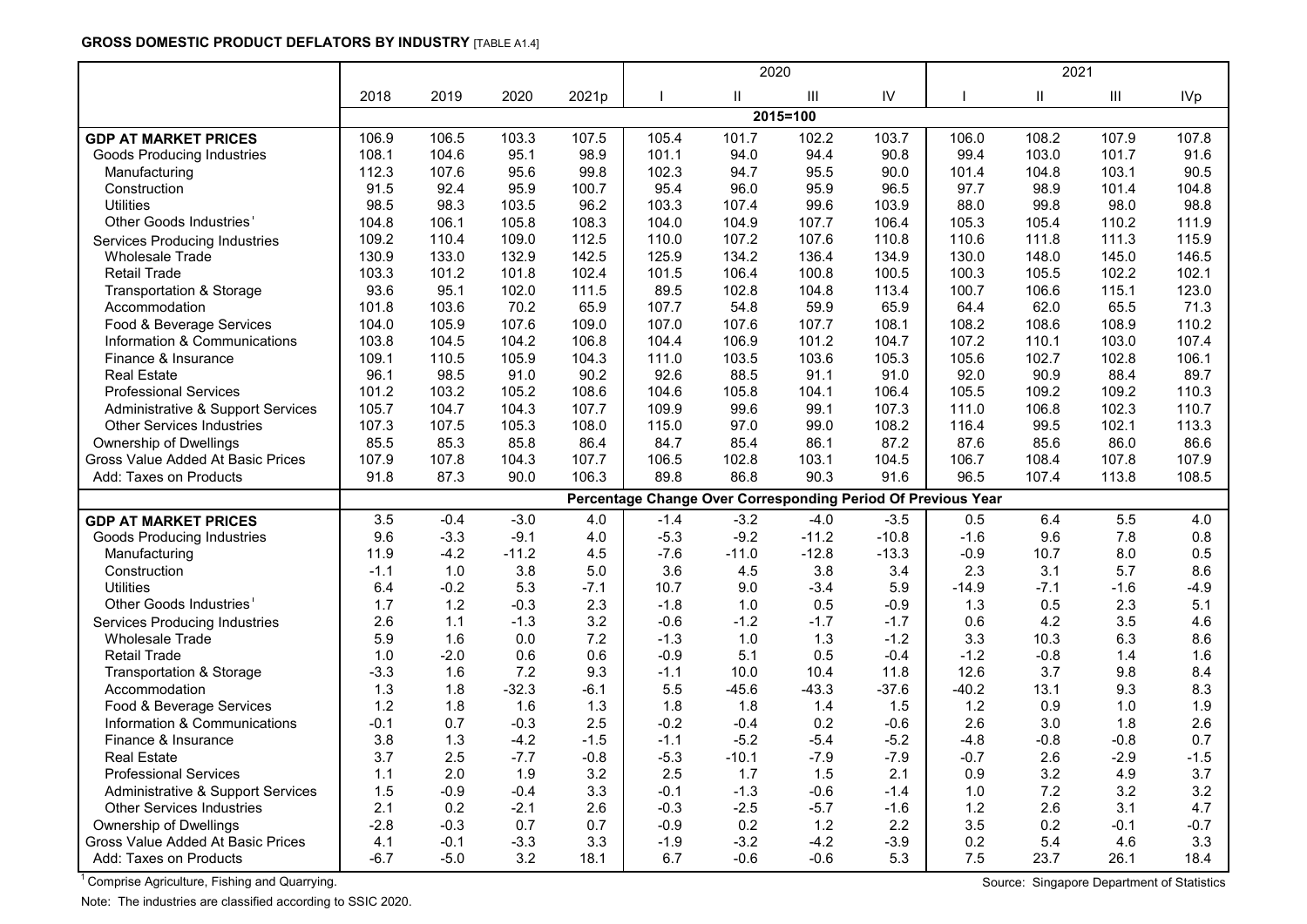## **EXPENDITURE ON GROSS DOMESTIC PRODUCT [TABLE A1.5]**

|                                           | 2017       | 2018       | 2019                   | 2020       | 2021p                     | 2017 | 2018   | 2019                            | 2020    | 2021 |
|-------------------------------------------|------------|------------|------------------------|------------|---------------------------|------|--------|---------------------------------|---------|------|
|                                           |            |            | <b>Million Dollars</b> |            |                           |      |        | <b>Annual Percentage Change</b> |         |      |
|                                           |            |            |                        |            | <b>At Current Prices</b>  |      |        |                                 |         |      |
| <b>TOTAL</b>                              | 473,915.7  | 508,495.1  | 512,219.9              | 476,404.8  | 533,351.9                 | 7.6  | 7.3    | 0.7                             | $-7.0$  | 12.0 |
| <b>Private Consumption Expenditure</b>    | 166,873.9  | 175,098.3  | 182,010.0              | 155,396.1  | 165,182.7                 | 3.9  | 4.9    | 3.9                             | $-14.6$ | 6.3  |
| <b>Government Consumption Expenditure</b> | 48,307.5   | 50,714.7   | 52,639.0               | 58,721.7   | 61,600.1                  | 6.9  | 5.0    | 3.8                             | 11.6    | 4.9  |
| <b>Gross Fixed Capital Formation</b>      | 119,813.3  | 114,160.0  | 117,430.2              | 100,145.9  | 123,614.7                 | 4.5  | $-4.7$ | 2.9                             | $-14.7$ | 23.4 |
| Changes in Inventories                    | 9,673.3    | 11,907.7   | 8,991.4                | 6,826.9    | 6,263.3                   | na   | na     | na                              | na      | na   |
| Net Exports of Goods & Services           | 125.153.0  | 146,771.4  | 147,216.2              | 151,047.4  | 167,265.7                 | na   | na     | na                              | na      | na   |
| <b>Exports of Goods &amp; Services</b>    | 812,277.4  | 897,962.4  | 897,788.9              | 865,707.6  | 985,823.6                 | 11.9 | 10.5   | 0.0                             | $-3.6$  | 13.9 |
| Less: Imports of Goods & Services         | 687,124.4  | 751,191.0  | 750,572.7              | 714,660.2  | 818,557.9                 | 12.6 | 9.3    | $-0.1$                          | $-4.8$  | 14.5 |
| <b>Statistical Discrepancy</b>            | 4,094.6    | 9,843.0    | 3,933.1                | 4,266.8    | 9,425.3                   | na   | na     | na                              | na      | na   |
|                                           |            |            |                        |            | In Chained (2015) Dollars |      |        |                                 |         |      |
| <b>TOTAL</b>                              | 458,967.5  | 475,771.7  | 480,984.6              | 461,056.9  | 496,161.6                 | 4.7  | 3.7    | 1.1                             | $-4.1$  | 7.6  |
| <b>Private Consumption Expenditure</b>    | 167.567.4  | 174.197.6  | 179.768.6              | 156,632.1  | 163,688.3                 | 3.2  | 4.0    | 3.2                             | $-12.9$ | 4.5  |
| Government Consumption Expenditure        | 46,294.4   | 47,674.2   | 49,271.9               | 55,838.2   | 58,338.8                  | 3.4  | 3.0    | 3.4                             | 13.3    | 4.5  |
| <b>Gross Fixed Capital Formation</b>      | 122,111.4  | 115,885.6  | 117,841.1              | 101,156.2  | 120,969.1                 | 5.3  | $-5.1$ | 1.7                             | $-14.2$ | 19.6 |
| Changes in Inventories                    | 8,544.5    | 9,967.6    | 7,684.9                | 5,956.1    | 5,136.4                   | na   | na     | na                              | na      | na   |
| Net Exports of Goods & Services           | 118,602.9  | 129,984.7  | 132,204.2              | 147,020.7  | 151,390.6                 | na   | na     | na                              | na      | na   |
| Exports of Goods & Services               | 811,367.3  | 872,708.7  | 875,365.7              | 873,199.3  | 932,600.1                 | 7.4  | 7.6    | 0.3                             | $-0.2$  | 6.8  |
| Less: Imports of Goods & Services         | 692,764.4  | 742,724.0  | 743,161.5              | 726,178.6  | 781,209.4                 | 8.1  | 7.2    | 0.1                             | $-2.3$  | 7.6  |
| <b>Statistical Discrepancy</b>            | $-4,536.7$ | $-2,921.2$ | $-6,185.8$             | $-6,835.4$ | $-4,479.3$                | na   | na     | na                              | na      | na   |

Note: Data in the table may not add up to the total due to rounding. Note is a set of Source: Singapore Department of Statistics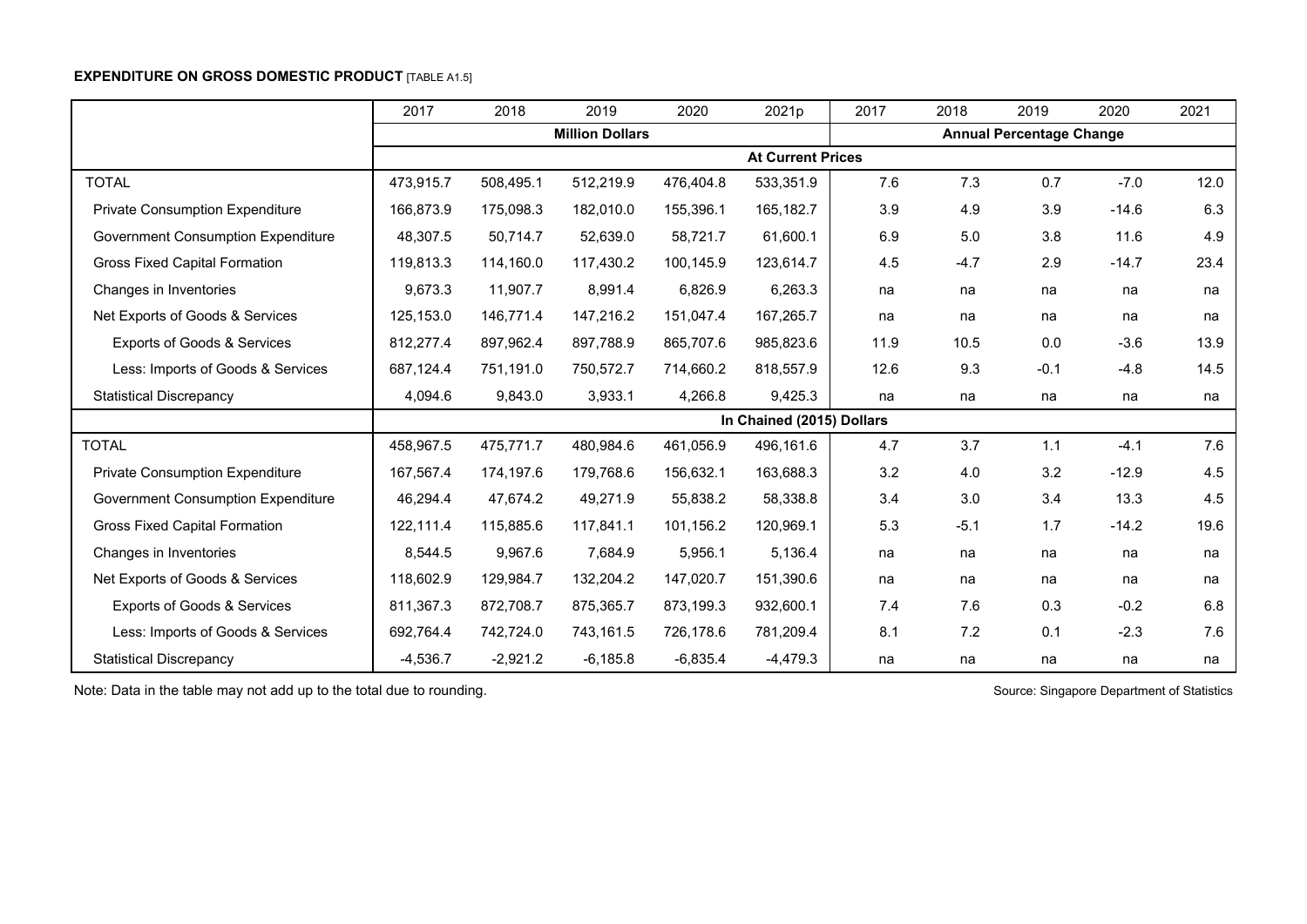## **DEFLATORS OF EXPENDITURE ON GROSS DOMESTIC PRODUCT [TABLE A1.6]**

|                                           | 2017  | 2018  | 2019         | 2020  | 2021p | 2017   | 2018 | 2019                            | 2020   | 2021 |
|-------------------------------------------|-------|-------|--------------|-------|-------|--------|------|---------------------------------|--------|------|
|                                           |       |       | $2015 = 100$ |       |       |        |      | <b>Annual Percentage Change</b> |        |      |
| <b>TOTAL</b>                              | 103.3 | 106.9 | 106.5        | 103.3 | 107.5 | 2.8    | 3.5  | $-0.4$                          | $-3.0$ | 4.0  |
| <b>Private Consumption Expenditure</b>    | 99.6  | 100.5 | 101.2        | 99.2  | 100.9 | 0.7    | 0.9  | 0.7                             | $-2.0$ | 1.7  |
| <b>Government Consumption Expenditure</b> | 104.3 | 106.4 | 106.8        | 105.2 | 105.6 | 3.3    | 1.9  | 0.4                             | $-1.6$ | 0.4  |
| <b>Gross Fixed Capital Formation</b>      | 98.   | 98.5  | 99.7         | 99.0  | 102.2 | $-0.8$ | 0.4  | 1.2                             | $-0.7$ | 3.2  |
| <b>Exports of Goods &amp; Services</b>    | 100.1 | 102.9 | 102.6        | 99.1  | 105.7 | 4.2    | 2.8  | $-0.3$                          | $-3.3$ | 6.6  |
| Imports of Goods & Services               | 99.2  | 101.1 | 101.0        | 98.4  | 104.8 | 4.2    | 2.0  | $-0.1$                          | $-2.6$ | 6.5  |

Source: Singapore Department of Statistics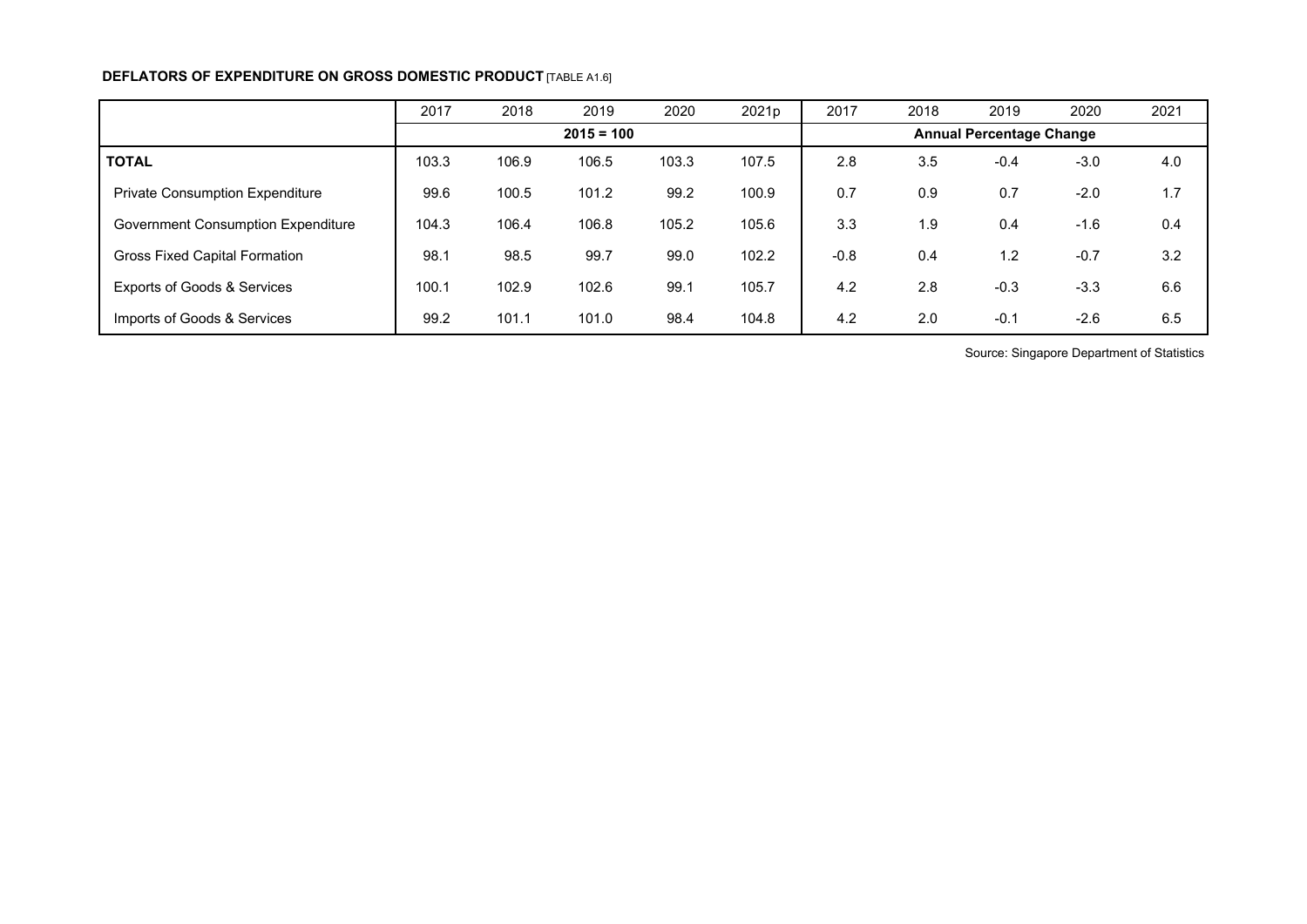## **CHANGES AND CONTRIBUTION TO GROWTH IN TOTAL DEMAND IN CHAINED (2015) DOLLARS** [TABLE A1.7]

|                                      |        |        |         |        |                                                                  |                            | 2020                                     |               |         |               | 2021               |            |
|--------------------------------------|--------|--------|---------|--------|------------------------------------------------------------------|----------------------------|------------------------------------------|---------------|---------|---------------|--------------------|------------|
|                                      | 2018   | 2019   | 2020    | 2021p  |                                                                  | $\ensuremath{\mathsf{II}}$ | $\mathop{\rm III}$                       | $\mathsf{IV}$ |         | $\mathbf{II}$ | $\mathop{\rm III}$ | <b>IVp</b> |
|                                      |        |        |         |        | Percentage Change Over Same Period of Previous Year <sup>1</sup> |                            |                                          |               |         |               |                    |            |
| <b>TOTAL DEMAND</b>                  | 5.6    | 0.7    | $-3.0$  | 7.3    | 5.9                                                              | $-11.3$                    | $-3.9$                                   | $-2.4$        | $-0.8$  | 16.5          | 8.2                | 7.0        |
| <b>Total Domestic Demand</b>         | 1.0    | 1.9    | $-9.7$  | 8.8    | $-0.3$                                                           | $-22.0$                    | $-10.6$                                  | $-6.5$        | $-0.8$  | 23.4          | 11.8               | 4.6        |
| <b>Final Domestic Demand</b>         | 0.6    | 2.7    | $-9.4$  | 9.3    | 0.5                                                              | $-22.1$                    | $-10.8$                                  | $-5.6$        | $-0.7$  | 24.7          | 12.6               | 4.7        |
| <b>Consumption Expenditure</b>       | 3.7    | 3.2    | $-7.0$  | 4.5    | 0.7                                                              | $-17.8$                    | $-5.3$                                   | $-6.2$        | $-2.5$  | 16.4          | 3.9                | 2.8        |
| Public                               | 3.0    | 3.4    | 13.3    | 4.5    | 7.3                                                              | 20.2                       | 18.2                                     | 9.7           | 9.5     | 0.7           | 3.3                | 3.6        |
| Private                              | 4.0    | 3.2    | $-12.9$ | 4.5    | $-1.6$                                                           | $-27.4$                    | $-12.0$                                  | $-10.7$       | $-6.9$  | 23.0          | 4.1                | 2.6        |
| <b>Gross Fixed Capital Formation</b> | $-5.1$ | 1.7    | $-14.2$ | 19.6   | 0.2                                                              | $-30.4$                    | $-21.6$                                  | $-4.3$        | 3.2     | 42.9          | 32.8               | 8.3        |
| Public                               | $-4.5$ | 1.2    | $-25.0$ | 18.8   | 4.1                                                              | $-41.6$                    | $-44.2$                                  | $-23.4$       | $-16.5$ | 70.1          | 59.7               | 7.4        |
| Private                              | $-5.2$ | 1.8    | $-11.6$ | 19.7   | $-0.9$                                                           | $-28.0$                    | $-16.5$                                  | 0.1           | 8.8     | 38.3          | 28.8               | 8.6        |
| Changes in Inventories               | 0.3    | $-0.5$ | $-0.4$  | $-0.2$ | $-0.6$                                                           | $-0.3$                     | 0.0                                      | $-0.8$        | $-0.1$  | $-0.4$        | $-0.3$             | 0.0        |
| <b>External Demand</b>               | 7.6    | 0.3    | $-0.2$  | 6.8    | 8.5                                                              | $-7.1$                     | $-1.2$                                   | $-0.8$        | $-0.8$  | 14.2          | 6.9                | 7.9        |
|                                      |        |        |         |        |                                                                  |                            | <b>Percentage Contribution To Growth</b> |               |         |               |                    |            |
| <b>TOTAL DEMAND</b>                  | 5.6    | 0.7    | $-3.0$  | 7.3    | 5.9                                                              | $-11.3$                    | $-3.9$                                   | $-2.4$        | $-0.8$  | 16.5          | 8.2                | 7.0        |
| <b>Total Domestic Demand</b>         | 0.3    | 0.5    | $-2.8$  | 2.4    | $-0.1$                                                           | $-6.2$                     | $-3.0$                                   | $-1.8$        | $-0.2$  | 5.9           | 3.1                | 1.3        |
| <b>Final Domestic Demand</b>         | 0.2    | 0.7    | $-2.6$  | 2.5    | 0.2                                                              | $-6.1$                     | $-3.0$                                   | $-1.5$        | $-0.2$  | 6.1           | 3.3                | 1.3        |
| <b>Consumption Expenditure</b>       | 0.7    | 0.6    | $-1.3$  | 0.8    | 0.1                                                              | $-3.2$                     | $-1.0$                                   | $-1.1$        | $-0.5$  | 2.8           | 0.7                | 0.5        |
| Public                               | 0.1    | 0.1    | 0.6     | 0.2    | 0.4                                                              | 0.7                        | 0.7                                      | 0.4           | 0.5     | 0.0           | 0.2                | 0.2        |
| Private                              | 0.6    | 0.4    | $-1.9$  | 0.6    | $-0.2$                                                           | $-4.0$                     | $-1.7$                                   | $-1.5$        | $-0.9$  | 2.7           | 0.5                | 0.3        |
| <b>Gross Fixed Capital Formation</b> | $-0.5$ | 0.2    | $-1.3$  | 1.7    | 0.0                                                              | $-2.9$                     | $-2.0$                                   | $-0.4$        | 0.3     | 3.3           | 2.5                | 0.8        |
| Public                               | $-0.1$ | 0.0    | $-0.4$  | 0.3    | 0.1                                                              | $-0.7$                     | $-0.8$                                   | $-0.4$        | $-0.3$  | 0.8           | 0.6                | 0.1        |
| Private                              | $-0.4$ | 0.1    | $-0.9$  | 1.4    | $-0.1$                                                           | $-2.2$                     | $-1.3$                                   | 0.0           | 0.6     | 2.5           | 1.9                | 0.7        |
| Changes in Inventories               | 0.1    | $-0.2$ | $-0.2$  | $-0.1$ | $-0.2$                                                           | $-0.1$                     | 0.0                                      | $-0.3$        | 0.0     | $-0.2$        | $-0.1$             | 0.0        |
| <b>External Demand</b>               | 5.3    | 0.2    | $-0.2$  | 5.0    | 6.0                                                              | $-5.1$                     | $-0.9$                                   | $-0.6$        | $-0.6$  | 10.6          | 5.1                | 5.7        |

 $1$  For changes in inventories, this refers to the contribution to GDP growth. Source: Singapore Department of Statistics Source: Singapore Department of Statistics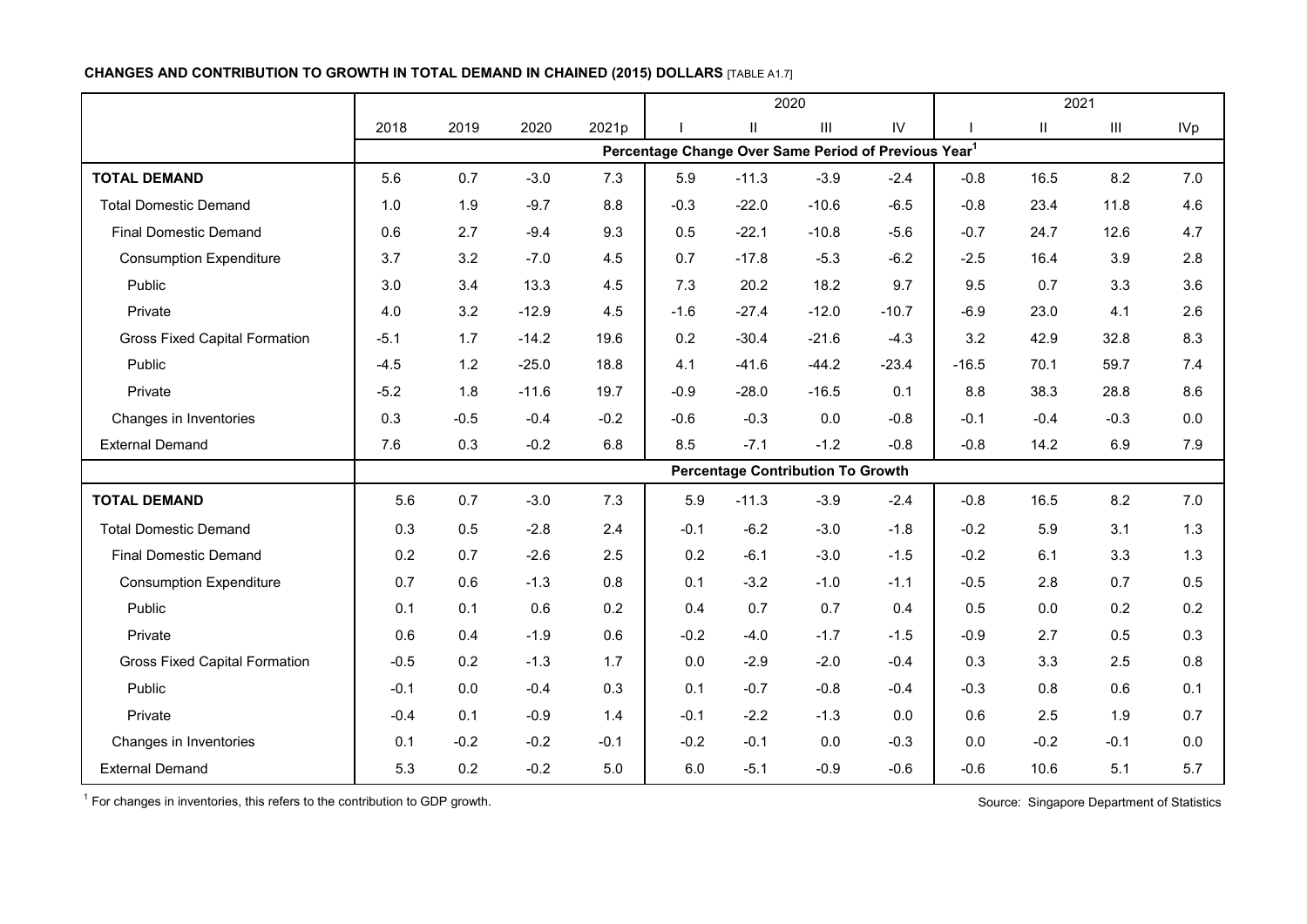## **PRIVATE CONSUMPTION EXPENDITURE** [TABLE A1.8]

|                                            | 2017      | 2018      | 2019                   | 2020      | 2021p                     | 2017   | 2018   | 2019                            | 2020    | 2021    |
|--------------------------------------------|-----------|-----------|------------------------|-----------|---------------------------|--------|--------|---------------------------------|---------|---------|
|                                            |           |           | <b>Million Dollars</b> |           |                           |        |        | <b>Annual Percentage Change</b> |         |         |
|                                            |           |           |                        |           | <b>At Current Prices</b>  |        |        |                                 |         |         |
| <b>TOTAL</b>                               | 166,873.9 | 175,098.3 | 182,010.0              | 155,396.1 | 165,182.7                 | 3.9    | 4.9    | 3.9                             | $-14.6$ | 6.3     |
| Food & Non-Alcoholic Beverages             | 11,215.1  | 11,412.3  | 11,722.2               | 14,091.0  | 13,875.9                  | 3.9    | 1.8    | 2.7                             | 20.2    | $-1.5$  |
| Alcoholic Beverages & Tobacco              | 2,976.3   | 3,075.2   | 2,994.3                | 3,090.8   | 3,372.7                   | $-4.0$ | 3.3    | $-2.6$                          | 3.2     | 9.1     |
| Clothing & Footwear                        | 4,976.4   | 5,312.2   | 5,602.0                | 4,148.9   | 4,894.0                   | 5.9    | 6.7    | 5.5                             | $-25.9$ | 18.0    |
| Housing & Utilities                        | 26,752.8  | 27,233.9  | 27,753.7               | 27,533.1  | 28,737.8                  | $-0.8$ | 1.8    | 1.9                             | $-0.8$  | 4.4     |
| Furnishings, Household Equipment & Routine |           |           |                        |           |                           |        |        |                                 |         |         |
| <b>Household Maintenance</b>               | 7,360.3   | 7,398.3   | 7,396.4                | 7,293.0   | 7,713.6                   | 1.4    | 0.5    | $0.0\,$                         | $-1.4$  | 5.8     |
| Health                                     | 11,996.1  | 12,358.6  | 13,036.5               | 12,730.0  | 13,783.5                  | 6.7    | 3.0    | 5.5                             | $-2.4$  | 8.3     |
| Transport                                  | 23,877.1  | 23,522.9  | 23,359.9               | 14,328.3  | 15,966.4                  | 4.3    | $-1.5$ | $-0.7$                          | $-38.7$ | 11.4    |
| Communication                              | 6,827.9   | 6,924.2   | 6,946.1                | 5,734.7   | 5,560.3                   | 1.0    | 1.4    | 0.3                             | $-17.4$ | $-3.0$  |
| <b>Recreation &amp; Culture</b>            | 17,079.8  | 17,454.4  | 17,805.5               | 11,639.3  | 13,548.3                  | 5.5    | 2.2    | 2.0                             | $-34.6$ | 16.4    |
| Education                                  | 6,604.2   | 7,044.1   | 7,284.0                | 7,323.7   | 7,923.7                   | 2.1    | 6.7    | 3.4                             | 0.5     | 8.2     |
| <b>Food Serving Services</b>               | 12,861.1  | 13,291.9  | 13,861.6               | 10,876.9  | 11,173.5                  | 2.4    | 3.3    | 4.3                             | $-21.5$ | 2.7     |
| <b>Accommodation Services</b>              | 4,388.7   | 4,762.7   | 5,002.4                | 2,159.4   | 2,211.7                   | $5.0$  | 8.5    | 5.0                             | $-56.8$ | 2.4     |
| Miscellaneous Goods & Services             | 29,968.2  | 34,135.6  | 36,869.9               | 33,510.2  | 37,150.5                  | 8.8    | 13.9   | 8.0                             | $-9.1$  | 10.9    |
| Add: Residents' Expenditure Abroad         | 27,638.6  | 28,857.5  | 30,228.0               | 8,223.0   | 4,535.2                   | 5.1    | 4.4    | 4.7                             | $-72.8$ | $-44.8$ |
| Less: Non-Residents' Expenditure Locally   | 27,648.8  | 27,685.5  | 27,852.7               | 7,286.1   | 5,264.4                   | 4.9    | 0.1    | 0.6                             | $-73.8$ | $-27.7$ |
|                                            |           |           |                        |           | In Chained (2015) Dollars |        |        |                                 |         |         |
| <b>TOTAL</b>                               | 167,567.4 | 174,197.6 | 179,768.6              | 156,632.1 | 163,688.3                 | 3.2    | 4.0    | 3.2                             | $-12.9$ | 4.5     |
| Food & Non-Alcoholic Beverages             | 10,878.1  | 10,966.7  | 11,110.5               | 13,034.9  | 12,656.9                  | 2.6    | 0.8    | 1.3                             | 17.3    | $-2.9$  |
| Alcoholic Beverages & Tobacco              | 2,971.9   | 2,979.8   | 2,899.9                | 3,026.0   | 3,308.3                   | $-4.0$ | 0.3    | $-2.7$                          | 4.3     | 9.3     |
| Clothing & Footwear                        | 4,927.1   | 5,203.1   | 5,522.5                | 4,262.1   | 5,295.5                   | 5.4    | 5.6    | 6.1                             | $-22.8$ | 24.2    |
| Housing & Utilities                        | 29,597.1  | 30,860.7  | 31,764.3               | 31,392.4  | 32,372.3                  | 3.3    | 4.3    | 2.9                             | $-1.2$  | 3.1     |
| Furnishings, Household Equipment & Routine |           |           |                        |           |                           |        |        |                                 |         |         |
| Household Maintenance                      | 7,222.0   | 7,300.2   | 7,250.8                | 7,135.8   | 7,386.0                   | 1.3    | 1.1    | $-0.7$                          | $-1.6$  | 3.5     |
| Health                                     | 11,673.9  | 11,716.6  | 12,097.3               | 11,691.2  | 12,554.5                  | 4.8    | 0.4    | 3.2                             | $-3.4$  | 7.4     |
| Transport                                  | 24,504.1  | 25,438.4  | 25,281.5               | 15,617.8  | 15,953.4                  | 3.4    | 3.8    | $-0.6$                          | $-38.2$ | 2.1     |
| Communication                              | 6,817.9   | 7,001.4   | 7,135.5                | 5,842.0   | 5,725.8                   | 0.6    | 2.7    | 1.9                             | $-18.1$ | $-2.0$  |
| <b>Recreation &amp; Culture</b>            | 17,059.9  | 17,259.9  | 17,500.7               | 11,528.8  | 13,313.1                  | 5.3    | 1.2    | 1.4                             | $-34.1$ | 15.5    |
| Education                                  | 6,186.5   | 6,437.7   | 6,493.4                | 6,470.1   | 6,909.4                   | $-0.8$ | 4.1    | 0.9                             | $-0.4$  | 6.8     |
| <b>Food Serving Services</b>               | 12,453.3  | 12,684.0  | 12,999.9               | 10,065.6  | 10,199.0                  | 1.0    | 1.9    | 2.5                             | $-22.6$ | 1.3     |
| <b>Accommodation Services</b>              | 4,362.9   | 4,675.0   | 4,825.6                | 2,894.5   | 3,343.6                   | 4.6    | 7.2    | 3.2                             | $-40.0$ | 15.5    |
| Miscellaneous Goods & Services             | 28,308.8  | 30,453.7  | 32,091.9               | 31,820.1  | 34,720.7                  | 4.8    | 7.6    | 5.4                             | $-0.8$  | 9.1     |
| Add: Residents' Expenditure Abroad         | 28,101.9  | 28,535.2  | 29,894.2               | 8,124.7   | 4,469.8                   | 4.0    | 1.5    | 4.8                             | $-72.8$ | $-45.0$ |
| Less: Non-Residents' Expenditure Locally   | 27,480.6  | 27,334.0  | 27,264.2               | 7,374.9   | 5,621.2                   | 4.3    | $-0.5$ | $-0.3$                          | $-73.0$ | $-23.8$ |

Note: Data in the table may not add up to the total due to rounding. Source: Singapore Department of Statistics

Disaggregated chain-linked data generally do not add up to the total.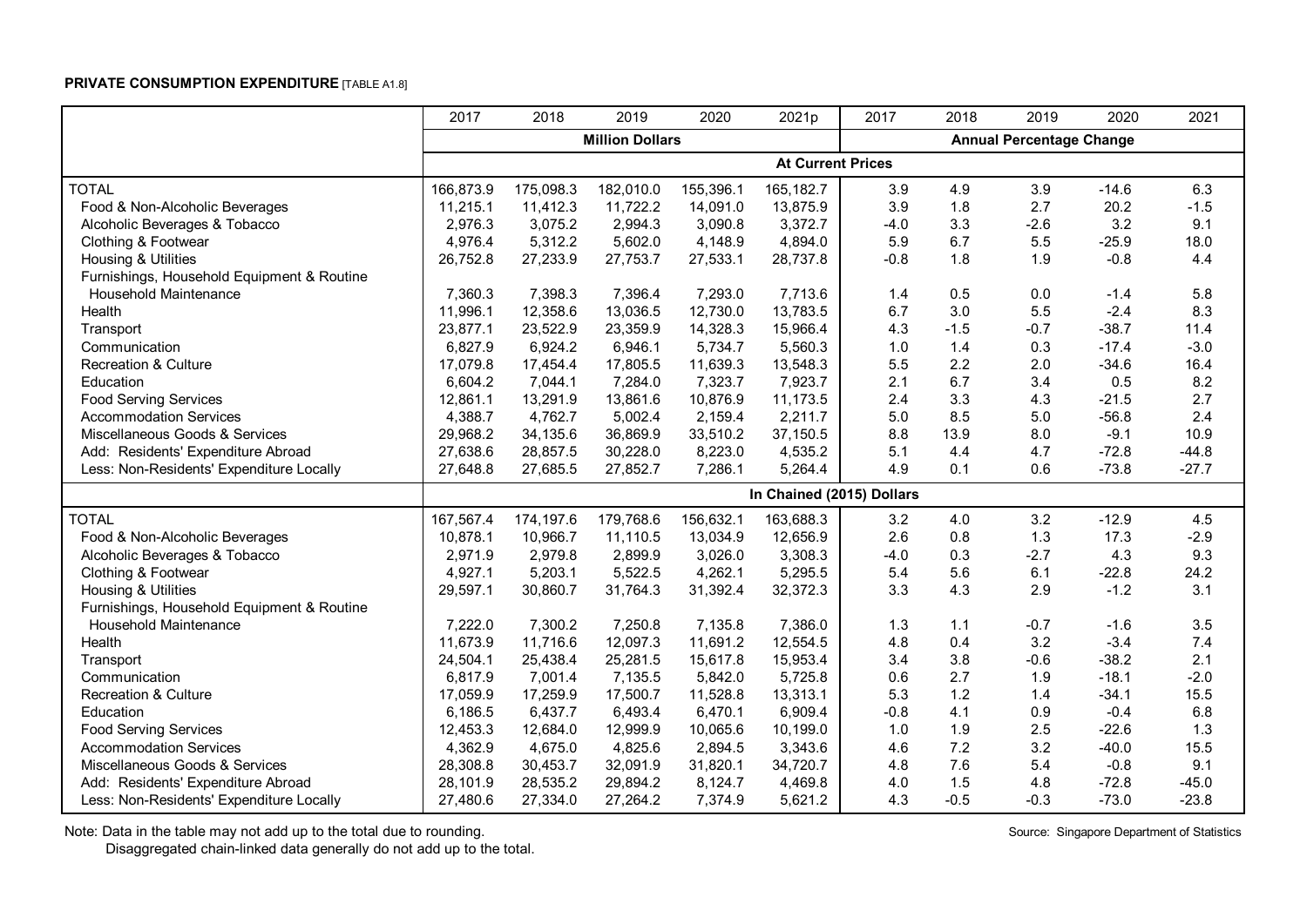### **GROSS FIXED CAPITAL FORMATION** [TABLE A1.9]

|                                       | 2017      | 2018      | 2019                   | 2020      | 2021p                     | 2017                     | 2018    | 2019                            | 2020    | 2021 |
|---------------------------------------|-----------|-----------|------------------------|-----------|---------------------------|--------------------------|---------|---------------------------------|---------|------|
|                                       |           |           | <b>Million Dollars</b> |           |                           |                          |         | <b>Annual Percentage Change</b> |         |      |
|                                       |           |           |                        |           |                           | <b>At Current Prices</b> |         |                                 |         |      |
| <b>TOTAL</b>                          | 119,813.3 | 114,160.0 | 117,430.2              | 100,145.9 | 123,614.7                 | 4.5                      | $-4.7$  | 2.9                             | $-14.7$ | 23.4 |
| <b>Construction &amp; Works</b>       | 47,710.1  | 46,396.0  | 47,336.0               | 33,912.7  | 47,350.4                  | $-13.8$                  | $-2.8$  | 2.0                             | $-28.4$ | 39.6 |
| <b>Residential Buildings</b>          | 19,842.4  | 18,050.5  | 17,734.5               | 13,320.6  | 20,284.6                  | $-16.1$                  | $-9.0$  | $-1.8$                          | $-24.9$ | 52.3 |
| Non-Residential Buildings             | 18,214.9  | 18,148.5  | 19,125.6               | 13,466.3  | 17,396.9                  | $-12.9$                  | $-0.4$  | 5.4                             | $-29.6$ | 29.2 |
| <b>Other Construction &amp; Works</b> | 9,652.8   | 10,197.0  | 10,475.8               | 7,125.7   | 9,668.9                   | $-10.5$                  | 5.6     | 2.7                             | $-32.0$ | 35.7 |
| <b>Transport Equipment</b>            | 15,563.2  | 12,144.4  | 14,431.8               | 6,484.0   | 8,471.7                   | 41.7                     | $-22.0$ | 18.8                            | $-55.1$ | 30.7 |
| Machinery & Equipment                 | 22,184.3  | 23,610.1  | 23,396.6               | 23,501.6  | 27,980.4                  | $-1.9$                   | 6.4     | $-0.9$                          | 0.4     | 19.1 |
| <b>Intellectual Property Products</b> | 34,355.8  | 32,009.5  | 32,265.8               | 36,247.6  | 39,812.2                  | 33.4                     | $-6.8$  | 0.8                             | 12.3    | 9.8  |
|                                       |           |           |                        |           | In Chained (2015) Dollars |                          |         |                                 |         |      |
| <b>TOTAL</b>                          | 122,111.4 | 115,885.6 | 117,841.1              | 101,156.2 | 120,969.1                 | 5.3                      | $-5.1$  | 1.7                             | $-14.2$ | 19.6 |
| <b>Construction &amp; Works</b>       | 50,344.9  | 48,327.3  | 49,009.1               | 35,272.0  | 45,275.8                  | $-11.6$                  | $-4.0$  | 1.4                             | $-28.0$ | 28.4 |
| <b>Residential Buildings</b>          | 20,330.6  | 17,895.6  | 17,642.6               | 13,457.1  | 18,329.9                  | $-15.9$                  | $-12.0$ | $-1.4$                          | $-23.7$ | 36.2 |
| Non-Residential Buildings             | 19,592.8  | 19,513.0  | 20,357.0               | 14,332.0  | 17,363.9                  | $-9.4$                   | $-0.4$  | 4.3                             | $-29.6$ | 21.2 |
| <b>Other Construction &amp; Works</b> | 10,431.7  | 11,013.8  | 11,148.5               | 7,529.9   | 9,586.6                   | $-6.2$                   | 5.6     | 1.2                             | $-32.5$ | 27.3 |
| <b>Transport Equipment</b>            | 15,694.3  | 12,220.2  | 13,866.1               | 6,013.2   | 7,562.2                   | 40.8                     | $-22.1$ | 13.5                            | $-56.6$ | 25.8 |
| Machinery & Equipment                 | 22,638.5  | 24,357.6  | 23,855.8               | 23,801.8  | 28,187.0                  | $-1.0$                   | 7.6     | $-2.1$                          | $-0.2$  | 18.4 |
| <b>Intellectual Property Products</b> | 33,025.9  | 30,684.1  | 30,801.5               | 35,448.3  | 39,356.6                  | 31.8                     | $-7.1$  | 0.4                             | 15.1    | 11.0 |

Note: Data in the table may not add up to the total due to rounding. Note: Source: Singapore Department of Statistics

Disaggregated chain-linked data generally do not add up to the total.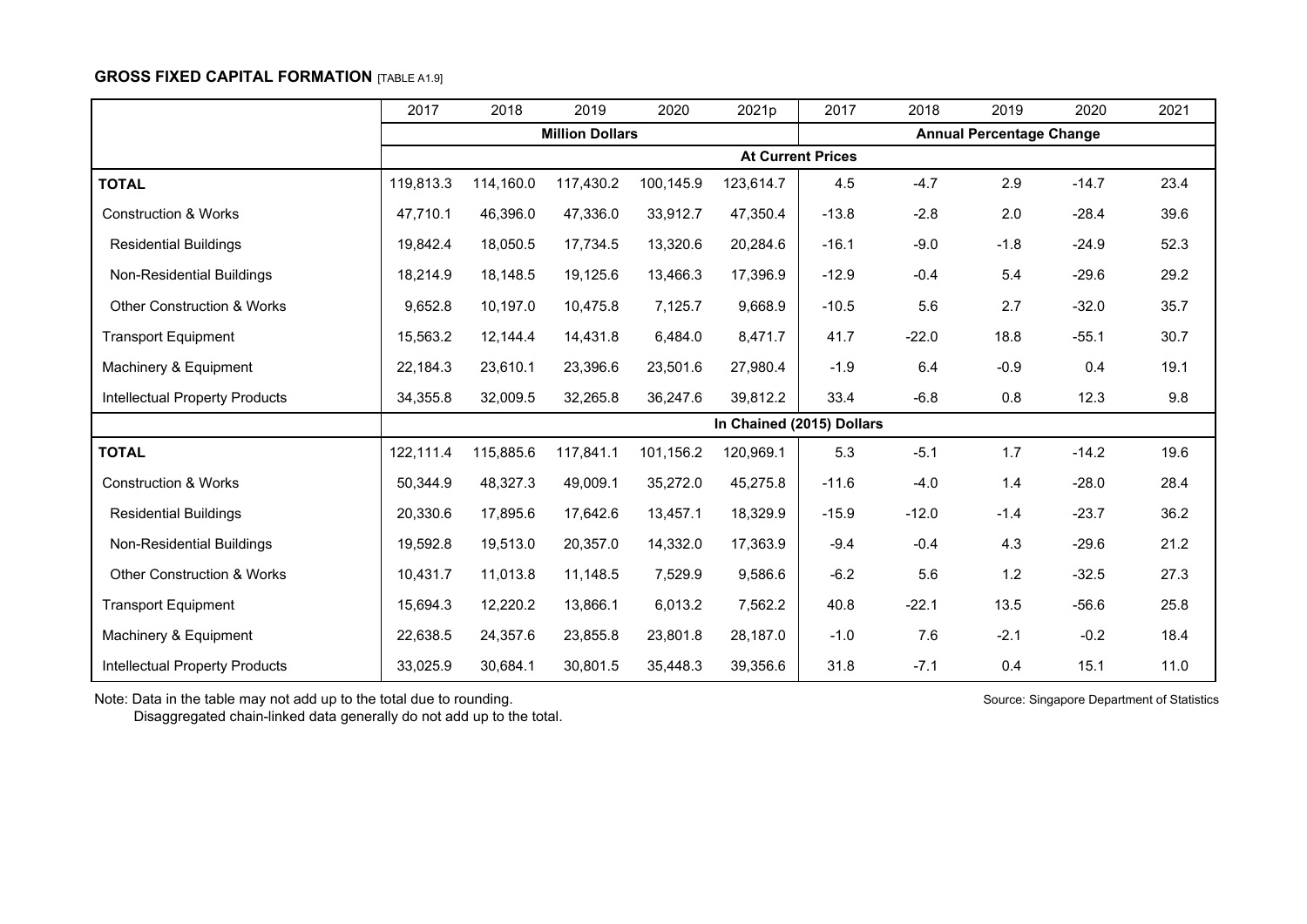## **GROSS FIXED CAPITAL FORMATION BY PUBLIC AND PRIVATE SECTOR [TABLE A1.10]**

|                                       |           | 2020     |          |                        | 2021p    |                           |         | 2020    |                                 |       | 2021   |         |
|---------------------------------------|-----------|----------|----------|------------------------|----------|---------------------------|---------|---------|---------------------------------|-------|--------|---------|
|                                       | Total     | Public   | Private  | Total                  | Public   | Private                   | Total   | Public  | Private                         | Total | Public | Private |
|                                       |           |          |          | <b>Million Dollars</b> |          |                           |         |         | <b>Annual Percentage Change</b> |       |        |         |
|                                       |           |          |          |                        |          | <b>At Current Prices</b>  |         |         |                                 |       |        |         |
| <b>TOTAL</b>                          | 100,145.9 | 16,771.1 | 83,374.7 | 123,614.7              | 20,938.9 | 102,675.8                 | $-14.7$ | $-24.1$ | $-12.5$                         | 23.4  | 24.9   | 23.1    |
| <b>Construction &amp; Works</b>       | 33,912.7  | 12,762.0 | 21,150.7 | 47,350.4               | 16,123.9 | 31,226.5                  | $-28.4$ | $-28.8$ | $-28.1$                         | 39.6  | 26.3   | 47.6    |
| <b>Residential Buildings</b>          | 13,320.6  | 2,605.8  | 10,714.8 | 20,284.6               | 3,417.0  | 16,867.6                  | $-24.9$ | $-29.4$ | $-23.7$                         | 52.3  | 31.1   | 57.4    |
| Non-Residential Buildings             | 13,466.3  | 4,326.5  | 9,139.8  | 17,396.9               | 5,037.5  | 12,359.3                  | $-29.6$ | $-25.7$ | $-31.3$                         | 29.2  | 16.4   | 35.2    |
| <b>Other Construction &amp; Works</b> | 7,125.7   | 5,829.7  | 1,296.1  | 9,668.9                | 7,669.3  | 1,999.6                   | $-32.0$ | $-30.8$ | $-37.0$                         | 35.7  | 31.6   | 54.3    |
| <b>Transport Equipment</b>            | 6,484.0   | 410.9    | 6,073.1  | 8,471.7                | 553.7    | 7,918.0                   | $-55.1$ | 10.9    | $-56.8$                         | 30.7  | 34.8   | 30.4    |
| Machinery & Equipment                 | 23,501.6  | 1,158.5  | 22,343.1 | 27,980.4               | 1,649.3  | 26,331.1                  | 0.4     | $-26.1$ | 2.4                             | 19.1  | 42.4   | 17.8    |
| Intellectual Property Products        | 36,247.6  | 2,439.7  | 33,807.9 | 39,812.2               | 2,612.0  | 37,200.2                  | 12.3    | 9.1     | 12.6                            | 9.8   | 7.1    | 10.0    |
|                                       |           |          |          |                        |          | In Chained (2015) Dollars |         |         |                                 |       |        |         |
| <b>TOTAL</b>                          | 101,156.2 | 17,601.0 | 83,358.9 | 120,969.1              | 20,912.1 | 99,815.9                  | $-14.2$ | $-25.0$ | $-11.6$                         | 19.6  | 18.8   | 19.7    |
| <b>Construction &amp; Works</b>       | 35,272.0  | 13,544.6 | 21,744.7 | 45,275.8               | 16,024.2 | 29,231.2                  | $-28.0$ | $-30.2$ | $-26.7$                         | 28.4  | 18.3   | 34.4    |
| <b>Residential Buildings</b>          | 13,457.1  | 2,762.1  | 10,675.4 | 18,329.9               | 3,296.9  | 14,978.3                  | $-23.7$ | $-32.8$ | $-21.3$                         | 36.2  | 19.4   | 40.3    |
| Non-Residential Buildings             | 14,332.0  | 4,590.0  | 9,740.4  | 17,363.9               | 5,041.9  | 12,322.4                  | $-29.6$ | $-26.5$ | $-30.9$                         | 21.2  | 9.8    | 26.5    |
| <b>Other Construction &amp; Works</b> | 7,529.9   | 6,177.4  | 1,361.2  | 9,586.6                | 7,667.0  | 1,928.8                   | $-32.5$ | $-31.6$ | $-36.0$                         | 27.3  | 24.1   | 41.7    |
| <b>Transport Equipment</b>            | 6,013.2   | 418.4    | 5,617.5  | 7,562.2                | 547.1    | 7,045.6                   | $-56.6$ | 9.3     | $-58.4$                         | 25.8  | 30.8   | 25.4    |
| Machinery & Equipment                 | 23,801.8  | 1,196.7  | 22,606.3 | 28,187.0               | 1,717.3  | 26,477.3                  | $-0.2$  | $-24.5$ | 1.5                             | 18.4  | 43.5   | 17.1    |
| <b>Intellectual Property Products</b> | 35,448.3  | 2,354.8  | 33,091.9 | 39,356.6               | 2,536.4  | 36,819.5                  | 15.1    | 10.7    | 15.4                            | 11.0  | 7.7    | 11.3    |

Note: Data in the table may not add up to the total due to rounding. Source: Singapore Department of Statistics

Disaggregated chain-linked data generally do not add up to the total.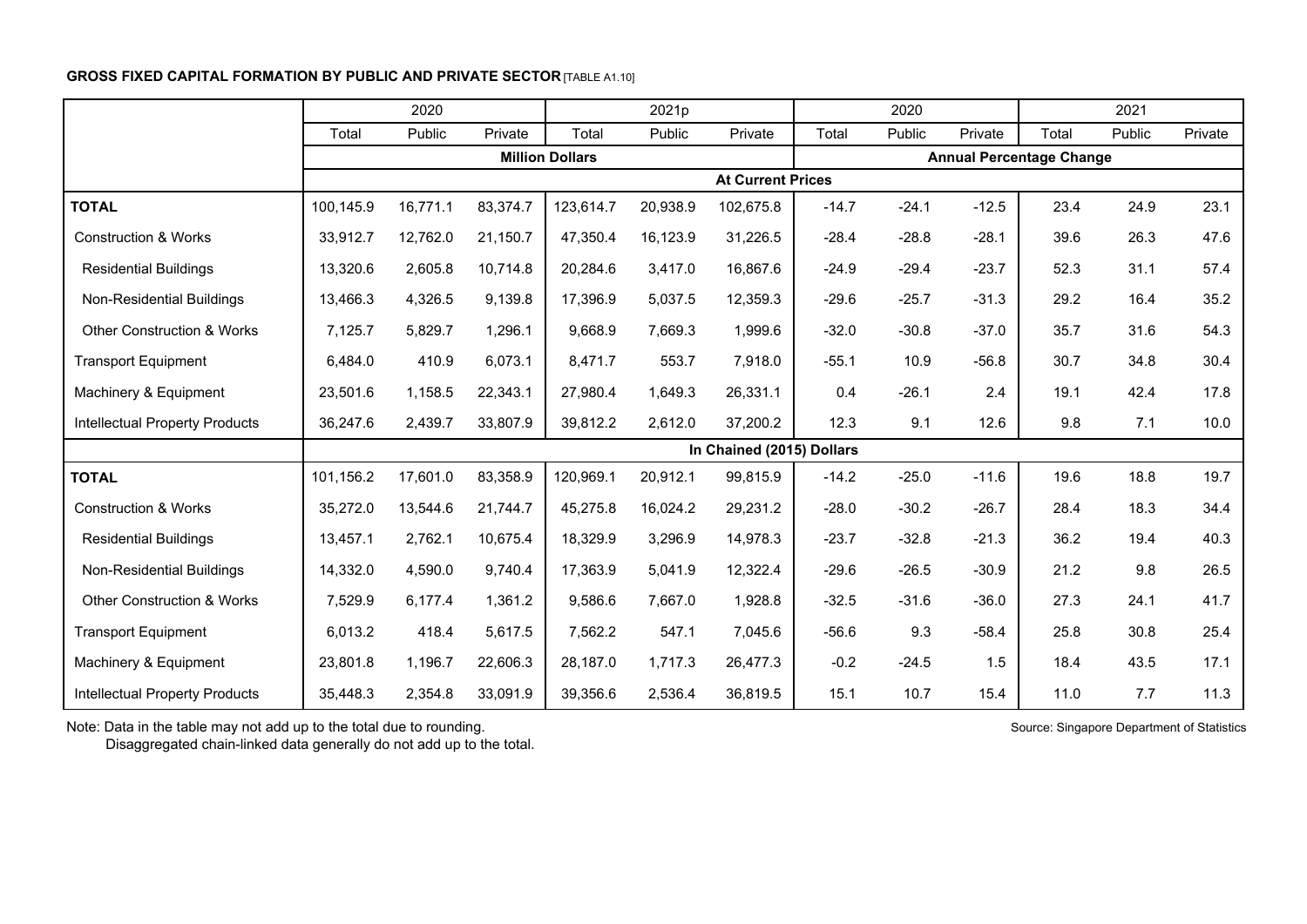#### **INCOME COMPONENTS OF GROSS DOMESTIC PRODUCT AT CURRENT PRICES** [TABLE A1.11]

|                                                 |            |           |             |            |                                                              | 2020                   |            |            |           | 2021       |           |            |
|-------------------------------------------------|------------|-----------|-------------|------------|--------------------------------------------------------------|------------------------|------------|------------|-----------|------------|-----------|------------|
|                                                 | 2018       | 2019      | 2020        | 2021p      |                                                              | $\mathbf{I}$           | Ш          | IV         |           | Ш          | Ш         | <b>IVp</b> |
|                                                 |            |           |             |            |                                                              | <b>Million Dollars</b> |            |            |           |            |           |            |
| <b>IGDP at Current Market Prices</b>            | 508,495.1  | 512,219.9 | 476,404.8   | 533,351.9  | 125,910.6                                                    | 107,273.6              | 117,771.2  | 125,449.4  | 129,107.5 | 132,093.5  | 133,636.1 | 138,514.8  |
| <b>Compensation of Employees</b>                | 198,168.4  | 204,755.1 | 203,723.3   | 211,540.7  | 54,799.8                                                     | 48,046.4               | 47,682.0   | 53,195.1   | 54,760.7  | 49,892.2   | 50,178.3  | 56,709.5   |
| <b>Gross Operating Surplus</b>                  | 277,091.1  | 272,266.4 | 269,105.5   | 299,438.8  | 62,664.7                                                     | 68,721.6               | 68,818.4   | 68,900.5   | 68,646.1  | 77,902.1   | 77,232.7  | 75,657.7   |
| Taxes Less Subsidies on Production & on Imports | 35,757.8   | 35,595.5  | 3,126.4     | 26,307.8   | 8,206.8                                                      | $-8,581.5$             | 231.1      | 3,270.3    | 6,239.3   | 5,274.5    | 7,145.2   | 7,648.9    |
| Other Taxes Less Subsidies on Production        | 9,179.8    | 9,652.0   | $-19,044.9$ | $-3.638.0$ | 2,063.2                                                      | $-11,832.4$            | $-5,550.7$ | $-3,724.7$ | $-876.1$  | $-1,989.0$ | $-362.0$  | $-410.8$   |
| <b>Taxes on Products</b>                        | 26,578.0   | 25,943.5  | 22,171.3    | 29,945.8   | 6,143.6                                                      | 3,250.9                | 5,781.8    | 6,995.0    | 7,115.4   | 7,263.5    | 7,507.2   | 8,059.7    |
| <b>Statistical Discrepancy</b>                  | $-2,522.2$ | $-397.1$  | 449.6       | $-3,935.4$ | 239.3                                                        | $-912.9$               | 1,039.7    | 83.5       | $-538.6$  | $-975.3$   | $-920.1$  | $-1,501.3$ |
|                                                 |            |           |             |            | Percentage Change Over Corresponding Period Of Previous Year |                        |            |            |           |            |           |            |
| <b>IGDP at Current Market Prices</b>            | 7.3        | 0.7       | $-7.0$      | 12.0       | $-0.3$                                                       | $-15.0$                | $-8.5$     | $-4.4$     | 2.5       | 23.1       | 13.5      | 10.4       |
| <b>Compensation of Employees</b>                | 4.2        | 3.3       | $-0.5$      | 3.8        | 1.7                                                          | $-0.1$                 | $-2.7$     | $-1.1$     | $-0.1$    | 3.8        | 5.2       | 6.6        |
| <b>Gross Operating Surplus</b>                  | 13.0       | $-1.7$    | $-1.2$      | 11.3       | $-2.6$                                                       | 1.8                    | $-2.8$     | $-1.0$     | 9.5       | 13.4       | 12.2      | 9.8        |
| Taxes Less Subsidies on Production & on Imports | na         | na        | na          | nal        | na                                                           | na                     | na         | nal        | na        | na         | na        | na         |
| Other Taxes Less Subsidies on Production        | na         | na        | na          | na         | na                                                           | na                     | na         | nal        | na        | na         | na        | nal        |
| <b>Taxes on Products</b>                        | $-8.0$     | $-2.4$    | $-14.5$     | 35.1       | $-3.0$                                                       | $-48.9$                | $-11.2$    | 3.9        | 15.8      | 123.4      | 29.8      | 15.2       |
| <b>Statistical Discrepancy</b>                  | na         | na        | na          | nal        | na                                                           | na                     | na         | nal        | na        | na         | na        | nal        |

Note: Data in the table may not add up to the total due to rounding. Source: Singapore Department of Statistics Source: Singapore Department of Statistics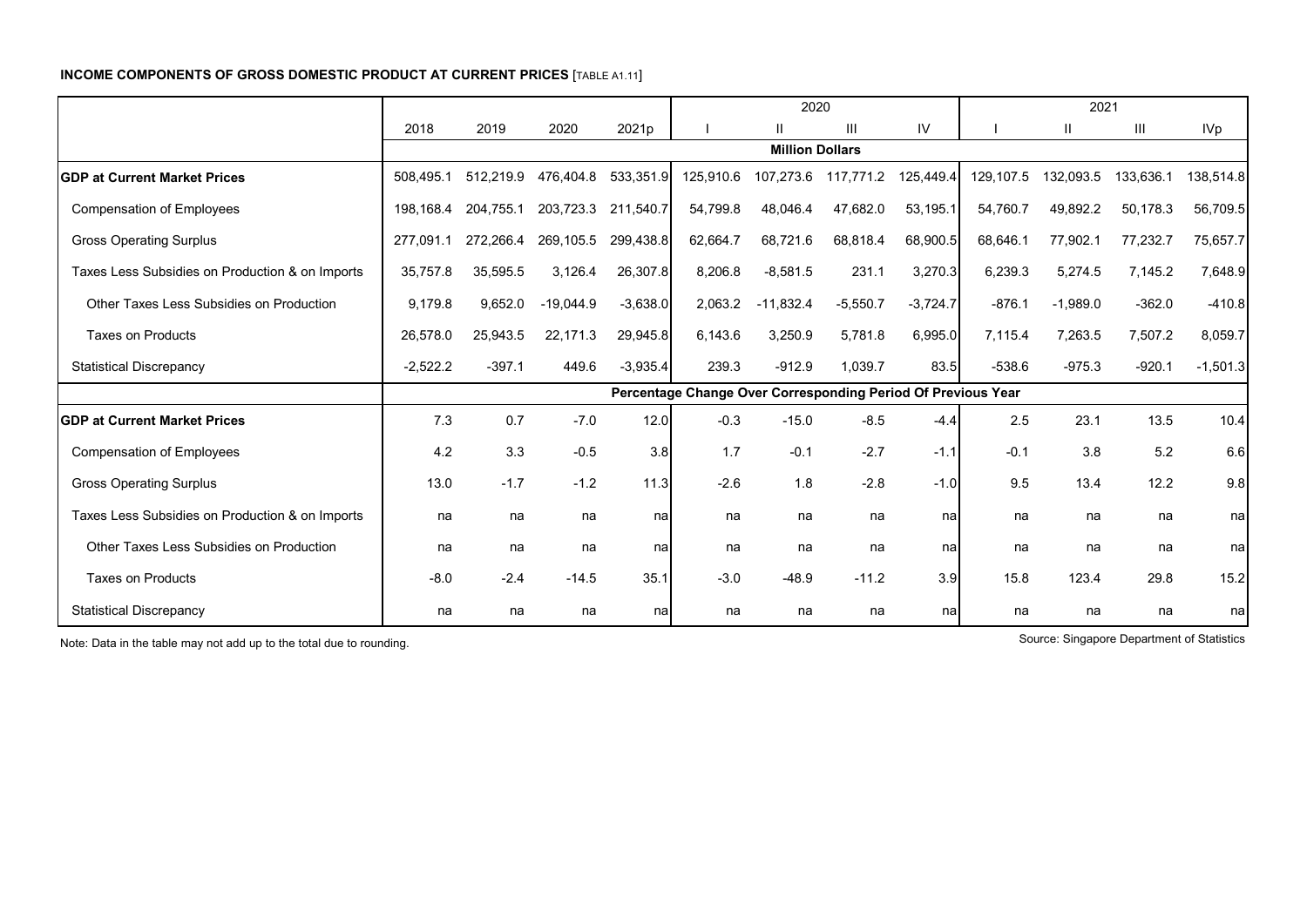#### **COMPENSATION OF EMPLOYEES BY INDUSTRY AT CURRENT PRICES** [TABLE A1.12]

|                                              |           |           |           |           |          | 2020                   |                                                              |          |          | 2021                                       |          |                 |
|----------------------------------------------|-----------|-----------|-----------|-----------|----------|------------------------|--------------------------------------------------------------|----------|----------|--------------------------------------------|----------|-----------------|
|                                              | 2018      | 2019      | 2020      | 2021p     |          | Ш                      | Ш                                                            | IV       |          | $\mathbf{I}$                               | Ш        | IV <sub>p</sub> |
|                                              |           |           |           |           |          | <b>Million Dollars</b> |                                                              |          |          |                                            |          |                 |
| <b>TOTAL</b>                                 | 198,168.4 | 204,755.1 | 203,723.3 | 211,540.7 | 54,799.8 | 48,046.4               | 47,682.0                                                     | 53,195.1 | 54,760.7 | 49,892.2                                   | 50,178.3 | 56,709.5        |
| Manufacturing                                | 25,467.7  | 26,457.4  | 26,149.9  | 26,475.7  | 6,964.8  | 6,066.0                | 5,822.0                                                      | 7,297.1  | 6,687.7  | 6,150.8                                    | 5,999.3  | 7,637.9         |
| Construction                                 | 11,912.7  | 12,040.2  | 11,143.1  | 11,121.9  | 3,125.0  | 2,626.6                | 2,601.0                                                      | 2,790.5  | 2,939.3  | 2,668.6                                    | 2,657.4  | 2,856.6         |
| <b>Utilities</b>                             | 1,594.3   | 1,601.7   | 1,621.2   | 1,707.9   | 455.9    | 368.4                  | 381.0                                                        | 415.9    | 475.0    | 386.5                                      | 399.7    | 446.7           |
| Other Goods Industries <sup>1</sup>          | 73.7      | 76.7      | 76.5      | 82.3      | 20.5     | 18.0                   | 17.9                                                         | 20.1     | 21.4     | 19.7                                       | 19.7     | 21.5            |
| <b>Wholesale Trade</b>                       | 23,852.6  | 24,486.7  | 24,058.4  | 24,343.3  | 6,618.8  | 5,538.5                | 5,417.9                                                      | 6,483.2  | 6,524.6  | 5,693.2                                    | 5,513.0  | 6,612.5         |
| <b>Retail Trade</b>                          | 4,739.1   | 4,876.1   | 4,531.4   | 4,642.6   | 1,101.2  | 1,040.6                | 1,182.3                                                      | 1,207.3  | 1,119.9  | 1,074.9                                    | 1,221.1  | 1,226.7         |
| <b>Transportation &amp; Storage</b>          | 13,579.7  | 13,923.1  | 12,937.1  | 12,575.3  | 3,516.4  | 3,054.3                | 2,973.0                                                      | 3,393.4  | 3,232.5  | 3,059.0                                    | 2,881.6  | 3,402.2         |
| Accommodation                                | 1,828.8   | 1,910.6   | 1,644.1   | 1,412.3   | 521.2    | 358.1                  | 357.4                                                        | 407.4    | 353.5    | 331.0                                      | 326.4    | 401.4           |
| Food & Beverage Services                     | 3,643.5   | 3,748.8   | 3,537.3   | 3,802.6   | 963.2    | 797.6                  | 848.1                                                        | 928.4    | 973.5    | 919.4                                      | 917.5    | 992.2           |
| Information & Communications                 | 12,324.3  | 13,486.4  | 14,301.4  | 16,246.1  | 3,674.8  | 3,616.6                | 3,338.8                                                      | 3,671.2  | 3,954.6  | 4,105.3                                    | 3,895.1  | 4,291.1         |
| Finance & Insurance                          | 26,502.6  | 27,788.3  | 29,088.8  | 30,583.1  | 7,004.1  | 7,175.3                | 7,112.0                                                      | 7,797.4  | 7,407.0  | 7,579.8                                    | 7,481.0  | 8,115.3         |
| <b>Real Estate</b>                           | 3,115.1   | 3,222.2   | 3,070.1   | 2,961.8   | 880.8    | 716.6                  | 685.4                                                        | 787.3    | 809.6    | 694.8                                      | 676.4    | 781.0           |
| <b>Professional Services</b>                 | 19,722.6  | 20,188.8  | 20,524.0  | 21,437.5  | 5,334.6  | 4,890.2                | 4,801.3                                                      | 5,497.9  | 5,395.8  | 4,991.2                                    | 5,150.9  | 5,899.6         |
| Administrative & Support Services            | 7,861.0   | 8,126.2   | 8,070.0   | 8,138.5   | 2,128.8  | 1,982.6                | 1,939.3                                                      | 2,019.3  | 2,029.5  | 1,962.6                                    | 1,977.6  | 2,168.8         |
| <b>Other Services Industries</b>             | 41,950.7  | 42,821.9  | 42,970.0  | 46,009.8  | 12,489.7 | 9,797.0                | 10,204.6                                                     | 10,478.7 | 12,836.8 | 10,255.4                                   | 11,061.6 | 11,856.0        |
|                                              |           |           |           |           |          |                        | Percentage Change Over Corresponding Period Of Previous Year |          |          |                                            |          |                 |
| <b>TOTAL</b>                                 | 4.2       | 3.3       | $-0.5$    | 3.8       | 1.7      | $-0.1$                 | $-2.7$                                                       | $-1.1$   | $-0.1$   | 3.8                                        | 5.2      | 6.6             |
| Manufacturing                                | 2.4       | 3.9       | $-1.2$    | 1.2       | 0.1      | $-1.2$                 | $-2.8$                                                       | $-1.0$   | $-4.0$   | 1.4                                        | 3.0      | 4.7             |
| Construction                                 | $-2.0$    | $1.1$     | $-7.5$    | $-0.2$    | $-2.7$   | $-6.9$                 | $-8.6$                                                       | $-11.7$  | $-5.9$   | 1.6                                        | 2.2      | 2.4             |
| <b>Utilities</b>                             | 3.5       | 0.5       | $1.2$     | 5.3       | 0.9      | 0.4                    | 2.3                                                          | 1.3      | 4.2      | 4.9                                        | 4.9      | 7.4             |
| Other Goods Industries <sup>1</sup>          | 4.5       | 4.1       | $-0.3$    | 7.6       | 1.0      | $-1.6$                 | $-1.1$                                                       | 0.5      | 4.4      | 9.4                                        | 10.1     | 7.0             |
| Wholesale Trade                              | 3.7       | 2.7       | $-1.7$    | 1.2       | 0.5      | $-3.2$                 | $-2.5$                                                       | $-2.1$   | $-1.4$   | 2.8                                        | 1.8      | 2.0             |
| <b>Retail Trade</b>                          | 2.9       | 2.9       | $-7.1$    | 2.5       | $-6.2$   | $-7.5$                 | $-7.7$                                                       | $-6.8$   | 1.7      | 3.3                                        | 3.3      | 1.6             |
| <b>Transportation &amp; Storage</b>          | 4.8       | 2.5       | $-7.1$    | $-2.8$    | $-0.3$   | $-8.7$                 | $-11.1$                                                      | $-8.4$   | $-8.1$   | 0.2                                        | $-3.1$   | 0.3             |
| Accommodation                                | 6.0       | 4.5       | $-13.9$   | $-14.1$   | $-4.7$   | $-17.0$                | $-15.4$                                                      | $-20.1$  | $-32.2$  | $-7.6$                                     | $-8.7$   | $-1.5$          |
| Food & Beverage Services                     | 1.1       | 2.9       | $-5.6$    | 7.5       | $-0.5$   | $-11.1$                | $-7.0$                                                       | $-4.5$   | $1.1$    | 15.3                                       | 8.2      | 6.9             |
| Information & Communications                 | 10.2      | 9.4       | 6.0       | 13.6      | 9.2      | 6.2                    | 3.5                                                          | 5.2      | 7.6      | 13.5                                       | 16.7     | 16.9            |
| Finance & Insurance                          | 5.5       | 4.9       | 4.7       | 5.1       | 5.8      | 5.1                    | 3.2                                                          | 4.8      | 5.8      | 5.6                                        | 5.2      | 4.1             |
| <b>Real Estate</b>                           | 0.9       | 3.4       | $-4.7$    | $-3.5$    | 3.7      | $-6.6$                 | $-8.5$                                                       | $-8.1$   | $-8.1$   | $-3.0$                                     | $-1.3$   | $-0.8$          |
| <b>Professional Services</b>                 | 5.7       | 2.4       | 1.7       | 4.5       | 2.4      | 3.7                    | 0.5                                                          | 0.3      | 1.1      | 2.1                                        | 7.3      | 7.3             |
| Administrative & Support Services            | 5.5       | 3.4       | $-0.7$    | 0.8       | 1.6      | 1.3                    | $-0.4$                                                       | $-5.0$   | $-4.7$   | $-1.0$                                     | 2.0      | 7.4             |
| <b>Other Services Industries</b>             | 4.6       | 2.1       | 0.3       | 7.1       | 1.7      | 2.8                    | $-4.5$                                                       | 1.5      | 2.8      | 4.7                                        | 8.4      | 13.1            |
| Comprise Agriculture, Fishing and Quarrying. |           |           |           |           |          |                        |                                                              |          |          | Source: Singapore Department of Statistics |          |                 |

Notes: 1. The industries are classified according to SSIC 2020.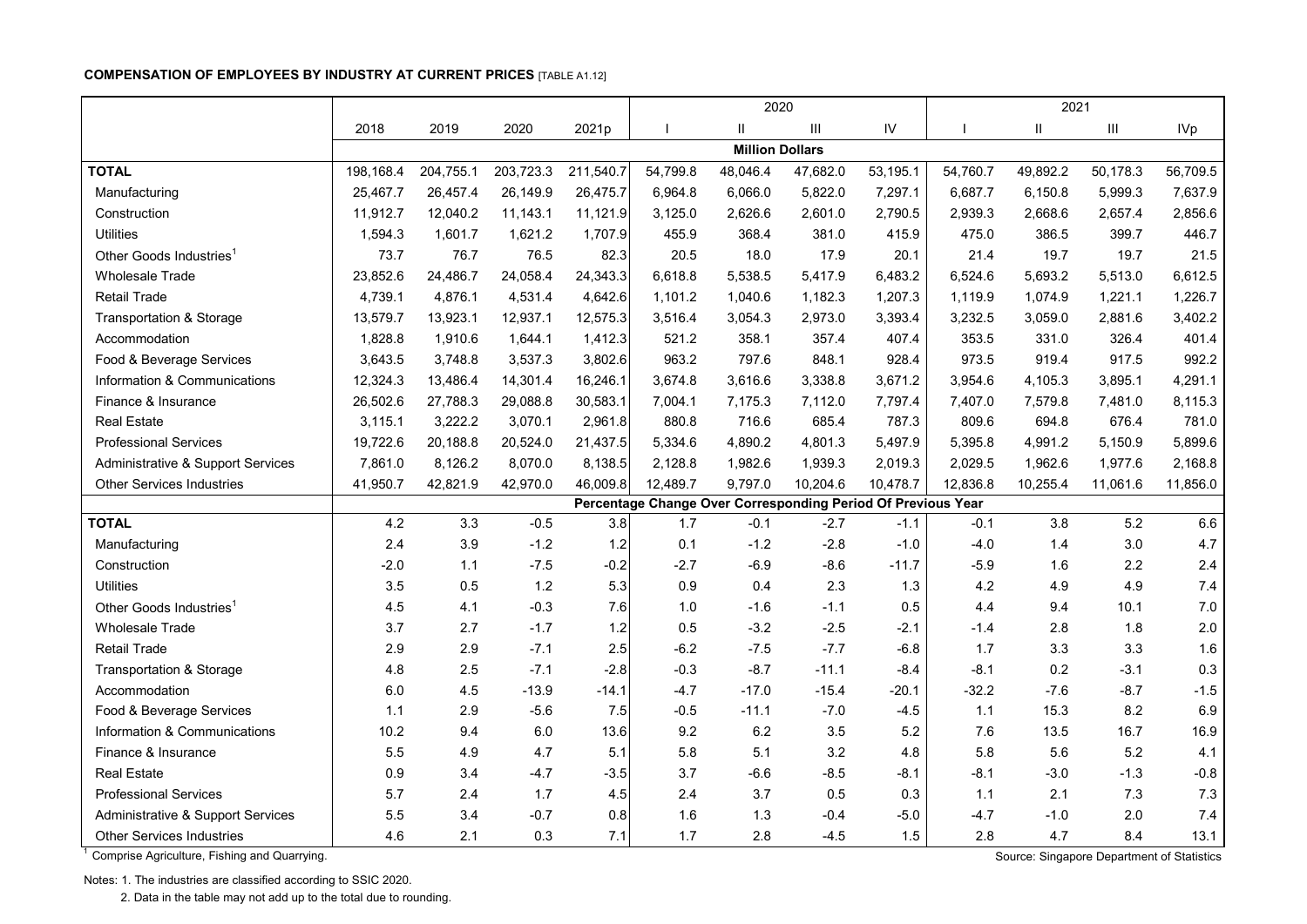#### **GROSS OPERATING SURPLUS BY INDUSTRY AT CURRENT PRICES** [TABLE A1.13]

|                                     |           |           |           |           |                                                              |                        |          | 2021     |          |          |          |            |
|-------------------------------------|-----------|-----------|-----------|-----------|--------------------------------------------------------------|------------------------|----------|----------|----------|----------|----------|------------|
|                                     | 2018      | 2019      | 2020      | 2021p     |                                                              | $\mathbf{H}$           | Ш        | IV       |          | Ш        | III      | <b>IVp</b> |
|                                     |           |           |           |           |                                                              | <b>Million Dollars</b> |          |          |          |          |          |            |
| <b>TOTAL</b>                        | 277,091.1 | 272,266.4 | 269,105.5 | 299,438.8 | 62,664.7                                                     | 68,721.6               | 68,818.4 | 68,900.5 | 68,646.1 | 77,902.1 | 77,232.7 | 75,657.7   |
| Manufacturing                       | 80,598.7  | 72,240.3  | 72,439.9  | 87,658.5  | 16,667.4                                                     | 19,154.3               | 20,188.7 | 16,429.5 | 20,410.4 | 23,903.1 | 23,694.9 | 19,650.1   |
| Construction                        | 3,574.2   | 3,922.9   | 2,365.1   | 3,349.3   | 883.5                                                        | $-109.1$               | 431.7    | 1.159.0  | 758.1    | 844.1    | 866.9    | 880.2      |
| <b>Utilities</b>                    | 3,997.0   | 4,025.1   | 4,280.3   | 4,067.6   | 969.1                                                        | 1,118.4                | 1,076.3  | 1,116.5  | 799.6    | 1,089.6  | 1,104.2  | 1,074.2    |
| Other Goods Industries              | 68.7      | 77.7      | 91.6      | 92.0      | 18.1                                                         | 23.8                   | 24.4     | 25.4     | 21.2     | 22.1     | 24.2     | 24.3       |
| <b>Wholesale Trade</b>              | 57,274.1  | 56,891.7  | 57,977.1  | 66,383.8  | 11,588.2                                                     | 15,913.6               | 15,023.0 | 15,452.2 | 13,590.6 | 17,661.6 | 17,107.5 | 18,024.1   |
| <b>Retail Trade</b>                 | 2,904.2   | 2,559.6   | 2,777.6   | 3,097.1   | 627.8                                                        | 529.7                  | 752.7    | 867.4    | 793.5    | 659.4    | 684.2    | 960.0      |
| <b>Transportation &amp; Storage</b> | 16,815.9  | 16,865.7  | 15,508.4  | 19,082.6  | 3,675.9                                                      | 3,549.7                | 3,927.6  | 4,355.2  | 3,967.5  | 4,675.1  | 5,207.4  | 5,232.6    |
| Accommodation                       | 2,191.4   | 2,146.7   | 1,227.8   | 1,122.2   | 233.7                                                        | 254.8                  | 404.3    | 334.9    | 197.3    | 264.7    | 349.7    | 310.5      |
| Food & Beverage Services            | 1,715.0   | 1,795.1   | 1,845.1   | 1,752.9   | 230.7                                                        | 690.4                  | 474.2    | 449.7    | 389.6    | 409.6    | 474.9    | 478.8      |
| Information & Communications        | 7,307.0   | 9,098.5   | 11,295.7  | 12,291.8  | 2,461.5                                                      | 3,010.7                | 2,938.1  | 2,885.4  | 3,015.5  | 2,964.8  | 3,183.1  | 3,128.4    |
| Finance & Insurance                 | 36,908.6  | 40,609.2  | 43,086.5  | 44,773.0  | 11,453.8                                                     | 10,809.1               | 10,177.0 | 10,646.5 | 11,303.2 | 11,096.7 | 11,008.7 | 11,364.4   |
| <b>Real Estate</b>                  | 11,637.8  | 11,994.8  | 9,881.9   | 11,027.7  | 2,596.7                                                      | 2,054.6                | 2,441.5  | 2,789.1  | 2,453.0  | 2,749.6  | 2,860.7  | 2,964.4    |
| <b>Professional Services</b>        | 7,672.3   | 9,043.6   | 8,822.4   | 8.881.4   | 1,893.1                                                      | 2,382.1                | 2,133.9  | 2,413.3  | 1,855.4  | 2,267.8  | 2,414.0  | 2,344.2    |
| Administrative & Support Services   | 17,823.4  | 13,376.3  | 11,403.0  | 10,384.3  | 3,294.1                                                      | 2,943.2                | 2,444.9  | 2,720.8  | 2,723.8  | 2,754.5  | 2,329.9  | 2,576.1    |
| <b>Other Services Industries</b>    | 9,802.1   | 10.106.3  | 8,241.1   | 7,443.0   | 1,732.9                                                      | 1,905.5                | 1,880.1  | 2,722.6  | 1,972.9  | 2,013.6  | 1,387.8  | 2,068.7    |
| Ownership of Dwellings              | 16,800.7  | 17,512.9  | 17,862.0  | 18,031.6  | 4,338.2                                                      | 4,490.8                | 4,500.0  | 4,533.0  | 4,394.5  | 4,525.8  | 4,534.6  | 4,576.7    |
|                                     |           |           |           |           | Percentage Change Over Corresponding Period Of Previous Year |                        |          |          |          |          |          |            |
| <b>TOTAL</b>                        | 13.0      | $-1.7$    | $-1.2$    | 11.3      | $-2.6$                                                       | 1.8                    | $-2.8$   | $-1.0$   | 9.5      | 13.4     | 12.2     | 9.8        |
| Manufacturing                       | 30.2      | $-10.4$   | 0.3       | 21.0      | $-6.7$                                                       | 8.9                    | $-0.1$   | $-0.8$   | 22.5     | 24.8     | 17.4     | 19.6       |
| Construction                        | $-2.3$    | 9.8       | $-39.7$   | 41.6      | 6.9                                                          | na                     | $-59.4$  | 8.0      | $-14.2$  | na       | 100.8    | $-24.1$    |
| <b>Utilities</b>                    | 7.3       | 0.7       | 6.3       | $-5.0$    | 13.1                                                         | 6.0                    | $-2.7$   | 10.9     | $-17.5$  | $-2.6$   | 2.6      | $-3.8$     |
| Other Goods Industries <sup>1</sup> | 8.4       | 13.1      | 17.9      | 0.4       | 0.0                                                          | 33.0                   | 16.7     | 21.5     | 17.1     | $-7.1$   | $-0.8$   | $-4.3$     |
| <b>Wholesale Trade</b>              | 12.4      | $-0.7$    | 1.9       | 14.5      | $-8.1$                                                       | 9.3                    | 0.8      | 4.3      | 17.3     | 11.0     | 13.9     | 16.6       |
| <b>Retail Trade</b>                 | $-4.9$    | $-11.9$   | 8.5       | 11.5      | $-13.2$                                                      | $-23.0$                | 44.1     | 38.5     | 26.4     | 24.5     | $-9.1$   | 10.7       |
| Transportation & Storage            | $-4.8$    | 0.3       | $-8.0$    | 23.0      | $-5.8$                                                       | $-9.6$                 | $-4.7$   | $-11.4$  | 7.9      | 31.7     | 32.6     | 20.1       |
| Accommodation                       | 10.8      | $-2.0$    | $-42.8$   | $-8.6$    | $-43.7$                                                      | $-49.5$                | $-39.0$  | $-40.7$  | $-15.6$  | 3.9      | $-13.5$  | $-7.3$     |
| Food & Beverage Services            | 4.1       | 4.7       | 2.8       | $-5.0$    | $-46.6$                                                      | 46.9                   | $-2.6$   | 10.7     | 68.9     | $-40.7$  | 0.1      | 6.5        |
| Information & Communications        | 0.2       | 24.5      | 24.1      | 8.8       | 12.8                                                         | 35.2                   | 22.3     | 26.2     | 22.5     | $-1.5$   | 8.3      | 8.4        |
| Finance & Insurance                 | 16.6      | 10.0      | 6.1       | 3.9       | 14.6                                                         | 8.8                    | 0.1      | 1.2      | $-1.3$   | 2.7      | 8.2      | 6.7        |
| <b>Real Estate</b>                  | 4.0       | 3.1       | $-17.6$   | 11.6      | $-2.7$                                                       | $-32.3$                | $-20.3$  | $-13.5$  | $-5.5$   | 33.8     | 17.2     | 6.3        |
| <b>Professional Services</b>        | 7.7       | 17.9      | $-2.4$    | 0.7       | $-6.9$                                                       | 0.9                    | $-4.0$   | $-0.5$   | $-2.0$   | $-4.8$   | 13.1     | $-2.9$     |
| Administrative & Support Services   | 2.3       | $-25.0$   | $-14.8$   | $-8.9$    | 0.5                                                          | $-12.6$                | $-23.7$  | $-22.8$  | $-17.3$  | $-6.4$   | $-4.7$   | $-5.3$     |
| <b>Other Services Industries</b>    | 5.5       | 3.1       | $-18.5$   | $-9.7$    | $-23.7$                                                      | $-21.7$                | $-16.6$  | $-13.5$  | 13.8     | 5.7      | $-26.2$  | $-24.0$    |
| Ownership of Dwellings              | 1.9       | 4.2       | 2.0       | 0.9       | 2.4                                                          | 2.2                    | 2.0      | 1.4      | 1.3      | 0.8      | 0.8      | 1.0        |

<sup>1</sup> Comprise Agriculture, Fishing and Quarrying. Source: Singapore Department of Statistics

Notes: 1. The industries are classified according to SSIC 2020.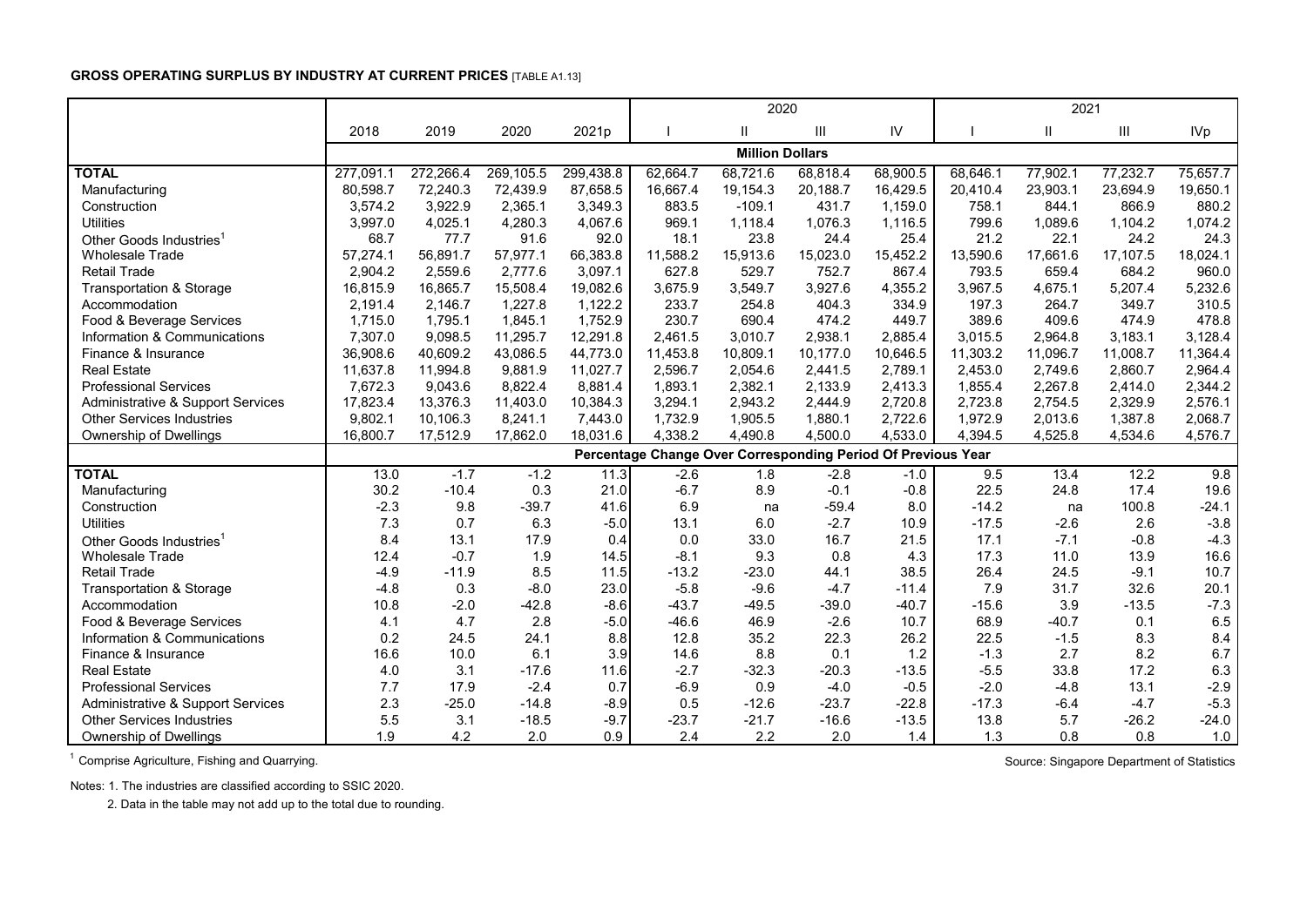#### **OTHER TAXES LESS SUBSIDIES ON PRODUCTION BY INDUSTRY AT CURRENT PRICES** [TABLE A1.14]

|                                     |         |         |             |            | 2020<br>III<br>2021p<br>$\mathbf{II}$ |             |                        |            |          | 2021         |          |                 |
|-------------------------------------|---------|---------|-------------|------------|---------------------------------------|-------------|------------------------|------------|----------|--------------|----------|-----------------|
|                                     | 2018    | 2019    | 2020        |            |                                       |             |                        | IV         |          | $\mathbf{I}$ | Ш        | IV <sub>p</sub> |
|                                     |         |         |             |            |                                       |             | <b>Million Dollars</b> |            |          |              |          |                 |
| <b>TOTAL</b>                        | 9,179.8 | 9,652.0 | $-19,044.9$ | $-3,638.0$ | 2,063.2                               | $-11,832.4$ | $-5,550.7$             | $-3,724.7$ | $-876.1$ | $-1,989.0$   | $-362.0$ | $-410.8$        |
| Manufacturing                       | 1,055.7 | 1,183.4 | $-2,993.7$  | $-305.0$   | 230.0                                 | $-1,901.1$  | $-818.5$               | $-504.1$   | $-117.4$ | $-304.4$     | 27.1     | 89.7            |
| Construction                        | 1,987.2 | 2,000.4 | $-2,020.7$  | 307.9      | 480.6                                 | $-1,035.1$  | $-980.7$               | $-485.5$   | $-11.6$  | 35.5         | 125.1    | 158.9           |
| <b>Utilities</b>                    | 164.4   | 268.2   | 170.2       | 204.2      | 77.7                                  | $-2.5$      | 37.1                   | 57.9       | 76.3     | 25.9         | 52.8     | 49.2            |
| Other Goods Industries <sup>1</sup> | 10.8    | 11.0    | $-10.1$     | 2.1        | 2.4                                   | $-9.3$      | $-2.1$                 | $-1.2$     | 0.2      | $-0.1$       | 1.2      | 1.0             |
| <b>Wholesale Trade</b>              | 369.3   | 381.6   | $-2,488.2$  | $-637.3$   | 68.1                                  | $-1,401.2$  | $-654.4$               | $-500.6$   | $-231.6$ | $-259.6$     | $-65.0$  | $-81.1$         |
| Retail Trade                        | 174.8   | 208.2   | $-950.9$    | $-710.9$   | 24.6                                  | $-506.6$    | $-255.3$               | $-213.5$   | $-145.4$ | $-154.0$     | $-193.1$ | $-218.5$        |
| <b>Transportation &amp; Storage</b> | 695.2   | 715.1   | $-1,599.2$  | $-577.1$   | 122.9                                 | $-995.2$    | $-474.7$               | $-252.2$   | $-254.8$ | $-305.9$     | $-42.9$  | 26.6            |
| Accommodation                       | 189.1   | 222.1   | $-344.2$    | $-129.0$   | 35.2                                  | $-151.4$    | $-143.9$               | $-84.0$    | $-22.5$  | $-26.2$      | $-40.5$  | $-39.8$         |
| Food & Beverage Services            | 225.8   | 233.9   | $-1,182.0$  | $-1,254.1$ | 42.5                                  | $-657.8$    | $-280.9$               | $-285.7$   | $-243.3$ | $-220.5$     | $-407.2$ | $-383.1$        |
| Information & Communications        | 255.2   | 273.3   | $-1,062.8$  | $-197.9$   | 53.1                                  | $-653.2$    | $-245.7$               | $-217.0$   | $-78.1$  | $-82.6$      | $-11.0$  | $-26.3$         |
| Finance & Insurance                 | 132.7   | 120.2   | $-1,838.2$  | $-402.8$   | 5.8                                   | $-1,067.5$  | $-424.7$               | $-351.8$   | $-106.7$ | $-174.5$     | $-55.2$  | $-66.4$         |
| <b>Real Estate</b>                  | 1,748.6 | 1,718.8 | 374.2       | 1,338.7    | 398.6                                 | $-44.7$     | $-93.0$                | 113.3      | 528.6    | 268.6        | 291.8    | 249.7           |
| <b>Professional Services</b>        | 201.6   | 231.4   | $-2,036.3$  | $-754.2$   | 35.6                                  | $-1,127.4$  | $-470.4$               | $-474.1$   | $-287.1$ | $-324.5$     | $-72.4$  | $-70.2$         |
| Administrative & Support Services   | 216.6   | 264.0   | $-1,324.9$  | $-548.9$   | 28.8                                  | $-793.2$    | $-323.3$               | $-237.2$   | $-130.8$ | $-302.4$     | $-49.7$  | $-66.0$         |
| <b>Other Services Industries</b>    | 802.5   | 880.3   | $-2,661.3$  | $-882.1$   | 128.9                                 | $-1,677.8$  | $-620.0$               | $-492.4$   | $-176.2$ | $-352.4$     | $-119.2$ | $-234.3$        |
| Ownership of Dwellings              | 950.3   | 940.1   | 923.2       | 908.4      | 328.4                                 | 191.6       | 199.8                  | 203.4      | 324.3    | 188.1        | 196.2    | 199.8           |

<sup>1</sup> Comprise Agriculture, Fishing and Quarrying. Source: Singapore Department of Statistics Source: Singapore Department of Statistics

Notes: 1. The industries are classified according to SSIC 2020.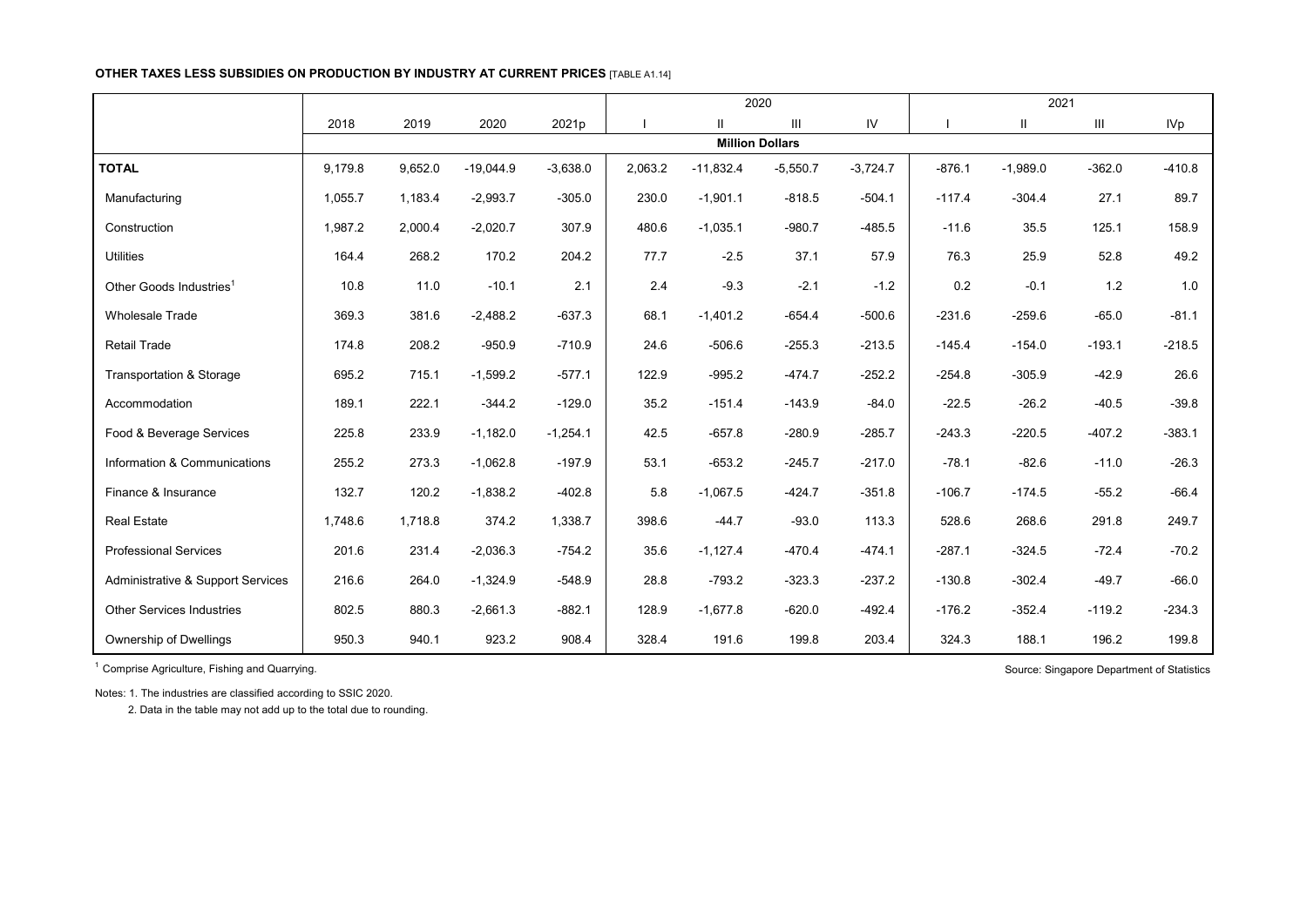## **OUTPUT, SAVING AND INVESTMENT AT CURRENT PRICES [TABLE A1.15]**

|                                                                                   | 2017        | 2018        | 2019                   | 2020        | 2021p       | 2017 | 2018   | 2019                            | 2020    | 2021p |
|-----------------------------------------------------------------------------------|-------------|-------------|------------------------|-------------|-------------|------|--------|---------------------------------|---------|-------|
|                                                                                   |             |             | <b>Million Dollars</b> |             |             |      |        | <b>Annual Percentage Change</b> |         |       |
| <b>Gross National Income</b>                                                      |             |             |                        |             |             |      |        |                                 |         |       |
| <b>Gross National Income</b>                                                      | 438,098.5   | 446,689.7   | 448,182.4              | 412,621.3   | 469,088.3   | 6.0  | 2.0    | 0.3                             | $-7.9$  | 13.7  |
| <b>Gross Domestic Product</b>                                                     | 473,915.7   | 508,495.1   | 512,219.9              | 476,404.8   | 533,351.9   | 7.6  | 7.3    | 0.7                             | $-7.0$  | 12.0  |
| Net Income from Abroad                                                            | $-35,817.2$ | $-61,805.4$ | $-64,037.5$            | $-63,783.5$ | $-64,263.6$ | na   | na     | na                              | na      | na    |
| <b>Generation of Gross National Saving</b>                                        |             |             |                        |             |             |      |        |                                 |         |       |
| <b>Gross National Saving</b>                                                      | 211.489.4   | 203,119.8   | 200,457.9              | 187,189.8   | 226,509.4   | 8.8  | $-4.0$ | $-1.3$                          | $-6.6$  | 21.0  |
| <b>Gross Domestic Saving</b>                                                      | 254,639.6   | 272,839.1   | 273,637.8              | 258,020.2   | 297,143.7   | 9.7  | 7.1    | 0.3                             | $-5.7$  | 15.2  |
| <b>Gross Domestic Product</b>                                                     | 473,915.7   | 508,495.1   | 512,219.9              | 476,404.8   | 533,351.9   | 7.6  | 7.3    | 0.7                             | $-7.0$  | 12.0  |
| Less: Private & Government Consumption                                            |             |             |                        |             |             |      |        |                                 |         |       |
| Expenditure                                                                       | 215,181.5   | 225,813.0   | 234,649.0              | 214,117.8   | 226,782.9   | 4.6  | 4.9    | 3.9                             | $-8.7$  | 5.9   |
| <b>Statistical Discrepancy</b>                                                    | $-4,094.6$  | $-9,843.0$  | $-3,933.1$             | $-4,266.8$  | $-9,425.3$  | na   | na     | na                              | na      | na    |
| Net Income from Abroad                                                            | $-35,817.2$ | $-61,805.4$ | $-64,037.5$            | $-63,783.5$ | $-64,263.6$ | na   | na     | na                              | na      | na    |
| Net Current Transfers from Abroad                                                 | $-7,333.0$  | $-7,913.9$  | $-9,142.4$             | $-7,046.9$  | $-6,370.7$  | na   | na     | na                              | na      | na    |
| <b>Finance of Gross Capital Formation</b>                                         |             |             |                        |             |             |      |        |                                 |         |       |
| <b>Gross Capital Formation</b>                                                    | 129,486.6   | 126,067.7   | 126,421.6              | 106,972.8   | 129,878.0   | 11.0 | $-2.6$ | 0.3                             | $-15.4$ | 21.4  |
| <b>Gross National Saving</b>                                                      | 211,489.4   | 203,119.8   | 200,457.9              | 187,189.8   | 226,509.4   | 8.8  | $-4.0$ | $-1.3$                          | $-6.6$  | 21.0  |
| Net Borrowing from/Lending ('-') to Abroad<br>& Net Capital Transfers from Abroad | $-82,002.8$ | $-77,052.1$ | $-74.036.3$            | $-80,217.0$ | $-96,631.4$ | na   | na     | na                              | na      | na    |

Source: Singapore Department of Statistics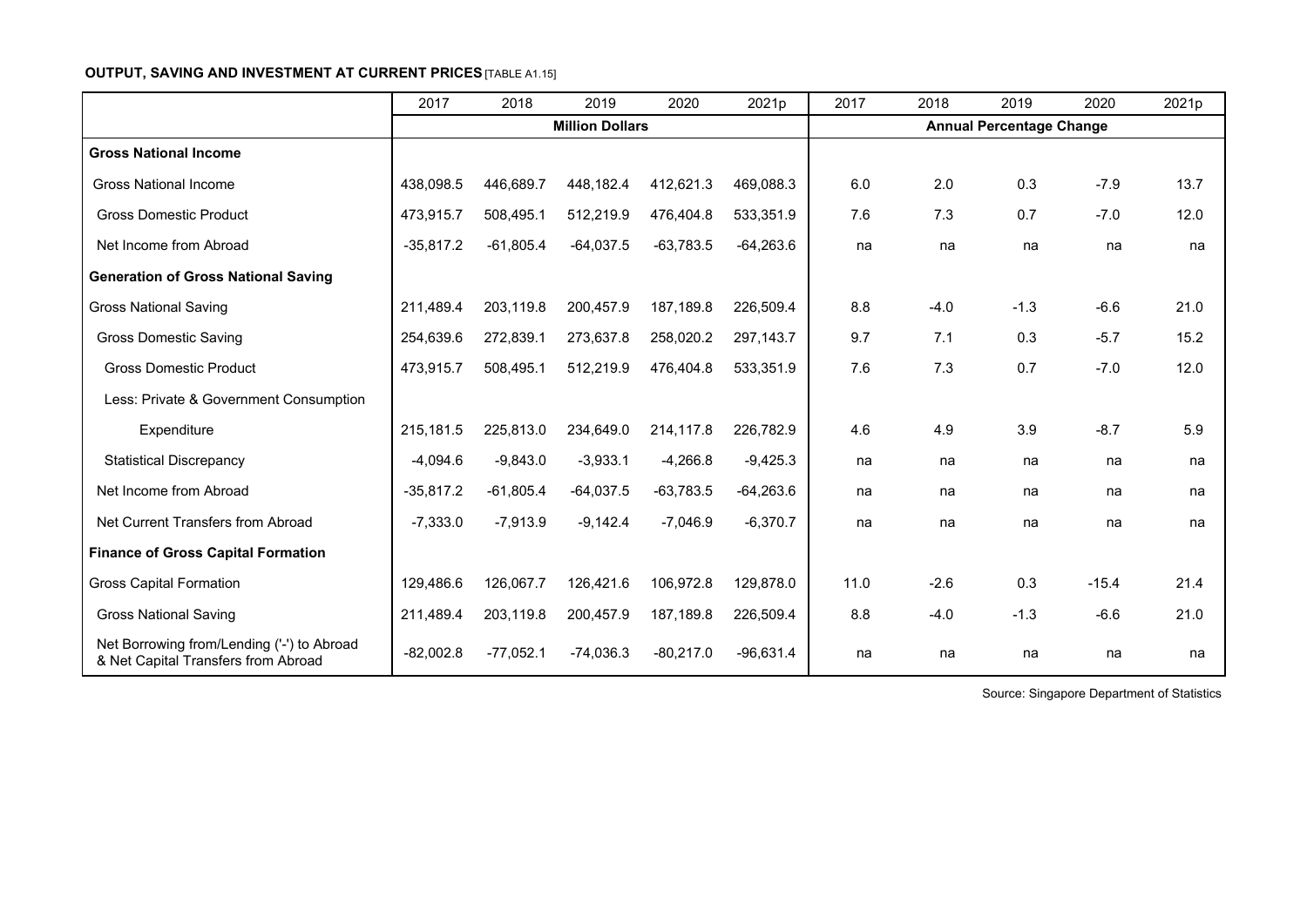### **CHANGES IN EMPLOYMENT BY SECTOR [TABLE A2.1]**

| Numbe |  |
|-------|--|
|-------|--|

|                                           |          |          |            |          |           | 2020                                   |           |             |          | 2021      |          |            |
|-------------------------------------------|----------|----------|------------|----------|-----------|----------------------------------------|-----------|-------------|----------|-----------|----------|------------|
|                                           | 2018     | 2019     | 2020       | 2021p    |           | Ш                                      | Ш         | IV          |          | Ш         | Ш        | <b>IVp</b> |
|                                           |          |          |            |          |           | <b>Compared To The Previous Period</b> |           |             |          |           |          |            |
| <b>TOTAL</b>                              | 45,300   | 69,700   | $-181,000$ | 39,700   | $-25,400$ | $-113,500$                             | $-34,400$ | $-7,800$    | 13,900   | $-19,900$ | $-8,400$ | 54,100     |
| Goods Producing Industries                | $-9,600$ | 10,400   | $-89,800$  | 3,400    | $-9,000$  | $-23,000$                              | $-31,500$ | $-26,400$   | $-3,200$ | $-9,600$  | $-7,300$ | 23,500     |
| Manufacturing                             | $-2,400$ | $-2,100$ | $-37,800$  | $-1,800$ | $-3,200$  | $-8,900$                               | $-15,000$ | $-10,800$   | $-3,800$ | $-4,300$  | $-600$   | 7,000      |
| Construction                              | $-7,100$ | 12,600   | $-51,800$  | 4,700    | $-5,900$  | $-13,600$                              | $-16,700$ | $-15,600$   | 600      | $-5,100$  | $-6,600$ | 15,800     |
| <b>Others</b>                             | $-100$   | $-100$   | $-200$     | 500      | 100       | $-500$                                 | 200       | $\mathbf 0$ | 100      | $-200$    | 0        | 700        |
| Services Producing Industries             | 54,900   | 59,400   | $-91,100$  | 36,300   | $-16,400$ | $-90,500$                              | $-2,900$  | 18,700      | 17,100   | $-10,300$ | $-1,100$ | 30,600     |
| <b>Wholesale Trade</b>                    | 3,600    | $-2,000$ | $-13,200$  | $-4,300$ | $-3,300$  | $-7,900$                               | $-1,700$  | $-400$      | $-500$   | $-2,600$  | $-1,600$ | 300        |
| <b>Retail Trade</b>                       | $-2,000$ | $-2,000$ | $-10,000$  | $-200$   | $-5,300$  | $-8,000$                               | 300       | 3,000       | $-200$   | $-2,600$  | $-1,100$ | 3,800      |
| Transportation & Storage                  | 7,700    | 3,100    | $-8,300$   | 2,500    | 500       | $-4,300$                               | $-3,400$  | $-1,200$    | $\Omega$ | $-300$    | 800      | 2,000      |
| Accommodation                             | $-800$   | 0        | $-9,300$   | $-1,800$ | $-2,600$  | $-4,500$                               | $-1,900$  | $-200$      | $-1,400$ | $-900$    | $-300$   | 700        |
| Food & Beverage Services                  | 2,100    | 6,200    | $-15,400$  | 900      | $-8,300$  | $-22,900$                              | 5,700     | 10,100      | 2,900    | $-5,700$  | $-2,100$ | 5,800      |
| Information & Communications              | 8,400    | 7,300    | 3,100      | 14,000   | 700       | $-700$                                 | 1,900     | 1,300       | 2,900    | 3,700     | 4,000    | 3,300      |
| <b>Financial &amp; Insurance Services</b> | 7,600    | 6,400    | 2,500      | 5,100    | 2,600     | $-700$                                 | 500       | 100         | 1,000    | 500       | 1,700    | 1,900      |
| <b>Real Estate</b>                        | 0        | 1,200    | $-6,500$   | $-1,500$ | $-1,500$  | $-2,700$                               | $-1,900$  | -500        | $-300$   | $-1,000$  | $-600$   | 400        |
| <b>Professional Services</b>              | 6,900    | 10,200   | $-1,100$   | 7,100    | 2,500     | $-3,800$                               | 200       | $-100$      | 1,100    | 1,900     | 2,500    | 1,600      |
| Administrative & Support Services         | 3,600    | 7,200    | $-14,400$  | 3,000    | $-1,800$  | $-7,700$                               | $-3,000$  | $-1,900$    | 1,800    | $-2,100$  | 2,000    | 1,300      |
| <b>Other Services Industries</b>          | 17,800   | 21,800   | $-18,500$  | 11,500   | 100       | $-27,300$                              | 400       | 8,400       | 9,600    | $-1,400$  | $-6,400$ | 9,700      |

Notes: 1 The industries are classified according to SSIC 2015. Source: Manpower Research & Statistics Department,

2 Under Goods Producing Industries, 'Others' comprise Agriculture, Fishing, Quarrying, Utilities, Sewerage and Waste Management. Ministry of Manpower

3 Data in the table may not add up to the total due to rounding.

p : Preliminary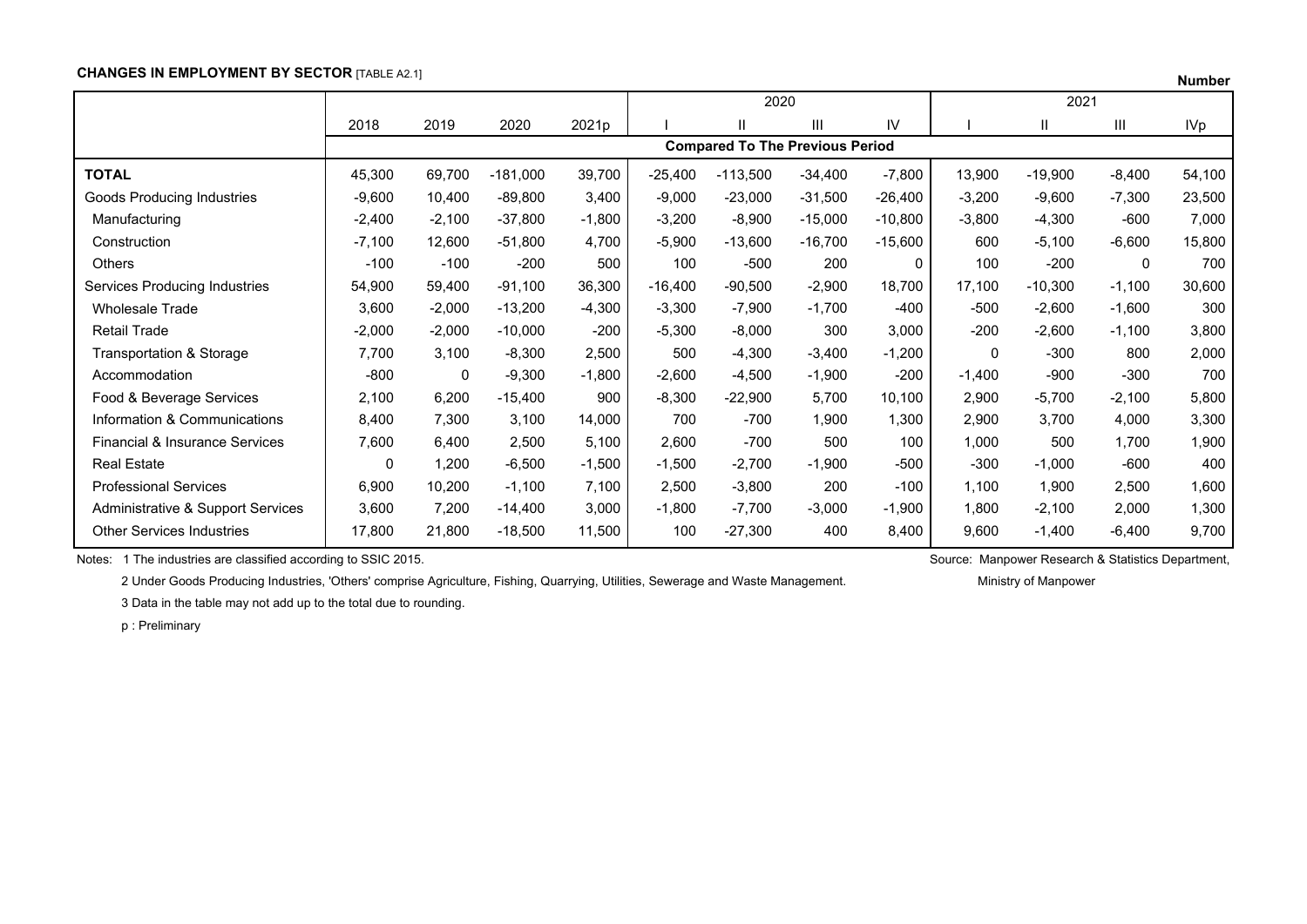#### **MEDIAN GROSS MONTHLY INCOME FROM WORK (INCLUDING EMPLOYER CPF) OF FULL-TIME EMPLOYED RESIDENTS, 2011-2021 (JUNE)** [TABLE A2.2]

|            | 201   | 2012  | 2013  | 2014  | 2015  | 2016  | 2017  | 2018  | 2019  | 2020  | 2021  |
|------------|-------|-------|-------|-------|-------|-------|-------|-------|-------|-------|-------|
|            |       |       |       |       |       |       |       |       |       |       |       |
| LEVEL (\$) | 3,249 | 3,480 | 3,705 | 3,770 | 3,949 | 4,056 | 4,232 | 4,437 | 4,563 | 4,534 | 4,680 |

Notes: Source: Comprehensive Labour Force Survey, Ministry of Manpower

1. Data exclude full-time National Servicemen.

2. Residents refer to Singapore Citizens and Permanent Residents

3. Full-time employment refers to employment where the normal hours of work is 35 hours or more in a week.

4. Gross monthly income from work refers to income earned from employment. For employees, it refers to the gross monthly wages or salaries before deduction of employee CPF contributions and personal income tax. It comprises basic wages, overtime pay, commissions, tips, other allowances and one-twelfth of annual bonuses. For self-employed persons, gross monthly income refers to the average monthly profits from their business, trade or profession (i.e. total receipts less business expenses incurred) before deduction of income tax.

5. As data are captured from a sample survey, year-on-year income changes are prone to fluctuations and hence should always be interpreted with caution. Income growth studied over longer periods (e.g. 5 or 10 years) smooths out these fluctuations and hence provides a more direct indication of income growth.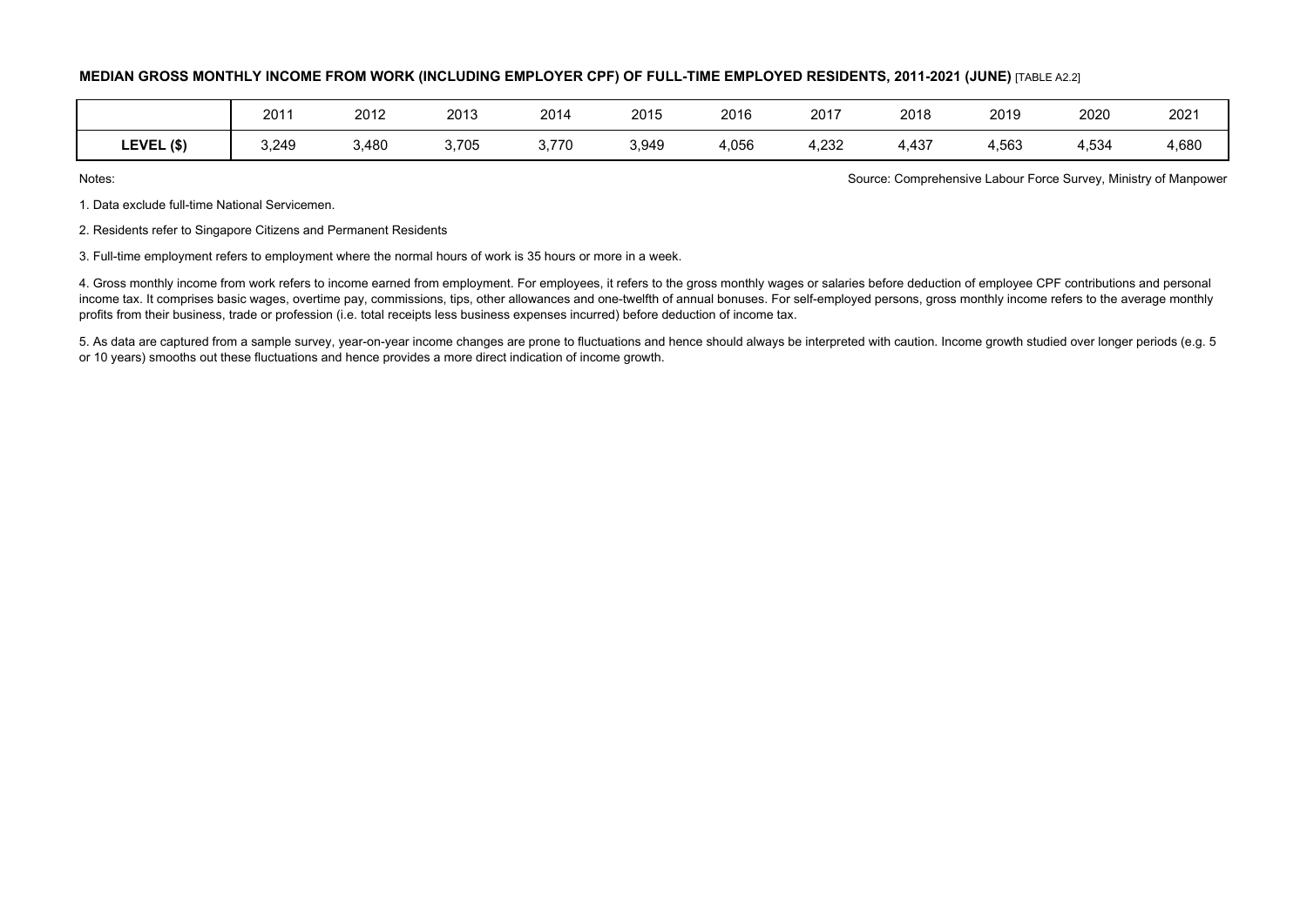## **INDICES OF UNIT LABOUR COST BY INDUSTRY** [TABLE A2.3]

|                                      |        |        |         |                                                              | 2020   |          |                    |         |         | 2021          |                                    |            |
|--------------------------------------|--------|--------|---------|--------------------------------------------------------------|--------|----------|--------------------|---------|---------|---------------|------------------------------------|------------|
|                                      | 2018   | 2019   | 2020    | 2021p                                                        |        | Ш        | $\mathop{\rm III}$ | IV      |         | $\mathbf{II}$ | $\ensuremath{\mathsf{III}}\xspace$ | <b>IVp</b> |
|                                      |        |        |         |                                                              |        | 2015=100 |                    |         |         |               |                                    |            |
| <b>OVERALL ECONOMY</b>               | 99.8   | 101.8  | 92.7    | 96.6                                                         | 109.1  | 78.9     | 87.0               | 95.7    | 100.8   | 90.4          | 93.1                               | 102.1      |
| <b>Goods Producing Industries</b>    | 86.4   | 89.8   | 71.0    | 71.5                                                         | 90.5   | 55.9     | 60.4               | 77.3    | 74.0    | 65.9          | 66.8                               | 79.2       |
| Manufacturing                        | 84.2   | 88.5   | 69.7    | 68.8                                                         | 87.7   | 52.8     | 57.8               | 80.5    | 70.9    | 62.3          | 63.1                               | 79.0       |
| Construction                         | 98.8   | 99.9   | 108.7   | 109.7                                                        | 99.1   | 132.9    | 118.4              | 84.5    | 109.3   | 108.7         | 106.8                              | 113.9      |
| <b>Utilities</b>                     | 108.0  | 107.1  | 106.7   | 109.4                                                        | 122.0  | 89.8     | 101.9              | 113.1   | 125.3   | 93.2          | 103.5                              | 115.4      |
| Other Goods Industries <sup>1</sup>  | 108.0  | 105.4  | 87.1    | 97.3                                                         | 115.5  | 61.1     | 84.2               | 87.5    | 104.3   | 91.4          | 94.3                               | 99.3       |
| <b>Services Producing Industries</b> | 104.2  | 105.8  | 100.3   | 105.8                                                        | 115.9  | 86.9     | 96.5               | 101.9   | 110.5   | 99.4          | 102.8                              | 110.4      |
| <b>Wholesale Trade</b>               | 105.0  | 106.9  | 96.7    | 102.0                                                        | 121.8  | 74.7     | 89.6               | 100.8   | 110.8   | 94.6          | 95.6                               | 106.9      |
| <b>Retail Trade</b>                  | 103.0  | 108.2  | 98.0    | 101.8                                                        | 108.4  | 94.2     | 96.7               | 92.6    | 91.4    | 104.1         | 112.1                              | 99.6       |
| Transportation & Storage             | 103.8  | 106.0  | 104.8   | 104.5                                                        | 112.5  | 91.9     | 98.3               | 116.6   | 105.2   | 98.0          | 98.8                               | 115.9      |
| Accommodation                        | 98.6   | 103.5  | 82.2    | 75.2                                                         | 148.6  | 54.5     | 55.7               | 69.8    | 76.9    | 67.5          | 66.7                               | 89.7       |
| Food & Beverage Services             | 105.8  | 108.7  | 97.0    | 113.6                                                        | 133.5  | 48.4     | 99.9               | 106.1   | 110.4   | 107.9         | 111.0                              | 125.0      |
| Information & Communications         | 108.0  | 103.8  | 93.0    | 100.3                                                        | 107.3  | 89.0     | 84.9               | 90.8    | 101.9   | 105.3         | 93.2                               | 100.8      |
| Finance & Insurance                  | 98.3   | 96.1   | 88.8    | 91.2                                                         | 91.1   | 82.0     | 88.4               | 93.7    | 90.0    | 89.3          | 89.9                               | 95.7       |
| <b>Real Estate</b>                   | 108.4  | 111.5  | 106.1   | 99.0                                                         | 128.4  | 90.8     | 104.3              | 100.7   | 104.8   | 92.2          | 93.5                               | 105.5      |
| <b>Professional Services</b>         | 104.8  | 101.8  | 102.1   | 109.2                                                        | 114.2  | 91.5     | 97.7               | 105.0   | 114.0   | 100.5         | 106.9                              | 115.5      |
| Administrative & Support Services    | 94.5   | 116.9  | 117.8   | 137.3                                                        | 129.3  | 91.9     | 118.3              | 131.7   | 135.9   | 125.3         | 138.0                              | 149.9      |
| <b>Other Services Industries</b>     | 107.0  | 106.0  | 107.1   | 113.8                                                        | 124.5  | 98.5     | 102.9              | 102.5   | 124.0   | 101.9         | 112.5                              | 116.7      |
|                                      |        |        |         | Percentage Change Over Corresponding Period Of Previous Year |        |          |                    |         |         |               |                                    |            |
| <b>OVERALL ECONOMY</b>               | 0.0    | 2.0    | $-8.9$  | 4.2                                                          | 0.1    | $-17.7$  | $-10.4$            | $-9.1$  | $-7.6$  | 14.6          | 7.0                                | 6.7        |
| <b>Goods Producing Industries</b>    | $-4.8$ | 3.9    | $-20.9$ | 0.7                                                          | $-5.9$ | $-32.4$  | $-26.0$            | $-21.5$ | $-18.2$ | 17.9          | 10.6                               | 2.5        |
| Manufacturing                        | $-4.2$ | 5.1    | $-21.2$ | $-1.3$                                                       | $-7.9$ | $-34.3$  | $-26.3$            | $-19.5$ | $-19.2$ | 18.0          | 9.2                                | $-1.9$     |
| Construction                         | $-3.9$ | 1.1    | 8.8     | 0.9                                                          | $-2.9$ | 35.2     | 20.8               | $-16.5$ | 10.3    | $-18.2$       | $-9.8$                             | 34.8       |
| <b>Utilities</b>                     | 4.4    | $-0.8$ | $-0.4$  | 2.5                                                          | $-0.7$ | $-8.0$   | 3.5                | 3.4     | 2.7     | 3.8           | 1.6                                | 2.0        |
| Other Goods Industries <sup>1</sup>  | 1.0    | $-2.4$ | $-17.4$ | 11.7                                                         | 1.6    | $-43.3$  | $-9.6$             | $-18.5$ | $-9.7$  | 49.6          | 12.0                               | 13.5       |
| <b>Services Producing Industries</b> | 1.5    | 1.5    | $-5.2$  | 5.5                                                          | 2.2    | $-13.4$  | $-5.6$             | $-5.1$  | $-4.7$  | 14.4          | 6.5                                | 8.3        |
| <b>Wholesale Trade</b>               | 0.5    | 1.8    | $-9.5$  | 5.5                                                          | 3.9    | $-25.4$  | $-8.3$             | $-10.5$ | $-9.0$  | 26.6          | 6.7                                | 6.1        |
| <b>Retail Trade</b>                  | 1.9    | 5.0    | $-9.4$  | 3.9                                                          | 6.5    | $-8.1$   | $-17.1$            | $-17.1$ | $-15.7$ | 10.5          | 15.9                               | 7.6        |
| <b>Transportation &amp; Storage</b>  | 3.9    | 2.1    | $-1.1$  | $-0.3$                                                       | 2.6    | $-9.9$   | $-3.6$             | 5.6     | $-6.5$  | 6.6           | 0.5                                | $-0.6$     |
| Accommodation                        | $-1.1$ | 5.0    | $-20.6$ | $-8.5$                                                       | 24.8   | $-45.5$  | $-37.4$            | $-34.2$ | $-48.3$ | 23.9          | 19.7                               | 28.5       |
| Food & Beverage Services             | 0.6    | 2.7    | $-10.8$ | 17.1                                                         | 22.7   | $-54.5$  | $-6.1$             | $-6.4$  | $-17.3$ | 122.9         | 11.1                               | 17.8       |
| Information & Communications         | 3.5    | $-3.9$ | $-10.4$ | 7.8                                                          | $-3.3$ | $-15.6$  | $-12.1$            | $-11.0$ | $-5.0$  | 18.3          | 9.8                                | 11.0       |
| Finance & Insurance                  | $-0.4$ | $-2.2$ | $-7.6$  | 2.7                                                          | $-4.1$ | $-13.4$  | $-7.4$             | $-5.7$  | $-1.2$  | 8.9           | 1.7                                | 2.1        |
| <b>Real Estate</b>                   | 0.6    | 2.9    | $-4.8$  | $-6.7$                                                       | 10.4   | $-15.5$  | 0.2                | $-14.7$ | $-18.4$ | 1.5           | $-10.4$                            | 4.8        |
| <b>Professional Services</b>         | 1.9    | $-2.9$ | 0.3     | 7.0                                                          | 5.6    | $-5.7$   | 0.5                | 0.3     | $-0.2$  | 9.8           | 9.4                                | 10.0       |
| Administrative & Support Services    | 2.1    | 23.7   | 0.8     | 16.6                                                         | 2.2    | $-16.8$  | 10.6               | 6.6     | 5.1     | 36.3          | 16.7                               | 13.8       |
| <b>Other Services Industries</b>     | 2.1    | $-0.9$ | 1.0     | 6.3                                                          | 3.4    | 2.4      | $-2.8$             | 0.9     | $-0.4$  | 3.5           | 9.3                                | 13.9       |

<sup>1</sup> Comprise Agriculture, Fishing and Quarrying. Source: Singapore Department of Statistics Comprise Agriculture, Fishing and Quarrying. Note: The industries are classified according to SSIC 2020.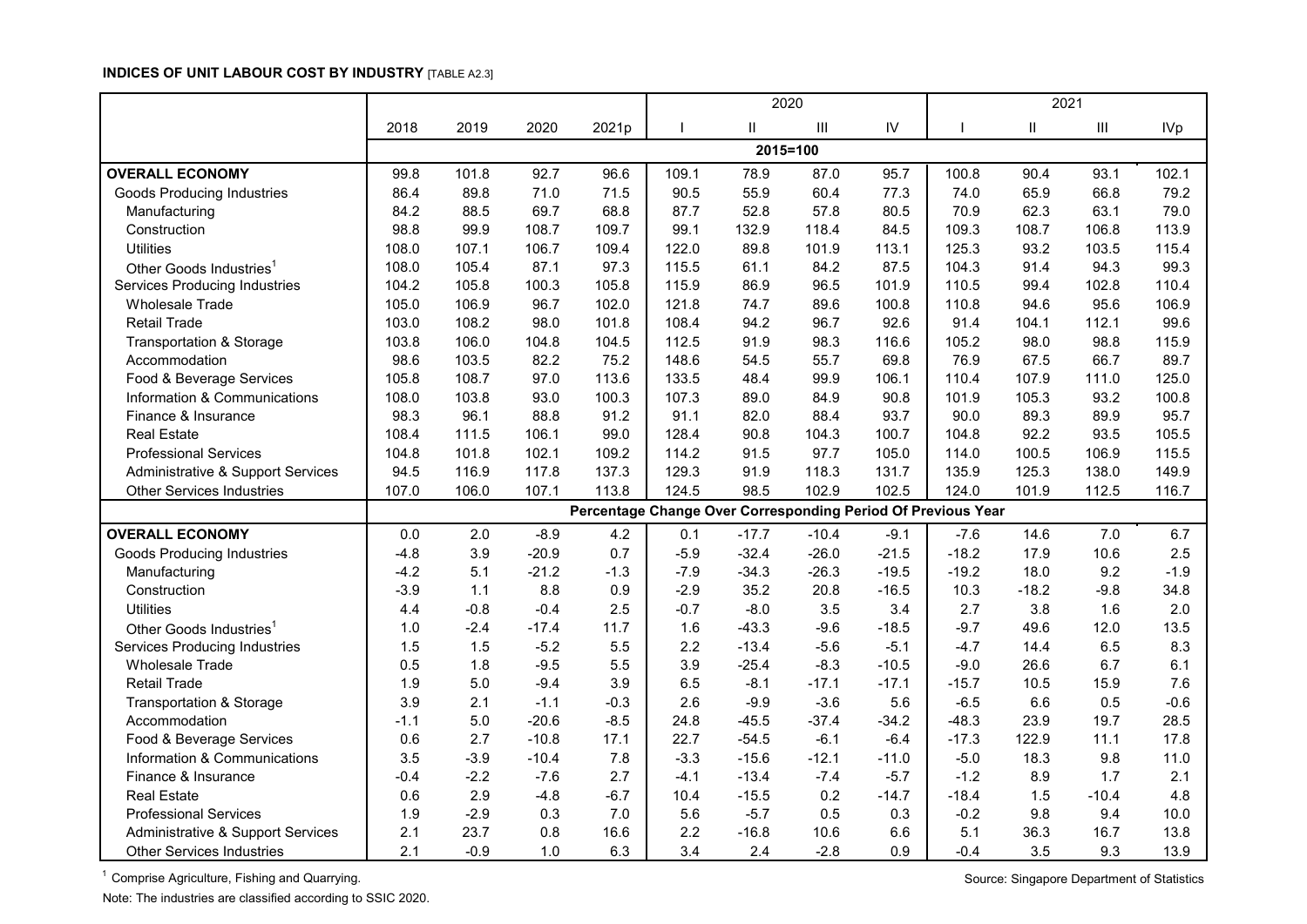## **UNIT BUSINESS COST INDEX OF MANUFACTURING** [TABLE A2.4]

|                                                     |         |        |         |                                                              |         |              | 2020     |         |         | 2021         |      |        |
|-----------------------------------------------------|---------|--------|---------|--------------------------------------------------------------|---------|--------------|----------|---------|---------|--------------|------|--------|
|                                                     | 2018    | 2019   | 2020    | 2021p                                                        |         | $\mathbf{H}$ | III      | IV      |         | $\mathbf{H}$ | III  | IVp    |
|                                                     |         |        |         |                                                              |         |              | 2015=100 |         |         |              |      |        |
| UNIT BUSINESS COST INDEX OF<br><b>MANUFACTURING</b> | 90.7    | 86.2   | 75.4    | 72.9                                                         | 80.5    | 71.5         | 68.7     | 80.7    | 72.9    | 71.3         | 70.7 | 76.5   |
| Unit Labour Cost                                    | 84.2    | 88.5   | 69.7    | 68.8                                                         | 87.7    | 52.8         | 57.8     | 80.5    | 70.9    | 62.3         | 63.1 | 79.0   |
| <b>Unit Services Cost</b>                           | 93.2    | 85.1   | 77.6    | 74.3                                                         | 77.7    | 78.6         | 72.9     | 81.0    | 73.3    | 74.7         | 73.5 | 75.6   |
| Unit Non-Labour Production Taxes                    | 76.1    | 106.5  | 62.3    | 84.3                                                         | 83.3    | 57.4         | 53.0     | 55.6    | 123.2   | 76.5         | 72.7 | 64.7   |
|                                                     |         |        |         | Percentage Change Over Corresponding Period Of Previous Year |         |              |          |         |         |              |      |        |
| UNIT BUSINESS COST INDEX OF<br><b>MANUFACTURING</b> | $-7.1$  | $-5.0$ | $-12.5$ | $-3.3$                                                       | $-6.1$  | $-13.9$      | $-15.7$  | $-14.5$ | $-9.4$  | $-0.3$       | 2.9  | $-5.2$ |
| <b>Unit Labour Cost</b>                             | $-4.2$  | 5.1    | $-21.2$ | $-1.3$                                                       | $-7.9$  | $-34.3$      | $-26.3$  | $-19.5$ | $-19.2$ | 18.0         | 9.2  | $-1.9$ |
| Unit Services Cost                                  | $-8.0$  | $-8.7$ | $-8.8$  | $-4.3$                                                       | $-4.9$  | $-6.4$       | $-11.9$  | $-12.2$ | $-5.7$  | $-5.0$       | 0.8  | $-6.7$ |
| Unit Non-Labour Production Taxes                    | $-15.4$ | 39.9   | $-41.5$ | 35.3                                                         | $-44.0$ | $-35.9$      | $-42.1$  | $-42.2$ | 47.9    | 33.3         | 37.2 | 16.4   |

Source: Singapore Department of Statistics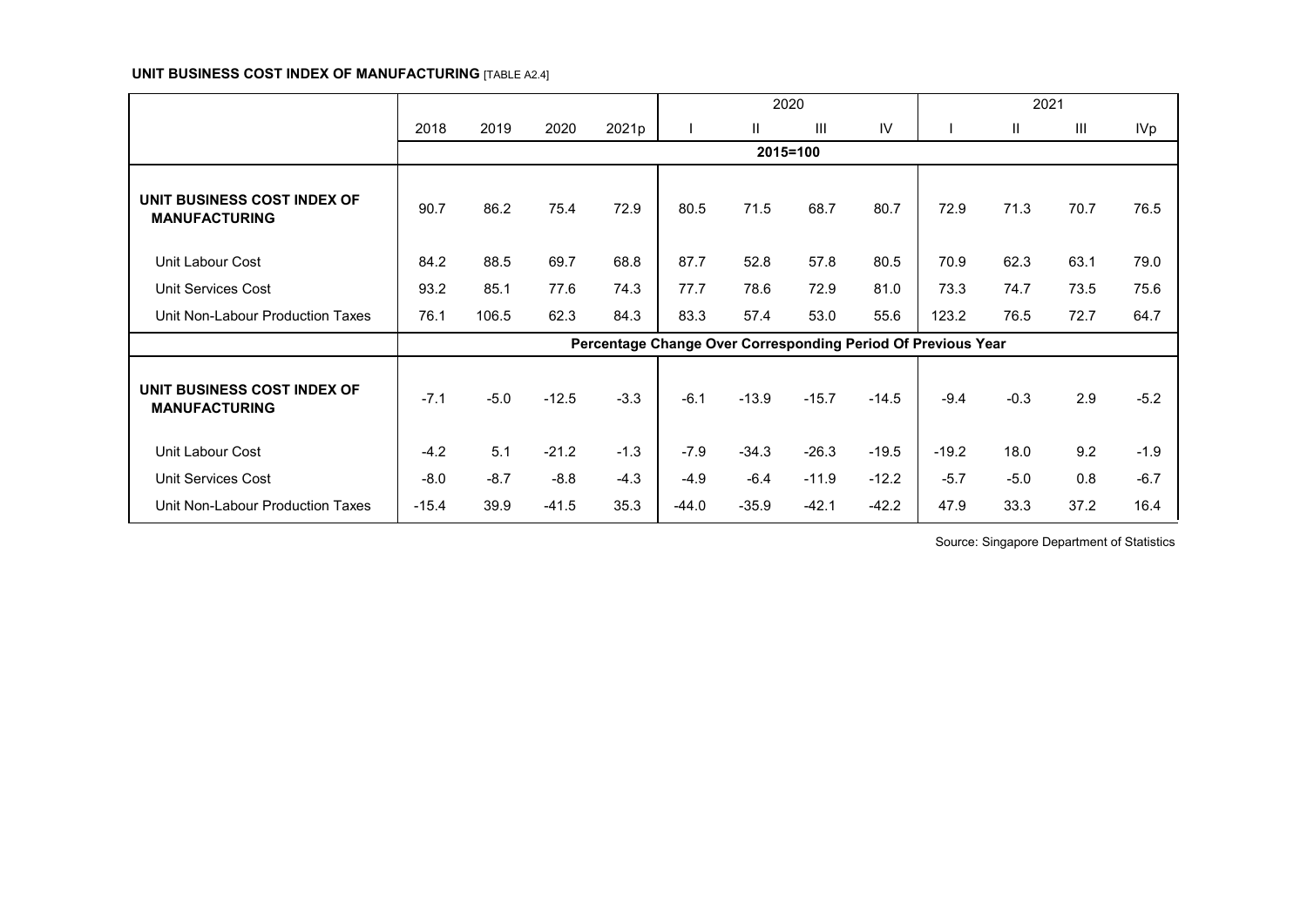# **VALUE ADDED PER ACTUAL HOUR WORKED BY INDUSTRY**<sup>1</sup> [TABLE A2.5]

|                                   |        |         |         |        |                                                              | 2020         |         | 2021    |         |         |        |        |
|-----------------------------------|--------|---------|---------|--------|--------------------------------------------------------------|--------------|---------|---------|---------|---------|--------|--------|
|                                   | 2018   | 2019    | 2020    | 2021p  |                                                              | $\mathbf{I}$ | III     | IV      |         | Ш       | III    | IVp    |
|                                   |        |         |         |        | Percentage Change Over Corresponding Period Of Previous Year |              |         |         |         |         |        |        |
| $\text{Total}^2$                  | 4.2    | $-1.5$  | 2.6     | 5.2    | $-1.9$                                                       | 3.7          | 3.5     | 5.4     | 7.8     | 2.6     | 5.0    | 5.5    |
| Manufacturing                     | 9.8    | $-2.1$  | 18.9    | 12.1   | 8.1                                                          | 24.3         | 23.9    | 20.8    | 20.2    | 3.8     | 7.8    | 16.7   |
| Construction                      | 6.2    | $-0.2$  | $-17.7$ | 2.1    | $-9.1$                                                       | $-0.7$       | $-39.3$ | $-19.7$ | $-10.4$ | $-16.8$ | 43.5   | 6.2    |
| <b>Wholesale Trade</b>            | 4.1    | $-1.8$  | 4.0     | 5.4    | $-0.5$                                                       | 6.0          | 1.9     | 8.3     | 5.4     | 3.0     | 7.4    | 5.8    |
| <b>Retail Trade</b>               | 3.0    | $-3.6$  | $-6.7$  | 3.6    | $-12.1$                                                      | $-23.2$      | 0.3     | 2.9     | 7.7     | 15.1    | $-1.7$ | 1.0    |
| Transportation & Storage          | 0.0    | $-3.2$  | $-16.6$ | 4.2    | $-6.8$                                                       | $-26.6$      | $-17.9$ | $-15.9$ | $-9.0$  | 17.9    | 7.3    | 5.0    |
| Accommodation                     | 7.7    | $-5.9$  | 8.9     | 16.4   | $-27.6$                                                      | 12.5         | 31.7    | 29.9    | 48.4    | 18.6    | 2.6    | 2.0    |
| Food & Beverage Services          | 3.5    | $-2.0$  | $-21.5$ | $-0.6$ | $-24.2$                                                      | $-28.4$      | $-19.8$ | $-15.1$ | $-0.8$  | 13.8    | $-7.0$ | $-5.4$ |
| Information & Communications      | 3.0    | 4.9     | 6.6     | 4.4    | 8.7                                                          | $-0.1$       | 7.4     | 10.5    | 4.0     | 8.8     | 5.5    | $-0.3$ |
| Finance & Insurance               | 4.3    | 2.5     | 4.5     | 5.6    | 6.6                                                          | 1.2          | 4.5     | 5.5     | 3.1     | 10.5    | 6.1    | 3.1    |
| <b>Real Estate</b>                | $-1.1$ | 4.6     | $-8.4$  | 14.3   | $-7.0$                                                       | $-22.1$      | $-12.3$ | 7.3     | 6.5     | 29.2    | 21.3   | 5.6    |
| <b>Professional Services</b>      | 2.1    | 0.0     | $-10.0$ | 4.1    | $-10.1$                                                      | $-14.9$      | $-8.0$  | $-7.6$  | $-1.4$  | 11.4    | 3.9    | 3.3    |
| Administrative & Support Services | 2.0    | $-20.4$ | $-15.2$ | $-0.3$ | $-4.8$                                                       | $-20.3$      | $-20.6$ | $-15.4$ | $-7.3$  | 1.1     | 4.1    | 2.4    |
| <b>Other Services Industries</b>  | 0.5    | $-0.3$  | $-6.3$  | 5.0    | $-4.9$                                                       | $-14.2$      | $-5.1$  | $-1.5$  | 3.9     | 12.8    | 3.2    | 1.6    |

1 Based on Gross Value Added At Basic Prices.

<sup>2</sup> Based on GDP In Chained (2015) Dollars.

Notes: 1 The industries are classified according to SSIC 2020.

2 For further details on the computation of VA per AHW, see Ong and Teo (2019), "Trends in Value-Added Per Actual Hour Worked", Economic Survey of Singapore 2018.

Source: MTI Estimates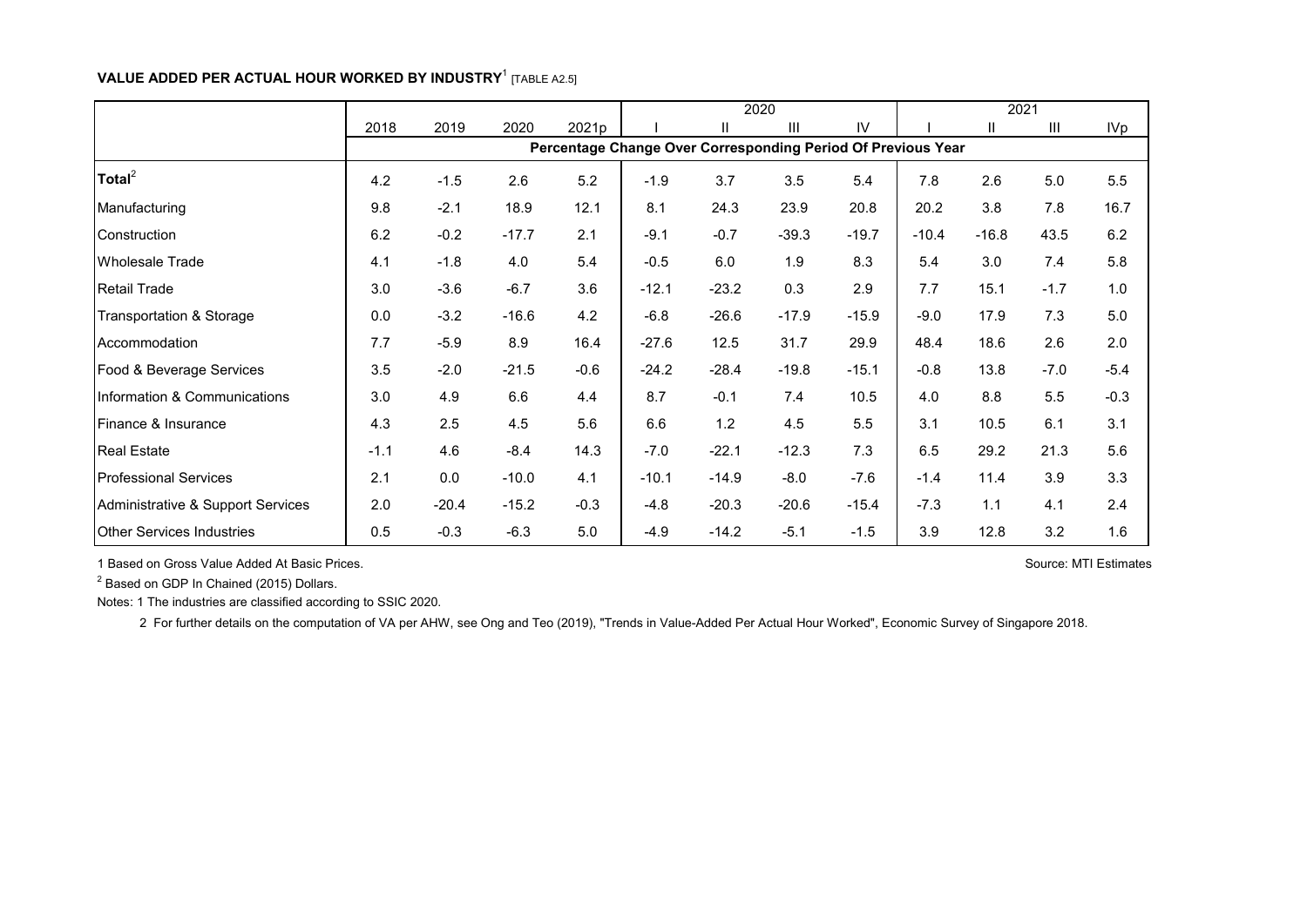# **VALUE ADDED PER WORKER BY INDUSTRY**<sup>1</sup> [TABLE A2.6]

|                                             |        |         |         |                                                              |         |         | 2020    |         |         |              | 2021           |            |
|---------------------------------------------|--------|---------|---------|--------------------------------------------------------------|---------|---------|---------|---------|---------|--------------|----------------|------------|
|                                             | 2018   | 2019    | 2020    | 2021p                                                        |         | Ш       | III     | IV      |         | $\mathbf{H}$ | $\mathbf{III}$ | <b>IVp</b> |
|                                             |        |         |         | Percentage Change Over Corresponding Period Of Previous Year |         |         |         |         |         |              |                |            |
| TOTAL <sup>2</sup>                          | 2.9    | $-0.5$  | $-2.1$  | 9.5                                                          | $-0.2$  | $-10.7$ | $-1.2$  | 3.9     | 6.6     | 17.9         | 8.7            | 5.8        |
| Total <sup>2</sup> (excluding Construction) | 2.3    | $-0.6$  | $-1.1$  | 8.4                                                          | 0.2     | $-8.8$  | 0.3     | 4.1     | 6.4     | 15.4         | 6.7            | 5.5        |
| <b>Goods Producing Industries</b>           | 8.5    | $-1.1$  | 4.2     | 20.7                                                         | 5.1     | $-8.2$  | 6.1     | 14.6    | 17.2    | 32.5         | 18.5           | 15.5       |
| Manufacturing                               | 8.3    | $-0.9$  | 11.6    | 19.0                                                         | 9.0     | 1.7     | 16.2    | 20.5    | 20.5    | 26.2         | 13.2           | 16.6       |
| Construction                                | 5.1    | $-0.4$  | $-35.9$ | 29.9                                                         | $-7.9$  | $-65.9$ | $-52.6$ | $-20.9$ | $-12.2$ | 139.3        | 83.2           | 5.7        |
| Services Producing Industries               | 1.4    | $-0.5$  | $-3.6$  | 5.9                                                          | $-1.4$  | $-9.7$  | $-3.7$  | 0.4     | 3.0     | 11.4         | 6.2            | 3.4        |
| Wholesale Trade                             | 2.6    | $-0.7$  | 1.9     | 7.8                                                          | $-1.4$  | 1.9     | 0.7     | 6.5     | 9.4     | 6.7          | 8.7            | 6.4        |
| <b>Retail Trade</b>                         | 1.9    | $-1.5$  | $-14.0$ | 10.2                                                         | $-9.1$  | $-43.6$ | $-4.4$  | $-0.3$  | 4.7     | 50.2         | 0.0            | 3.2        |
| <b>Transportation &amp; Storage</b>         | $-2.4$ | $-2.0$  | $-19.0$ | 6.4                                                          | $-4.9$  | $-31.5$ | $-20.9$ | $-18.5$ | $-10.2$ | 24.9         | 9.8            | 6.7        |
| Accommodation                               | 7.7    | $-5.3$  | 4.0     | 20.5                                                         | $-26.2$ | 0.5     | 23.4    | 26.4    | 49.2    | 31.6         | 6.6            | 1.5        |
| Food & Beverage Services                    | 0.1    | $-2.3$  | $-23.9$ | $-0.3$                                                       | $-18.1$ | $-38.2$ | $-21.9$ | $-18.4$ | $-7.5$  | 27.2         | $-9.0$         | $-4.4$     |
| Information & Communications                | 1.4    | 7.6     | 5.8     | 4.5                                                          | 8.5     | $-0.4$  | 6.6     | 8.7     | 5.0     | 7.2          | 5.2            | 0.9        |
| Finance & Insurance                         | 3.6    | 4.3     | 4.4     | 5.7                                                          | 7.0     | 1.6     | 3.8     | 5.3     | 4.0     | 9.2          | 6.6            | 3.1        |
| <b>Real Estate</b>                          | $-1.0$ | 4.2     | $-8.3$  | 19.1                                                         | $-4.3$  | $-24.3$ | $-12.5$ | 8.1     | 8.5     | 39.7         | 27.8           | 7.1        |
| <b>Professional Services</b>                | 0.5    | 2.0     | $-10.6$ | 4.6                                                          | $-7.2$  | $-16.8$ | $-9.7$  | $-8.7$  | $-2.2$  | 12.5         | 5.1            | 3.5        |
| Administrative & Support Services           | 1.5    | $-19.2$ | $-16.2$ | $-0.6$                                                       | $-1.8$  | $-23.9$ | $-21.7$ | $-16.6$ | $-10.3$ | 3.9          | 3.4            | 2.6        |
| <b>Other Services Industries</b>            | 0.0    | 0.6     | $-7.3$  | 4.8                                                          | $-3.8$  | $-16.7$ | $-6.0$  | $-2.8$  | 2.0     | 14.9         | 2.5            | 1.4        |

 $1$  Based on Gross Value Added At Basic Prices In Chained (2015) Dollars. Source: Singapore Department of Statistics and

<sup>2</sup> Based on GDP At Market Prices In Chained (2015) Dollars Manpower Research & Statistics Department,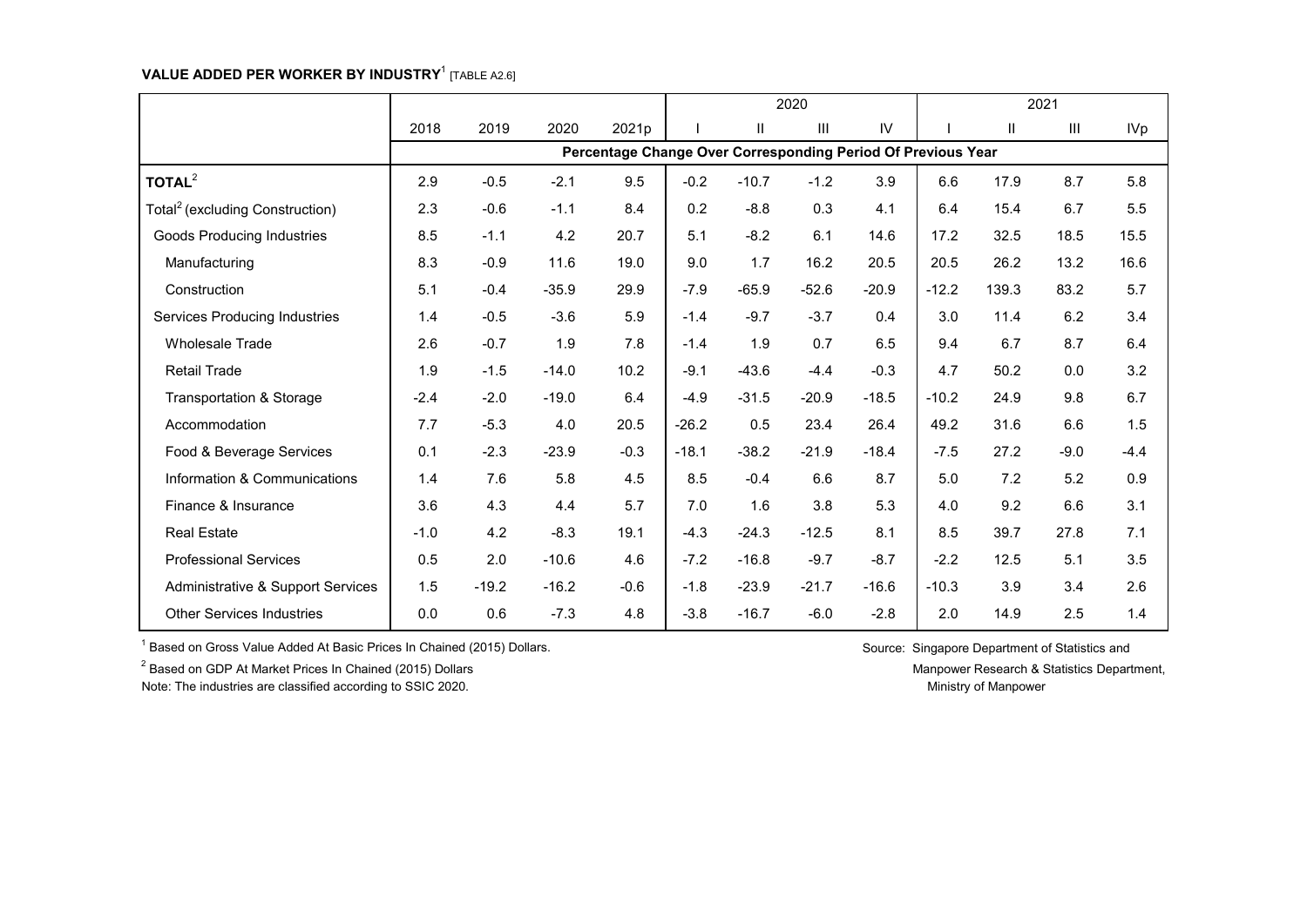#### **CONSUMER PRICE INDEX** [TABLE A3.1]

|                                          |                      |        |        |        |        | 2020   |              |        |        | 2021                                                         |               |        |                |
|------------------------------------------|----------------------|--------|--------|--------|--------|--------|--------------|--------|--------|--------------------------------------------------------------|---------------|--------|----------------|
|                                          | Weights <sup>1</sup> | 2018   | 2019   | 2020   | 2021   |        | $\mathbf{H}$ | III    | IV     |                                                              | $\mathbf{II}$ | III    | $\mathbf{III}$ |
|                                          |                      |        |        |        |        |        | 2019=100     |        |        |                                                              |               |        |                |
| <b>ALL ITEMS</b>                         | 10,000               | 99.4   | 100.0  | 99.8   | 102.1  | 100.1  | 99.3         | 99.7   | 100.1  | 100.9                                                        | 101.6         | 102.2  | 103.8          |
| Food                                     | 2,110                | 98.5   | 100.0  | 101.9  | 103.3  | 101.2  | 102.0        | 102.1  | 102.2  | 102.7                                                        | 103.0         | 103.5  | 104.1          |
| Food excl Food Serving Services          | 682                  | 98.9   | 100.0  | 102.9  | 104.5  | 101.6  | 103.5        | 103.4  | 103.0  | 103.9                                                        | 104.0         | 104.7  | 105.6          |
| <b>Food Serving Services</b>             | 1,428                | 98.3   | 100.0  | 101.4  | 102.7  | 101.0  | 101.3        | 101.4  | 101.8  | 102.1                                                        | 102.5         | 102.9  | 103.4          |
| Clothing & Footwear                      | 212                  | 100.8  | 100.0  | 96.2   | 90.8   | 98.9   | 96.6         | 94.6   | 94.6   | 93.7                                                         | 90.8          | 89.3   | 89.6           |
| <b>Housing &amp; Utilities</b>           | 2,484                | 101.0  | 100.0  | 99.7   | 101.1  | 100.2  | 99.7         | 99.3   | 99.6   | 99.9                                                         | 100.3         | 101.4  | 102.7          |
| <b>Household Durables &amp; Services</b> | 493                  | 99.2   | 100.0  | 100.3  | 101.8  | 100.1  | 100.1        | 100.5  | 100.5  | 101.2                                                        | 101.5         | 102.0  | 102.3          |
| <b>Health Care</b>                       | 655                  | 98.9   | 100.0  | 98.5   | 99.6   | 98.6   | 98.4         | 98.4   | 98.4   | 98.9                                                         | 99.4          | 100.0  | 100.0          |
| Transport                                | 1,707                | 99.2   | 100.0  | 99.3   | 108.1  | 100.5  | 96.9         | 99.1   | 100.6  | 103.6                                                        | 107.2         | 107.8  | 113.7          |
| Communication                            | 411                  | 100.9  | 100.0  | 100.7  | 100.1  | 100.6  | 99.6         | 101.4  | 101.0  | 101.5                                                        | 99.8          | 99.4   | 99.7           |
| <b>Recreation &amp; Culture</b>          | 789                  | 98.9   | 100.0  | 98.2   | 99.2   | 98.7   | 97.8         | 98.0   | 98.3   | 98.5                                                         | 98.7          | 99.4   | 100.3          |
| Education                                | 663                  | 97.7   | 100.0  | 99.4   | 100.6  | 99.1   | 99.2         | 99.4   | 99.7   | 100.1                                                        | 100.3         | 100.7  | 101.4          |
| Miscellaneous Goods & Services           | 476                  | 99.6   | 100.0  | 98.8   | 98.3   | 99.8   | 98.6         | 98.5   | 98.4   | 98.5                                                         | 98.4          | 98.1   | 98.2           |
| All Items less Imputed Rentals on        | 8,250                | 99.1   | 100.0  | 99.7   | 102.1  | 100.1  | 99.1         | 99.5   | 100.0  | 100.9                                                        | 101.6         | 102.1  | 103.9          |
| Owner-Occupied Accommodation             |                      |        |        |        |        |        |              |        |        |                                                              |               |        |                |
| All Items less Accommodation             | 7,803                | 99.1   | 100.0  | 99.7   | 102.2  | 100.1  | 99.1         | 99.5   | 100.0  | 100.9                                                        | 101.8         | 102.2  | 104.0          |
|                                          |                      |        |        |        |        |        |              |        |        | Percentage Change Over Corresponding Period Of Previous Year |               |        |                |
| <b>ALL ITEMS</b>                         | 10,000               | 0.4    | 0.6    | $-0.2$ | 2.3    | 0.4    | $-0.7$       | $-0.3$ | $-0.1$ | 0.8                                                          | 2.3           | 2.5    | 3.7            |
| Food                                     | 2,110                | 1.4    | 1.5    | 1.9    | 1.4    | 1.6    | 2.2          | 1.9    | 1.7    | 1.5                                                          | 1.0           | 1.4    | 1.9            |
| Food excl Food Serving Services          | 682                  | 1.3    | 1.1    | 2.9    | 1.6    | 1.7    | 4.0          | 3.5    | 2.5    | 2.3                                                          | 0.4           | 1.2    | 2.5            |
| <b>Food Serving Services</b>             | 1,428                | 1.5    | 1.7    | 1.4    | 1.4    | 1.6    | 1.4          | 1.2    | 1.3    | 1.1                                                          | 1.2           | 1.5    | 1.6            |
| Clothing & Footwear                      | 212                  | 1.4    | $-0.8$ | $-3.8$ | $-5.5$ | $-3.1$ | $-3.6$       | $-4.0$ | $-4.7$ | $-5.3$                                                       | $-6.0$        | $-5.6$ | $-5.3$         |
| Housing & Utilities                      | 2,484                | $-1.3$ | $-1.0$ | $-0.3$ | 1.4    | $-0.2$ | 0.1          | $-0.7$ | $-0.3$ | $-0.3$                                                       | 0.6           | 2.1    | 3.1            |
| Household Durables & Services            | 493                  | 0.8    | 0.8    | 0.3    | 1.5    | 0.4    | $-0.2$       | 0.4    | 0.5    | 1.1                                                          | 1.4           | 1.6    | 1.8            |
| <b>Health Care</b>                       | 655                  | 2.0    | 1.1    | $-1.5$ | 1.1    | $-1.5$ | $-1.8$       | $-1.9$ | $-0.9$ | 0.3                                                          | 1.0           | 1.7    | 1.6            |
| Transport                                | 1,707                | $-0.5$ | 0.8    | $-0.7$ | 8.8    | 2.0    | $-3.9$       | $-0.8$ | $-0.1$ | 3.1                                                          | 10.6          | 8.7    | 13.0           |
| Communication                            | 411                  | $-1.0$ | $-0.9$ | 0.7    | $-0.6$ | 0.5    | $-0.3$       | 1.8    | 0.8    | 0.9                                                          | 0.1           | $-2.0$ | $-1.3$         |
| <b>Recreation &amp; Culture</b>          | 789                  | 1.2    | 1.1    | $-1.8$ | 1.0    | $-1.0$ | $-2.6$       | $-1.6$ | $-2.0$ | $-0.2$                                                       | 1.0           | 1.4    | 2.0            |
| Education                                | 663                  | 2.9    | 2.4    | $-0.6$ | 1.3    | $-0.6$ | $-0.6$       | $-0.5$ | $-0.9$ | 0.9                                                          | 1.1           | 1.3    | 1.7            |
| Miscellaneous Goods & Services           | 476                  | 1.0    | 0.4    | $-1.2$ | $-0.5$ | $-0.1$ | $-1.4$       | $-1.7$ | $-1.5$ | $-1.3$                                                       | $-0.2$        | $-0.4$ | $-0.2$         |
| All Items less Imputed Rentals on        | 8,250                | 1.3    | 0.9    | $-0.3$ | 2.5    | 0.4    | $-1.0$       | $-0.4$ | $-0.2$ | 0.8                                                          | 2.6           | 2.6    | 3.9            |
| Owner-Occupied Accommodation             |                      |        |        |        |        |        |              |        |        |                                                              |               |        |                |
| All Items less Accommodation             | 7,803                | 1.4    | 0.9    | $-0.3$ | 2.5    | 0.4    | $-1.1$       | $-0.5$ | $-0.2$ | 0.8                                                          | 2.7           | 2.7    | 4.0            |

 $\frac{1}{1}$  The weighting pattern of the Consumer Price Index (CPI) was derived from the expenditure values collected from the  $\sim$  Source: Singapore Department of Statistics

2017/18 Household Expenditure Survey (HES) and updated to 2019 values by taking into account price changes

between 2017/18 and 2019.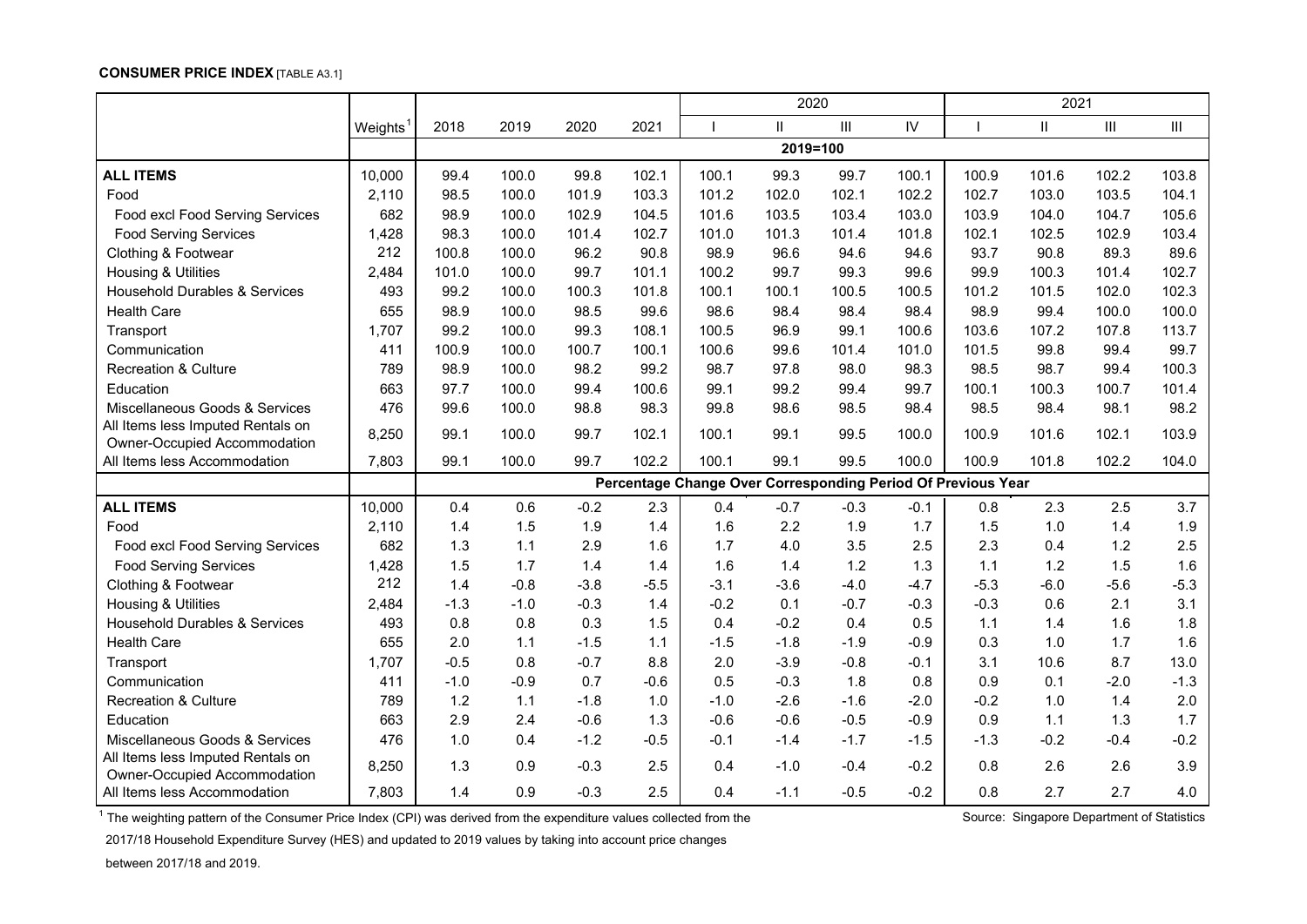#### **PRICE INDICES** [TABLE A3.2]

|                                             |       |        |        |       |        | 2020                                                         |        |        |        | 2021  |                |                 |
|---------------------------------------------|-------|--------|--------|-------|--------|--------------------------------------------------------------|--------|--------|--------|-------|----------------|-----------------|
|                                             | 2018  | 2019   | 2020   | 2021p |        | $\mathbf{H}$                                                 | III    | IV     |        | Ш     | $\mathbf{III}$ | IV <sub>p</sub> |
|                                             |       |        |        |       |        | 2018=100                                                     |        |        |        |       |                |                 |
| Domestic Supply Price Index                 | 100.0 | 96.8   | 88.4   | 101.8 | 93.3   | 84.4                                                         | 88.0   | 87.7   | 94.5   | 99.3  | 104.4          | 109.1           |
| Singapore Manufactured Products Price Index | 100.0 | 96.7   | 90.0   | 98.6  | 93.9   | 89.2                                                         | 88.9   | 88.1   | 91.9   | 97.5  | 100.5          | 104.3           |
| Import Price Index                          | 100.0 | 99.0   | 92.0   | 102.7 | 95.4   | 88.8                                                         | 91.9   | 92.1   | 97.6   | 100.3 | 104.7          | 108.3           |
| <b>Export Price Index</b>                   | 100.0 | 98.6   | 91.7   | 102.1 | 95.1   | 90.2                                                         | 91.4   | 90.1   | 94.2   | 99.7  | 105.0          | 109.5           |
|                                             |       |        |        |       |        | Percentage Change Over Corresponding Period Of Previous Year |        |        |        |       |                |                 |
| Domestic Supply Price Index                 | 6.4   | $-3.2$ | $-8.7$ | 15.2  | $-3.5$ | $-13.1$                                                      | $-9.4$ | $-8.6$ | 1.3    | 17.5  | 18.5           | 24.5            |
| Singapore Manufactured Products Price Index | 4.4   | $-3.3$ | $-6.9$ | 9.5   | $-3.0$ | $-7.6$                                                       | $-8.7$ | $-8.3$ | $-2.1$ | 9.4   | 13.1           | 18.4            |
| Import Price Index                          | 4.9   | $-1.0$ | $-7.0$ | 11.6  | $-3.5$ | $-11.5$                                                      | $-7.4$ | $-5.6$ | 2.3    | 13.0  | 13.9           | 17.6            |
| <b>Export Price Index</b>                   | 3.2   | $-1.4$ | $-7.0$ | 11.3  | $-3.6$ | $-9.3$                                                       | $-8.3$ | $-6.8$ | $-1.0$ | 10.6  | 14.8           | 21.5            |

Source: Singapore Department of Statistics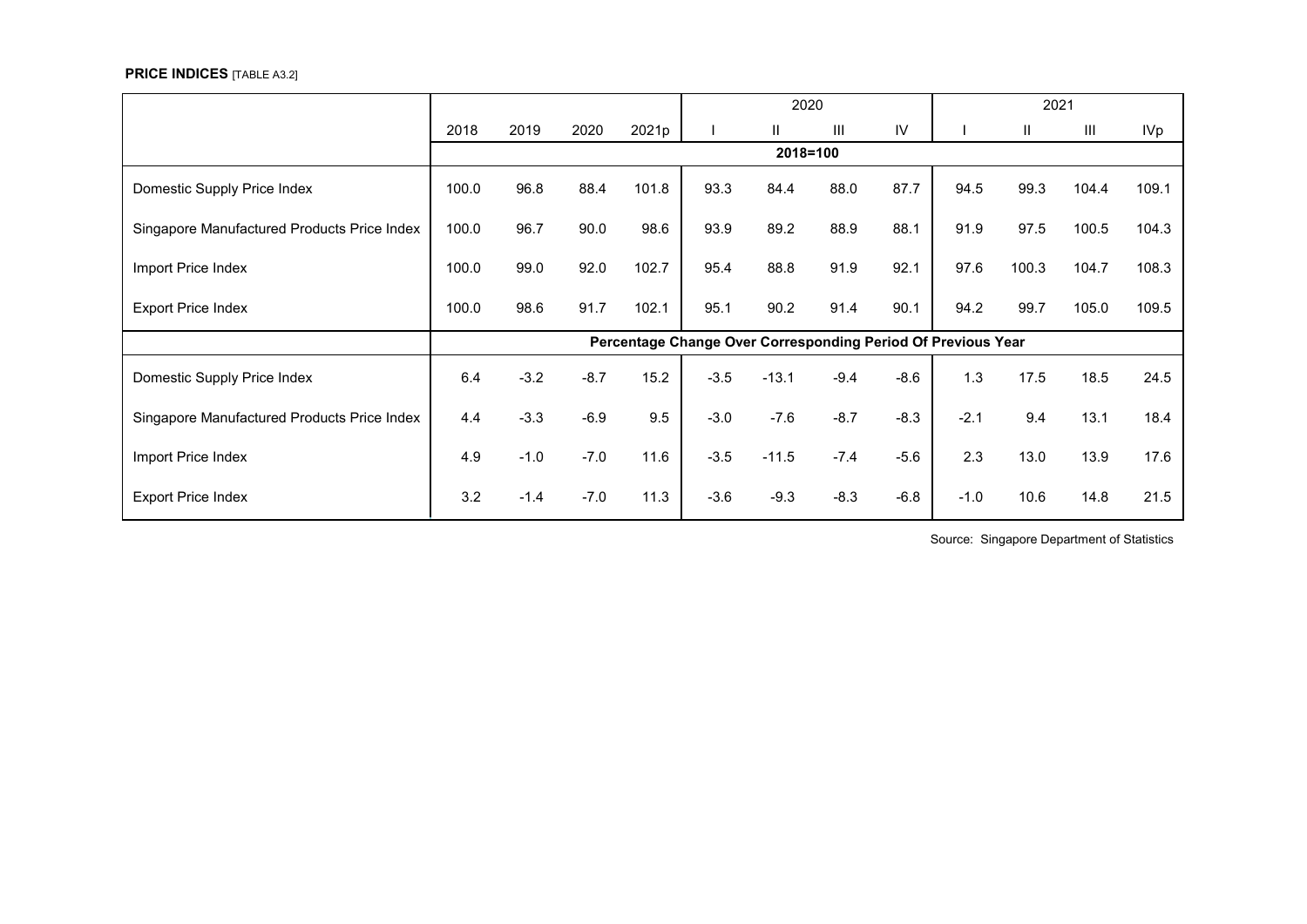#### **GOVERNMENT OPERATING REVENUE [TABLE A4.1]**

|                                      |          |          |          |          |          | 2020                   |          |          |          | 2021     |          |            |
|--------------------------------------|----------|----------|----------|----------|----------|------------------------|----------|----------|----------|----------|----------|------------|
|                                      | 2018     | 2019     | 2020     | 2021p    |          | Ш                      | Ш        | IV       |          | Ш        | Ш        | <b>IVp</b> |
|                                      |          |          |          |          |          | <b>Million Dollars</b> |          |          |          |          |          |            |
| <b>TOTAL<sup>1</sup></b>             | 77,116.9 | 75,299.1 | 62,127.4 | 83,117.0 | 17,783.1 | 8,659.8                | 17,164.2 | 18,520.3 | 23,032.2 | 21,809.3 | 21,281.2 | 16,994.3   |
| Tax Revenue                          | 69,585.6 | 67,547.4 | 57,214.6 | 75,371.3 | 16,728.3 | 8,001.2                | 15,737.0 | 16,748.0 | 20,922.1 | 20,025.8 | 19,410.5 | 15,012.9   |
| Income Tax                           | 33,883.0 | 32,319.4 | 29,394.8 | 38,099.3 | 7,434.4  | 3,544.7                | 9,704.8  | 8,710.9  | 11,036.6 | 10,965.5 | 10,522.3 | 5,574.9    |
| Corporate Income Tax                 | 16,033.4 | 16,940.8 | 13,364.8 | 19,961.9 | 2,410.1  | 349.1                  | 5.336.7  | 5,268.8  | 5,157.2  | 6,775.0  | 5,989.8  | 2,039.9    |
| Personal Income Tax                  | 11,439.9 | 12,204.0 | 12,572.1 | 13,934.6 | 2,702.3  | 2,945.2                | 3,988.9  | 2,935.8  | 2,878.0  | 3,898.5  | 4,131.9  | 3,026.1    |
| Withholding Tax <sup>2</sup>         | 1,541.8  | 1,708.3  | 1,575.4  | 1,723.2  | 523.9    | 250.4                  | 379.2    | 421.9    | 566.7    | 292.0    | 400.6    | 463.9      |
| Contributions by Statutory Board     | 4,867.9  | 1,466.3  | 1,882.5  | 2,479.6  | 1,798.1  | 0.0                    | 0.0      | 84.4     | 2,434.6  | 0.0      | 0.0      | 44.9       |
| <b>Assets Taxes</b>                  | 4,475.9  | 4,712.2  | 3,137.4  | 4,662.9  | 1.799.9  | 65.9                   | 442.1    | 829.5    | 1.790.3  | 1,005.3  | 979.0    | 888.3      |
| <b>Customs &amp; Excise Duties</b>   | 3,093.8  | 3,287.7  | 3,418.6  | 3,739.8  | 857.3    | 602.2                  | 1,043.2  | 915.8    | 1,020.6  | 752.4    | 1,043.0  | 923.8      |
| Goods & Services Tax                 | 11,206.7 | 11,098.9 | 10,262.6 | 12,093.7 | 2,737.6  | 2,629.0                | 2,035.8  | 2,860.2  | 2,820.7  | 3,068.9  | 2,970.8  | 3,233.4    |
| Taxes on Motor Vehicles <sup>3</sup> | 2,437.3  | 2,517.0  | 2,068.6  | 2,357.1  | 584.5    | 188.6                  | 586.8    | 708.8    | 648.9    | 654.9    | 556.8    | 496.5      |
| Betting Taxes <sup>4</sup>           | 2,659.0  | 2,634.1  | 1,789.7  | 2,305.9  | 762.4    | 136.2                  | 359.8    | 531.2    | 694.5    | 504.2    | 544.6    | 562.6      |
| <b>Stamp Duty</b>                    | 4,994.4  | 4,077.8  | 3,289.3  | 6,837.5  | 971.9    | 400.4                  | 801.4    | 1,115.6  | 1,578.4  | 1,679.6  | 1,539.3  | 2,040.2    |
| Other Taxes <sup>5</sup>             | 6,835.6  | 6,900.1  | 3,853.6  | 5,275.1  | 1,580.3  | 434.2                  | 763.1    | 1,076.0  | 1,332.3  | 1,394.9  | 1,254.7  | 1,293.2    |
| Fees & Charges                       | 7,126.3  | 6,756.8  | 5,009.7  | 6,817.7  | 1,514.3  | 560.7                  | 1,256.9  | 1,677.7  | 1,983.2  | 1,544.7  | 1,597.6  | 1,692.2    |
| Vehicle Quota Premiums               | 3,719.8  | 3,157.4  | 2,048.8  | 3,252.3  | 593.8    | 122.0                  | 601.5    | 731.4    | 842.2    | 820.9    | 780.8    | 808.4      |
| Other Fees & Charges <sup>6</sup>    | 3,406.6  | 3,599.4  | 2,960.9  | 3,565.4  | 920.4    | 438.7                  | 655.4    | 946.3    | 1,141.0  | 723.8    | 816.7    | 883.9      |
| Other Receipts <sup>7</sup>          | 405.0    | 994.9    | $-96.9$  | 928.0    | $-459.4$ | 97.9                   | 170.2    | 94.5     | 126.9    | 238.8    | 273.1    | 289.2      |

Operating revenue refers to receipts credited to the Consolidated Revenue Account and Development Fund Account, Source: Accountant-General's Department but excludes interest income, investment income and capital receipts.

 $2$  This refers to collection under Section 45 of the Income Tax Act which is a Withholding Tax on locally-sourced income earned by non-residents. The Withholding Tax collection was previously included in the figures reported under Personal Income Tax.

 $3$  Taxes on Motor Vehicles comprise additional registration fees, road tax, special tax on heavy-oil engines, passenger vehicle seating fees and non-motor vehicle licences, but exclude excise duties on motor vehicles which are classified under Customs and Excise Duties.

4 With effect from March 2010, Betting Taxes include casino tax collected under Section 146 of the Casino Control Act.

 $5$  Other Taxes include the foreign worker levy, annual tonnage tax, water conservation tax and development charge.

 To more accurately reflect the nature of "Development Charges (DC)" as a tax under Section 35 of the Planning Act, reporting of actual collection of DC has been reclassified from "Fees and Charges" to "Tax Revenue : Other Taxes" with effect from April 2009.

<sup>6</sup> Other Fees and Charges include revenue from licenses, permits, service fees, rental of premises, fines and forfeitures and reimbursements.

 $7$  Other Receipts exclude repayment of loans and advances, interest income, investment income and capital receipts. Figures may not add up due to rounding.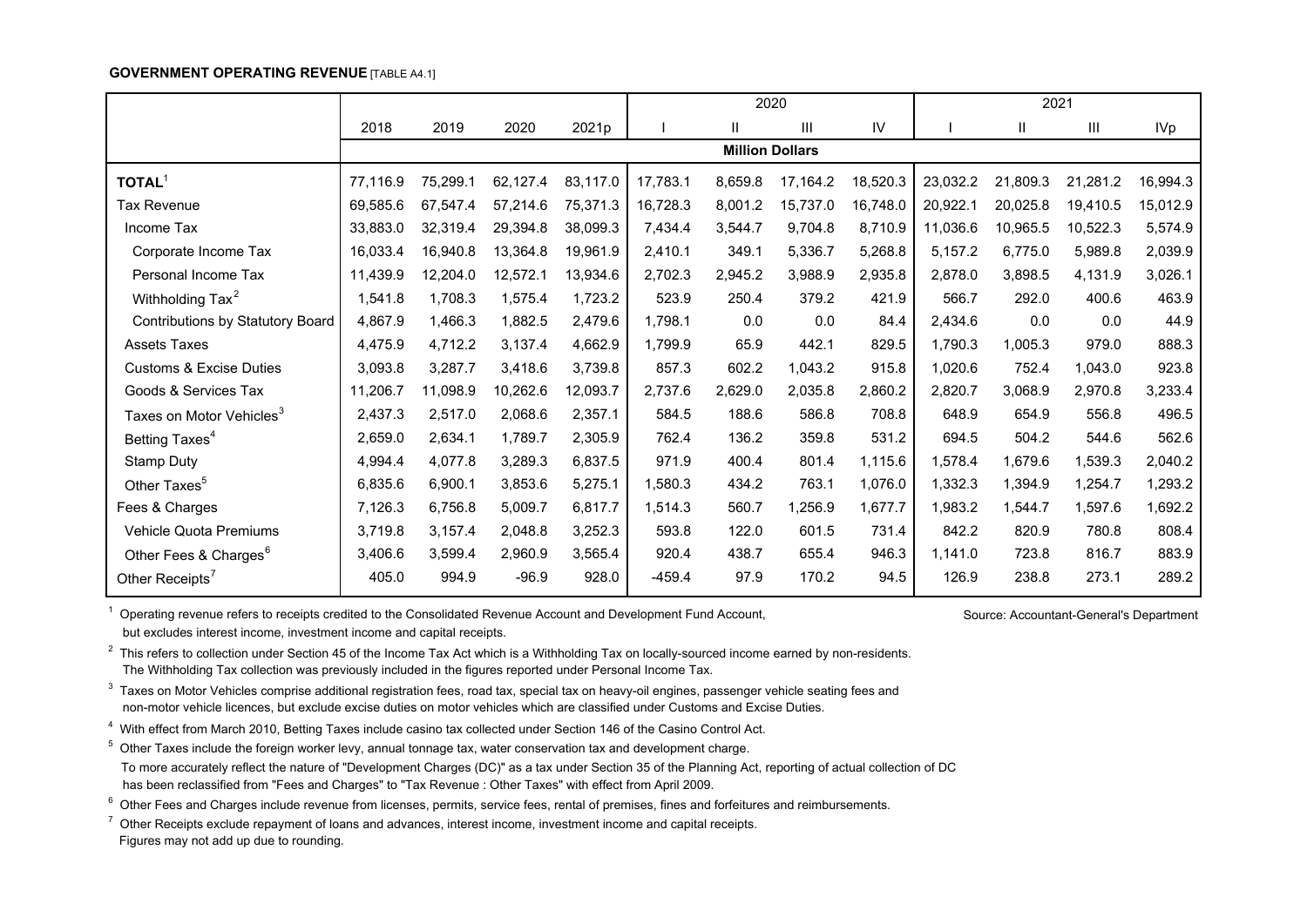#### **GOVERNMENT OPERATING EXPENDITURE** [TABLE A4.2]

|                                             |          |          |          |          |          |              | 2020                   |          |          |              | 2021     |            |
|---------------------------------------------|----------|----------|----------|----------|----------|--------------|------------------------|----------|----------|--------------|----------|------------|
|                                             | 2018     | 2019     | 2020     | 2021p    |          | $\mathbf{H}$ | III                    | IV       |          | $\mathbf{I}$ | Ш        | <b>IVp</b> |
|                                             |          |          |          |          |          |              | <b>Million Dollars</b> |          |          |              |          |            |
| TOTAL OPERATING EXPENDITURE <sup>1</sup>    | 56,246.3 | 57,987.3 | 68,660.1 | 75,193.4 | 20,430.2 | 14,834.7     | 16,048.6               | 17,346.6 | 24,706.3 | 14,020.8     | 17,793.4 | 18,672.9   |
| Social Development                          | 31.485.5 | 31,816.8 | 37,474.0 | 42,398.9 | 10,643.6 | 7,669.3      | 9,402.7                | 9,758.5  | 14,022.1 | 7,957.5      | 10,327.0 | 10,092.4   |
| Education                                   | 12.273.5 | 12,298.2 | 11,688.7 | 12,131.7 | 4,920.6  | 1,235.1      | 2,348.0                | 3,185.1  | 4,998.7  | 1,273.4      | 3,174.1  | 2,685.5    |
| Health                                      | 9,042.4  | 9,649.7  | 12,192.8 | 16,647.3 | 2,803.7  | 3,188.6      | 3,073.1                | 3,127.5  | 4,921.4  | 3,814.6      | 3,881.3  | 4,030.0    |
| <b>National Development</b>                 | 3,011.0  | 2,577.8  | 3,939.7  | 4,367.0  | 719.1    | 1,080.6      | 1,303.2                | 836.7    | 1,406.0  | 921.9        | 1,013.3  | 1,025.8    |
| Sustainability and the Environment          | 1,269.0  | 1,475.6  | 1,600.1  | 1,802.0  | 406.1    | 397.8        | 413.4                  | 382.9    | 452.1    | 432.3        | 475.5    | 442.1      |
| Culture, Community and Youth <sup>2</sup>   | 1,735.8  | 1,534.7  | 1,905.6  | 1.771.5  | 604.5    | 161.0        | 560.2                  | 580.0    | 626.2    | 257.4        | 470.2    | 417.6      |
| Social and Family Development <sup>2</sup>  | 2,632.3  | 2,762.0  | 3,435.0  | 3,514.6  | 717.8    | 1,037.1      | 874.0                  | 806.1    | 955.8    | 777.2        | 801.3    | 980.3      |
| Communications and Information <sup>2</sup> | 497.8    | 501.8    | 548.7    | 622.3    | 210.9    | 72.9         | 133.8                  | 131.2    | 273.1    | 69.6         | 143.1    | 136.6      |
| Manpower (Financial Security) <sup>3</sup>  | 1,023.6  | 1,017.1  | 2,163.4  | 1,542.5  | 261.0    | 496.3        | 697.1                  | 709.0    | 388.7    | 411.1        | 368.2    | 374.5      |
| <b>Security &amp; External Relations</b>    | 18,672.4 | 19,693.9 | 20,193.2 | 21,108.7 | 7,303.5  | 3,755.4      | 3,948.8                | 5,185.4  | 6,547.7  | 4,075.2      | 4,824.3  | 5,661.5    |
| Defence                                     | 13,032.2 | 13,640.2 | 13,763.5 | 14,460.5 | 5,117.2  | 2,523.8      | 2,584.8                | 3,537.7  | 4,380.8  | 2,870.4      | 3,225.3  | 3,984.0    |
| <b>Home Affairs</b>                         | 5.209.9  | 5,597.3  | 6,020.6  | 6,256.6  | 2,032.6  | 1,173.7      | 1,248.8                | 1,565.4  | 2,024.7  | 1,144.0      | 1,501.3  | 1,586.7    |
| Foreign Affairs                             | 430.4    | 456.4    | 409.1    | 391.5    | 153.7    | 57.9         | 115.2                  | 82.3     | 142.2    | 60.9         | 97.7     | 90.8       |
| <b>Economic Development</b>                 | 3.994.5  | 4,233.8  | 8.647.5  | 9,100.4  | 1,569.9  | 3,048.7      | 2,260.1                | 1,768.8  | 3,273.9  | 1,478.5      | 2,008.3  | 2,339.7    |
| Transport                                   | 1,819.2  | 1,835.3  | 2,304.3  | 3.640.7  | 668.4    | 504.0        | 599.9                  | 532.0    | 1,308.9  | 642.5        | 864.6    | 824.7      |
| Trade & Industry                            | 989.7    | 1,005.2  | 1,954.4  | 2.014.4  | 426.6    | 784.8        | 412.0                  | 331.0    | 981.6    | 318.1        | 317.7    | 397.0      |
| Manpower (excluding Financial Security)     | 671.6    | 773.4    | 3,719.9  | 2,849.0  | 373.0    | 1,560.1      | 1,121.8                | 665.0    | 819.4    | 267.7        | 805.9    | 956.0      |
| Communications and Information <sup>4</sup> | 513.9    | 620.0    | 668.9    | 596.2    | 101.9    | 199.8        | 126.4                  | 240.8    | 163.9    | 250.2        | 20.1     | 162.0      |
| Government Administration                   | 2,093.9  | 2,242.8  | 2,345.4  | 2,585.4  | 913.1    | 361.3        | 437.0                  | 633.9    | 862.6    | 509.6        | 633.8    | 579.4      |
| Finance                                     | 795.2    | 843.9    | 882.2    | 992.1    | 284.5    | 208.1        | 183.7                  | 205.9    | 306.7    | 258.6        | 227.9    | 198.8      |
| Law                                         | 175.1    | 201.7    | 197.4    | 216.7    | 85.9     | 23.5         | 42.7                   | 45.4     | 84.6     | 32.3         | 49.2     | 50.6       |
| Organs of State                             | 486.3    | 498.2    | 503.0    | 537.1    | 208.1    | 75.9         | 107.5                  | 111.4    | 207.4    | 83.1         | 123.7    | 122.9      |
| <b>Prime Minister's Office</b>              | 637.2    | 699.0    | 762.7    | 839.4    | 334.6    | 53.7         | 103.1                  | 271.3    | 263.9    | 135.6        | 233.0    | 207.0      |

<sup>1</sup> Government operating expenditure refers to expenditure on manpower, other operating expenditure Source: Accountant-General's Department

(excluding expenses on investment, agency fees on land sales, debt servicing costs and principal repayments), operating grants and transfers.

<sup>2</sup> With effect from 1 Nov 2012, the Ministry of Community Development, Youth and Sports (MCYS) and the Ministry of Information, Communications and the Arts (MICA) were restructured to form three Ministries: (i) MCYS was renamed the Ministry of Social and Family Development (MSF), (ii) MICA was renamed the Ministry of Communications and Information (MCI) and (iii) the new Ministry of Cu Community and Youth (MCCY) was formed to undertake functions transferred from MCYS and MICA.

<sup>3</sup> Manpower expenditure under the Social Development sector refers to expenditure under the Financial Security for Singaporeans programme, which has been reclassified from the Economic Development sector.

<sup>4</sup> Communications and Information expenditure under Economic Development sector refers to expenditure under the Info-communications Media Development Authority and Cyber Security Agency of S Figures may not add up due to rounding.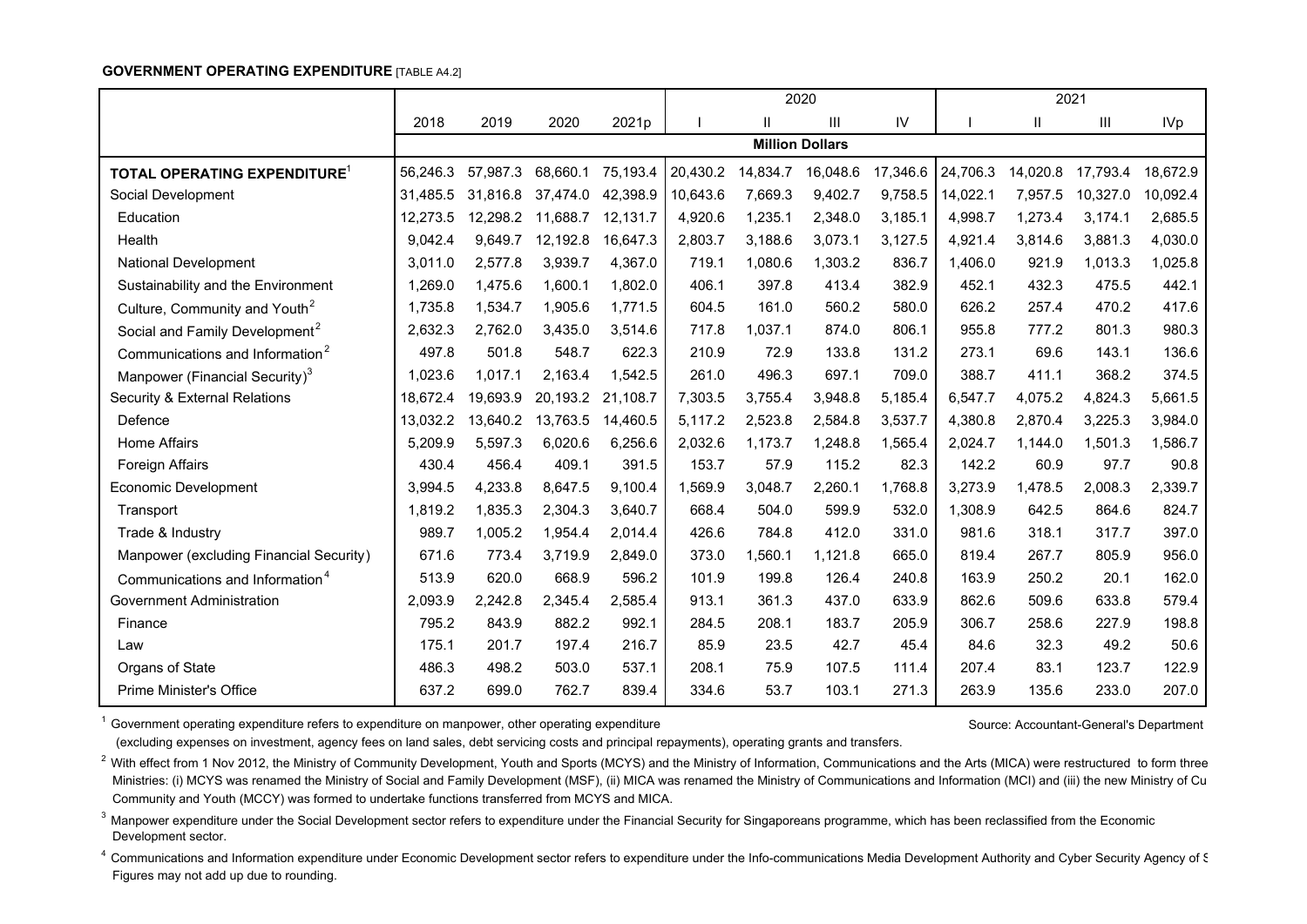#### **GOVERNMENT DEVELOPMENT EXPENDITURE** [TABLE A4.3]

|                                             |             |          |          |          |         | 2020                   |         |         |         | 2021        |         |            |
|---------------------------------------------|-------------|----------|----------|----------|---------|------------------------|---------|---------|---------|-------------|---------|------------|
|                                             | 2018        | 2019     | 2020     | 2021p    |         | $\mathbf{H}$           | Ш       | IV      |         | $\mathbf l$ | Ш       | <b>IVp</b> |
|                                             |             |          |          |          |         | <b>Million Dollars</b> |         |         |         |             |         |            |
| TOTAL DEVELOPMENT EXPENDITURE <sup>1</sup>  | 18,993.3    | 18,060.1 | 14,851.0 | 16,413.0 | 6,350.8 | 3,613.2                | 2,375.6 | 2,511.4 | 4,929.3 | 4,370.3     | 3,770.5 | 3,342.9    |
| Social Development                          | 4,447.3     | 4,380.8  | 3,647.6  | 4.360.4  | 1,688.6 | 797.7                  | 372.5   | 788.9   | 1.704.7 | 855.8       | 766.2   | 1,033.7    |
| Education                                   | 498.7       | 818.4    | 485.3    | 325.7    | 181.6   | 167.2                  | 30.2    | 106.4   | 189.3   | 29.6        | 62.6    | 44.2       |
| Health                                      | .506.9<br>1 | 1.148.6  | 1,257.0  | 1.135.5  | 692.7   | 180.0                  | 170.3   | 214.0   | 384.9   | 181.2       | 272.8   | 296.7      |
| <b>National Development</b>                 | 1,357.8     | 1,003.2  | 743.7    | 1,554.2  | 255.3   | 180.6                  | 47.0    | 260.8   | 702.7   | 332.9       | 184.4   | 334.1      |
| Sustainability and the Environment          | 698.7       | 970.4    | 852.0    | 966.5    | 349.1   | 229.9                  | 92.7    | 180.3   | 204.7   | 289.3       | 211.0   | 261.6      |
| Culture, Community and Youth <sup>2</sup>   | 250.0       | 247.7    | 203.1    | 260.0    | 155.0   | 13.7                   | 22.7    | 11.7    | 158.8   | 9.6         | 18.7    | 72.8       |
| Social and Family Development <sup>2</sup>  | 78.3        | 145.9    | 82.8     | 84.6     | 40.1    | 20.6                   | 8.7     | 13.4    | 50.3    | 9.9         | 15.7    | 8.7        |
| Communications and Information <sup>2</sup> | 56.6        | 43.7     | 22.0     | 27.0     | 13.8    | 5.6                    | 0.9     | 1.7     | 12.0    | 3.3         | 0.9     | 10.8       |
| Manpower (Financial Security) <sup>3</sup>  | 0.3         | 3.0      | 1.7      | 6.9      | 0.9     | 0.0                    | 0.1     | 0.7     | 2.0     | 0.0         | 0.1     | 4.8        |
| Security & External Relations               | 1,249.6     | 1,674.4  | 1,303.8  | 1,341.9  | 725.5   | 150.2                  | 193.0   | 235.2   | 508.2   | 189.2       | 311.5   | 333.0      |
| Defence                                     | 383.9       | 528.8    | 426.5    | 441.8    | 274.9   | 36.1                   | 37.9    | 77.6    | 126.6   | 96.4        | 95.6    | 123.1      |
| <b>Home Affairs</b>                         | 834.7       | 1,129.1  | 865.9    | 888.1    | 445.8   | 112.3                  | 152.4   | 155.4   | 379.5   | 86.0        | 214.8   | 207.7      |
| <b>Foreign Affairs</b>                      | 31.1        | 16.4     | 11.5     | 12.1     | 4.7     | 1.9                    | 2.7     | 2.2     | 2.1     | 6.8         | 1.0     | 2.2        |
| Economic Development                        | 12,678.1    | 11,231.3 | 9,375.1  | 10,316.3 | 3,606.6 | 2,641.6                | 1,699.4 | 1,427.5 | 2,600.7 | 3,235.1     | 2,578.4 | 1,902.2    |
| Transport                                   | 8,731.7     | 8,356.9  | 5,926.5  | 6,873.2  | 2,269.1 | 2,043.3                | 1,050.9 | 563.1   | 1,669.7 | 2,589.6     | 1,217.7 | 1,396.2    |
| Trade & Industry                            | 3,908.8     | 2,819.2  | 3,339.5  | 3,319.8  | 1,272.3 | 593.1                  | 637.1   | 836.9   | 843.0   | 629.8       | 1,351.7 | 495.3      |
| Manpower (excluding Financial Security)     | 25.9        | 52.9     | 75.5     | 62.7     | 38.8    | 1.7                    | 11.2    | 23.8    | 42.1    | 2.8         | 7.2     | 10.5       |
| Communications and Information <sup>4</sup> | 11.7        | 2.2      | 33.6     | 60.6     | 26.4    | 3.4                    | 0.2     | 3.6     | 45.9    | 12.9        | 1.7     | 0.1        |
| Government Administration                   | 618.2       | 773.6    | 524.5    | 394.4    | 330.2   | 23.8                   | 110.7   | 59.9    | 115.8   | 90.2        | 114.5   | 74.0       |
| Finance                                     | 68.9        | 61.4     | 54.9     | 33.5     | 28.1    | 2.2                    | 8.4     | 16.1    | 19.2    | 1.4         | 1.9     | 11.1       |
| Law                                         | 203.2       | 338.2    | 158.8    | 95.3     | 147.1   | 2.9                    | 4.8     | 4.0     | 9.8     | 54.5        | 20.7    | 10.4       |
| Organs of State                             | 169.6       | 250.1    | 68.2     | 58.2     | 35.3    | 12.9                   | 6.3     | 13.6    | 25.8    | 11.1        | 8.6     | 12.7       |
| <b>Prime Minister's Office</b>              | 176.5       | 123.9    | 242.6    | 207.4    | 119.6   | 5.7                    | 91.2    | 26.1    | 61.1    | 23.1        | 83.3    | 39.8       |

<sup>1</sup> Government development expenditure excludes loans to statutory boards and industrial and commercial enterprises and land-related Source: Accountant-General's Department expenditure items.

<sup>2</sup> With effect from 1 Nov 2012, the Ministry of Community Development, Youth and Sports (MCYS) and the Ministry of Information, Communications and the Arts (MICA) were restructured to form three Ministries: (i) MCYS was renamed the Ministry of Social and Family Development (MSF), (ii) MICA was renamed the Ministry of Communications and Information (MCI) and (iii) the new Ministry of Culture, Community and Youth (MCCY) was formed to undertake functions transferred from MCYS and MICA.

<sup>3</sup> Manpower expenditure under the Social Development sector refers to expenditure under the Financial Security for Singaporeans programme, which has been reclassified from the Economic Development sector.

<sup>4</sup> Communications and Information expenditure under Economic Development sector refers to expenditure under the Info-communications Media Development Authority and Cyber Security Agency of Singapo Figures may not add up due to rounding.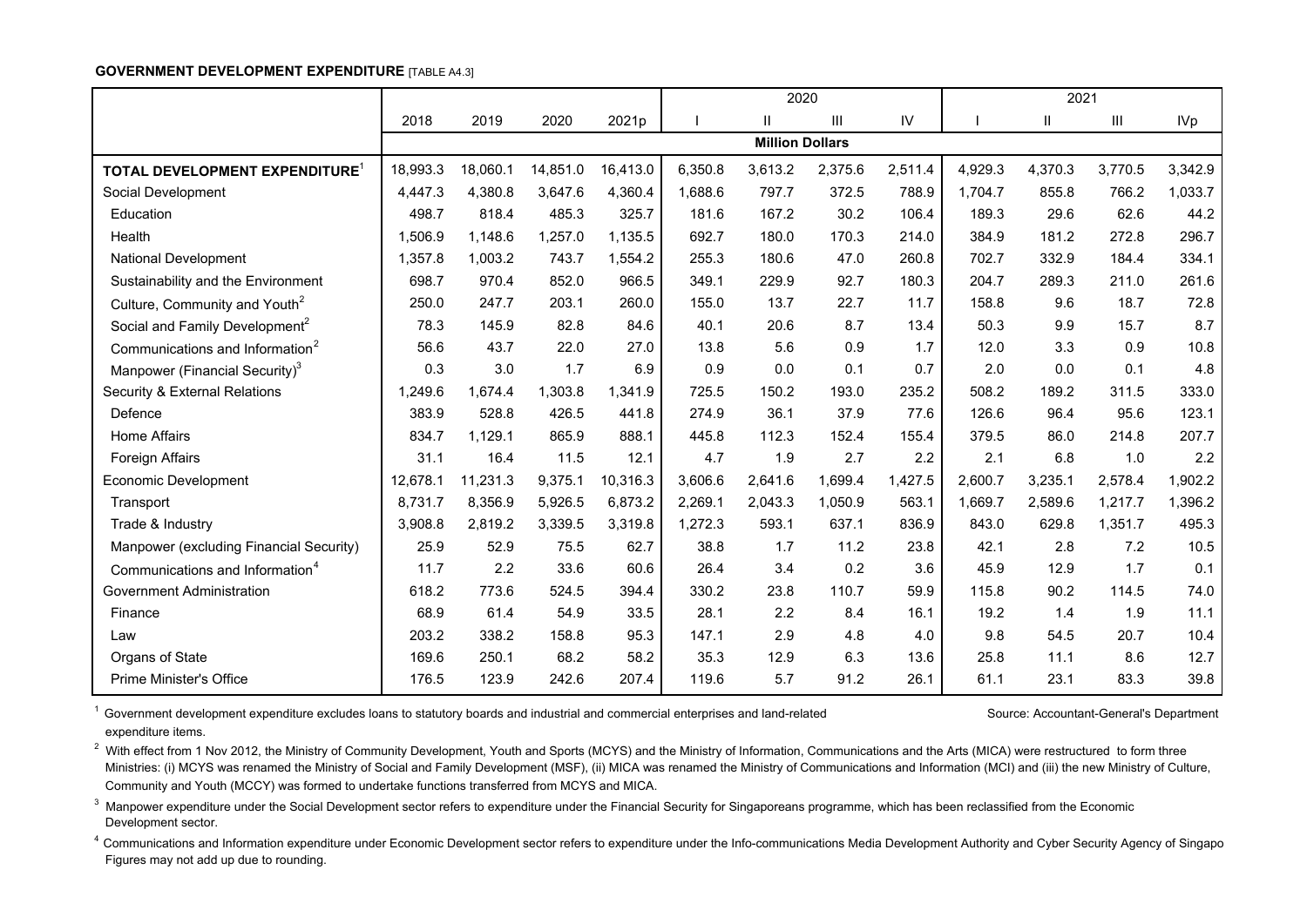# **GOVERNMENT DEBT AT END OF PERIOD** [TABLE A4.4]

|       |              |           |                                                                  | Domestic Debt                       |                     |                        |                   | External Debt <sup>1</sup> |                  |                        |                     |
|-------|--------------|-----------|------------------------------------------------------------------|-------------------------------------|---------------------|------------------------|-------------------|----------------------------|------------------|------------------------|---------------------|
|       | <b>TOTAL</b> | Total     | Singapore<br>Registered<br>Stocks <sup>2</sup> &<br><b>Bonds</b> | <b>Treasury Bills</b><br>& Deposits | Advance<br>Deposits | Total                  | UK<br>Special Aid | IBRD <sup>3</sup>          | ADB <sup>4</sup> | Capital<br>Market Loan | Others <sup>5</sup> |
|       |              |           |                                                                  |                                     |                     | <b>Million Dollars</b> |                   |                            |                  |                        |                     |
| 2001  | 148,999.9    | 148,999.9 | 128,921.5                                                        | 14,650.0                            | 5,428.4             | 0.0                    | $0.0\,$           | 0.0                        | 0.0              | $0.0\,$                | 0.0                 |
| 2002  | 156,751.3    | 156,751.3 | 136,218.5                                                        | 16,750.0                            | 3,782.8             | $0.0\,$                | 0.0               | 0.0                        | 0.0              | $0.0\,$                | 0.0                 |
| 2003  | 169,331.9    | 169,331.9 | 146,600.4                                                        | 17,200.0                            | 5,531.5             | 0.0                    | 0.0               | 0.0                        | 0.0              | $0.0\,$                | 0.0                 |
| 2004  | 186,598.2    | 186,598.2 | 160,462.4                                                        | 20,200.0                            | 5,935.8             | 0.0                    | 0.0               | 0.0                        | $0.0\,$          | $0.0\,$                | 0.0                 |
| 2005  | 200,005.6    | 200,005.6 | 172,062.2                                                        | 21,300.0                            | 6,643.4             | $0.0\,$                | 0.0               | 0.0                        | 0.0              | $0.0\,$                | 0.0                 |
| 2006  | 206,438.7    | 206,438.7 | 178,918.0                                                        | 25,800.0                            | 1,720.7             | 0.0                    | 0.0               | 0.0                        | 0.0              | $0.0\,$                | 0.0                 |
| 2007  | 234,093.2    | 234,093.2 | 193,826.5                                                        | 32,900.0                            | 7,366.7             | 0.0                    | 0.0               | 0.0                        | $0.0\,$          | $0.0\,$                | 0.0                 |
| 2008  | 255,464.8    | 255,464.8 | 210,025.4                                                        | 35,900.0                            | 9,539.4             | 0.0                    | 0.0               | 0.0                        | $0.0\,$          | $0.0\,$                | 0.0                 |
| 2009  | 291,501.8    | 291,501.8 | 230,046.8                                                        | 52,100.0                            | 9,355.0             | 0.0                    | 0.0               | 0.0                        | 0.0              | 0.0                    | 0.0                 |
| 2010  | 321,182.3    | 321,182.3 | 253,841.3                                                        | 57,100.0                            | 10,241.0            | 0.0                    | 0.0               | 0.0                        | $0.0\,$          | 0.0                    | 0.0                 |
| 2011  | 354,023.4    | 354,023.4 | 279,635.0                                                        | 59,100.0                            | 15,288.4            | 0.0                    | 0.0               | 0.0                        | $0.0\,$          | $0.0\,$                | 0.0                 |
| 2012  | 384,997.6    | 384,997.6 | 304,946.0                                                        | 60,000.0                            | 20,051.6            | 0.0                    | 0.0               | 0.0                        | $0.0\,$          | $0.0\,$                | 0.0                 |
| 2013  | 390,407.1    | 390,407.1 | 333,943.8                                                        | 38,800.0                            | 17,663.3            | 0.0                    | 0.0               | 0.0                        | 0.0              | 0.0                    | 0.0                 |
| 2014  | 387,250.7    | 387,250.7 | 362,741.4                                                        | 8,000.0                             | 16,509.3            | 0.0                    | 0.0               | 0.0                        | 0.0              | 0.0                    | 0.0                 |
| 2015  | 421,302.1    | 421,302.1 | 396,598.8                                                        | 8,500.0                             | 16,203.3            | 0.0                    | 0.0               | 0.0                        | 0.0              | $0.0\,$                | 0.0                 |
| 2016  | 463,165.6    | 463,165.6 | 438,900.9                                                        | 9,000.0                             | 15,264.7            | 0.0                    | $0.0\,$           | 0.0                        | 0.0              | $0.0\,$                | 0.0                 |
| 2017  | 502,021.9    | 502,021.9 | 477,882.8                                                        | 9,500.0                             | 14,639.1            | 0.0                    | 0.0               | 0.0                        | $0.0\,$          | $0.0\,$                | 0.0                 |
| 2018  | 546,699.5    | 546,699.5 | 520,974.3                                                        | 10,200.0                            | 15,525.3            | 0.0                    | 0.0               | 0.0                        | 0.0              | $0.0\,$                | 0.0                 |
| 2019  | 641,094.3    | 641,094.3 | 569,417.4                                                        | 58,800.0                            | 12,876.9            | $0.0\,$                | $0.0\,$           | 0.0                        | $0.0\,$          | $0.0\,$                | 0.0                 |
| 2020  | 704,721.4    | 704,721.4 | 630,774.6                                                        | 60,000.0                            | 13,946.8            | 0.0                    | 0.0               | 0.0                        | $0.0\,$          | $0.0\,$                | 0.0                 |
| 2021p | 777,957.7    | 777,957.7 | 697,583.6                                                        | 65,200.0                            | 15,174.2            | 0.0                    | 0.0               | 0.0                        | 0.0              | 0.0                    | 0.0                 |

 $1$  Figures were computed at market rates.  $\blacksquare$  Source: Monetary Authority of Singapore

<sup>2</sup> Include special issues.

 $3$  International Bank for Reconstruction and Development.

4 Asian Development Bank.

<sup>5</sup> Refers to UK War Damage Compensation Loan, UK Loan and Japanese Aid.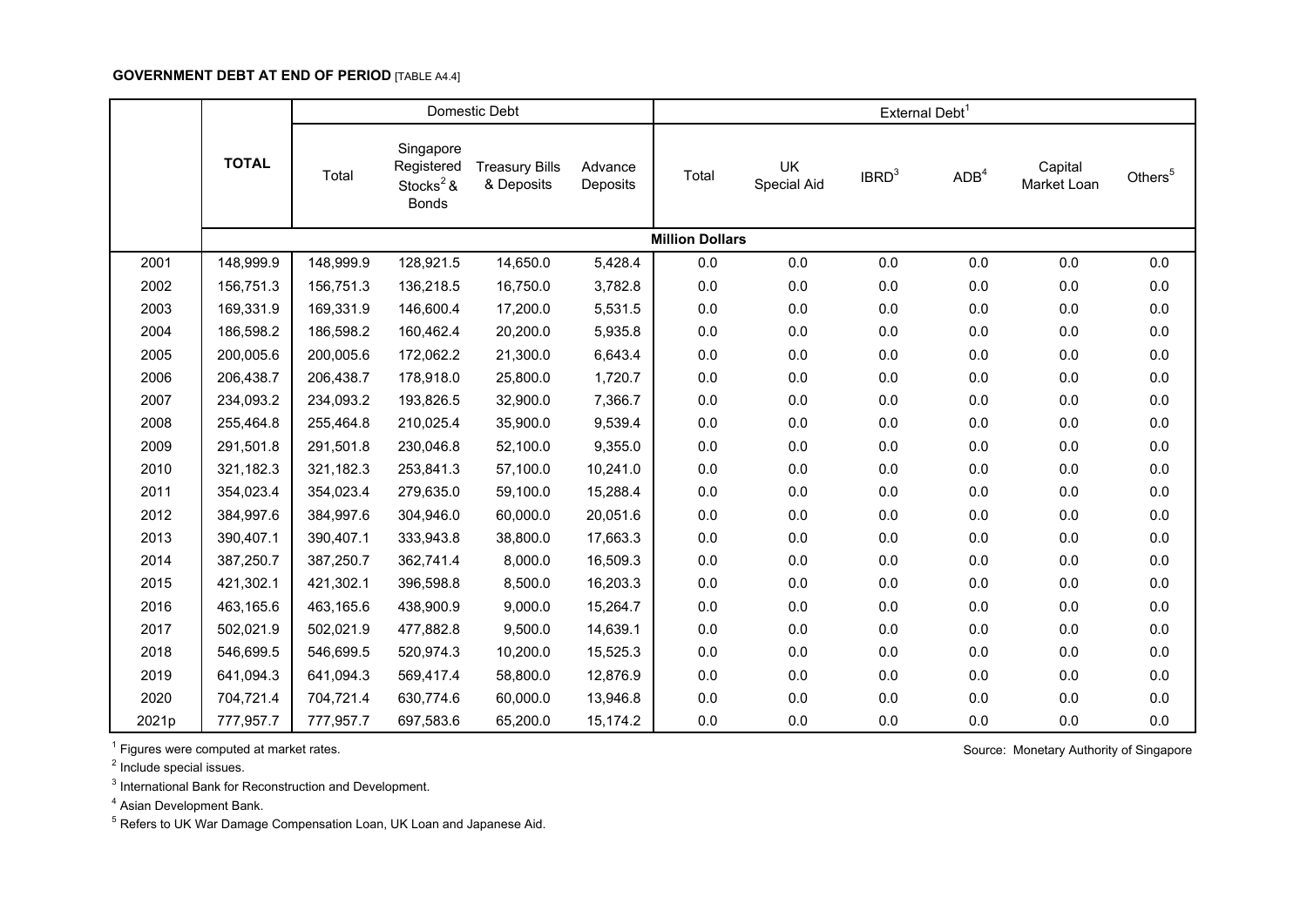## **MERCHANDISE TRADE** [TABLE A5.1]

|                                   |             |             |                         |                       |                                                              | 2020                   |           |           |           | 2021      |           |                 |
|-----------------------------------|-------------|-------------|-------------------------|-----------------------|--------------------------------------------------------------|------------------------|-----------|-----------|-----------|-----------|-----------|-----------------|
|                                   | 2018        | 2019        | 2020                    | 2021 <sub>p</sub>     |                                                              | Ш.                     | Ш         | IV        |           | Ш         | Ш         | IV <sub>p</sub> |
|                                   |             |             |                         |                       |                                                              | <b>Million Dollars</b> |           |           |           |           |           |                 |
| TOTAL TRADE AT CURRENT PRICES     | 1,055,859.1 | 1,022,226.5 |                         | 969,112.0 1,159,963.1 | 254,899.9                                                    | 219,527.6              | 244,251.1 | 250,433.4 | 267,375.9 | 279,335.2 | 290,709.2 | 322,542.8       |
| Imports                           | 500,194.0   | 489,712.4   | 453,467.4               | 545,882.0             | 121,085.9                                                    | 102,458.0              | 113,117.3 | 116,806.3 | 124,340.7 | 131,769.1 | 136,802.7 | 152,969.5       |
| Exports                           | 555,665.1   | 532,514.1   | 515,644.5               | 614,081.1             | 133,814.0                                                    | 117,069.6              | 131,133.8 | 133,627.2 | 143,035.1 | 147,566.1 | 153,906.6 | 169,573.3       |
| <b>Domestic Exports</b>           | 281,137.8   | 251,593.6   | 234,449.4               | 278,975.4             | 65,078.0                                                     | 54,182.9               | 58,381.7  | 56,806.8  | 64,937.9  | 68,156.0  | 69,332.5  | 76,548.9        |
| Oil                               | 99,004.6    | 86,216.7    | 62,025.3                | 85,622.8              | 22,214.8                                                     | 11,256.7               | 14,203.9  | 14,349.8  | 17,956.5  | 20,899.5  | 21,196.1  | 25,570.8        |
| Non-oil                           | 182,133.2   | 165,376.9   | 172,424.1               | 193,352.5             | 42,863.2                                                     | 42,926.3               | 44,177.8  | 42,456.9  | 46,981.5  | 47,256.6  | 48,136.4  | 50,978.1        |
| Re-Exports                        | 274,527.2   | 280,920.5   | 281,195.2               | 335,105.7             | 68,736.0                                                     | 62,886.7               | 72,752.1  | 76,820.4  | 78,097.2  | 79,410.1  | 84,574.1  | 93,024.4        |
| <b>TOTAL TRADE AT 2018 PRICES</b> | 1,055,859.1 | 1,033,234.5 | 1,042,130.6 1,140,047.7 |                       | 268,725.0                                                    | 243,185.4              | 262,402.3 | 267,817.9 | 274,902.1 | 280,275.2 | 281,505.8 | 303,364.6       |
| Imports                           | 500,194.0   | 494,086.2   | 486,405.7               | 532,717.8             | 127,211.8                                                    | 113,538.6              | 121,597.5 | 124,057.9 | 126,496.5 | 131,377.6 | 131,680.4 | 143,163.3       |
| Exports                           | 555.665.1   | 539,148.3   | 555,725.0               | 607,329.9             | 141,513.2                                                    | 129,646.9              | 140,804.8 | 143,760.1 | 148.405.6 | 148,897.6 | 149,825.5 | 160,201.3       |
| Domestic Exports                  | 281,137.8   | 260,610.1   | 275,599.4               | 276,693.4             | 73,330.1                                                     | 67,535.6               | 68,156.8  | 66,577.0  | 70,261.7  | 69,450.0  | 66,884.1  | 70,097.7        |
| Oil                               | 99.004.6    | 93.425.7    | 96,767.3                | 86,925.9              | 29,477.0                                                     | 23,248.2               | 22,112.6  | 21,929.6  | 21,478.9  | 22,504.4  | 20.678.1  | 22,264.5        |
| Non-oil                           | 182,133.2   | 167,184.4   | 178,832.1               | 189,767.5             | 43,853.1                                                     | 44,287.4               | 46,044.2  | 44,647.4  | 48,782.8  | 46,945.6  | 46,206.0  | 47,833.2        |
| Re-Exports                        | 274,527.2   | 278,538.2   | 280,125.6               | 330,636.5             | 68,183.1                                                     | 62,111.3               | 72,648.1  | 77,183.1  | 78.143.9  | 79,447.7  | 82,941.4  | 90,103.6        |
|                                   |             |             |                         |                       | Percentage Change Over Corresponding Period Of Previous Year |                        |           |           |           |           |           |                 |
| TOTAL TRADE AT CURRENT PRICES     | 9.2         | $-3.2$      | $-5.2$                  | 19.7                  | 3.4                                                          | $-13.9$                | $-4.8$    | $-5.1$    | 4.9       | 27.2      | 19.0      | 28.8            |
| Imports                           | 10.6        | $-2.1$      | $-7.4$                  | 20.4                  | 2.6                                                          | $-16.6$                | $-7.6$    | $-7.6$    | 2.7       | 28.6      | 20.9      | 31.0            |
| Exports                           | 7.9         | $-4.2$      | $-3.2$                  | 19.1                  | 4.0                                                          | $-11.4$                | $-2.2$    | $-2.9$    | 6.9       | 26.0      | 17.4      | 26.9            |
| Domestic Exports                  | 8.4         | $-10.5$     | $-6.8$                  | 19.0                  | 4.9                                                          | $-16.2$                | $-5.1$    | $-10.3$   | $-0.2$    | 25.8      | 18.8      | 34.8            |
| Oil                               | 17.1        | $-12.9$     | $-28.1$                 | 38.0                  | 3.9                                                          | $-53.3$                | $-29.1$   | $-30.6$   | $-19.2$   | 85.7      | 49.2      | 78.2            |
| Non-oil                           | 4.2         | $-9.2$      | 4.3                     | 12.1                  | 5.4                                                          | 5.8                    | 6.5       | $-0.5$    | 9.6       | 10.1      | 9.0       | 20.1            |
| Re-Exports                        | 7.4         | 2.3         | 0.1                     | 19.2                  | 3.2                                                          | $-6.9$                 | 0.3       | 3.4       | 13.6      | 26.3      | 16.2      | 21.1            |
| <b>TOTAL TRADE AT 2018 PRICES</b> | 4.7         | $-2.1$      | 0.9                     | 9.4                   | 7.6                                                          | $-4.6$                 | 1.9       | $-1.2$    | 2.3       | 15.3      | 7.3       | 13.3            |
| Imports                           | 5.2         | $-1.2$      | $-1.6$                  | 9.5                   | 6.6                                                          | $-7.2$                 | $-1.2$    | $-4.0$    | $-0.6$    | 15.7      | 8.3       | 15.4            |
| Exports                           | 4.2         | $-3.0$      | 3.1                     | 9.3                   | 8.5                                                          | $-2.2$                 | 4.8       | 1.4       | 4.9       | 14.8      | 6.4       | 11.4            |
| <b>Domestic Exports</b>           | 1.0         | $-7.3$      | 5.8                     | 0.4                   | 14.0                                                         | 2.4                    | 8.6       | $-1.4$    | $-4.2$    | 2.8       | $-1.9$    | 5.3             |
| Oil                               | $-4.7$      | $-5.6$      | 3.6                     | $-10.2$               | 25.9                                                         | $-7.2$                 | 5.1       | $-8.4$    | $-27.1$   | $-3.2$    | $-6.5$    | 1.5             |
| Non-oil                           | 4.4         | $-8.2$      | 7.0                     | 6.1                   | 7.2                                                          | 8.2                    | 10.3      | 2.4       | 11.2      | 6.0       | 0.4       | 7.1             |
| Re-Exports                        | 7.8         | 1.5         | 0.6                     | 18.0                  | 3.2                                                          | $-6.6$                 | 1.4       | 3.9       | 14.6      | 27.9      | 14.2      | 16.7            |

Source: Enterprise Singapore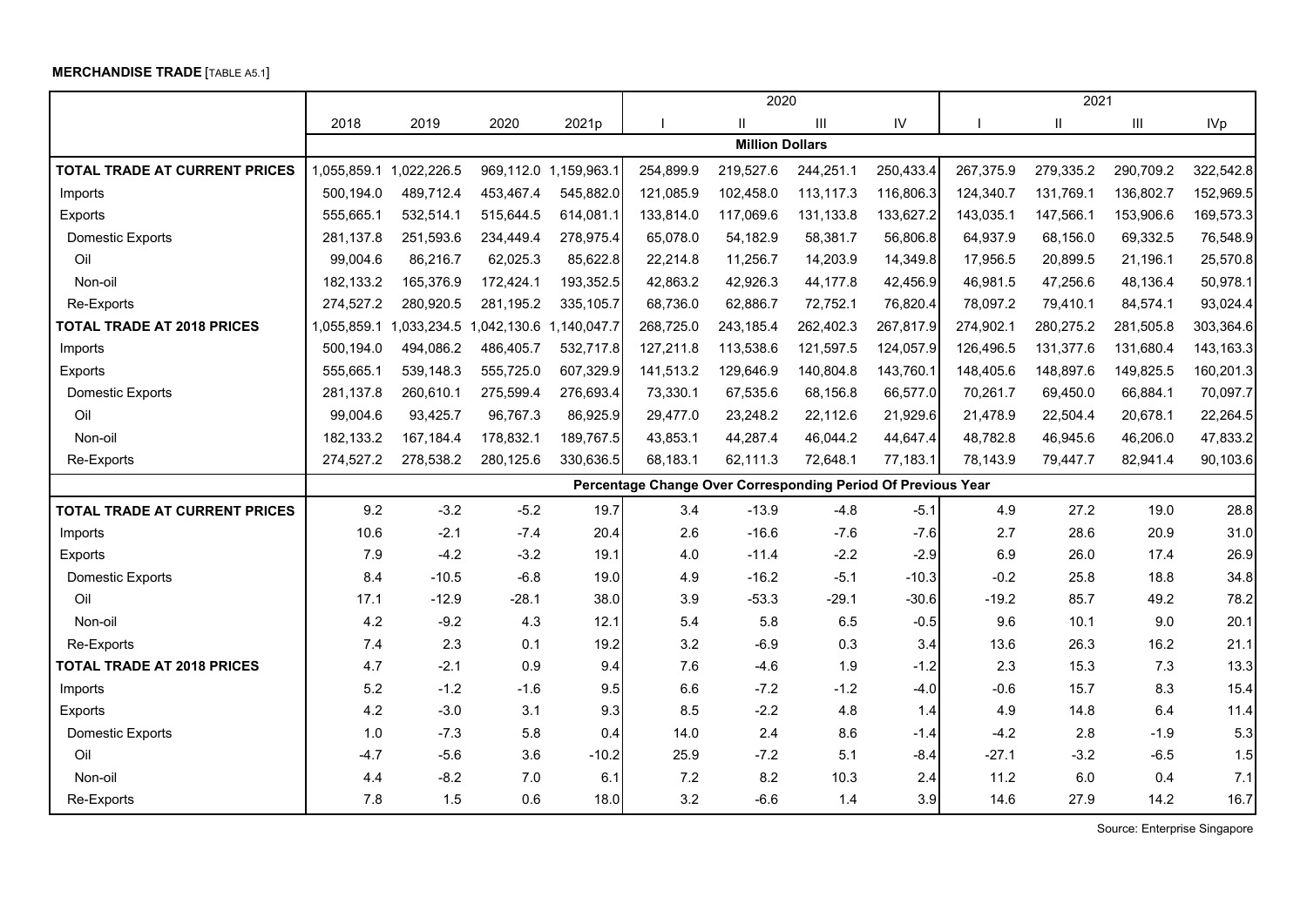# **TOTAL MERCHANDISE TRADE BY SELECTED MARKET AT CURRENT PRICES** [TABLE A5.2]

i.

|                                    |           |                         |           |                       |              | 2020                                    |                               |          |           | 2021                                    |          |                     |
|------------------------------------|-----------|-------------------------|-----------|-----------------------|--------------|-----------------------------------------|-------------------------------|----------|-----------|-----------------------------------------|----------|---------------------|
|                                    | 2018      | 2019                    | 2020      | 2021p                 | $\mathbf{I}$ | $\mathbf{H}$                            | III                           | IV       |           | Ш.                                      | Ш        | <b>IVp</b>          |
|                                    |           |                         |           |                       |              | <b>Million Dollars</b>                  |                               |          |           |                                         |          |                     |
| <b>TOTAL</b>                       |           | 1,055,859.1 1,022,226.5 |           | 969,112.0 1,159,963.1 |              | 254,899.9 219,527.6 244,251.1 250,433.4 |                               |          |           | 267,375.9 279,335.2 290,709.2 322,542.8 |          |                     |
| Asia                               | 737,954.1 | 709,147.9               | 678,163.1 | 833,943.1             | 174,416.5    |                                         | 150,710.7 173,891.4 179,144.5 |          | 190,798.2 | 198,512.9                               |          | 209,639.5 234,992.4 |
| Bahrain                            | 343.3     | 628.0                   | 372.1     | 535.0                 | 62.4         | 102.8                                   | 168.6                         | 38.3     | 169.2     | 80.7                                    | 110.1    | 175.1               |
| Bangladesh                         | 4,998.3   | 4,483.4                 | 3,489.3   | 5,100.1               | 1,150.1      | 463.9                                   | 853.3                         | 1,022.0  | 1,179.8   | 1,130.4                                 | 1,293.4  | 1,496.6             |
| Brunei Darussalam                  | 1,898.1   | 2,096.1                 | 2,173.4   | 2,705.7               | 875.0        | 467.9                                   | 390.6                         | 439.9    | 464.5     | 560.4                                   | 764.7    | 916.2               |
| Cambodia                           | 6,610.6   | 5,960.9                 | 5,725.2   | 9,197.4               | 1,008.0      | 1,606.3                                 | 1,943.9                       | 1,167.0  | 3,592.6   | 1,696.2                                 | 1,108.8  | 2,799.8             |
| Mainland China                     | 135,020.4 | 137,312.5               | 136,204.8 | 164,252.2             | 29,685.7     | 31,436.9                                | 36,520.3                      | 38,562.0 | 35,610.9  | 40,186.6                                | 41,922.9 | 46,531.7            |
| Hong Kong                          | 70,588.2  | 65,306.0                | 68,968.1  | 85,098.8              | 16,649.3     | 15,957.2                                | 17,199.7                      | 19,161.9 | 19,788.8  | 21,150.4                                | 21,737.7 | 22,421.9            |
| India                              | 26,445.5  | 24,293.7                | 19,794.9  | 26,830.4              | 5,887.5      | 3,245.7                                 | 4,966.0                       | 5,695.7  | 6,380.2   | 6,211.9                                 | 6,586.1  | 7,652.3             |
| Indonesia                          | 65,003.2  | 58,617.2                | 48,820.4  | 59,083.3              | 14,830.5     | 10,392.3                                | 11,891.1                      | 11,706.5 | 13,684.2  | 14,632.3                                | 13,994.2 | 16,772.5            |
| Iran (Islamic Republic of)         | 479.9     | 43.0                    | 40.9      | 25.7                  | 7.9          | 13.7                                    | 12.1                          | 7.1      | 4.2       | 6.2                                     | 7.0      | 8.2                 |
| Japan                              | 56,883.5  | 50,482.8                | 49,632.0  | 53,910.0              | 13,554.7     | 12,192.4                                | 11,376.6                      | 12,508.3 | 12,558.7  | 12,808.7                                | 13,844.4 | 14,698.0            |
| Republic of Korea                  | 40,286.3  | 39,441.3                | 44,568.5  | 56,240.7              | 12,282.7     | 9,850.1                                 | 10,859.7                      | 11,576.0 | 12,206.6  | 13,366.3                                | 14,486.0 | 16,181.9            |
| Kuwait                             | 5,731.6   | 3,190.6                 | 2,262.7   | 1,029.9               | 757.4        | 301.4                                   | 767.7                         | 436.3    | 405.3     | 228.8                                   | 75.0     | 320.7               |
| Laos, People's Democratic Republic | 70.5      | 84.2                    | 166.1     | 118.7                 | 17.7         | 19.8                                    | 116.9                         | 11.6     | 20.3      | 16.2                                    | 16.4     | 65.9                |
| Malaysia                           | 118,329.7 | 113,015.6               | 103,450.7 | 128,683.5             | 26,910.7     | 22,138.1                                | 27,178.1                      | 27,223.7 | 31,135.0  | 30,756.2                                | 31,059.3 | 35,733.0            |
| Pakistan                           | 1,368.7   | 1,413.5                 | 1,240.0   | 1,833.3               | 443.1        | 190.0                                   | 299.1                         | 307.9    | 313.9     | 406.3                                   | 492.2    | 621.0               |
| Philippines                        | 21,280.8  | 21,319.7                | 19,754.5  | 23,197.3              | 4,987.2      | 4,379.8                                 | 5,406.3                       | 4,981.1  | 5,514.4   | 5,510.7                                 | 5,704.5  | 6,467.7             |
| Saudi Arabia                       | 18,069.3  | 12,755.4                | 8,750.1   | 9,563.2               | 2,094.9      | 1,552.2                                 | 2,776.9                       | 2,326.0  | 2,416.5   | 2,152.6                                 | 2,341.5  | 2,652.6             |
| Sri Lanka                          | 2,530.6   | 1,759.9                 | 1,462.8   | 1,721.7               | 409.9        | 225.2                                   | 448.6                         | 379.0    | 326.4     | 396.7                                   | 423.8    | 574.7               |
| Taiwan                             | 65,301.4  | 66,526.5                | 75,201.9  | 99,912.4              | 17,047.0     | 17,759.4                                | 19,408.6                      | 20,986.9 | 22,164.3  | 22,650.2                                | 26,939.6 | 28,158.3            |
| Thailand                           | 32,186.8  | 31,391.9                | 32,958.6  | 34, 133.3             | 9,477.4      | 7,714.0                                 | 8,167.5                       | 7,599.7  | 7,633.3   | 8,291.0                                 | 8,959.8  | 9,249.2             |
| <b>United Arab Emirates</b>        | 18,097.8  | 21,250.5                | 12,821.2  | 22,237.5              | 3,980.1      | 1,969.9                                 | 3,797.3                       | 3,073.8  | 4,287.5   | 4,758.9                                 | 5,890.2  | 7,300.9             |
| Viet Nam                           | 20,908.3  | 22,657.1                | 22,685.4  | 26,920.6              | 5,783.6      | 5,281.9                                 | 5,669.5                       | 5,950.4  | 6,338.3   | 6,558.4                                 | 6,568.7  | 7,455.1             |

Source: Enterprise Singapore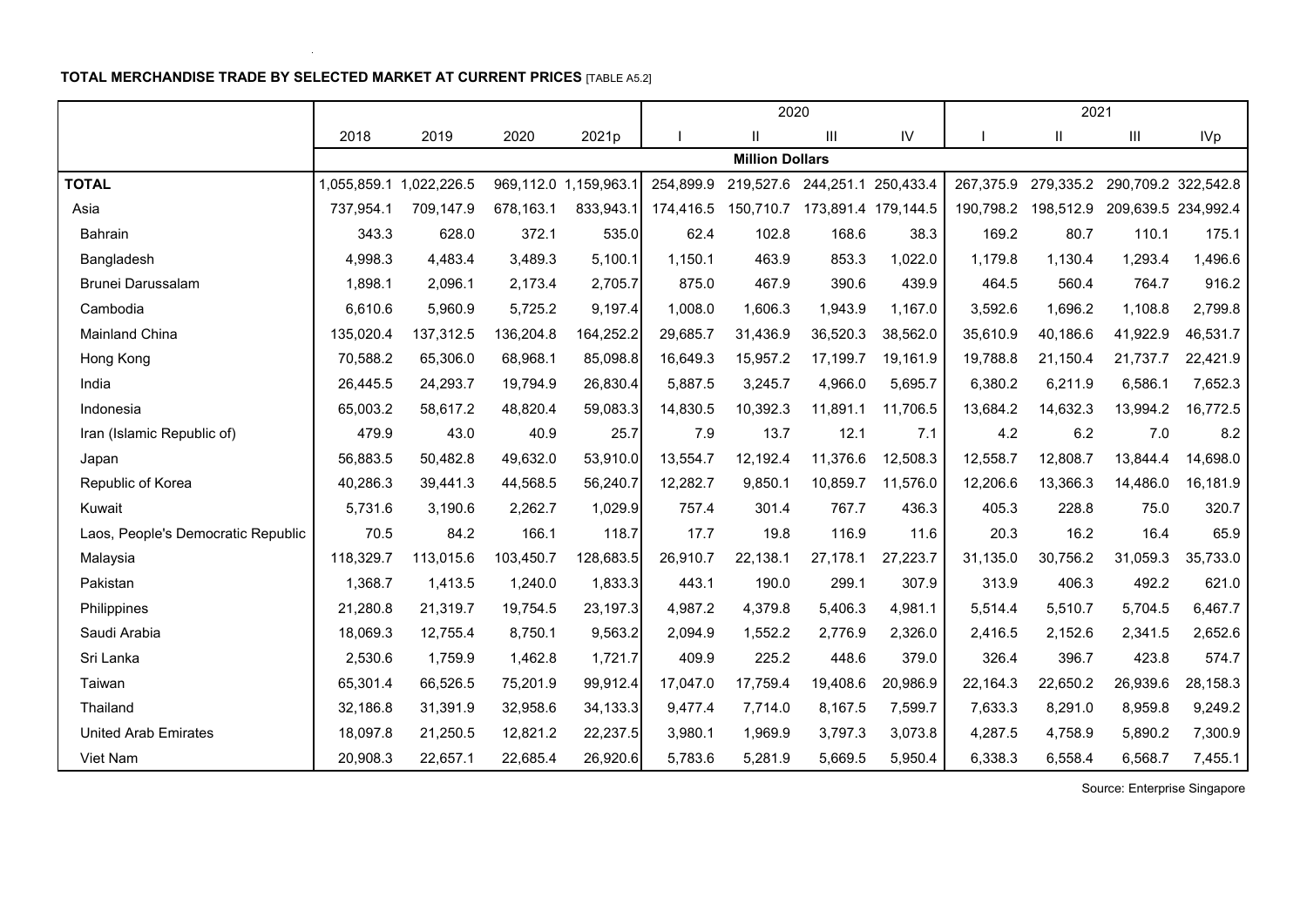## **TOTAL MERCHANDISE TRADE BY SELECTED MARKET AT CURRENT PRICES - Cont'd** [TABLE A5.2]

|                      |           |           |           |           |          | 2020                   |          |            |          | 2021     |          |            |
|----------------------|-----------|-----------|-----------|-----------|----------|------------------------|----------|------------|----------|----------|----------|------------|
|                      | 2018      | 2019      | 2020      | 2021p     |          | $\mathbf{H}$           | Ш        | ${\sf IV}$ |          | Ш        | Ш        | <b>IVp</b> |
|                      |           |           |           |           |          | <b>Million Dollars</b> |          |            |          |          |          |            |
| America              | 124,991.7 | 129,896.4 | 126,852.4 | 133,148.0 | 34,518.5 | 31,515.4               | 30,529.4 | 30,289.1   | 29,725.8 | 33,504.4 | 33,625.5 | 36,292.2   |
| <b>Brazil</b>        | 3,665.8   | 3,823.0   | 5,393.0   | 7,642.4   | 1,490.7  | 1,368.1                | 1,365.6  | 1,168.6    | 1,207.6  | 2,011.1  | 2,139.5  | 2,284.2    |
| Canada               | 3,358.7   | 4,235.3   | 3,968.1   | 3,008.6   | 1,643.7  | 822.1                  | 630.4    | 871.9      | 642.4    | 667.9    | 770.7    | 927.6      |
| <b>United States</b> | 97,909.5  | 105,024.3 | 102,428.3 | 105,733.6 | 26,867.9 | 26,177.3               | 24,822.3 | 24,560.9   | 23,853.5 | 26,647.7 | 26,525.3 | 28,707.0   |
| Europe               | 142,853.2 | 134,665.6 | 123,339.0 | 138,583.4 | 33,299.8 | 29,070.0               | 30,326.0 | 30,643.2   | 34,104.6 | 34,191.9 | 34,030.3 | 36,256.6   |
| EU, of which         | 98,438.8  | 92,999.8  | 90,117.6  | 102,041.9 | 23,867.2 | 21,303.4               | 21,719.7 | 23,227.4   | 24,306.6 | 26,101.8 | 25,227.1 | 26,406.4   |
| France               | 21,316.1  | 22,016.5  | 19,665.2  | 20,600.4  | 4,942.6  | 3,430.6                | 5,454.6  | 5,837.5    | 5,534.0  | 4,943.8  | 4,861.5  | 5,261.2    |
| Germany              | 22,315.3  | 21,489.7  | 19,845.6  | 23,356.1  | 5,253.3  | 4,843.8                | 4,869.9  | 4,878.6    | 5,167.1  | 6,074.1  | 5,976.3  | 6,138.6    |
| Italy                | 6,995.5   | 6,707.8   | 6,447.1   | 7,822.7   | 1,830.0  | 1,315.5                | 1,499.9  | 1,801.7    | 1,797.0  | 2,122.6  | 1,700.8  | 2,202.4    |
| <b>Netherlands</b>   | 17,822.0  | 15,992.9  | 17,499.3  | 17,255.7  | 4,283.7  | 4,876.2                | 4,338.6  | 4,000.8    | 4,002.0  | 4,562.4  | 4,374.5  | 4,316.9    |
| Sweden               | 1,806.3   | 1,847.3   | 1,739.3   | 2,220.4   | 502.3    | 415.8                  | 365.6    | 455.6      | 446.4    | 570.2    | 594.1    | 609.8      |
| United Kingdom       | 16,247.4  | 18,057.2  | 16,755.1  | 13,862.2  | 4,743.9  | 4,437.5                | 4,583.8  | 2,989.9    | 3,482.6  | 3,162.2  | 3,635.0  | 3,582.4    |
| Switzerland          | 16,920.7  | 12,885.1  | 11,683.2  | 15,639.4  | 3,386.3  | 2,363.7                | 2,979.0  | 2,954.1    | 4,612.9  | 3,405.2  | 3,743.0  | 3,878.3    |
| Oceania              | 36,681.0  | 35,143.0  | 28,360.4  | 38,964.3  | 8,431.7  | 5,777.3                | 6,734.7  | 7,416.7    | 8,818.7  | 9,573.0  | 9,887.1  | 10,685.4   |
| Australia            | 24,466.6  | 23,945.6  | 18,309.0  | 27,221.5  | 5,005.3  | 3,814.1                | 4,372.8  | 5,116.7    | 6,150.5  | 6,805.3  | 6,846.7  | 7,418.9    |
| New Zealand          | 4,129.0   | 4,280.3   | 3,576.5   | 3,874.6   | 1,077.7  | 716.0                  | 930.5    | 852.3      | 983.1    | 856.2    | 1,030.9  | 1,004.5    |
| Africa               | 13,379.0  | 13,373.6  | 12,397.0  | 15,324.3  | 4,233.4  | 2,454.1                | 2,769.6  | 2,939.9    | 3,928.5  | 3,552.9  | 3,526.8  | 4,316.2    |

Note: The European Union (EU) comprises Austria, Belgium, Bulgaria, Croatia, Cyprus, Czech Rep, Denmark, Estonia, Finland, Source: Enterprise Singapore Singapore France, Germany, Greece, Hungary, Ireland, Italy, Latvia, Lithuania, Luxembourg, Malta, Netherlands,

Poland, Portugal, Romania, Slovak Rep, Slovenia, Spain and Sweden.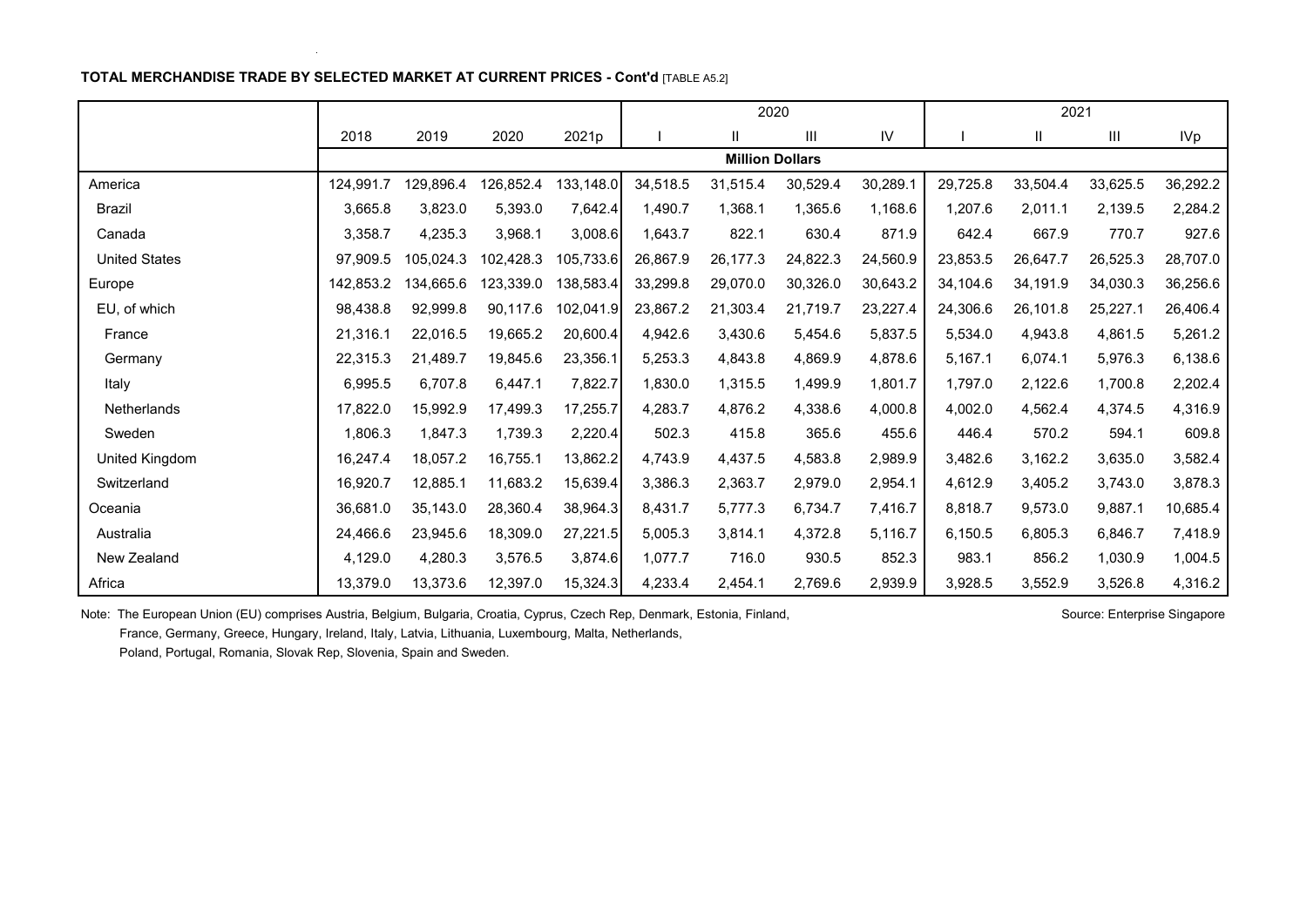## **TOTAL MERCHANDISE TRADE BY SELECTED MARKET AT CURRENT PRICES - Cont'd** [TABLE A5.2]

l,

|                                    |         |         |         |         |         |               | 2020                                                         |            |         |          | 2021                               |            |
|------------------------------------|---------|---------|---------|---------|---------|---------------|--------------------------------------------------------------|------------|---------|----------|------------------------------------|------------|
|                                    | 2018    | 2019    | 2020    | 2021p   |         | $\mathsf{II}$ | $\ensuremath{\mathsf{III}}\xspace$                           | ${\sf IV}$ |         | $\sf II$ | $\ensuremath{\mathsf{III}}\xspace$ | <b>IVp</b> |
|                                    |         |         |         |         |         |               | Percentage Change Over Corresponding Period Of Previous Year |            |         |          |                                    |            |
| <b>TOTAL</b>                       | 9.2     | $-3.2$  | $-5.2$  | 19.7    | 3.4     | $-13.9$       | $-4.8$                                                       | $-5.1$     | 4.9     | 27.2     | 19.0                               | 28.8       |
| Asia                               | 5.7     | $-3.9$  | $-4.4$  | 23.0    | 2.9     | $-13.6$       | $-2.9$                                                       | $-3.7$     | 9.4     | 31.7     | 20.6                               | 31.2       |
| Bahrain                            | $-34.3$ | 82.9    | $-40.7$ | 43.8    | $-72.2$ | $-11.5$       | 39.7                                                         | $-77.0$    | 171.1   | $-21.5$  | $-34.7$                            | 357.1      |
| Bangladesh                         | 14.9    | $-10.3$ | $-22.2$ | 46.2    | 16.5    | $-60.1$       | $-35.6$                                                      | 1.2        | 2.6     | 143.7    | 51.6                               | 46.4       |
| Brunei Darussalam                  | 29.4    | 10.4    | 3.7     | 24.5    | 140.9   | 23.9          | $-48.6$                                                      | $-26.0$    | $-46.9$ | 19.8     | 95.8                               | 108.3      |
| Cambodia                           | 48.0    | $-9.8$  | $-4.0$  | 60.6    | 6.9     | 4.1           | $-12.1$                                                      | $-7.5$     | 256.4   | 5.6      | $-43.0$                            | 139.9      |
| Mainland China                     | $-1.5$  | 1.7     | $-0.8$  | 20.6    | $-7.4$  | $-4.9$        | 5.3                                                          | 2.8        | 20.0    | 27.8     | 14.8                               | 20.7       |
| Hong Kong                          | 1.4     | $-7.5$  | 5.6     | 23.4    | 5.5     | $-2.6$        | 7.8                                                          | 11.6       | 18.9    | 32.5     | 26.4                               | 17.0       |
| India                              | 4.8     | $-8.1$  | $-18.5$ | 35.5    | 0.9     | $-47.7$       | $-22.4$                                                      | $-2.6$     | 8.4     | 91.4     | 32.6                               | 34.4       |
| Indonesia                          | 9.4     | $-9.8$  | $-16.7$ | 21.0    | 2.9     | $-25.5$       | $-24.0$                                                      | $-19.9$    | $-7.7$  | 40.8     | 17.7                               | 43.3       |
| Iran (Islamic Republic of)         | $-62.8$ | $-91.0$ | $-5.0$  | $-37.2$ | $-29.7$ | 13.0          | 4.5                                                          | $-11.2$    | $-47.1$ | $-54.5$  | $-41.9$                            | 15.8       |
| Japan                              | 9.8     | $-11.3$ | $-1.7$  | 8.6     | 6.5     | 0.7           | $-8.4$                                                       | $-5.4$     | $-7.3$  | 5.1      | 21.7                               | 17.5       |
| Republic of Korea                  | $-11.3$ | $-2.1$  | 13.0    | 26.2    | 22.2    | 1.1           | 15.5                                                         | 13.0       | $-0.6$  | 35.7     | 33.4                               | 39.8       |
| Kuwait                             | 20.8    | $-44.3$ | $-29.1$ | $-54.5$ | 8.5     | $-64.4$       | 76.2                                                         | $-64.0$    | $-46.5$ | $-24.1$  | $-90.2$                            | $-26.5$    |
| Laos, People's Democratic Republic | 32.9    | 19.4    | 97.3    | $-28.5$ | $-23.0$ | 16.7          | 650.5                                                        | $-59.4$    | 14.4    | $-18.3$  | $-85.9$                            | 467.8      |
| Malaysia                           | 9.3     | $-4.5$  | $-8.5$  | 24.4    | 1.9     | $-21.5$       | $-2.4$                                                       | $-10.9$    | 15.7    | 38.9     | 14.3                               | 31.3       |
| Pakistan                           | $-4.5$  | 3.3     | $-12.3$ | 47.8    | $-2.8$  | $-31.2$       | $-23.5$                                                      | 5.9        | $-29.2$ | 113.8    | 64.6                               | 101.7      |
| Philippines                        | 18.6    | 0.2     | $-7.3$  | 17.4    | $-4.1$  | $-19.5$       | $-0.9$                                                       | $-4.7$     | 10.6    | 25.8     | 5.5                                | 29.8       |
| Saudi Arabia                       | 31.4    | $-29.4$ | $-31.4$ | 9.3     | $-44.0$ | $-54.9$       | 1.3                                                          | $-17.7$    | 15.4    | 38.7     | $-15.7$                            | 14.0       |
| Sri Lanka                          | $-6.4$  | $-30.5$ | $-16.9$ | 17.7    | $-24.6$ | $-60.7$       | 55.2                                                         | 7.2        | $-20.4$ | 76.1     | $-5.5$                             | 51.6       |
| Taiwan                             | 8.2     | 1.9     | 13.0    | 32.9    | 13.5    | 10.5          | 11.2                                                         | 16.7       | 30.0    | 27.5     | 38.8                               | 34.2       |
| Thailand                           | 6.7     | $-2.5$  | 5.0     | 3.6     | 29.5    | 1.4           | $-1.4$                                                       | $-7.1$     | $-19.5$ | 7.5      | 9.7                                | 21.7       |
| <b>United Arab Emirates</b>        | 4.9     | 17.4    | $-39.7$ | 73.4    | $-8.4$  | $-63.1$       | $-36.3$                                                      | $-45.1$    | 7.7     | 141.6    | 55.1                               | 137.5      |
| Viet Nam                           | $-3.2$  | 8.4     | 0.1     | 18.7    | 5.8     | $-7.8$        | $-2.1$                                                       | 4.9        | 9.6     | 24.2     | 15.9                               | 25.3       |

Source: Enterprise Singapore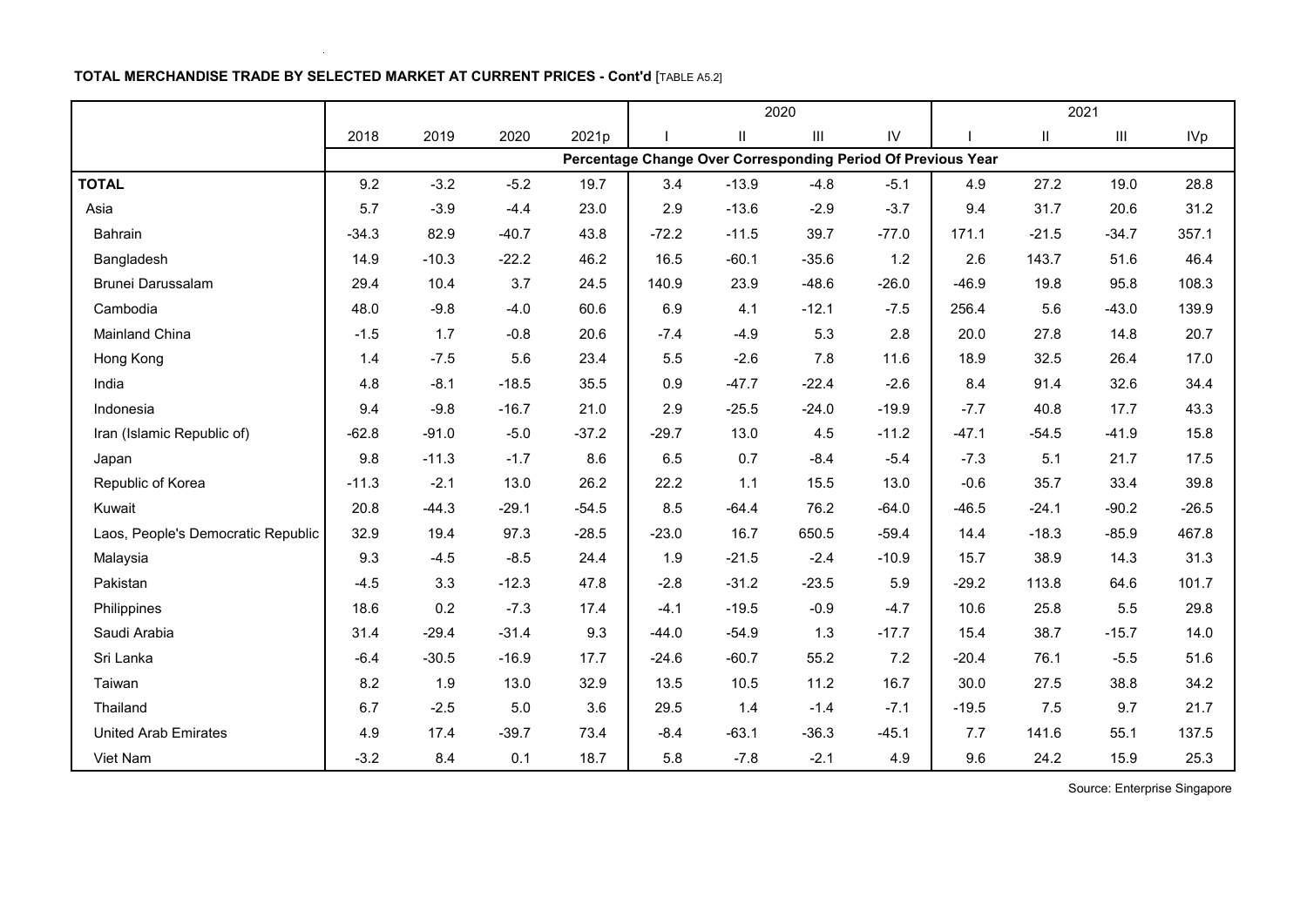## **TOTAL MERCHANDISE TRADE BY SELECTED MARKET AT CURRENT PRICES - Cont'd** [TABLE A5.2]

|                      |        |         |         |         | 2020                                                         |         |         |               |         | 2021    |                                    |        |
|----------------------|--------|---------|---------|---------|--------------------------------------------------------------|---------|---------|---------------|---------|---------|------------------------------------|--------|
|                      | 2018   | 2019    | 2020    | 2021p   |                                                              | Ш       | Ш       | $\mathsf{IV}$ |         | Ш       | $\ensuremath{\mathsf{III}}\xspace$ | IVp    |
|                      |        |         |         |         | Percentage Change Over Corresponding Period Of Previous Year |         |         |               |         |         |                                    |        |
| America              | 18.5   | 3.9     | $-2.3$  | 5.0     | 9.1                                                          | $-6.3$  | $-6.2$  | $-5.6$        | $-13.9$ | 6.3     | 10.1                               | 19.8   |
| Brazil               | $-0.1$ | 4.3     | 41.1    | 41.7    | 96.3                                                         | 56.2    | 24.8    | 6.9           | $-19.0$ | 47.0    | 56.7                               | 95.5   |
| Canada               | 17.2   | 26.1    | $-6.3$  | $-24.2$ | 80.8                                                         | $-24.4$ | $-36.0$ | $-30.5$       | $-60.9$ | $-18.8$ | 22.3                               | 6.4    |
| <b>United States</b> | 22.5   | 7.3     | $-2.5$  | 3.2     | 5.3                                                          | $-3.5$  | $-4.8$  | $-6.7$        | $-11.2$ | 1.8     | 6.9                                | 16.9   |
| Europe               | 15.2   | $-5.7$  | $-8.4$  | 12.4    | $-3.1$                                                       | $-16.2$ | $-7.2$  | $-7.0$        | 2.4     | 17.6    | 12.2                               | 18.3   |
| EU, of which         | 13.1   | $-5.5$  | $-3.1$  | 13.2    | 2.3                                                          | $-10.6$ | $-3.0$  | $-1.1$        | 1.8     | 22.5    | 16.1                               | 13.7   |
| France               | 25.6   | 3.3     | $-10.7$ | 4.8     | $-5.4$                                                       | $-37.2$ | $-2.5$  | 1.8           | 12.0    | 44.1    | $-10.9$                            | $-9.9$ |
| Germany              | 3.1    | $-3.7$  | $-7.7$  | 17.7    | $-5.8$                                                       | $-10.5$ | $-8.8$  | $-5.4$        | $-1.6$  | 25.4    | 22.7                               | 25.8   |
| Italy                | 12.9   | $-4.1$  | $-3.9$  | 21.3    | 6.6                                                          | $-20.7$ | $-2.8$  | 0.6           | $-1.8$  | 61.4    | 13.4                               | 22.2   |
| <b>Netherlands</b>   | 14.1   | $-10.3$ | 9.4     | $-1.4$  | 3.2                                                          | 17.5    | 14.3    | 2.6           | $-6.6$  | $-6.4$  | 0.8                                | 7.9    |
| Sweden               | $-1.2$ | 2.3     | $-5.8$  | 27.7    | $-1.3$                                                       | $-16.3$ | $-11.2$ | 5.9           | $-11.1$ | 37.1    | 62.5                               | 33.8   |
| United Kingdom       | 42.1   | 11.1    | $-7.2$  | $-17.3$ | 9.8                                                          | 4.2     | $-1.8$  | $-37.9$       | $-26.6$ | $-28.7$ | $-20.7$                            | 19.8   |
| Switzerland          | 6.5    | $-23.9$ | $-9.3$  | 33.9    | 6.5                                                          | $-27.5$ | $-12.7$ | $-2.5$        | 36.2    | 44.1    | 25.6                               | 31.3   |
| Oceania              | 25.6   | $-4.2$  | $-19.3$ | 37.4    | 6.9                                                          | $-33.1$ | $-24.1$ | $-23.9$       | 4.6     | 65.7    | 46.8                               | 44.1   |
| Australia            | 25.8   | $-2.1$  | $-23.5$ | 48.7    | $-2.8$                                                       | $-32.9$ | $-27.2$ | $-27.9$       | 22.9    | 78.4    | 56.6                               | 45.0   |
| New Zealand          | 12.1   | 3.7     | $-16.4$ | 8.3     | 3.6                                                          | $-32.1$ | $-4.1$  | $-29.9$       | $-8.8$  | 19.6    | 10.8                               | 17.9   |
| Africa               | 29.6   | $0.0\,$ | $-7.3$  | 23.6    | 34.1                                                         | $-32.5$ | $-15.9$ | $-10.6$       | $-7.2$  | 44.8    | 27.3                               | 46.8   |

Note: The European Union (EU) comprises Austria, Belgium, Bulgaria, Croatia, Cyprus, Czech Rep, Denmark, Estonia, Finland, Source: Enterprise Singapore Singapore France, Germany, Greece, Hungary, Ireland, Italy, Latvia, Lithuania, Luxembourg, Malta, Netherlands,

Poland, Portugal, Romania, Slovak Rep, Slovenia, Spain and Sweden.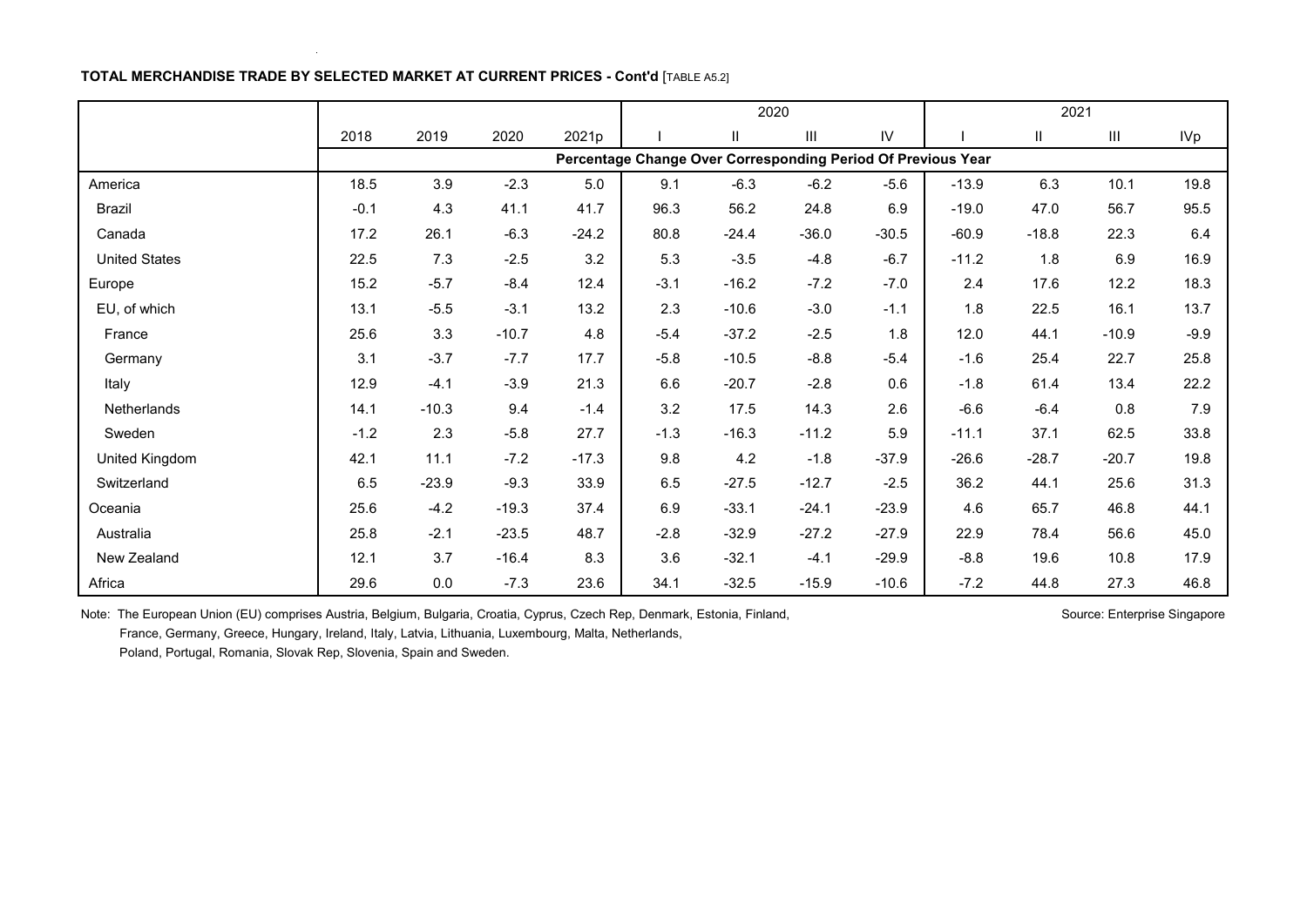# **MERCHANDISE EXPORTS BY SELECTED MARKET OF DESTINATION AT CURRENT PRICES**[TABLE A5.3]

|                                    |           |           |                     |           |           |               | 2020                   |           |           |              | 2021           |               |
|------------------------------------|-----------|-----------|---------------------|-----------|-----------|---------------|------------------------|-----------|-----------|--------------|----------------|---------------|
|                                    | 2018      | 2019      | 2020                | 2021      |           | $\mathbf{II}$ | Ш                      | IV        |           | $\mathbf{H}$ | $\mathbf{III}$ | $\mathsf{IV}$ |
|                                    |           |           |                     |           |           |               | <b>Million Dollars</b> |           |           |              |                |               |
| <b>TOTAL</b>                       | 555,665.1 | 532,514.1 | 515,644.5 614,081.1 |           | 133,814.0 | 117,069.6     | 131,133.8              | 133,627.2 | 143,035.1 | 147,566.1    | 153,906.6      | 169,573.3     |
| Asia                               | 405,781.8 | 386,099.7 | 365,814.4           | 454,584.0 | 93,916.7  | 79,678.0      | 93,248.5               | 98,971.3  | 105,894.2 | 108,371.6    | 113,968.5      | 126,349.7     |
| Bahrain                            | 175.5     | 239.0     | 120.3               | 213.1     | 57.8      | 22.6          | 17.5                   | 22.4      | 24.5      | 27.8         | 100.6          | 60.3          |
| Bangladesh                         | 4,635.1   | 4,166.8   | 3,263.4             | 4,866.1   | 1,052.1   | 444.0         | 794.9                  | 972.3     | 1,109.7   | 1,081.1      | 1,243.8        | 1,431.6       |
| <b>Brunei Darussalam</b>           | 1,189.8   | 1,520.9   | 1,088.0             | 1,001.9   | 283.0     | 285.5         | 259.9                  | 259.5     | 234.5     | 299.4        | 242.6          | 225.4         |
| Cambodia                           | 6,448.5   | 3,097.3   | 2,076.9             | 8,884.3   | 631.6     | 249.5         | 234.8                  | 961.0     | 3,562.0   | 1,582.5      | 1,024.8        | 2,715.1       |
| Mainland China                     | 68,012.1  | 70,422.0  | 70,842.6            | 90,938.5  | 14,257.1  | 15,721.7      | 19,927.4               | 20,936.4  | 18,208.5  | 21,859.3     | 24,912.0       | 25,958.7      |
| Hong Kong                          | 65,676.3  | 60,542.3  | 63,743.2            | 80,737.6  | 15,667.0  | 14,947.6      | 15,731.5               | 17,397.2  | 18,682.9  | 20,049.4     | 20,679.4       | 21,325.9      |
| India                              | 16.641.9  | 15,608.2  | 12,651.0            | 16,946.0  | 3,764.1   | 1,838.2       | 3,182.3                | 3,866.5   | 4,240.6   | 3,668.8      | 4,261.6        | 4,774.9       |
| Indonesia                          | 44,466.7  | 37,324.9  | 29,569.1            | 38,660.5  | 8,819.4   | 6,092.8       | 7,231.1                | 7,425.7   | 9,044.2   | 9,580.9      | 8,966.9        | 11,068.5      |
| Iran (Islamic Republic of)         | 468.1     | 37.7      | 34.1                | 17.7      | 6.1       | 11.4          | 11.1                   | 5.5       | 2.5       | 4.6          | 5.3            | 5.3           |
| Japan                              | 26,981.2  | 24,055.7  | 24,645.3            | 24,638.6  | 6,382.4   | 6,484.4       | 5,789.1                | 5,989.5   | 5,575.9   | 5,740.5      | 6,508.8        | 6,813.4       |
| Republic of Korea                  | 21,125.5  | 20,750.2  | 23,117.4            | 26,444.5  | 6,270.9   | 5,242.8       | 5,828.4                | 5,775.3   | 6,159.6   | 6,805.9      | 6,503.5        | 6,975.5       |
| Kuwait                             | 232.3     | 232.9     | 185.9               | 277.3     | 55.8      | 37.2          | 42.8                   | 50.2      | 74.9      | 69.6         | 47.2           | 85.6          |
| Laos, People's Democratic Republic | 59.0      | 72.8      | 36.8                | 84.8      | 14.8      | 5.6           | 7.8                    | 8.6       | 11.8      | 13.7         | 10.0           | 49.3          |
| Malaysia                           | 60,582.3  | 56,142.6  | 45,900.6            | 56,552.9  | 12,650.1  | 9,500.7       | 11,920.3               | 11,829.5  | 14,021.1  | 13,024.2     | 13,520.5       | 15,987.1      |
| Pakistan                           | 1,281.8   | 1,304.3   | 1,136.7             | 1,737.8   | 420.7     | 178.6         | 273.2                  | 264.2     | 289.2     | 387.5        | 466.8          | 594.3         |
| Philippines                        | 10,730.1  | 11,640.4  | 10,255.6            | 12,305.0  | 2,738.7   | 2,156.3       | 2,741.1                | 2,619.5   | 3,050.6   | 2,899.1      | 2,874.6        | 3,480.7       |
| Saudi Arabia                       | 1,016.5   | 1,300.1   | 1,781.2             | 1,276.3   | 315.8     | 289.0         | 545.2                  | 631.1     | 342.8     | 240.4        | 421.4          | 271.7         |
| Sri Lanka                          | 2,403.0   | 1,638.6   | 1,338.4             | 1,573.8   | 385.1     | 201.6         | 411.8                  | 340.0     | 263.4     | 373.5        | 395.8          | 541.1         |
| Taiwan                             | 22,886.0  | 22,358.8  | 25,134.6            | 31,286.7  | 5,975.2   | 5,804.2       | 6,306.3                | 7,048.8   | 7,292.3   | 7,162.0      | 8,140.4        | 8,691.9       |
| Thailand                           | 20,993.0  | 20,946.9  | 19,463.8            | 20,970.1  | 5,897.8   | 3,933.6       | 4,618.9                | 5,013.5   | 5,157.1   | 5,134.3      | 5,345.2        | 5,333.6       |
| <b>United Arab Emirates</b>        | 5,009.6   | 5,535.8   | 4,211.0             | 5,393.8   | 1,393.9   | 671.8         | 1,012.5                | 1,132.9   | 1,421.5   | 1,203.8      | 1,201.2        | 1,567.4       |
| Viet Nam                           | 16,228.4  | 17,682.5  | 17,150.8            | 21,035.4  | 4,267.4   | 3,799.3       | 4,496.4                | 4,587.7   | 4,927.0   | 5,094.7      | 5,106.8        | 5,906.8       |

Source: Enterprise Singapore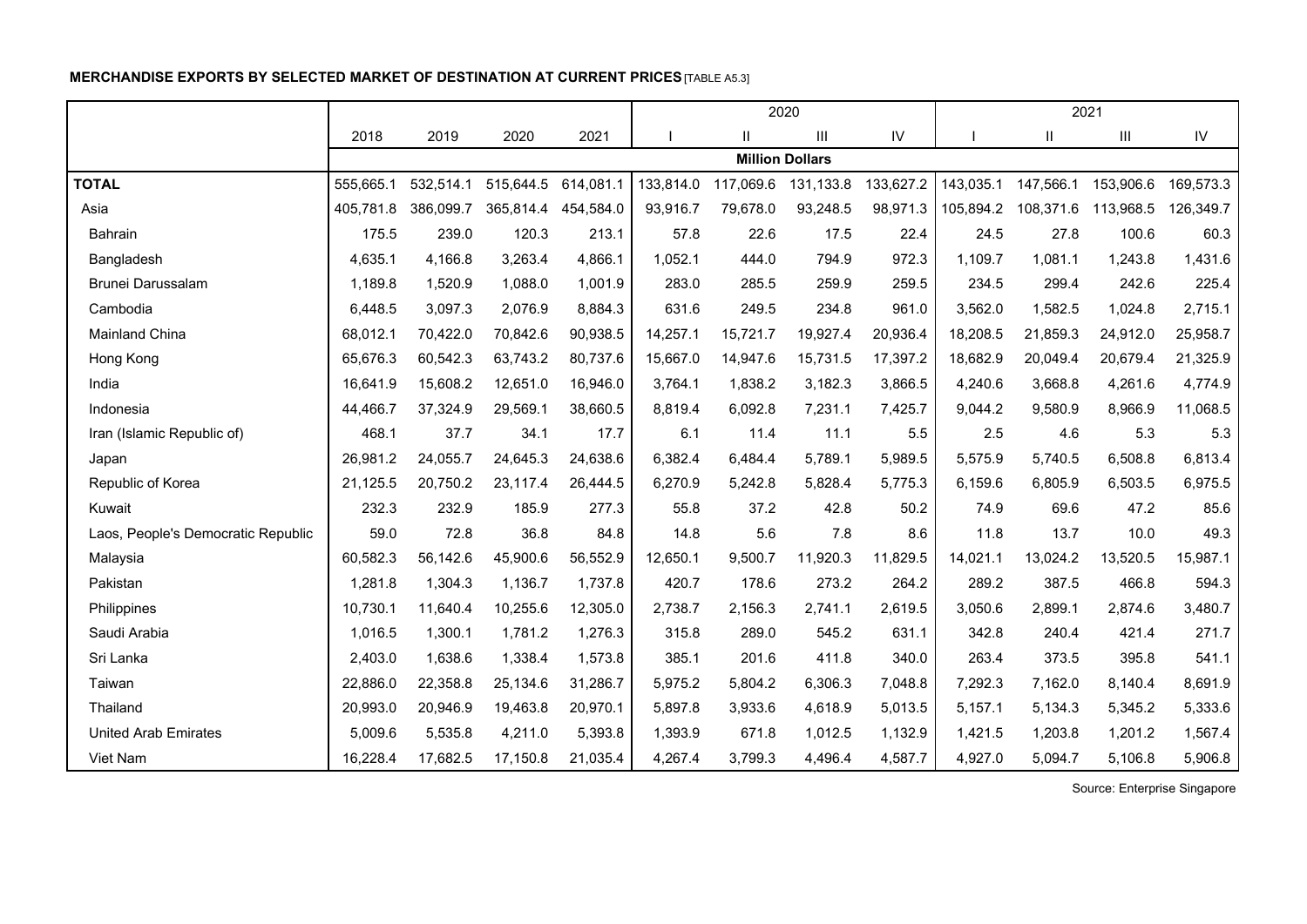## **MERCHANDISE EXPORTS BY SELECTED MARKET OF DESTINATION AT CURRENT PRICES - Cont'd** [TABLE A5.3]

|                      |          |          |          |          | 2020     |                        |                                    |          |          | 2021                   |                                    |            |
|----------------------|----------|----------|----------|----------|----------|------------------------|------------------------------------|----------|----------|------------------------|------------------------------------|------------|
|                      | 2018     | 2019     | 2020     | 2021     |          | $\mathbf{H}$           | $\ensuremath{\mathsf{III}}\xspace$ | IV       |          | $\mathsf{I}\mathsf{I}$ | $\ensuremath{\mathsf{III}}\xspace$ | ${\sf IV}$ |
|                      |          |          |          |          |          | <b>Million Dollars</b> |                                    |          |          |                        |                                    |            |
| America              | 58,412.7 | 60,177.5 | 67,834.9 | 66,728.8 | 17,449.5 | 17,386.8               | 16,843.7                           | 16,154.9 | 15,678.2 | 16,659.3               | 16,515.2                           | 17,876.1   |
| Brazil               | 1,566.7  | 1,815.3  | 1,736.1  | 2,164.3  | 444.0    | 423.6                  | 460.3                              | 408.3    | 421.9    | 498.6                  | 632.6                              | 611.2      |
| Canada               | 1,276.4  | 1,537.2  | 1,527.7  | 1,010.0  | 646.3    | 246.6                  | 200.1                              | 434.8    | 192.3    | 195.4                  | 237.7                              | 384.5      |
| <b>United States</b> | 41,345.5 | 45,311.7 | 54,051.4 | 51,384.3 | 12,970.2 | 14,388.2               | 13,624.0                           | 13,069.0 | 12,124.7 | 13,010.3               | 12,525.8                           | 13,723.5   |
| Europe               | 54,927.8 | 53,182.4 | 54,672.6 | 57,257.2 | 13,897.1 | 14,329.7               | 14,308.8                           | 12,137.0 | 13,987.3 | 13,876.8               | 14,309.6                           | 15,083.5   |
| EU, of which         | 43,748.5 | 41,069.0 | 43,535.1 | 46,176.9 | 11,384.9 | 11,307.6               | 10,872.4                           | 9,970.2  | 11,319.6 | 11,592.6               | 11,140.1                           | 12,124.5   |
| France               | 5,896.1  | 5,423.4  | 5,579.0  | 5,137.1  | 1,094.9  | 932.2                  | 2,277.3                            | 1,274.6  | 1,618.4  | 1,100.9                | 1,113.4                            | 1,304.3    |
| Germany              | 8,657.4  | 7,973.3  | 7,663.4  | 9,538.2  | 2,007.6  | 1,812.1                | 1,904.4                            | 1,939.2  | 2,178.2  | 2,396.7                | 2,352.4                            | 2,611.0    |
| Italy                | 1,131.9  | 1,050.6  | 1,011.3  | 1,183.6  | 312.3    | 229.5                  | 246.2                              | 223.3    | 263.1    | 322.9                  | 280.3                              | 317.4      |
| Netherlands          | 12,021.0 | 11,722.8 | 14,118.7 | 13,068.3 | 3,471.8  | 4,078.6                | 3,426.0                            | 3,142.4  | 3,001.2  | 3,356.9                | 3,264.9                            | 3,445.3    |
| Sweden               | 268.7    | 297.0    | 201.5    | 187.7    | 64.8     | 45.3                   | 42.6                               | 48.8     | 44.6     | 52.0                   | 42.0                               | 49.2       |
| United Kingdom       | 5,821.0  | 5,983.8  | 5,850.3  | 4,651.2  | 1,181.9  | 1,744.1                | 2,128.0                            | 796.3    | 994.6    | 1,056.1                | 1,510.0                            | 1,090.5    |
| Switzerland          | 3,256.8  | 3,796.4  | 3,497.0  | 4,599.1  | 858.7    | 874.4                  | 836.6                              | 927.4    | 1,318.5  | 855.1                  | 1,287.7                            | 1,137.8    |
| Oceania              | 27,866.0 | 25,159.8 | 20,375.8 | 27,765.7 | 6,071.4  | 4,241.5                | 5,177.4                            | 4,885.6  | 5,847.6  | 6,650.7                | 7,342.2                            | 7,925.3    |
| Australia            | 17,098.9 | 15,410.0 | 11,798.0 | 17,502.0 | 3,065.9  | 2,674.8                | 3,175.3                            | 2,882.0  | 3,423.1  | 4,293.5                | 4,691.1                            | 5,094.3    |
| New Zealand          | 3,037.6  | 3,108.7  | 2,535.0  | 2,994.5  | 784.7    | 480.9                  | 678.0                              | 591.4    | 802.0    | 628.0                  | 816.8                              | 747.6      |
| Africa               | 8,676.8  | 7,894.8  | 6,946.8  | 7,745.4  | 2,479.3  | 1,433.7                | 1,555.4                            | 1,478.4  | 1,627.8  | 2,007.7                | 1,771.1                            | 2,338.8    |

Note: The European Union (EU) comprises Austria, Belgium, Bulgaria, Croatia, Cyprus, Czech Rep, Denmark, Estonia, Finland, Source: Enterprise Singapore France, Germany, Greece, Hungary, Ireland, Italy, Latvia, Lithuania, Luxembourg, Malta, Netherlands,

Poland, Portugal, Romania, Slovak Rep, Slovenia, Spain and Sweden.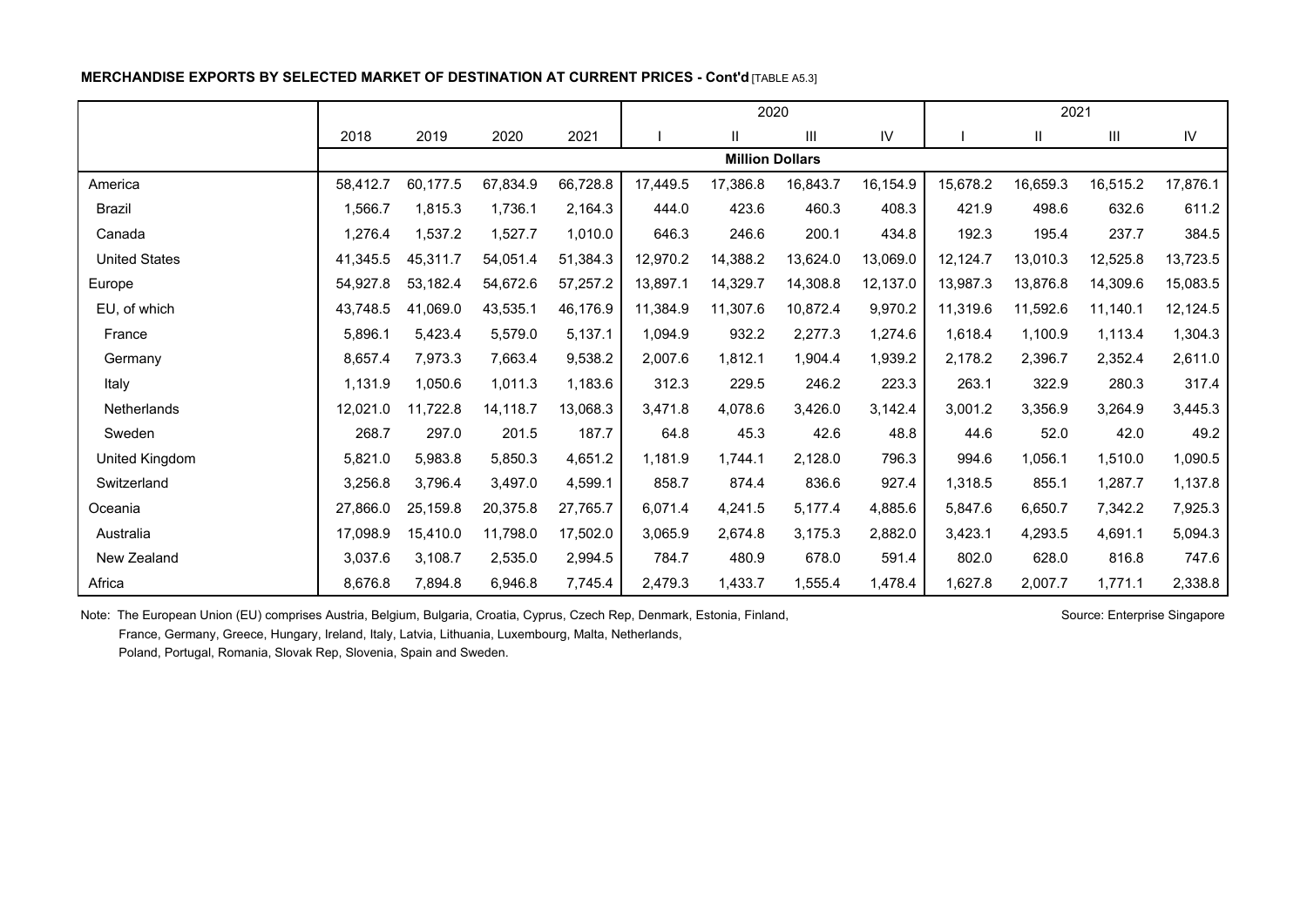# **MERCHANDISE EXPORTS BY SELECTED MARKET OF DESTINATION AT CURRENT PRICES - Cont'd** [TABLE A5.3]

|                                    |         |         |         |         | 2020    |         |                                                              |               |         |               | 2021                               |               |
|------------------------------------|---------|---------|---------|---------|---------|---------|--------------------------------------------------------------|---------------|---------|---------------|------------------------------------|---------------|
|                                    | 2018    | 2019    | 2020    | 2021    |         | Ш       | $\ensuremath{\mathsf{III}}\xspace$                           | $\mathsf{IV}$ |         | $\mathsf{II}$ | $\ensuremath{\mathsf{III}}\xspace$ | $\mathsf{IV}$ |
|                                    |         |         |         |         |         |         | Percentage Change Over Corresponding Period Of Previous Year |               |         |               |                                    |               |
| <b>TOTAL</b>                       | 7.9     | $-4.2$  | $-3.2$  | 19.1    | 4.0     | $-11.4$ | $-2.2$                                                       | $-2.9$        | 6.9     | 26.0          | 17.4                               | 26.9          |
| Asia                               | 3.9     | $-4.9$  | $-5.3$  | 24.3    | 1.7     | $-15.4$ | $-4.5$                                                       | $-2.9$        | 12.8    | 36.0          | 22.2                               | 27.7          |
| Bahrain                            | 7.2     | 36.2    | $-49.7$ | 77.1    | 30.1    | $-63.2$ | $-53.1$                                                      | $-76.6$       | $-57.6$ | 22.8          | 474.6                              | 169.1         |
| Bangladesh                         | 16.7    | $-10.1$ | $-21.7$ | 49.1    | 17.5    | $-59.0$ | $-36.4$                                                      | 3.5           | 5.5     | 143.5         | 56.5                               | 47.2          |
| Brunei Darussalam                  | 13.7    | 27.8    | $-28.5$ | $-7.9$  | $-2.7$  | 5.3     | $-57.2$                                                      | $-26.2$       | $-17.1$ | 4.9           | $-6.7$                             | $-13.2$       |
| Cambodia                           | 56.7    | $-52.0$ | $-32.9$ | 327.8   | $-30.1$ | $-71.4$ | $-27.0$                                                      | $-3.8$        | 464.0   | 534.3         | 336.5                              | 182.5         |
| Mainland China                     | $-8.8$  | 3.5     | 0.6     | 28.4    | $-12.1$ | $-6.3$  | 8.2                                                          | 10.1          | 27.7    | 39.0          | 25.0                               | 24.0          |
| Hong Kong                          | 3.5     | $-7.8$  | 5.3     | 26.7    | 6.3     | $-1.2$  | 4.5                                                          | 11.4          | 19.2    | 34.1          | 31.5                               | 22.6          |
| India                              | 9.5     | $-6.2$  | $-18.9$ | 33.9    | $-4.6$  | $-55.0$ | $-16.1$                                                      | 2.1           | 12.7    | 99.6          | 33.9                               | 23.5          |
| Indonesia                          | 15.3    | $-16.1$ | $-20.8$ | 30.7    | $-3.4$  | $-32.8$ | $-24.8$                                                      | $-21.9$       | 2.5     | 57.2          | 24.0                               | 49.1          |
| Iran (Islamic Republic of)         | 83.7    | $-92.0$ | $-9.6$  | $-48.0$ | $-35.8$ | 7.0     | 1.6                                                          | $-17.4$       | $-59.2$ | $-59.3$       | $-52.5$                            | $-3.4$        |
| Japan                              | 14.6    | $-10.8$ | 2.5     | 0.0     | 7.6     | 13.7    | $-5.5$                                                       | $-4.9$        | $-12.6$ | $-11.5$       | 12.4                               | 13.8          |
| Republic of Korea                  | $-8.6$  | $-1.8$  | 11.4    | 14.4    | 25.7    | 3.0     | 11.9                                                         | 5.7           | $-1.8$  | 29.8          | 11.6                               | 20.8          |
| Kuwait                             | $-20.6$ | 0.3     | $-20.2$ | 49.2    | $-3.2$  | $-38.1$ | $-23.8$                                                      | $-14.9$       | 34.2    | 87.1          | 10.4                               | 70.4          |
| Laos, People's Democratic Republic | 33.9    | 23.3    | $-49.4$ | 130.4   | $-28.0$ | $-60.6$ | $-37.8$                                                      | $-66.2$       | $-20.4$ | 144.8         | 28.3                               | 473.3         |
| Malaysia                           | 10.9    | $-7.3$  | $-18.2$ | 23.2    | $-4.1$  | $-31.9$ | $-12.3$                                                      | $-23.3$       | 10.8    | 37.1          | 13.4                               | 35.1          |
| Pakistan                           | $-4.2$  | 1.8     | $-12.9$ | 52.9    | $-1.8$  | $-29.3$ | $-24.1$                                                      | 0.5           | $-31.3$ | 117.0         | 70.9                               | 124.9         |
| Philippines                        | 7.0     | 8.5     | $-11.9$ | 20.0    | 10.2    | $-26.8$ | $-13.6$                                                      | $-13.7$       | 11.4    | 34.4          | 4.9                                | 32.9          |
| Saudi Arabia                       | $-9.8$  | 27.9    | 37.0    | $-28.3$ | $-17.7$ | 22.6    | 27.9                                                         | 148.0         | 8.6     | $-16.8$       | $-22.7$                            | $-56.9$       |
| Sri Lanka                          | $-4.9$  | $-31.8$ | $-18.3$ | 17.6    | $-25.3$ | $-63.2$ | 55.9                                                         | 9.3           | $-31.6$ | 85.3          | $-3.9$                             | 59.2          |
| Taiwan                             | $-0.1$  | $-2.3$  | 12.4    | 24.5    | 13.4    | 16.6    | 8.4                                                          | 12.0          | 22.0    | 23.4          | 29.1                               | 23.3          |
| Thailand                           | 3.6     | $-0.2$  | $-7.1$  | 7.7     | 19.3    | $-18.6$ | $-15.0$                                                      | $-12.6$       | $-12.6$ | 30.5          | 15.7                               | 6.4           |
| <b>United Arab Emirates</b>        | $-1.1$  | 10.5    | $-23.9$ | 28.1    | 4.6     | $-51.3$ | $-30.4$                                                      | $-17.3$       | 2.0     | 79.2          | 18.6                               | 38.3          |
| Viet Nam                           | $-4.3$  | 9.0     | $-3.0$  | 22.6    | $-0.8$  | $-14.4$ | 2.9                                                          | 0.4           | 15.5    | 34.1          | 13.6                               | 28.8          |

Source: Enterprise Singapore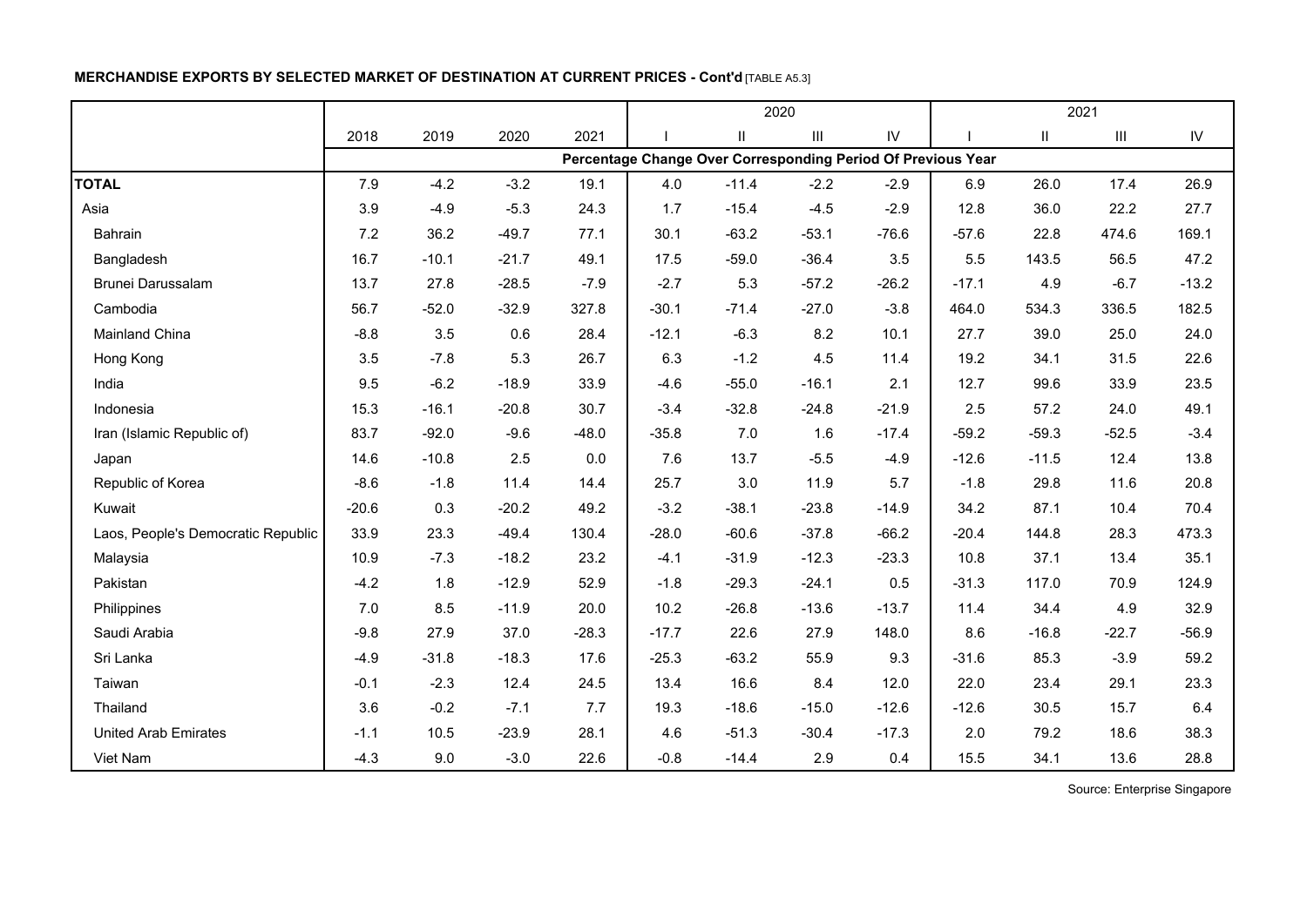## **MERCHANDISE EXPORTS BY SELECTED MARKET OF DESTINATION AT CURRENT PRICES - Cont'd** [TABLE A5.3]

|                      |        |         |         |         | 2020                                                         |         |         |               |         | 2021          |                                    |            |
|----------------------|--------|---------|---------|---------|--------------------------------------------------------------|---------|---------|---------------|---------|---------------|------------------------------------|------------|
|                      | 2018   | 2019    | 2020    | 2021    |                                                              | Ш       | Ш       | $\mathsf{IV}$ |         | $\mathbf{II}$ | $\ensuremath{\mathsf{III}}\xspace$ | ${\sf IV}$ |
|                      |        |         |         |         | Percentage Change Over Corresponding Period Of Previous Year |         |         |               |         |               |                                    |            |
| America              | 23.2   | $3.0\,$ | 12.7    | $-1.6$  | 15.0                                                         | 9.9     | 13.8    | 12.4          | $-10.2$ | $-4.2$        | $-2.0$                             | 10.7       |
| Brazil               | $-6.0$ | 15.9    | $-4.4$  | 24.7    | $-3.3$                                                       | 1.9     | $-12.4$ | $-1.7$        | $-5.0$  | 17.7          | 37.4                               | 49.7       |
| Canada               | 26.4   | 20.4    | $-0.6$  | $-33.9$ | 103.5                                                        | $-18.3$ | $-51.1$ | $-14.6$       | $-70.2$ | $-20.8$       | 18.8                               | $-11.6$    |
| <b>United States</b> | 27.8   | 9.6     | 19.3    | $-4.9$  | 14.9                                                         | 22.4    | 25.6    | 14.4          | $-6.5$  | $-9.6$        | $-8.1$                             | $5.0\,$    |
| Europe               | 13.7   | $-3.2$  | 2.8     | 4.7     | 6.9                                                          | 6.3     | 5.9     | $-8.0$        | 0.6     | $-3.2$        | 0.0                                | 24.3       |
| EU, of which         | 11.4   | $-6.1$  | 6.0     | 6.1     | 6.1                                                          | 6.2     | 14.4    | $-2.0$        | $-0.6$  | 2.5           | 2.5                                | 21.6       |
| France               | 27.1   | $-8.0$  | 2.9     | $-7.9$  | $-24.5$                                                      | $-34.1$ | 78.2    | $-0.5$        | 47.8    | 18.1          | $-51.1$                            | 2.3        |
| Germany              | 1.3    | $-7.9$  | $-3.9$  | 24.5    | $-8.7$                                                       | $-7.4$  | $-0.7$  | 2.0           | 8.5     | 32.3          | 23.5                               | 34.6       |
| Italy                | 14.6   | $-7.2$  | $-3.7$  | 17.0    | $-3.6$                                                       | $-16.0$ | $-3.4$  | 12.4          | $-15.8$ | 40.7          | 13.8                               | 42.1       |
| <b>Netherlands</b>   | 11.5   | $-2.5$  | 20.4    | $-7.4$  | 10.7                                                         | 44.3    | 25.2    | 3.9           | $-13.6$ | $-17.7$       | $-4.7$                             | 9.6        |
| Sweden               | $-1.2$ | 10.5    | $-32.2$ | $-6.8$  | $-29.3$                                                      | $-27.8$ | $-33.6$ | $-37.8$       | $-31.1$ | 14.8          | $-1.5$                             | 0.8        |
| United Kingdom       | 53.4   | 2.8     | $-2.2$  | $-20.5$ | 10.4                                                         | 13.8    | 19.7    | $-50.3$       | $-15.8$ | $-39.4$       | $-29.0$                            | 36.9       |
| Switzerland          | $-0.6$ | 16.6    | $-7.9$  | 31.5    | 12.4                                                         | 9.7     | $-35.1$ | $-2.1$        | 53.5    | $-2.2$        | 53.9                               | 22.7       |
| Oceania              | 26.6   | $-9.7$  | $-19.0$ | 36.3    | 1.7                                                          | $-34.0$ | $-16.2$ | $-25.8$       | $-3.7$  | 56.8          | 41.8                               | 62.2       |
| Australia            | 23.9   | $-9.9$  | $-23.4$ | 48.3    | $-13.4$                                                      | $-30.8$ | $-13.7$ | $-33.4$       | 11.7    | 60.5          | 47.7                               | 76.8       |
| New Zealand          | 22.3   | 2.3     | $-18.5$ | 18.1    | 3.7                                                          | $-37.2$ | $-4.6$  | $-32.5$       | 2.2     | 30.6          | 20.5                               | 26.4       |
| Africa               | 27.5   | $-9.0$  | $-12.0$ | 11.5    | 18.6                                                         | $-38.7$ | $-19.1$ | $-4.2$        | $-34.3$ | 40.0          | 13.9                               | 58.2       |

Note: The European Union (EU) comprises Austria, Belgium, Bulgaria, Croatia, Cyprus, Czech Rep, Denmark, Estonia, Finland, Subsection Schurce: Enterprise Singapore France, Germany, Greece, Hungary, Ireland, Italy, Latvia, Lithuania, Luxembourg, Malta, Netherlands,

Poland, Portugal, Romania, Slovak Rep, Slovenia, Spain and Sweden.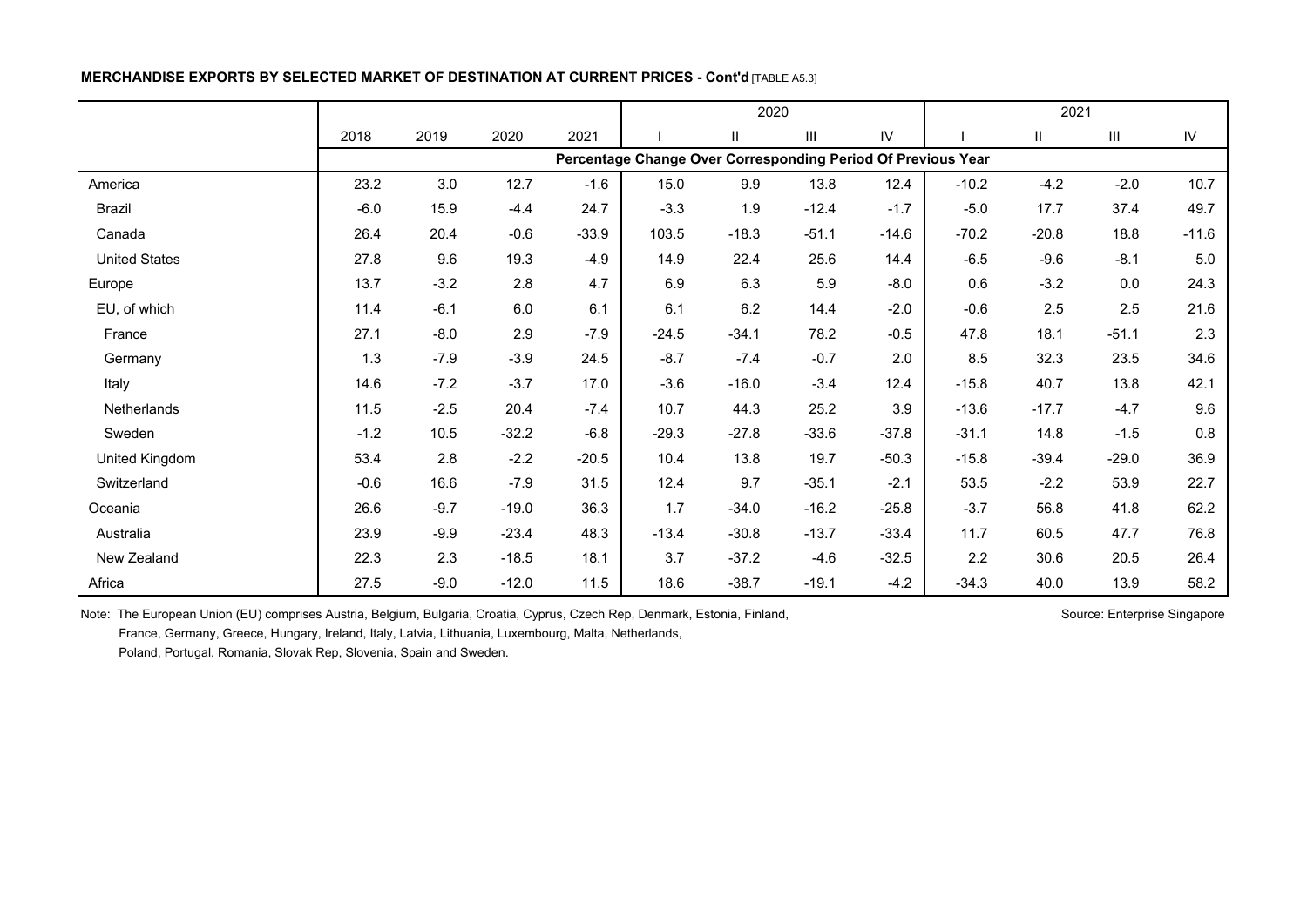| <b>NON-OIL DOMESTIC EXPORTS BY MAJOR MARKETS AT CURRENT PRICES [TABLE A5.41]</b> |  |
|----------------------------------------------------------------------------------|--|
|----------------------------------------------------------------------------------|--|

|                       |           |           |           |           | 2020                                                         |                        |          |          |          | 2021                   |          |            |
|-----------------------|-----------|-----------|-----------|-----------|--------------------------------------------------------------|------------------------|----------|----------|----------|------------------------|----------|------------|
|                       | 2018      | 2019      | 2020      | 2021      |                                                              | $\mathbf{H}$           | Ш        | IV       |          | $\mathsf{I}\mathsf{I}$ | Ш        | ${\sf IV}$ |
|                       |           |           |           |           |                                                              | <b>Million Dollars</b> |          |          |          |                        |          |            |
| <b>TOTAL</b>          | 182,133.2 | 165,376.9 | 172,424.1 | 193,352.5 | 42,863.2                                                     | 42,926.3               | 44,177.8 | 42,456.9 | 46,981.5 | 47,256.6               | 48,136.4 | 50,978.1   |
| EU                    | 18,952.6  | 16,767.9  | 18,248.2  | 17,844.0  | 4,778.7                                                      | 5,071.5                | 4,650.3  | 3,747.8  | 4,360.4  | 4,875.9                | 4,218.1  | 4,389.6    |
| <b>United States</b>  | 21,370.5  | 21,656.4  | 29,950.8  | 24,064.3  | 6,833.8                                                      | 9,026.9                | 7,259.3  | 6,830.8  | 6,018.8  | 6,137.7                | 5,832.8  | 6,075.0    |
| <b>Mainland China</b> | 28,953.7  | 28,675.7  | 26,373.8  | 34,052.9  | 5,788.7                                                      | 5,870.2                | 8,162.0  | 6,552.9  | 7,173.7  | 8,192.9                | 9,599.0  | 9,087.4    |
| Malaysia              | 13,993.5  | 12,552.8  | 12,465.9  | 14,264.7  | 2,958.0                                                      | 2,703.0                | 3,367.5  | 3,437.4  | 3,348.6  | 3,313.2                | 3,525.4  | 4,077.5    |
| Indonesia             | 9,945.8   | 8,722.7   | 7,294.5   | 9,108.1   | 1,950.6                                                      | 1,583.4                | 1,857.8  | 1,902.8  | 2,161.4  | 2,095.6                | 2,188.0  | 2,663.1    |
| Hong Kong             | 13,741.1  | 11,463.1  | 9,729.6   | 11,197.4  | 2,636.7                                                      | 2,096.7                | 2,255.8  | 2,740.3  | 2,850.7  | 2,840.0                | 2,580.5  | 2,926.1    |
| Japan                 | 10,942.4  | 7,818.1   | 9,857.8   | 9,149.0   | 2,668.3                                                      | 2,977.2                | 2,049.2  | 2,163.0  | 2,089.2  | 2,186.3                | 2,473.4  | 2,400.1    |
| Taiwan                | 11,125.5  | 9,863.4   | 11,387.9  | 14,695.5  | 2,804.2                                                      | 2,666.0                | 2,833.8  | 3,083.9  | 3,401.1  | 3,405.9                | 3,958.1  | 3,930.4    |
| Thailand              | 7,470.3   | 7,149.8   | 7,634.4   | 7,746.9   | 2,517.1                                                      | 1,522.7                | 1,673.1  | 1,921.5  | 2,056.1  | 1,893.5                | 1,906.6  | 1,890.8    |
| Republic of Korea     | 7,397.5   | 6,325.7   | 8,045.0   | 10,158.3  | 1,924.3                                                      | 2,208.6                | 1,857.5  | 2,054.5  | 2,523.6  | 2,870.7                | 2,309.0  | 2,454.9    |
|                       |           |           |           |           | Percentage Change Over Corresponding Period Of Previous Year |                        |          |          |          |                        |          |            |
| <b>TOTAL</b>          | 4.2       | $-9.2$    | 4.3       | 12.1      | 5.4                                                          | 5.8                    | 6.5      | $-0.5$   | 9.6      | 10.1                   | 9.0      | 20.1       |
| EU                    | 7.6       | $-11.5$   | 8.8       | $-2.2$    | 15.1                                                         | 13.4                   | 28.5     | $-17.2$  | $-8.8$   | $-3.9$                 | $-9.3$   | 17.1       |
| <b>United States</b>  | 38.2      | 1.3       | 38.3      | $-19.7$   | 23.1                                                         | 63.0                   | 42.6     | 24.7     | $-11.9$  | $-32.0$                | $-19.7$  | $-11.1$    |
| Mainland China        | $-8.8$    | $-1.0$    | $-8.0$    | 29.1      | $-12.5$                                                      | $-14.6$                | 8.3      | $-14.4$  | 23.9     | 39.6                   | 17.6     | 38.7       |
| Malaysia              | $-0.9$    | $-10.3$   | $-0.7$    | 14.4      | $-9.1$                                                       | $-6.2$                 | 9.1      | 3.2      | 13.2     | 22.6                   | 4.7      | 18.6       |
| Indonesia             | 11.3      | $-12.3$   | $-16.4$   | 24.9      | $-7.6$                                                       | $-25.9$                | $-20.6$  | $-10.8$  | 10.8     | 32.3                   | 17.8     | 40.0       |
| Hong Kong             | $-3.9$    | $-16.6$   | $-15.1$   | 15.1      | $-15.9$                                                      | $-24.9$                | $-17.8$  | $-1.8$   | 8.1      | 35.5                   | 14.4     | 6.8        |
| Japan                 | 11.4      | $-28.6$   | 26.1      | $-7.2$    | 29.2                                                         | 61.0                   | 8.5      | 7.4      | $-21.7$  | $-26.6$                | 20.7     | 11.0       |
| Taiwan                | $-4.5$    | $-11.3$   | 15.5      | 29.0      | 17.4                                                         | 29.1                   | 13.0     | 6.3      | 21.3     | 27.8                   | 39.7     | 27.4       |
| Thailand              | $-1.3$    | $-4.3$    | 6.8       | 1.5       | 46.9                                                         | $-4.2$                 | $-15.0$  | 2.3      | $-18.3$  | 24.3                   | 14.0     | $-1.6$     |
| Republic of Korea     | $-17.6$   | $-14.5$   | 27.2      | 26.3      | 36.7                                                         | 44.1                   | 21.1     | 11.0     | 31.1     | 30.0                   | 24.3     | 19.5       |

Note: The European Union (EU) comprises Austria, Belgium, Bulgaria, Croatia, Cyprus, Czech Rep, Denmark, Estonia, Finland, Source: Enterprise Singapore

France, Germany, Greece, Hungary, Ireland, Italy, Latvia, Lithuania, Luxembourg, Malta, Netherlands, Poland,

Portugal, Romania, Slovak Rep, Slovenia, Spain and Sweden.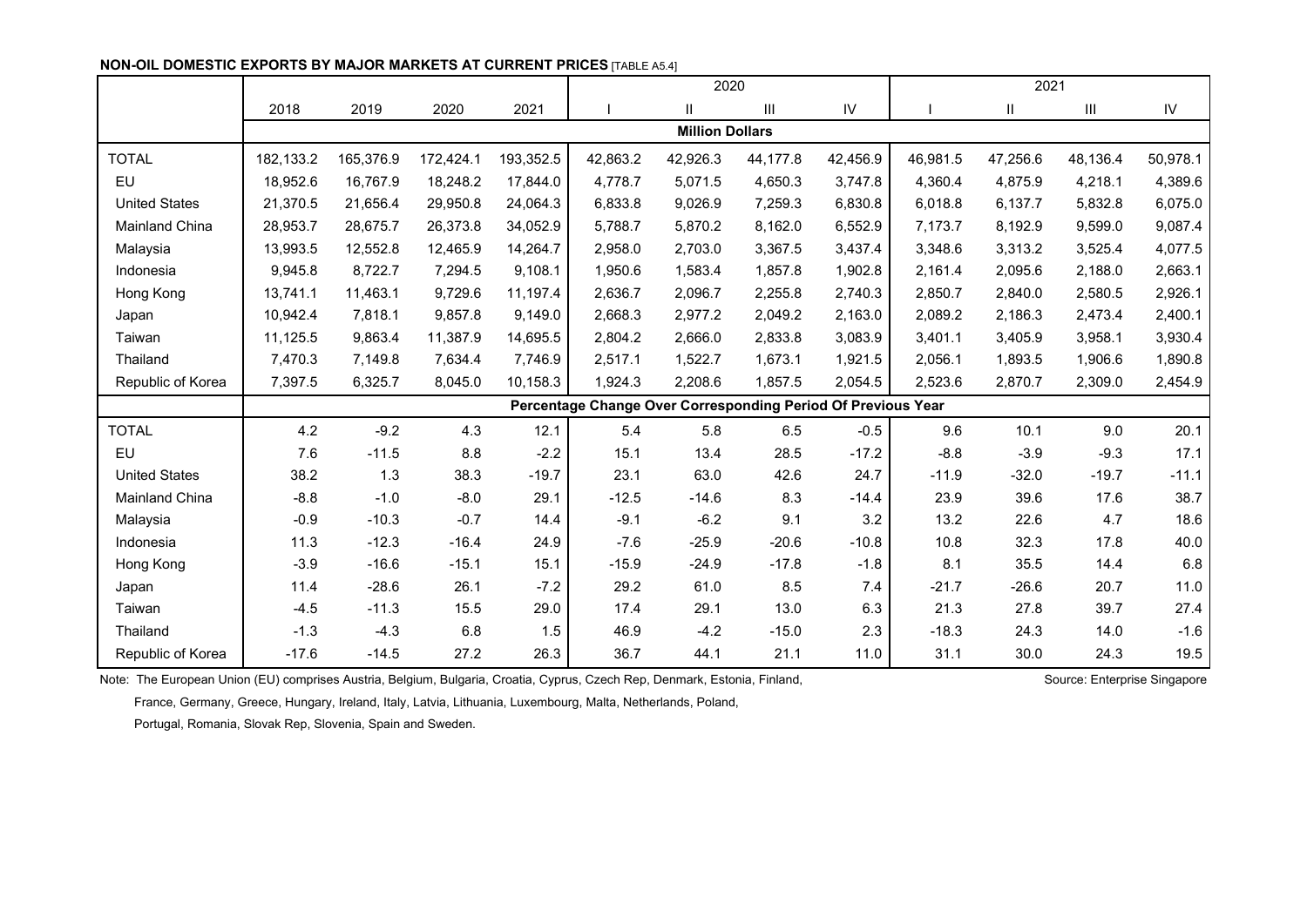|                            |           |           |           |           | 2020                                                         |                        |                |          |          | 2021         |          |          |
|----------------------------|-----------|-----------|-----------|-----------|--------------------------------------------------------------|------------------------|----------------|----------|----------|--------------|----------|----------|
|                            | 2018      | 2019      | 2020      | 2021      |                                                              | $\mathbf{I}$           | $\mathbf{III}$ | IV       |          | $\mathbf{H}$ | Ш        | IV       |
|                            |           |           |           |           |                                                              | <b>Million Dollars</b> |                |          |          |              |          |          |
| <b>TOTAL</b>               | 182,133.2 | 165,376.9 | 172,424.1 | 193,352.5 | 42,863.2                                                     | 42,926.3               | 44.177.8       | 42,456.9 | 46,981.5 | 47,256.6     | 48,136.4 | 50,978.1 |
| Electronics                | 47,473.9  | 36,776.0  | 38,571.9  | 44,848.1  | 8,968.3                                                      | 9,535.4                | 10,086.0       | 9,982.1  | 10,297.8 | 11,035.5     | 11,627.7 | 11,887.1 |
| <b>Integrated Circuits</b> | 25,036.0  | 18,766.4  | 19.481.7  | 22,400.6  | 4,547.3                                                      | 4,855.2                | 5,269.5        | 4,809.7  | 5,098.2  | 5,234.9      | 5,944.6  | 6,122.9  |
| Parts of PCs               | 3,004.6   | 2,739.5   | 2,612.7   | 2,644.9   | 662.8                                                        | 539.8                  | 656.6          | 753.4    | 668.6    | 647.7        | 654.0    | 674.7    |
| <b>Disk Drives</b>         | 773.6     | 538.3     | 599.8     | 649.8     | 114.8                                                        | 157.3                  | 145.5          | 182.2    | 144.1    | 175.8        | 193.0    | 137.0    |
| <b>Personal Computers</b>  | 4,520.5   | 3,020.3   | 2,683.6   | 4,036.6   | 501.3                                                        | 778.0                  | 702.9          | 701.3    | 795.3    | 1,284.4      | 1,028.7  | 928.1    |
| Telecom Equipment          | 2,127.3   | 2,073.3   | 2,244.9   | 2,895.2   | 464.1                                                        | 509.4                  | 588.1          | 683.2    | 740.2    | 668.2        | 711.4    | 775.4    |
| Others                     | 12,011.8  | 9,638.3   | 10,949.1  | 12,221.0  | 2,677.8                                                      | 2,695.7                | 2,723.3        | 2,852.3  | 2,851.4  | 3,024.5      | 3,096.0  | 3,249.0  |
| Non-Electronics            | 134,659.4 | 128,600.9 | 133,852.2 | 148,504.4 | 33,894.8                                                     | 33,390.9               | 34,091.7       | 32,474.8 | 36,683.6 | 36.221.1     | 36,508.7 | 39,091.0 |
|                            |           |           |           |           | Percentage Change Over Corresponding Period Of Previous Year |                        |                |          |          |              |          |          |
| <b>TOTAL</b>               | 4.2       | $-9.2$    | 4.3       | 12.1      | 5.4                                                          | 5.8                    | 6.5            | $-0.5$   | 9.6      | 10.1         | 9.0      | 20.1     |
| Electronics                | $-5.5$    | $-22.5$   | 4.9       | 16.3      | $-2.3$                                                       | 10.4                   | 9.2            | 2.6      | 14.8     | 15.7         | 15.3     | 19.1     |
| <b>Integrated Circuits</b> | $-3.7$    | $-25.0$   | 3.8       | 15.0      | $-10.1$                                                      | 20.0                   | 12.0           | $-3.0$   | 12.1     | 7.8          | 12.8     | 27.3     |
| Parts of PCs               | $-28.7$   | $-8.8$    | $-4.6$    | 1.2       | 1.2                                                          | $-17.7$                | $-8.4$         | 5.9      | 0.9      | 20.0         | $-0.4$   | $-10.4$  |
| <b>Disk Drives</b>         | $-18.5$   | $-30.4$   | 11.4      | 8.3       | $-11.7$                                                      | 4.8                    | 20.2           | 32.8     | 25.6     | 11.7         | 32.6     | $-24.8$  |
| <b>Personal Computers</b>  | $-1.0$    | $-33.2$   | $-11.1$   | 50.4      | $-32.8$                                                      | $-21.4$                | 5.8            | 13.2     | 58.6     | 65.1         | 46.4     | 32.3     |
| Telecom Equipment          | 5.5       | $-2.5$    | 8.3       | 29.0      | $-2.4$                                                       | 9.9                    | 10.5           | 13.6     | 59.5     | 31.2         | 21.0     | 13.5     |
| Others                     | $-3.9$    | $-19.8$   | 13.6      | 11.6      | 26.2                                                         | 15.9                   | 9.2            | 5.8      | 6.5      | 12.2         | 13.7     | 13.9     |
| Non-Electronics            | 8.2       | $-4.5$    | 4.1       | 10.9      | 7.7                                                          | 4.6                    | 5.7            | $-1.4$   | 8.2      | 8.5          | 7.1      | 20.4     |

#### **NON-OIL DOMESTIC EXPORTS BY MAJOR PRODUCTS AT CURRENT PRICES** [TABLE A5.5]

Note: Data are based on Standard International Trade Classification (SITC) Rev 4.1. Source: Enterprise Singapore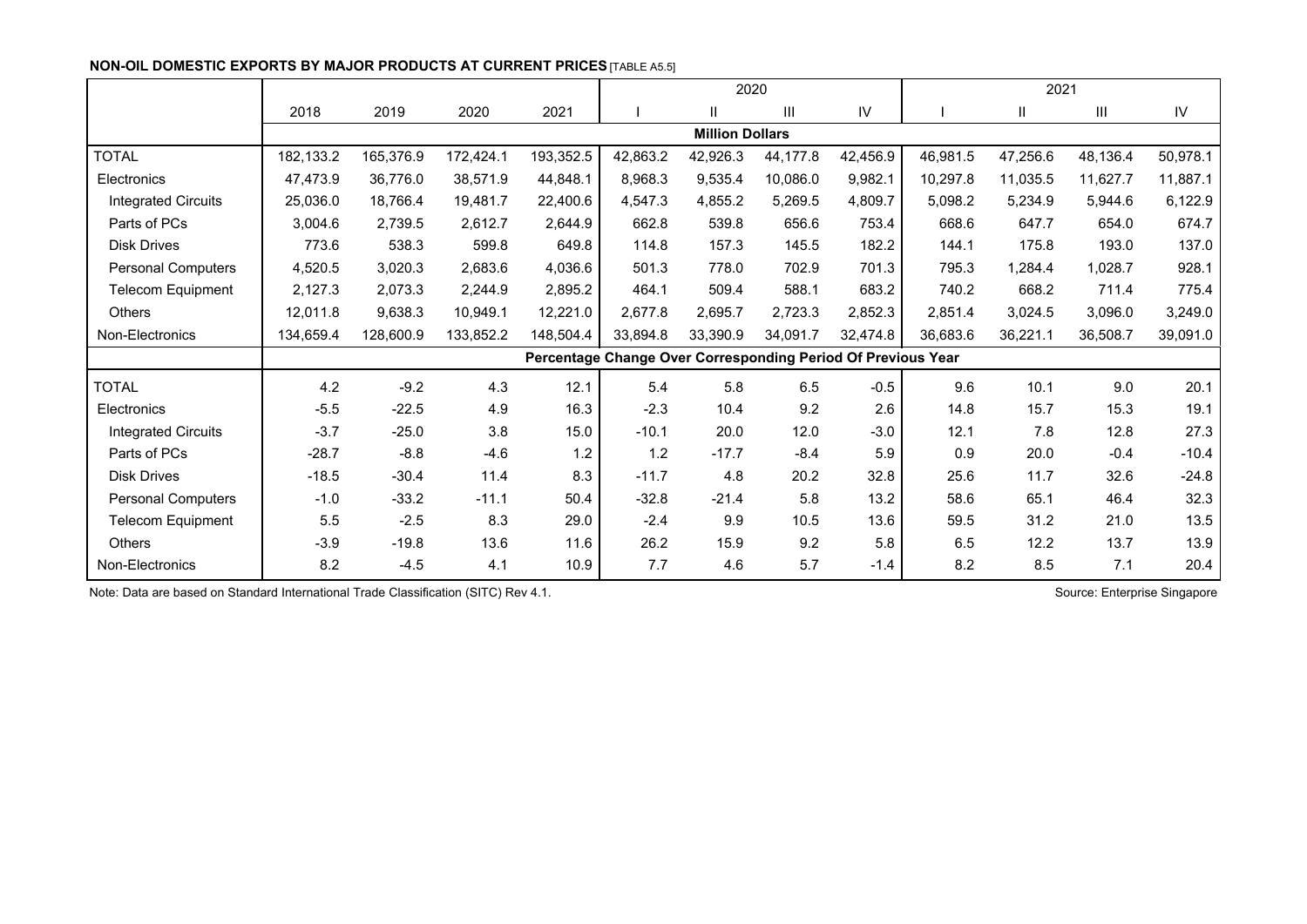# **MERCHANDISE IMPORTS BY SELECTED MARKET OF ORIGIN AT CURRENT PRICES** [TABLE A5.6]

|                                    |           |           |                     |           |           |          | 2020                   |           |           |           | 2021      |           |
|------------------------------------|-----------|-----------|---------------------|-----------|-----------|----------|------------------------|-----------|-----------|-----------|-----------|-----------|
|                                    | 2018      | 2019      | 2020                | 2021      |           | Ш        | III                    | IV        |           | Ш         | III       | IV        |
|                                    |           |           |                     |           |           |          | <b>Million Dollars</b> |           |           |           |           |           |
| <b>TOTAL</b>                       | 500,194.0 | 489,712.4 | 453,467.4           | 545,882.0 | 121,085.9 |          | 102,458.0 113,117.3    | 116,806.3 | 124,340.7 | 131,769.1 | 136,802.7 | 152,969.5 |
| Asia                               | 332,172.4 |           | 323,048.2 312,348.6 | 379,359.0 | 80,499.8  | 71,032.8 | 80,642.9               | 80,173.2  | 84,904.1  | 90,141.3  | 95,671.0  | 108,642.7 |
| Bahrain                            | 167.8     | 389.0     | 251.8               | 322.0     | 4.7       | 80.2     | 151.1                  | 15.9      | 144.7     | 52.9      | 9.5       | 114.8     |
| Bangladesh                         | 363.2     | 316.6     | 225.9               | 234.0     | 98.0      | 19.8     | 58.4                   | 49.7      | 70.1      | 49.3      | 49.6      | 65.0      |
| <b>Brunei</b>                      | 708.4     | 575.2     | 1,085.5             | 1,703.9   | 592.0     | 182.4    | 130.7                  | 180.4     | 230.0     | 261.0     | 522.0     | 690.8     |
| Cambodia                           | 162.1     | 2,863.6   | 3,648.3             | 313.0     | 376.3     | 1,356.7  | 1,709.1                | 206.1     | 30.6      | 113.8     | 83.9      | 84.7      |
| Mainland China                     | 67,008.3  | 66,890.5  | 65,362.2            | 73,313.7  | 15,428.6  | 15,715.2 | 16,592.9               | 17,625.6  | 17,402.5  | 18,327.3  | 17,011.0  | 20,573.0  |
| Hong Kong                          | 4,911.9   | 4,763.7   | 5,224.9             | 4,361.2   | 982.3     | 1,009.7  | 1,468.2                | 1,764.7   | 1,106.0   | 1,101.0   | 1,058.3   | 1,096.0   |
| India                              | 9,803.6   | 8,685.5   | 7,143.9             | 9,884.4   | 2,123.5   | 1,407.5  | 1,783.7                | 1,829.2   | 2,139.6   | 2,543.1   | 2,324.4   | 2,877.4   |
| Indonesia                          | 20,536.5  | 21,292.3  | 19,251.3            | 20,422.7  | 6,011.1   | 4,299.5  | 4,659.9                | 4,280.8   | 4,640.0   | 5,051.4   | 5,027.4   | 5,703.9   |
| Iran (Islamic Republic of)         | 11.8      | 5.4       | 6.8                 | 7.9       | 1.9       | 2.3      | 1.0                    | 1.7       | 1.7       | 1.6       | 1.8       | 2.9       |
| Japan                              | 29,902.3  | 26,427.1  | 24,986.7            | 29,271.4  | 7,172.3   | 5,708.1  | 5,587.5                | 6,518.8   | 6,982.8   | 7,068.3   | 7,335.6   | 7,884.7   |
| Republic of Korea                  | 19,160.8  | 18,691.1  | 21,451.1            | 29,796.2  | 6,011.8   | 4,607.3  | 5,031.3                | 5,800.7   | 6,046.9   | 6,560.4   | 7,982.5   | 9,206.4   |
| Kuwait                             | 5,499.4   | 2,957.8   | 2,076.8             | 752.6     | 701.6     | 264.1    | 724.9                  | 386.2     | 330.5     | 159.2     | 27.8      | 235.1     |
| Laos, People's Democratic Republic | 11.5      | 11.4      | 129.3               | 33.9      | 2.9       | 14.2     | 109.2                  | 3.0       | 8.5       | 2.5       | 6.4       | 16.6      |
| Malaysia                           | 57,747.4  | 56,873.0  | 57,550.1            | 72,130.6  | 14,260.6  | 12,637.4 | 15,257.9               | 15,394.2  | 17,113.8  | 17,732.0  | 17,538.8  | 19,745.9  |
| Pakistan                           | 86.9      | 109.2     | 103.4               | 95.5      | 22.4      | 11.4     | 25.9                   | 43.7      | 24.6      | 18.7      | 25.4      | 26.7      |
| Philippines                        | 10,550.7  | 9,679.3   | 9,498.8             | 10,892.4  | 2,248.5   | 2,223.5  | 2,665.2                | 2,361.6   | 2,463.8   | 2,611.6   | 2,829.9   | 2,987.0   |
| Saudi Arabia                       | 17,052.8  | 11,455.2  | 6,968.9             | 8,286.9   | 1,779.1   | 1,263.2  | 2,231.7                | 1,694.9   | 2,073.6   | 1,912.3   | 1,920.1   | 2,380.9   |
| Sri Lanka                          | 127.6     | 121.4     | 124.3               | 147.8     | 24.8      | 23.7     | 36.9                   | 39.0      | 63.0      | 23.2      | 28.1      | 33.6      |
| Taiwan                             | 42,415.4  | 44.167.8  | 50,067.2            | 68,625.7  | 11,071.7  | 11,955.2 | 13,102.3               | 13,938.0  | 14,871.9  | 15,488.2  | 18,799.2  | 19,466.4  |
| Thailand                           | 11,193.8  | 10,445.0  | 13,494.8            | 13,163.1  | 3,579.6   | 3,780.4  | 3,548.6                | 2,586.2   | 2,476.2   | 3,156.7   | 3,614.6   | 3,915.6   |
| <b>United Arab Emirates</b>        | 13,088.2  | 15,714.6  | 8,610.1             | 16,843.7  | 2,586.2   | 1,298.2  | 2,784.9                | 1,940.9   | 2,866.0   | 3,555.1   | 4,689.0   | 5,733.5   |
| Viet Nam                           | 4,679.9   | 4,974.6   | 5,534.6             | 5,885.2   | 1,516.2   | 1,482.7  | 1,173.1                | 1,362.6   | 1,411.3   | 1,463.7   | 1,461.9   | 1,548.3   |

Source: Enterprise Singapore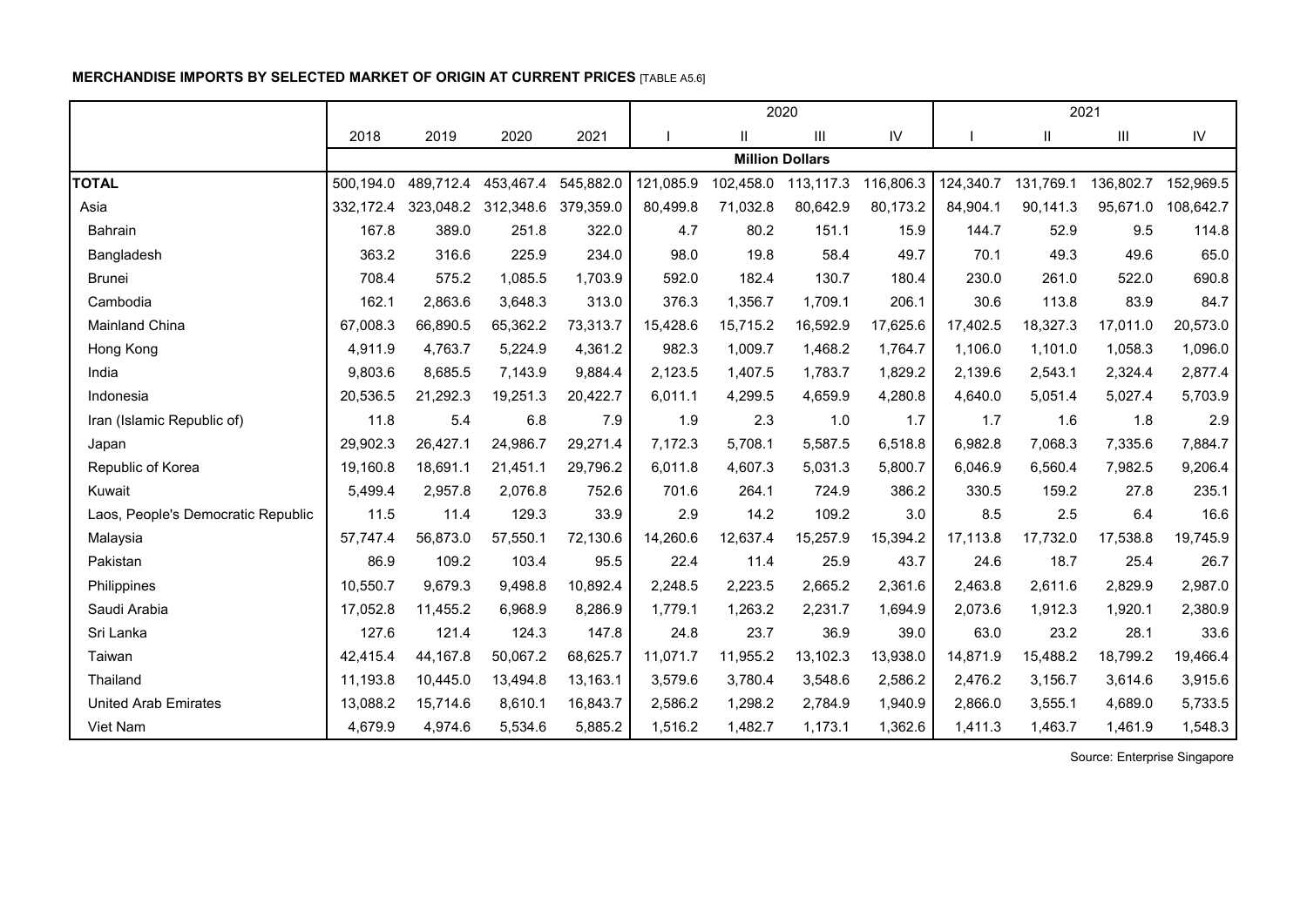### **MERCHANDISE IMPORTS BY SELECTED MARKET OF ORIGIN AT CURRENT PRICES - Cont'd [TABLE A5.6]**

|                      |          |          |          |          | 2020     |                        |                    |          |          | 2021                   |          |          |
|----------------------|----------|----------|----------|----------|----------|------------------------|--------------------|----------|----------|------------------------|----------|----------|
|                      | 2018     | 2019     | 2020     | 2021     |          | Ш                      | $\mathop{\rm III}$ | IV       |          | $\mathsf{I}\mathsf{I}$ | Ш        | IV       |
|                      |          |          |          |          |          | <b>Million Dollars</b> |                    |          |          |                        |          |          |
| America              | 66,579.0 | 69,718.9 | 59,017.6 | 66,419.2 | 17,068.9 | 14,128.7               | 13,685.7           | 14,134.2 | 14,047.6 | 16,845.1               | 17,110.3 | 18,416.1 |
| Brazil               | 2,099.1  | 2,007.7  | 3,656.8  | 5,478.2  | 1,046.7  | 944.5                  | 905.3              | 760.3    | 785.7    | 1,512.6                | 1,506.9  | 1,673.0  |
| Canada               | 2,082.3  | 2,698.1  | 2,440.3  | 1,998.6  | 997.4    | 575.5                  | 430.3              | 437.1    | 450.0    | 472.5                  | 532.9    | 543.1    |
| <b>United States</b> | 56,564.0 | 59,712.6 | 48,376.9 | 54,349.3 | 13,897.7 | 11,789.1               | 11,198.3           | 11,491.9 | 11,728.8 | 13,637.5               | 13,999.5 | 14,983.5 |
| Europe               | 87,925.4 | 81,483.2 | 68,666.4 | 81,326.3 | 19,402.7 | 14,740.3               | 16,017.2           | 18,506.3 | 20,117.3 | 20,315.1               | 19,720.8 | 21,173.1 |
| EU, of which         | 54,690.3 | 51,930.8 | 46,582.5 | 55,865.1 | 12,482.3 | 9,995.7                | 10,847.3           | 13,257.2 | 12,987.0 | 14,509.2               | 14,087.0 | 14,281.9 |
| France               | 15,420.0 | 16,593.0 | 14,086.2 | 15,463.3 | 3,847.7  | 2,498.4                | 3,177.2            | 4,562.9  | 3,915.5  | 3,842.9                | 3,748.0  | 3,956.9  |
| Germany              | 13,657.8 | 13,516.5 | 12,182.3 | 13,817.9 | 3,245.7  | 3,031.7                | 2,965.4            | 2,939.4  | 2,989.0  | 3,677.4                | 3,623.9  | 3,527.6  |
| Italy                | 5,863.6  | 5,657.2  | 5,435.9  | 6,639.1  | 1,517.7  | 1,086.0                | 1,253.7            | 1,578.4  | 1,533.9  | 1,799.8                | 1,420.5  | 1,885.0  |
| Netherlands          | 5,801.0  | 4,270.1  | 3,380.6  | 4,187.4  | 811.9    | 797.6                  | 912.7              | 858.4    | 1,000.7  | 1,205.5                | 1,109.6  | 871.7    |
| Sweden               | 1,537.6  | 1,550.3  | 1,537.7  | 2,032.7  | 437.4    | 370.5                  | 323.0              | 406.8    | 401.7    | 518.2                  | 552.1    | 560.6    |
| United Kingdom       | 10,426.4 | 12,073.4 | 10,904.8 | 9,210.9  | 3,562.0  | 2,693.4                | 2,455.9            | 2,193.6  | 2,487.9  | 2,106.1                | 2,124.9  | 2,492.0  |
| Switzerland          | 13,663.9 | 9,088.7  | 8,186.1  | 11,040.3 | 2,527.6  | 1,489.3                | 2,142.5            | 2,026.8  | 3,294.4  | 2,550.1                | 2,455.3  | 2,740.5  |
| Oceania              | 8,815.0  | 9,983.2  | 7,984.6  | 11,198.5 | 2,360.3  | 1,535.9                | 1,557.3            | 2,531.1  | 2,971.1  | 2,922.3                | 2,545.0  | 2,760.2  |
| Australia            | 7,367.7  | 8,535.6  | 6,511.0  | 9,719.5  | 1,939.4  | 1,139.4                | 1,197.5            | 2,234.6  | 2,727.4  | 2,511.8                | 2,155.7  | 2,324.6  |
| New Zealand          | 1,091.4  | 1,171.6  | 1,041.5  | 880.1    | 293.0    | 235.1                  | 252.5              | 260.9    | 181.1    | 228.1                  | 214.0    | 256.9    |
| Africa               | 4,702.2  | 5,478.8  | 5,450.3  | 7,578.9  | 1,754.2  | 1,020.4                | 1,214.2            | 1,461.5  | 2,300.6  | 1,545.2                | 1,755.6  | 1,977.4  |

Note: The European Union (EU) comprises Austria, Belgium, Bulgaria, Croatia, Cyprus, Czech Rep, Denmark, Estonia, Finland, Subsection Schurce: Enterprise Singapore France, Germany, Greece, Hungary, Ireland, Italy, Latvia, Lithuania, Luxembourg, Malta, Netherlands,

Poland, Portugal, Romania, Slovak Rep, Slovenia, Spain and Sweden.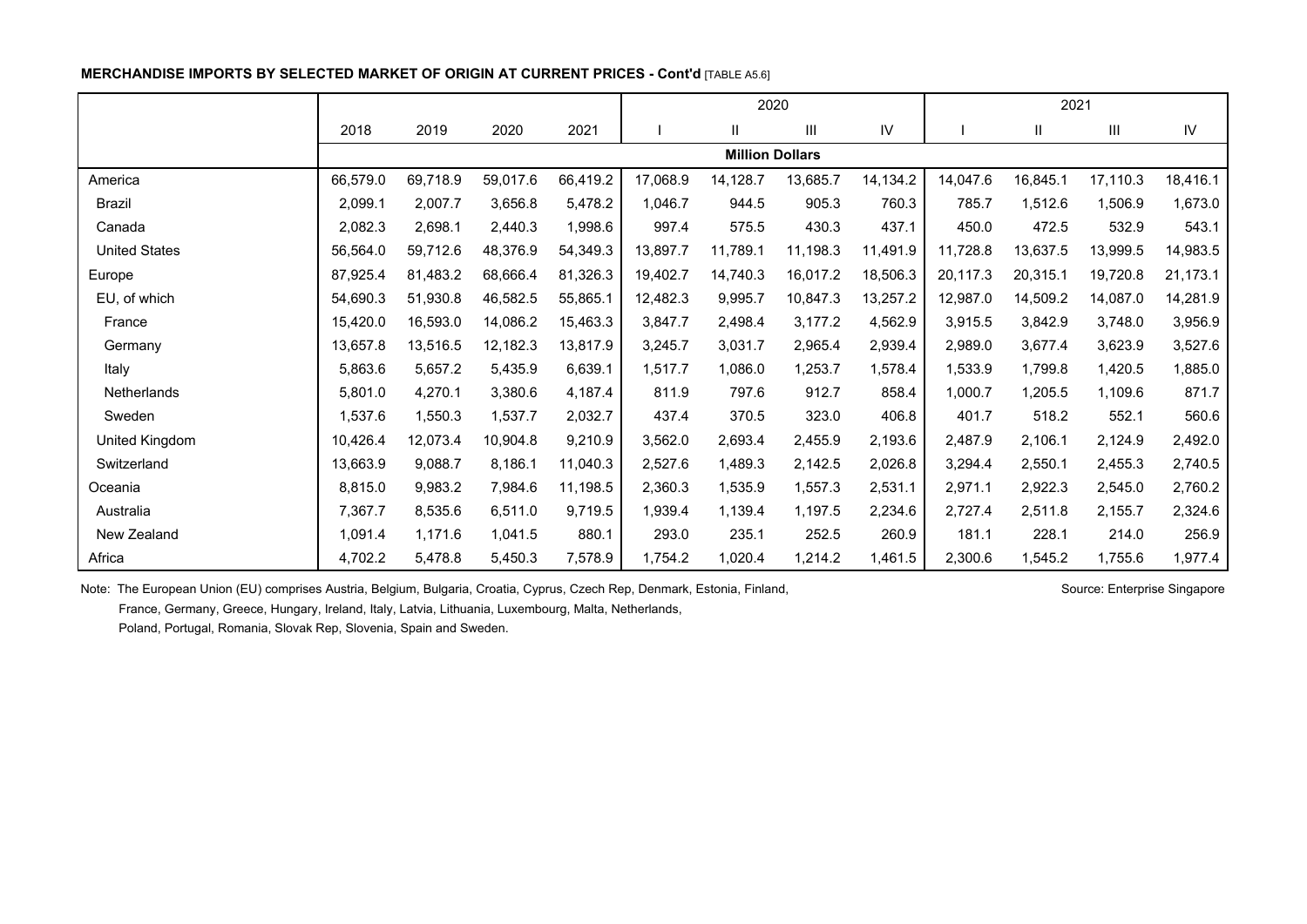# **MERCHANDISE IMPORTS BY SELECTED MARKET OF ORIGIN AT CURRENT PRICES - Cont'd** [TABLE A5.6]

|                                    |         |         |         |         |         |          | 2020                                                         |            |         | 2021                       |                    |            |
|------------------------------------|---------|---------|---------|---------|---------|----------|--------------------------------------------------------------|------------|---------|----------------------------|--------------------|------------|
|                                    | 2018    | 2019    | 2020    | 2021    |         | $\sf II$ | Ш                                                            | ${\sf IV}$ |         | $\ensuremath{\mathsf{II}}$ | $\mathop{\rm III}$ | ${\sf IV}$ |
|                                    |         |         |         |         |         |          | Percentage Change Over Corresponding Period Of Previous Year |            |         |                            |                    |            |
| <b>TOTAL</b>                       | 10.6    | $-2.1$  | $-7.4$  | 20.4    | 2.6     | $-16.6$  | $-7.6$                                                       | $-7.6$     | 2.7     | 28.6                       | 20.9               | 31.0       |
| Asia                               | 8.0     | $-2.7$  | $-3.3$  | 21.5    | 4.3     | $-11.7$  | $-1.0$                                                       | $-4.5$     | 5.5     | 26.9                       | 18.6               | 35.5       |
| Bahrain                            | $-53.2$ | 131.8   | $-35.3$ | 27.9    | $-97.4$ | 46.8     | 81.3                                                         | $-77.5$    | 2,977.9 | $-34.0$                    | $-93.7$            | 622.1      |
| Bangladesh                         | $-3.5$  | $-12.8$ | $-28.6$ | 3.6     | 6.7     | $-75.0$  | $-21.2$                                                      | $-30.2$    | $-28.5$ | 148.9                      | $-15.1$            | 30.8       |
| <b>Brunei</b>                      | 68.4    | $-18.8$ | 88.7    | 57.0    | 719.8   | 71.3     | $-14.9$                                                      | $-25.7$    | $-61.2$ | 43.1                       | 299.4              | 282.9      |
| Cambodia                           | $-54.1$ | 1,666.5 | 27.4    | $-91.4$ | 847.7   | 102.6    | $-9.6$                                                       | $-21.7$    | $-91.9$ | $-91.6$                    | $-95.1$            | $-58.9$    |
| Mainland China                     | 7.1     | $-0.2$  | $-2.3$  | 12.2    | $-2.6$  | $-3.4$   | 2.0                                                          | $-4.8$     | 12.8    | 16.6                       | 2.5                | 16.7       |
| Hong Kong                          | $-19.8$ | $-3.0$  | 9.7     | $-16.5$ | $-5.4$  | $-20.0$  | 62.0                                                         | 13.3       | 12.6    | 9.0                        | $-27.9$            | $-37.9$    |
| India                              | $-2.3$  | $-11.4$ | $-17.7$ | 38.4    | 12.2    | $-33.7$  | $-31.7$                                                      | $-11.2$    | 0.8     | 80.7                       | 30.3               | 57.3       |
| Indonesia                          | $-1.6$  | 3.7     | $-9.6$  | 6.1     | 13.9    | $-11.8$  | $-22.8$                                                      | $-16.1$    | $-22.8$ | 17.5                       | 7.9                | 33.2       |
| Iran (Islamic Republic of)         | $-98.9$ | $-54.4$ | 26.8    | 16.9    | 1.1     | 57.4     | 52.9                                                         | 17.4       | $-11.3$ | $-30.5$                    | 75.8               | 70.9       |
| Japan                              | 5.8     | $-11.6$ | $-5.5$  | 17.1    | 5.5     | $-10.9$  | $-11.3$                                                      | $-5.9$     | $-2.6$  | 23.8                       | 31.3               | 21.0       |
| Republic of Korea                  | $-14.2$ | $-2.5$  | 14.8    | 38.9    | 18.8    | $-1.0$   | 19.9                                                         | 21.4       | 0.6     | 42.4                       | 58.7               | 58.7       |
| Kuwait                             | 23.5    | $-46.2$ | $-29.8$ | $-63.8$ | 9.5     | $-66.4$  | 91.0                                                         | $-66.5$    | $-52.9$ | $-39.7$                    | $-96.2$            | $-39.1$    |
| Laos, People's Democratic Republic | 27.7    | $-0.7$  | 1,035.5 | $-73.8$ | 17.9    | 418.6    | 3,445.8                                                      | $-3.3$     | 192.3   | $-82.7$                    | $-94.1$            | 452.1      |
| Malaysia                           | 7.7     | $-1.5$  | 1.2     | 25.3    | 8.0     | $-11.4$  | 7.0                                                          | 1.7        | 20.0    | 40.3                       | 14.9               | 28.3       |
| Pakistan                           | $-9.0$  | 25.7    | $-5.4$  | $-7.7$  | $-17.8$ | $-51.3$  | $-16.1$                                                      | 57.9       | 10.0    | 64.1                       | $-1.8$             | $-38.9$    |
| Philippines                        | 33.2    | $-8.3$  | $-1.9$  | 14.7    | $-17.1$ | $-10.9$  | 16.9                                                         | 7.8        | 9.6     | 17.5                       | 6.2                | 26.5       |
| Saudi Arabia                       | 35.0    | $-32.8$ | $-39.2$ | 18.9    | $-47.0$ | $-60.6$  | $-3.6$                                                       | $-34.1$    | 16.6    | 51.4                       | $-14.0$            | 40.5       |
| Sri Lanka                          | $-28.1$ | $-4.9$  | 2.4     | 18.9    | $-11.6$ | $-9.4$   | 48.0                                                         | $-7.8$     | 154.0   | $-2.2$                     | $-23.9$            | $-13.9$    |
| Taiwan                             | 13.3    | 4.1     | 13.4    | 37.1    | 13.6    | $7.8$    | 12.7                                                         | 19.2       | 34.3    | 29.6                       | 43.5               | 39.7       |
| Thailand                           | 13.1    | $-6.7$  | 29.2    | $-2.5$  | 50.8    | 36.1     | 24.6                                                         | 5.7        | $-30.8$ | $-16.5$                    | 1.9                | 51.4       |
| <b>United Arab Emirates</b>        | 7.4     | 20.1    | $-45.2$ | 95.6    | $-14.2$ | $-67.3$  | $-38.2$                                                      | $-54.1$    | 10.8    | 173.9                      | 68.4               | 195.4      |
| Viet Nam                           | 1.0     | 6.3     | 11.3    | 6.3     | 30.4    | 14.8     | $-17.4$                                                      | 23.7       | $-6.9$  | $-1.3$                     | 24.6               | 13.6       |

Source: Enterprise Singapore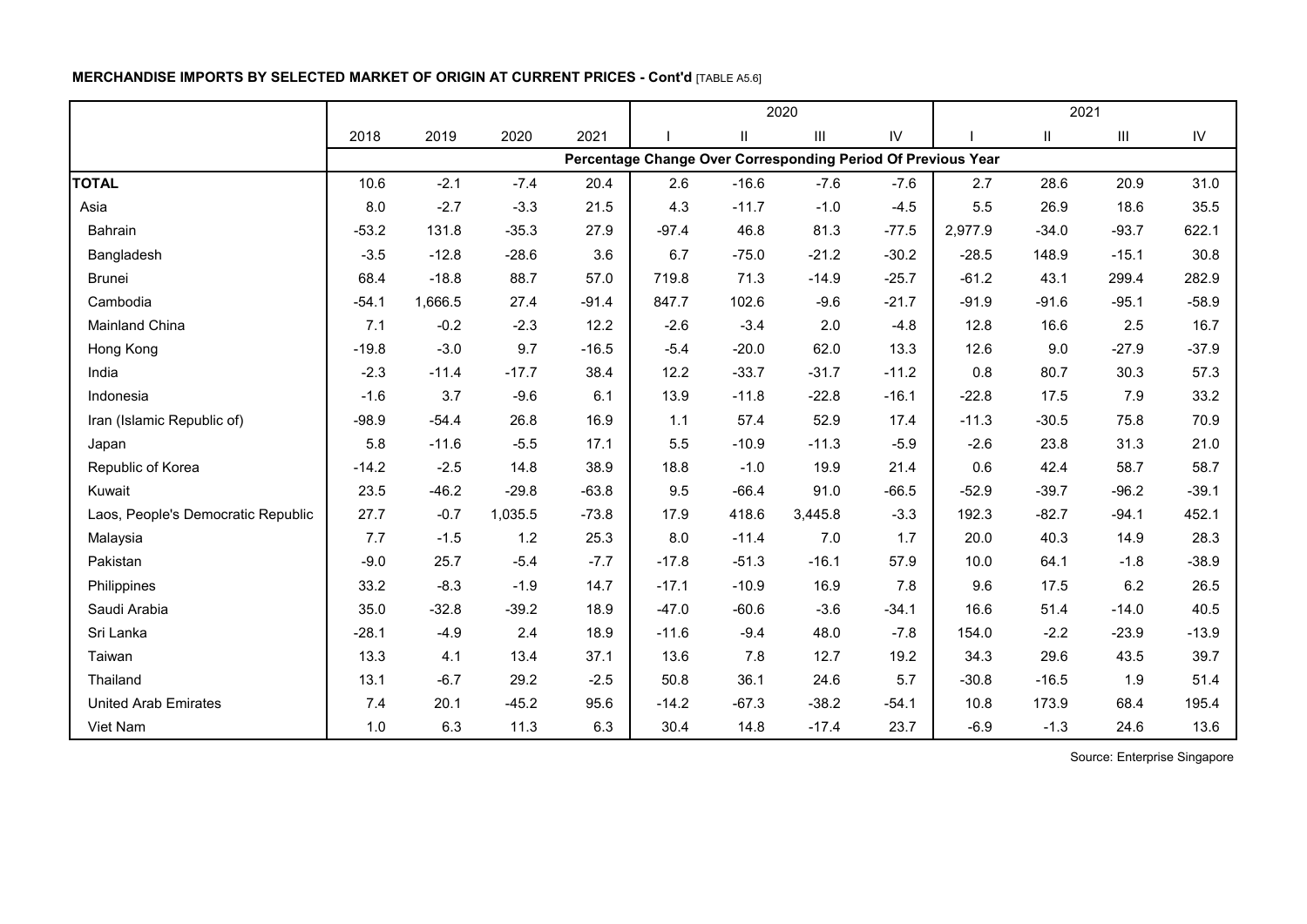### **MERCHANDISE IMPORTS BY SELECTED MARKET OF ORIGIN AT CURRENT PRICES - Cont'd [TABLE A5.6]**

|                      |        |         |         |         | 2020    |              |                                                              |         | 2021    |         |         |            |
|----------------------|--------|---------|---------|---------|---------|--------------|--------------------------------------------------------------|---------|---------|---------|---------|------------|
|                      | 2018   | 2019    | 2020    | 2021    |         | $\mathbf{H}$ | Ш                                                            | IV      |         | Ш       | Ш       | ${\sf IV}$ |
|                      |        |         |         |         |         |              | Percentage Change Over Corresponding Period Of Previous Year |         |         |         |         |            |
| America              | 14.8   | 4.7     | $-15.3$ | 12.5    | 3.7     | $-20.6$      | $-22.9$                                                      | $-20.2$ | $-17.7$ | 19.2    | 25.0    | 30.3       |
| Brazil               | 4.9    | $-4.4$  | 82.1    | 49.8    | 248.3   | 105.2        | 59.1                                                         | 12.2    | $-24.9$ | 60.1    | 66.5    | 120.0      |
| Canada               | 12.2   | 29.6    | $-9.6$  | $-18.1$ | 68.6    | $-26.7$      | $-25.3$                                                      | $-41.3$ | $-54.9$ | $-17.9$ | 23.9    | 24.2       |
| <b>United States</b> | 18.9   | 5.6     | $-19.0$ | 12.3    | $-2.3$  | $-23.3$      | $-26.4$                                                      | $-22.9$ | $-15.6$ | 15.7    | 25.0    | 30.4       |
| Europe               | 16.1   | $-7.3$  | $-15.7$ | 18.4    | $-9.1$  | $-30.5$      | $-16.4$                                                      | $-6.4$  | 3.7     | 37.8    | 23.1    | 14.4       |
| EU, of which         | 14.6   | $-5.0$  | $-10.3$ | 19.9    | $-0.8$  | $-24.1$      | $-15.8$                                                      | $-0.3$  | 4.0     | 45.2    | 29.9    | 7.7        |
| France               | 25.0   | 7.6     | $-15.1$ | 9.8     | 1.9     | $-38.3$      | $-26.4$                                                      | 2.5     | 1.8     | 53.8    | 18.0    | $-13.3$    |
| Germany              | 4.3    | $-1.0$  | $-9.9$  | 13.4    | $-4.0$  | $-12.3$      | $-13.3$                                                      | $-9.8$  | $-7.9$  | 21.3    | 22.2    | 20.0       |
| Italy                | 12.6   | $-3.5$  | $-3.9$  | 22.1    | 9.0     | $-21.6$      | $-2.6$                                                       | $-0.8$  | 1.1     | 65.7    | 13.3    | 19.4       |
| Netherlands          | 19.8   | $-26.4$ | $-20.8$ | 23.9    | $-19.9$ | $-39.7$      | $-13.8$                                                      | $-1.8$  | 23.3    | 51.1    | 21.6    | 1.5        |
| Sweden               | $-1.1$ | 0.8     | $-0.8$  | 32.2    | 4.9     | $-14.6$      | $-7.1$                                                       | 15.7    | $-8.2$  | 39.9    | 70.9    | 37.8       |
| United Kingdom       | 36.5   | 15.8    | $-9.7$  | $-15.5$ | 9.6     | $-1.2$       | $-15.0$                                                      | $-31.6$ | $-30.2$ | $-21.8$ | $-13.5$ | 13.6       |
| Switzerland          | 8.4    | $-33.5$ | $-9.9$  | 34.9    | 4.6     | $-39.6$      | 0.9                                                          | $-2.7$  | 30.3    | 71.2    | 14.6    | 35.2       |
| Oceania              | 22.6   | 13.3    | $-20.0$ | 40.3    | 22.9    | $-30.6$      | $-42.3$                                                      | $-19.7$ | 25.9    | 90.3    | 63.4    | 9.0        |
| Australia            | 30.7   | 15.9    | $-23.7$ | 49.3    | 20.7    | $-37.5$      | $-48.6$                                                      | $-19.5$ | 40.6    | 120.5   | 80.0    | 4.0        |
| New Zealand          | $-9.1$ | 7.4     | $-11.1$ | $-15.5$ | 3.3     | $-18.6$      | $-2.5$                                                       | $-23.3$ | $-38.2$ | $-3.0$  | $-15.2$ | $-1.5$     |
| Africa               | 33.8   | 16.5    | $-0.5$  | 39.1    | 64.6    | $-21.4$      | $-11.3$                                                      | $-16.3$ | 31.2    | 51.4    | 44.6    | 35.3       |

Note: The European Union (EU) comprises Austria, Belgium, Bulgaria, Croatia, Cyprus, Czech Rep, Denmark, Estonia, Finland, Subsection Schurce: Enterprise Singapore France, Germany, Greece, Hungary, Ireland, Italy, Latvia, Lithuania, Luxembourg, Malta, Netherlands,

Poland, Portugal, Romania, Slovak Rep, Slovenia, Spain and Sweden.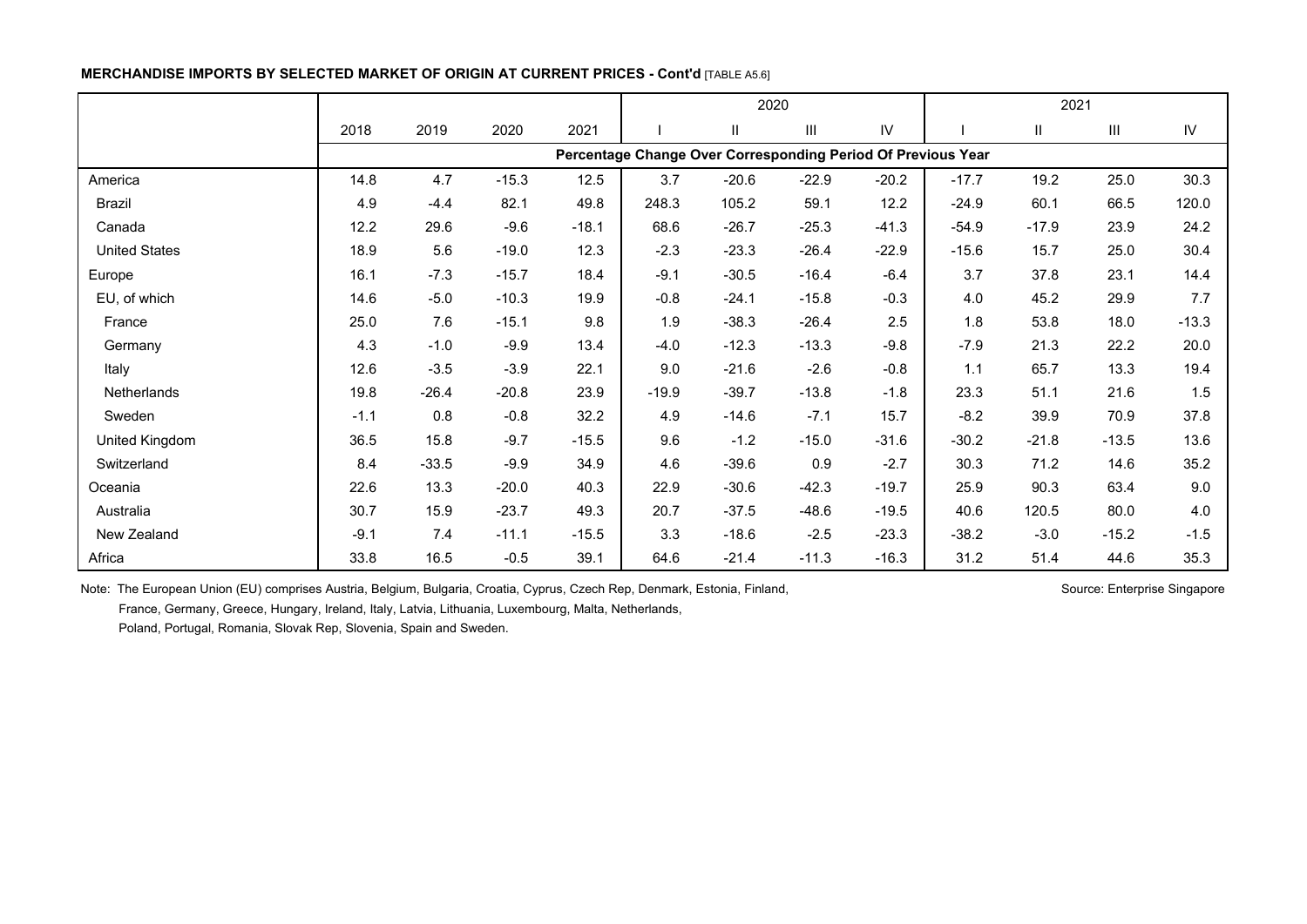#### **BALANCE OF PAYMENTS** [TABLE A6.1]

|                                              |             |             |             |             |             | 2020        |             |             |             | 2021         |                     |              |
|----------------------------------------------|-------------|-------------|-------------|-------------|-------------|-------------|-------------|-------------|-------------|--------------|---------------------|--------------|
|                                              | 2018        | 2019        | 2020        | 2021        |             | H           | Ш           | IV          |             | $\mathbf{I}$ | Ш                   | <b>IVp</b>   |
|                                              |             |             |             |             |             |             |             |             |             |              |                     |              |
| A CURRENT ACCOUNT BALANCE                    | 77,052.1    | 74,036.3    | 80,217.0    | 96,631.4    | 17,313.2    | 22,686.2    | 22,648.9    | 17,568.7    | 17,646.2    | 26,545.5     | 26,719.3            | 25,720.4     |
| Goods Balance                                | 140,464.5   | 133,880.5   | 142,980.4   | 158,820.8   | 32,025.1    | 36,850.6    | 37,933.9    | 36,170.8    | 32,754.0    | 42,600.4     | 40,390.3            | 43,076.1     |
| <b>Exports of Goods</b>                      | 621,241.7   | 603,798.4   | 576,404.4   | 677,003.0   | 149,539.9   | 131.072.5   | 145,498.9   | 150,293.1   | 155,269.0   | 165,814.9    | 169,835.8           | 186,083.3    |
| Imports of Goods                             | 480,777.2   | 469,917.9   | 433.424.0   | 518.182.2   | 117,514.8   | 94,221.9    | 107.565.0   | 114,122.3   | 122,515.0   | 123,214.5    | 129,445.5 143,007.2 |              |
| Services Balance                             | 6,306.9     | 13,335.7    | 8,067.0     | 8,444.9     | 501.3       | 2,295.7     | 3.073.3     | 2,196.7     | 2,355.7     | 2,875.2      | 2,920.7             | 293.3        |
| <b>Exports of Services</b>                   | 276,720.7   | 293,990.5   | 289,303.2   | 308,820.6   | 79,697.3    | 66,212.1    | 69,666.8    | 73,727.0    | 75,212.7    | 75,715.7     | 77,391.9            | 80,500.3     |
| <b>Manufacturing Services</b>                | 362.6       | 253.8       | 365.5       | 520.8       | 97.4        | 86.8        | 85.8        | 95.5        | 103.4       | 129.0        | 141.4               | 147.0        |
| Maintenance and Repair Services              | 10,089.8    | 10,549.8    | 9,260.3     | 10,166.3    | 3,146.4     | 2,133.0     | 2,033.9     | 1,947.0     | 2,454.6     | 2,312.6      | 2,658.3             | 2,740.8      |
| Transport                                    | 83,256.1    | 86,209.2    | 87,034.1    | 91,527.5    | 24,697.6    | 19,770.9    | 21,167.4    | 21,398.2    | 22,720.9    | 22,161.9     | 23,379.0            | 23,265.7     |
| Travel                                       | 27,545.7    | 27,710.5    | 7,141.3     | 5,116.0     | 4,317.1     | 884.8       | 921.1       | 1,018.3     | 1,128.6     | 1,147.8      | 1,127.3             | 1,712.3      |
| Insurance                                    | 9,483.3     | 8.938.8     | 8,259.5     | 7,925.6     | 2,074.4     | 1,927.5     | 2.033.8     | 2,223.8     | 1.968.2     | 2.064.0      | 2,005.1             | 1,888.3      |
| Government Goods and Services                | 413.5       | 419.2       | 412.0       | 421.7       | 103.5       | 102.8       | 102.8       | 102.9       | 104.9       | 105.2        | 105.4               | 106.2        |
| Construction                                 | 1,603.0     | 1,699.6     | 1,214.8     | 1,458.9     | 479.4       | 159.2       | 215.2       | 361.0       | 373.2       | 348.5        | 365.6               | 371.6        |
| Financial                                    | 38,797.6    | 41,807.9    | 47,368.1    | 49,982.2    | 11,768.7    | 11,480.5    | 11,249.5    | 12,869.4    | 12,263.6    | 12,212.2     | 11,839.9            | 13,666.5     |
| Telecommunications, Computer and Information | 19,881.4    | 18,352.9    | 24,116.8    | 25,034.2    | 5,930.9     | 6,118.3     | 6,176.1     | 5,891.5     | 6,293.5     | 6,362.3      | 6,349.5             | 6,028.9      |
| Charges for the use of intellectual property | 11,843.4    | 11,804.3    | 11,966.8    | 15,648.9    | 3,047.4     | 2,719.0     | 2,942.8     | 3,257.6     | 3,784.1     | 3,857.7      | 3,852.0             | 4,155.1      |
| Personal, Cultural and Recreational          | 994.6       | 1,263.9     | 1,207.5     | 1,183.9     | 294.1       | 289.2       | 301.2       | 323.0       | 295.0       | 277.8        | 294.1               | 317.0        |
| <b>Other Business Services</b>               | 72,449.7    | 84,980.6    | 90,956.5    | 99,834.6    | 23,740.4    | 20,540.1    | 22,437.2    | 24,238.8    | 23,722.7    | 24,736.7     | 25,274.3            | 26,100.9     |
| <b>Imports of Services</b>                   | 270,413.8   | 280,654.8   | 281,236.2   | 300,375.7   | 79,196.0    | 63,916.4    | 66,593.5    | 71,530.3    | 72,857.0    | 72,840.5     | 74,471.2            | 80,207.0     |
| <b>Manufacturing Services</b>                | 7,576.9     | 7,928.3     | 9,284.2     | 11,402.6    | 2,658.6     | 2,306.2     | 1,971.3     | 2,348.1     | 2,729.7     | 2,937.6      | 2,762.1             | 2,973.2      |
| Maintenance and Repair Services              | 991.5       | 1,177.4     | 978.5       | 950.8       | 240.8       | 241.6       | 275.0       | 221.1       | 229.3       | 233.3        | 266.7               | 221.5        |
| Transport                                    | 84,887.0    | 87,181.2    | 90,928.2    | 99,247.6    | 26,274.4    | 20,591.4    | 22,180.0    | 21,882.4    | 24,566.7    | 24,040.1     | 25,230.8            | 25,410.0     |
| Travel                                       | 35,795.9    | 37,269.7    | 10,004.2    | 5,409.6     | 7,306.1     | 867.7       | 874.7       | 955.7       | 1,042.5     | 1,123.5      | 1,305.5             | 1,938.1      |
| Insurance                                    | 6,641.1     | 7,458.2     | 8,456.8     | 8,241.0     | 2,194.1     | 1,984.2     | 1,999.7     | 2,278.8     | 2,093.6     | 2,166.8      | 1,828.7             | 2,151.9      |
| <b>Government Goods and Services</b>         | 311.1       | 315.6       | 288.9       | 300.1       | 97.8        | 47.7        | 66.4        | 77.0        | 89.3        | 59.9         | 65.9                | 85.0         |
| Construction                                 | 736.8       | 640.3       | 678.5       | 848.6       | 251.1       | 117.4       | 118.6       | 191.4       | 201.9       | 221.7        | 216.6               | 208.4        |
| Financial                                    | 8,853.6     | 9,810.4     | 13,572.1    | 14,099.4    | 2,788.9     | 2,584.8     | 2,588.8     | 5,609.6     | 2,850.2     | 2,762.3      | 2,766.0             | 5,720.9      |
| Telecommunications, Computer and Information | 19,812.0    | 22,931.6    | 31,965.0    | 35,644.9    | 8,025.6     | 7,926.3     | 7,987.7     | 8,025.4     | 8,667.0     | 9,056.2      | 9,063.6             | 8,858.1      |
| Charges for the use of intellectual property | 23,266.5    | 20,913.2    | 21,172.7    | 23,931.1    | 5,168.4     | 5,161.2     | 5,401.2     | 5,441.9     | 5,744.6     | 5,832.1      | 6,057.3             | 6,297.1      |
| Personal, Cultural and Recreational          | 655.3       | 696.6       | 977.0       | 1,070.7     | 248.8       | 215.0       | 246.5       | 266.7       | 263.8       | 260.1        | 268.6               | 278.2        |
| <b>Other Business Services</b>               | 80,886.1    | 84,332.3    | 92,930.1    | 99,229.3    | 23,941.4    | 21,872.9    | 22,883.6    | 24,232.2    | 24,378.4    | 24,146.9     | 24,639.4            | 26,064.6     |
| Primary Income Balance                       | $-61,805.4$ | $-64,037.5$ | $-63,783.5$ | $-64,263.6$ | $-13,663.2$ | $-14,537.2$ | $-16,727.1$ | $-18,856.0$ | $-16,345.0$ | $-17,057.4$  | $-14,713.7$         | $-16, 147.5$ |
| <b>Primary Income Receipts</b>               | 147,087.8   | 148,174.7   | 143,733.8   | 168,312.9   | 39,810.5    | 32,853.6    | 34,751.4    | 36,318.3    | 43,821.0    | 37,217.9     | 43,800.6            | 43,473.4     |
| <b>Primary Income Payments</b>               | 208,893.2   | 212,212.2   | 207,517.3   | 232,576.5   | 53,473.7    | 47,390.8    | 51,478.5    | 55,174.3    | 60,166.0    | 54,275.3     | 58,514.3            | 59,620.9     |
| Secondary Income Balance                     | $-7,913.9$  | $-9,142.4$  | $-7,046.9$  | $-6,370.7$  | $-1,550.0$  | $-1,922.9$  | $-1,631.2$  | $-1,942.8$  | $-1,118.5$  | $-1,872.7$   | $-1,878.0$          | $-1,501.5$   |
| Secondary Income Receipts                    | 24,082.1    | 25,315.1    | 28,045.2    | 28,147.2    | 7,224.7     | 6,635.7     | 6,975.5     | 7,209.3     | 7,272.5     | 6,707.6      | 7,050.3             | 7,116.8      |
| Secondary Income Payments                    | 31,996.0    | 34,457.5    | 35,092.1    | 34,517.9    | 8,774.7     | 8,558.6     | 8,606.7     | 9,152.1     | 8,391.0     | 8,580.3      | 8,928.3             | 8,618.3      |

Source: Singapore Department of Statistics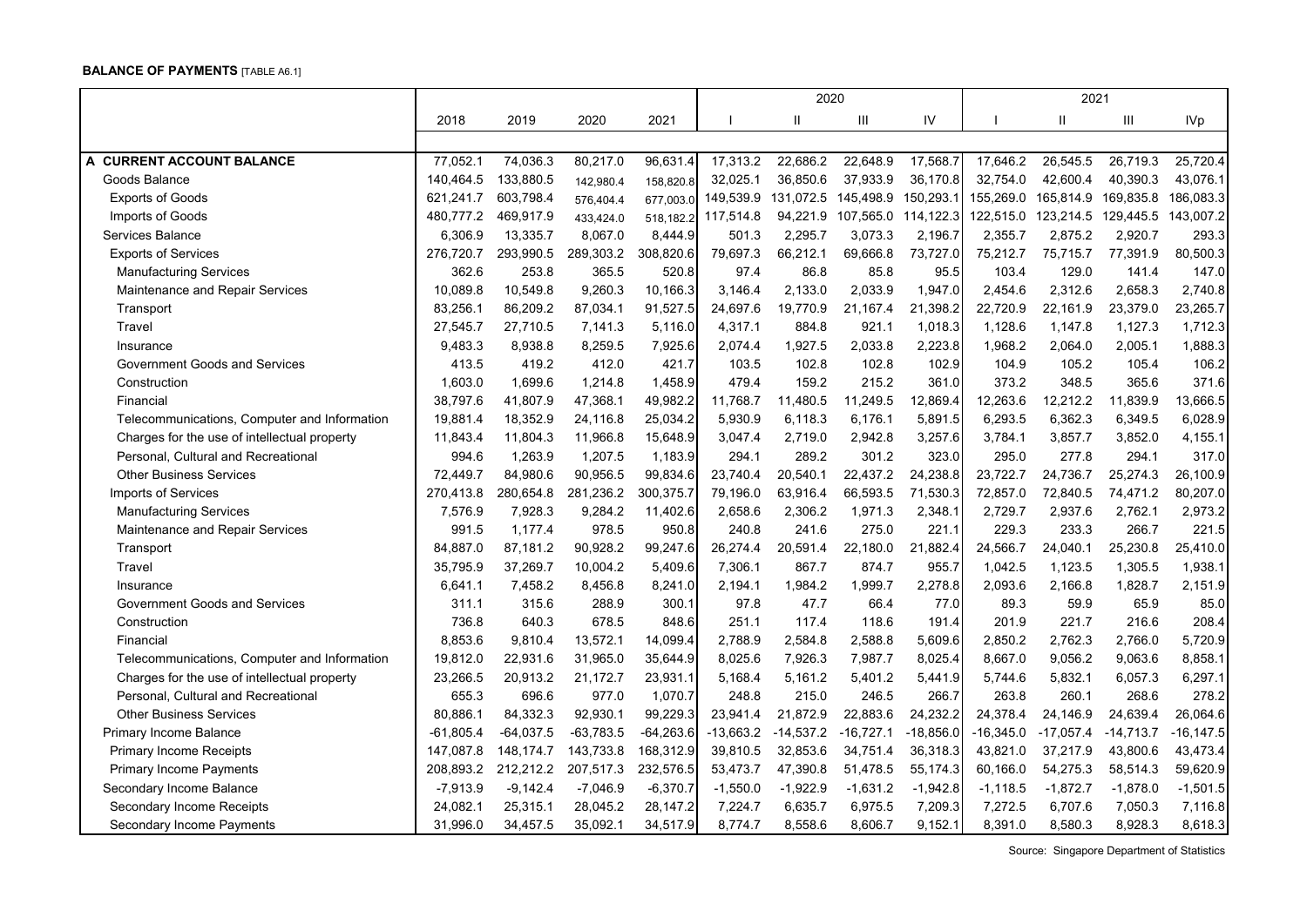#### **BALANCE OF PAYMENTS - Cont'd** [TABLE A6.1]

|                                                      |             |             |             |             |             | 2020         |             |             |             | 2021        |             |             |
|------------------------------------------------------|-------------|-------------|-------------|-------------|-------------|--------------|-------------|-------------|-------------|-------------|-------------|-------------|
|                                                      | 2018        | 2019        | 2020        | 2021        |             |              | Ш           | IV          |             | Ш           | Ш           | IV          |
|                                                      |             |             |             |             |             |              |             |             |             |             |             |             |
| <b>B CAPITAL AND FINANCIAL ACCOUNT BALANCE</b>       | 60,033.9    | 85,268.2    | $-21,747.6$ | 11,070.7    | 9,670.8     | $-21,801.6$  | 9,158.0     | $-18,774.8$ | $-13,719.8$ | 6,058.0     | $-2,212.6$  | 20,945.1    |
| Financial Account (Net)                              | 60,033.9    | 85,268.2    | $-21,747.6$ | 11,070.7    | 9,670.8     | $-21,801.6$  | 9,158.0     | $-18,774.8$ | $-13,719.8$ | 6,058.0     | $-2,212.6$  | 20,945.1    |
| Direct Investment                                    | $-79,597.8$ | $-76,219.1$ | $-59,318.8$ | $-78,050.3$ | $-17,735.5$ | $-12,889.4$  | $-11,403.1$ | $-17,290.8$ | $-22.371.0$ | $-22.076.9$ | $-18,980.4$ | $-14,622.0$ |
| Assets                                               | 29,901.9    | 75,856.6    | 43,817.6    | 63,674.7    | 11,204.0    | 11,575.8     | 10,346.7    | 10,691.1    | 13,831.5    | 13,422.2    | 16,129.6    | 20,291.4    |
| Liabilities                                          | 109,499.7   | 152,075.7   | 103,136.4   | 141,725.0   | 28,939.5    | 24,465.2     | 21,749.8    | 27,981.9    | 36,202.5    | 35,499.1    | 35,110.0    | 34,913.4    |
| Portfolio Investment                                 | 71,548.3    | 148,242.5   | 83,464.1    | 76,583.4    | 9,262.6     | 17,865.1     | 28,031.4    | 28,305.0    | 12,754.8    | 27,778.8    | 23,901.3    | 12,148.5    |
| Assets                                               | 52,562.4    | 155,694.0   | 83,148.8    | 99,184.0    | 10,211.8    | 14,502.6     | 26,020.7    | 32,413.7    | 15,774.4    | 37,156.2    | 23,981.6    | 22,271.8    |
| Deposit-taking corporations, except the central bank | $-15,181.3$ | 33,380.9    | $-7,103.1$  | 13,038.9    | $-15,641.7$ | $-1,509.0$   | $-2,084.0$  | 12,131.6    | $-5,746.4$  | 13,348.1    | 2,375.7     | 3,061.5     |
| Official                                             | 38,875.3    | 82,468.7    | 41,964.5    | 55,035.7    | 13,244.9    | 4,833.3      | 11,909.4    | 11,976.9    | 10,673.8    | 13,255.0    | 16,372.6    | 14,734.3    |
| Others                                               | 28,868.4    | 39,844.4    | 48,287.4    | 31,109.4    | 12,608.6    | 11,178.3     | 16,195.3    | 8,305.2     | 10,847.0    | 10,553.1    | 5,233.3     | 4,476.0     |
| Liabilities                                          | $-18,985.9$ | 7,451.5     | $-315.3$    | 22,600.6    | 949.2       | $-3,362.5$   | $-2,010.7$  | 4,108.7     | 3,019.6     | 9,377.4     | 80.3        | 10, 123.3   |
| Deposit-taking corporations, except the central bank | 202.0       | 253.7       | $-6,029.6$  | 4,895.3     | $-1,117.8$  | $-1,333.9$   | $-3,756.1$  | 178.2       | $-3.295.2$  | 4,216.6     | $-3,455.5$  | 7,429.4     |
| Others                                               | $-19,187.9$ | 7,197.8     | 5,714.3     | 17,705.3    | 2,067.0     | $-2,028.6$   | 1,745.4     | 3,930.5     | 6,314.8     | 5,160.8     | 3,535.8     | 2,693.9     |
| <b>Financial Derivatives</b>                         | 28,376.5    | 9,032.9     | $-2,023.5$  | 4,109.9     | $-1,199.7$  | 1,879.6      | $-588.6$    | $-2,114.8$  | $-206.1$    | $-1,046.5$  | 1,030.1     | 4,332.4     |
| Assets                                               | 7,319.2     | 14,931.0    | 22,135.9    | 9,749.3     | 8,074.3     | 3,501.2      | 4,925.2     | 5,635.2     | 5,026.7     | 4,597.7     | 1,255.8     | $-1,130.9$  |
| Liabilities                                          | $-21,057.3$ | 5,898.1     | 24,159.4    | 5,639.4     | 9,274.0     | 1,621.6      | 5,513.8     | 7,750.0     | 5,232.8     | 5,644.2     | 225.7       | $-5,463.3$  |
| Other Investment                                     | 39,706.9    | 4,211.9     | -43,869.4   | 8,427.7     | 19,343.4    | $-28,656.9$  | $-6,881.7$  | $-27,674.2$ | $-3,897.5$  | 1,402.6     | $-8,163.6$  | 19,086.2    |
| Assets                                               | 143,436.9   | 74,121.1    | 85,973.1    | 156,384.9   | 281,962.8   | $-147,697.5$ | $-38,707.9$ | $-9,584.3$  | 22,296.9    | 6,901.1     | 45,006.0    | 82,180.9    |
| Deposit-taking corporations, except the central bank | 81,488.8    | 30,688.2    | 120,223.2   | 60,363.0    | 285,437.7   | $-111,661.0$ | $-29,294.6$ | $-24,258.9$ | $-10,892.8$ | $-18,823.1$ | 35,400.7    | 54,678.2    |
| Official                                             | 60,303.0    | 63,741.1    | $-3,342.9$  | 45,593.8    | 19,907.3    | $-23,327.2$  | 65.3        | 11.7        | 10,030.8    | 21,204.2    | 2,402.8     | 11,956.0    |
| Others                                               | 1,645.1     | $-20,308.2$ | $-30,907.2$ | 50,428.     | $-23,382.2$ | $-12,709.3$  | $-9,478.6$  | 14,662.9    | 23,158.9    | 4,520.0     | 7,202.5     | 15,546.7    |
| Liabilities                                          | 103,730.0   | 69,909.2    | 129,842.5   | 147,957.2   | 262,619.4   | $-119,040.6$ | $-31,826.2$ | 18,089.9    | 26,194.4    | 5,498.5     | 53,169.6    | 63,094.7    |
| Deposit-taking corporations, except the central bank | 67,143.1    | 28,073.1    | 74,612.1    | 76,738.8    | 221,401.8   | $-114,932.2$ | $-41,867.8$ | 10,010.3    | 4.786.4     | $-5,029.2$  | 28,537.4    | 48,444.2    |
| <b>Others</b>                                        | 36,586.9    | 41,836.1    | 55,230.4    | 71,218.4    | 41,217.6    | $-4,108.4$   | 10,041.6    | 8,079.6     | 21,408.0    | 10,527.7    | 24,632.2    | 14,650.5    |
| <b>C NET ERRORS AND OMISSIONS</b>                    | $-93.7$     | $-210.9$    | 1,351.9     | 3,346.5     | $-646.6$    | 788.4        | 762.3       | 447.8       | 863.6       | 1,181.2     | 1,136.2     | 165.5       |
| D OVERALL BALANCE (A-B+C)                            | 16,924.5    | $-11,442.8$ | 103,316.5   | 88,907.2    | 6,995.8     | 45,276.2     | 14,253.2    | 36,791.3    | 32,229.6    | 21,668.7    | 30,068.1    | 4,940.8     |
| <b>E RESERVE ASSETS</b>                              | 16,924.5    | $-11,442.8$ | 103,316.5   | 88,907.2    | 6,995.8     | 45,276.2     | 14,253.2    | 36,791.3    | 32,229.6    | 21,668.7    | 30,068.1    | 4,940.8     |
| <b>Special Drawing Rights</b>                        | 11.0        | $-8.1$      | 40.7        | 7,036.8     | 66.7        | $-17.9$      | 2.7         | $-10.8$     | $-2.7$      | 7.4         | 7,145.8     | $-113.7$    |
| Reserves Position in the IMF                         | 363.8       | 185.4       | 536.2       | $-93.9$     | 40.2        | 279.2        | $-4.2$      | 221.0       | $-79.7$     | $-28.2$     | $-4.7$      | 18.7        |
| Foreign Exchange Assets                              | 16.549.7    | $-11,620.1$ | 102,739.6   | 81,964.3    | 6,888.9     | 45,014.9     | 14,254.7    | 36,581.1    | 32,312.0    | 21,689.5    | 22,927.0    | 5,035.8     |

<sup>1</sup> The capital account is consolidated under the financial account. Decrease in assets and liabilities, and net inflows in net balances, are indicated by a minus (-) sign. Source: Singapore Department of Statistics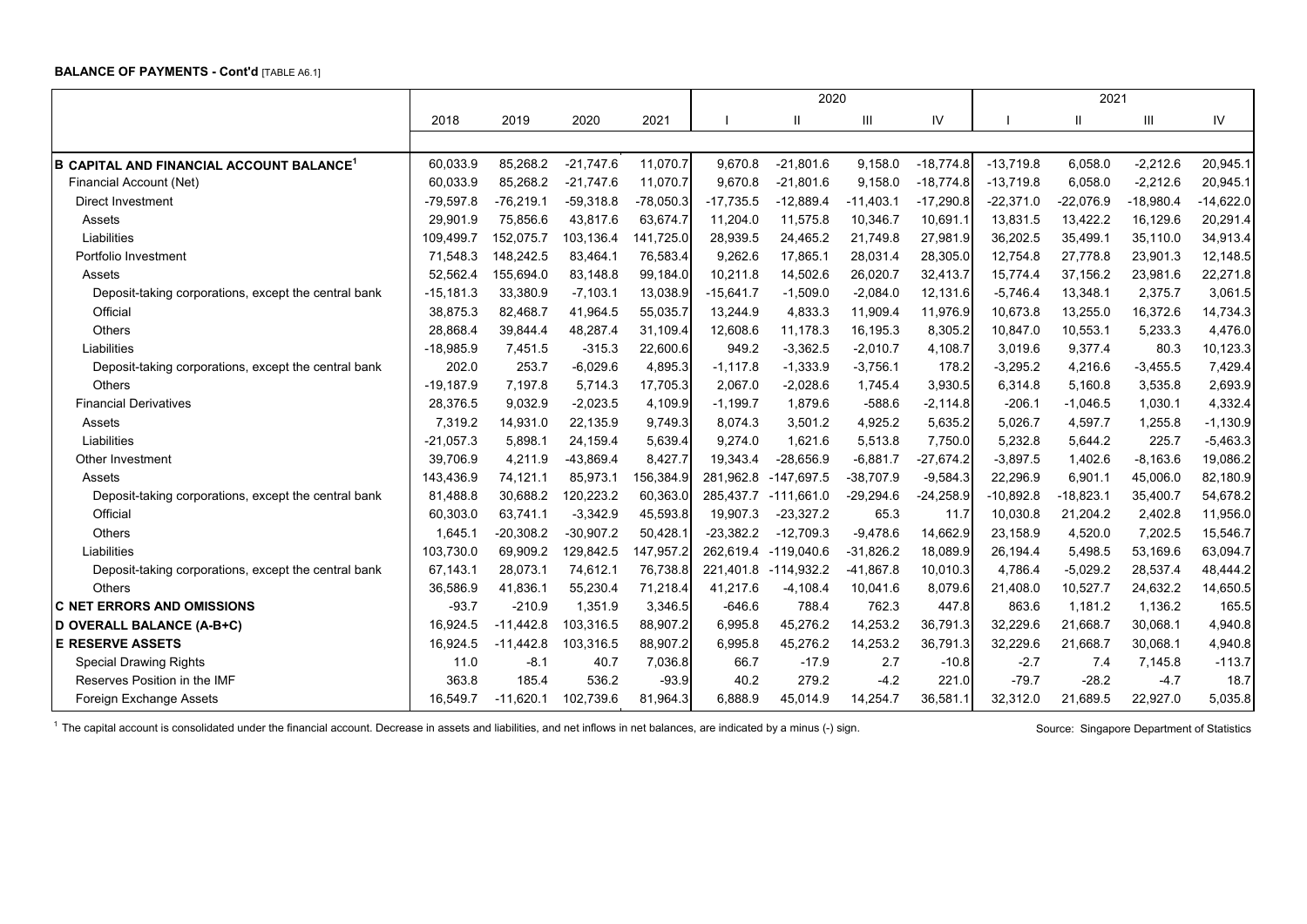## **QUARTERLY COMPOSITE LEADING INDEX** [TABLE A7.1]

|      | $\mathbf{I}$ | $\rm H$ | $\ensuremath{\mathsf{III}}\xspace$      | ${\sf IV}$ |
|------|--------------|---------|-----------------------------------------|------------|
|      |              |         | 2015=100                                |            |
| 2006 | 81.9         | 82.5    | 82.1                                    | 84.0       |
| 2007 | 87.4         | 90.4    | 90.9                                    | 90.8       |
| 2008 | 89.0         | 89.0    | 88.8                                    | 80.0       |
| 2009 | 78.9         | 84.8    | 90.6                                    | 93.8       |
| 2010 | 96.7         | 95.3    | 95.2                                    | 96.7       |
| 2011 | 96.6         | 97.3    | 93.8                                    | 94.1       |
| 2012 | 98.4         | 96.4    | 95.6                                    | 96.7       |
| 2013 | 98.5         | 99.3    | 99.8                                    | 100.3      |
| 2014 | 101.5        | 102.5   | 102.1                                   | 102.9      |
| 2015 | 100.6        | 101.5   | 99.3                                    | 98.7       |
| 2016 | 98.5         | 100.0   | 100.5                                   | 101.8      |
| 2017 | 105.7        | 105.7   | 107.0                                   | 109.4      |
| 2018 | 109.7        | 109.3   | 108.5                                   | 108.6      |
| 2019 | 106.5        | 105.0   | 105.5                                   | 104.4      |
| 2020 | 101.8        | 100.5   | 107.2                                   | 111.0      |
| 2021 | 110.8        | 111.9   | 111.9                                   | 112.9      |
|      |              |         | Percentage Change Over Previous Quarter |            |
| 2006 | 0.9          | 0.7     | $-0.5$                                  | 2.3        |
| 2007 | $4.0\,$      | 3.4     | $0.6\,$                                 | $-0.1$     |
| 2008 | $-2.0$       | $0.0\,$ | $-0.2$                                  | $-9.9$     |
| 2009 | $-1.4$       | 7.5     | $6.8\,$                                 | 3.5        |
| 2010 | 3.1          | $-1.4$  | $-0.1$                                  | 1.6        |
| 2011 | $-0.1$       | 0.7     | $-3.6$                                  | 0.3        |
| 2012 | 4.6          | $-2.0$  | $-0.8$                                  | $1.2$      |
| 2013 | 1.9          | $0.8\,$ | 0.5                                     | $0.5\,$    |
| 2014 | $1.2$        | $1.0\,$ | $-0.4$                                  | $0.8\,$    |
| 2015 | $-2.2$       | $0.9\,$ | $-2.2$                                  | $-0.6$     |
| 2016 | $-0.2$       | 1.5     | $0.5\,$                                 | $1.3$      |
| 2017 | 3.8          | $0.0\,$ | $1.2$                                   | $2.2\,$    |
| 2018 | 0.3          | $-0.4$  | $-0.7$                                  | 0.1        |
| 2019 | $-1.9$       | $-1.4$  | $0.5\,$                                 | $-1.0$     |
| 2020 | $-2.5$       | $-1.3$  | $6.7\,$                                 | $3.5\,$    |
| 2021 | $-0.2$       | $1.0$   | $0.0\,$                                 | $0.9\,$    |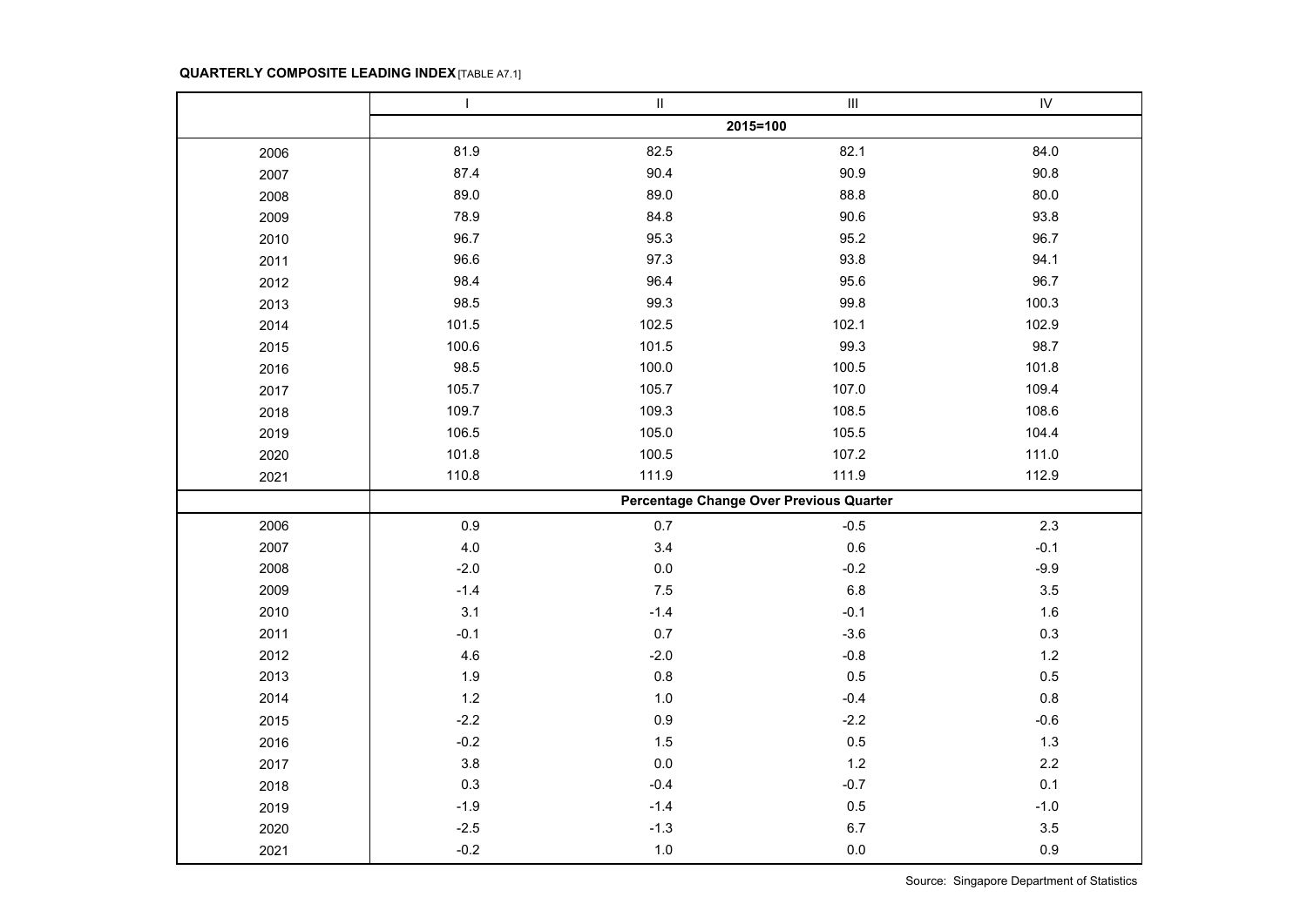|                                                             |             | 2019          |                                    |               |       |           | 2020                               |               |       |          | 2021                               |            |
|-------------------------------------------------------------|-------------|---------------|------------------------------------|---------------|-------|-----------|------------------------------------|---------------|-------|----------|------------------------------------|------------|
|                                                             |             | $\mathsf{II}$ | $\ensuremath{\mathsf{III}}\xspace$ | $\mathsf{IV}$ |       | $\rm H$   | $\ensuremath{\mathsf{III}}\xspace$ | $\mathsf{IV}$ |       | $\sf II$ | $\ensuremath{\mathsf{III}}\xspace$ | <b>IVp</b> |
|                                                             |             |               |                                    |               |       |           | In Percentage Terms                |               |       |          |                                    |            |
| <b>General Business Expectations</b><br>(For Next 6 Months) | $+1$        | $-11$         | $-5$                               | $+12$         | $-56$ | $-7$      | $-3$                               | $+32$         | $+38$ | $+20$    | $+16$                              | $+8$       |
| Numbers Employed                                            | $\mathbf 0$ | $-1$          | $-3$                               | $-3$          | $-10$ | $-7$      | $-8$                               | $+4$          | $+9$  | $+8$     | $+11$                              | $+12$      |
| New Orders Received                                         | $-2$        | $-5$          | $-2$                               | $+1$          | $-49$ | $-12$     | $+1$                               | $+11$         | $+30$ | $+10$    | $+11$                              | $+5$       |
| Output                                                      | $+1$        | $-14$         | $-2$                               | $+1$          | $-32$ | $-6$      | $\mathbf 0$                        | $+17$         | $+28$ | $+9$     | $+7$                               | $+2$       |
| <b>Direct Export Overseas</b>                               | $+9$        | $-6$          | $-3$                               | $-4$          | $-45$ | $-7$      | $\mathsf 0$                        | $+15$         | $+42$ | $+9$     | $+13$                              | $+9$       |
| <b>Stocks of Finished Goods</b>                             | $+5$        | $-3$          | $+1$                               | $-2$          | $-7$  | $\pmb{0}$ | $-1$                               | $+8$          | $-6$  | $-10$    | $+4$                               | $+9$       |
| <b>Average Selling Prices</b>                               | $-16$       | $-15$         | $-17$                              | $-16$         | $-27$ | $-6$      | $-21$                              | $+1$          | $+15$ | $+16$    | $+4$                               | $+1$       |

Note: "Net weighted balance" is the difference between the weighted percentages of "ups" and "downs". Source: Source: Economic Development Board

A plus sign indicates a net upward trend and a minus sign denotes a net downward trend.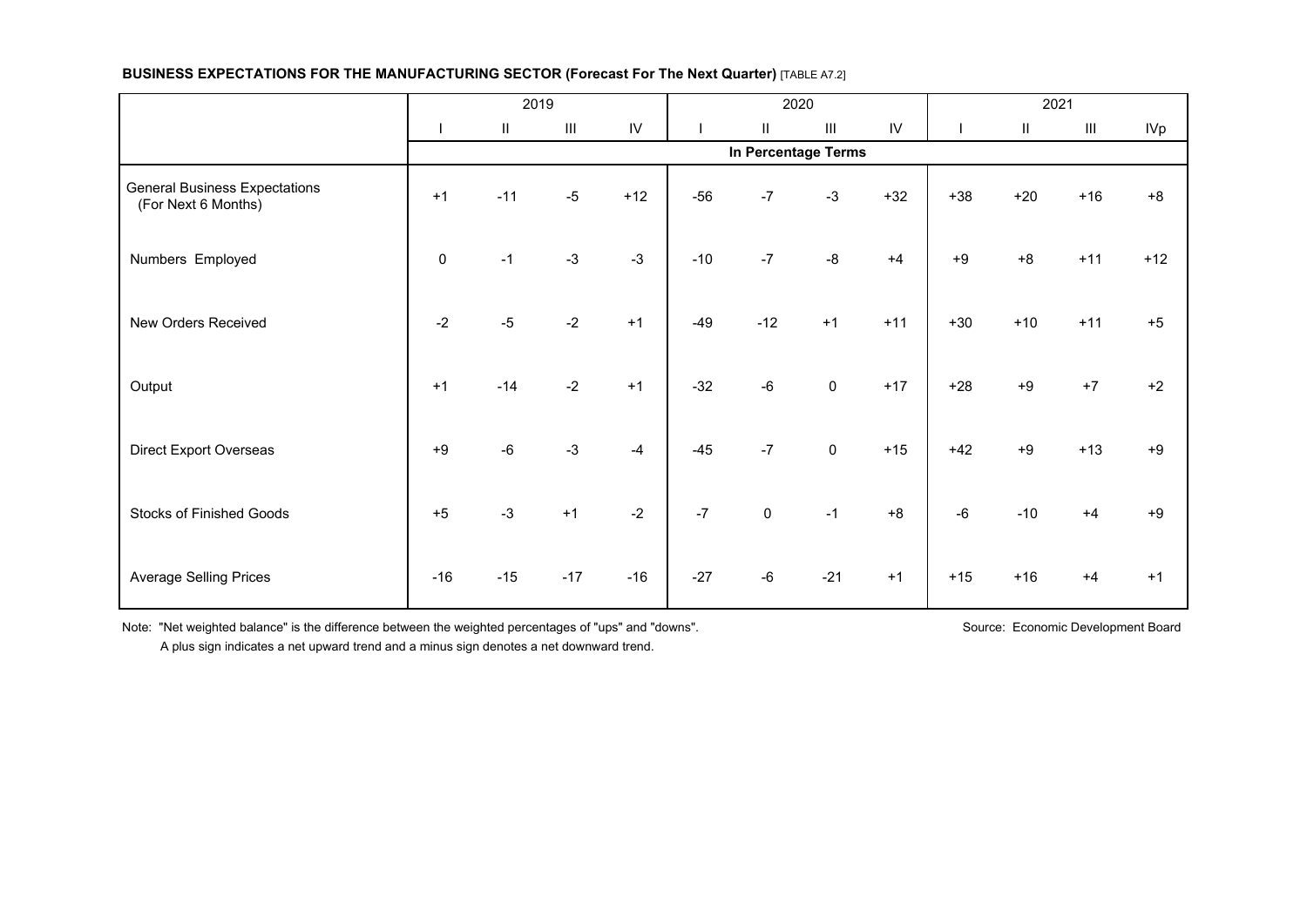#### **BUSINESS EXPECTATIONS FOR THE SERVICES SECTOR (Forecast For The Next Quarter)** [TABLE A7.3]

|                                                                            |                | 2019        |                    |               |                                          | 2020          |              |             |               | 2021          |                |                |
|----------------------------------------------------------------------------|----------------|-------------|--------------------|---------------|------------------------------------------|---------------|--------------|-------------|---------------|---------------|----------------|----------------|
|                                                                            |                | Ш           | $\mathop{\rm III}$ | IV            |                                          | Ш             | Ш            | IV          | т             | Ш             | Ш              | IV             |
|                                                                            |                |             |                    |               | Net Weighted Balance In Percentage Terms |               |              |             |               |               |                |                |
| <b>TOTAL SERVICES SECTOR</b>                                               |                |             |                    |               |                                          |               |              |             |               |               |                |                |
| General Business Expectations (For Next 6 Months)                          | $+4$           | $+2$        | $+1$               | $-2$          | $-58$                                    | $-31$         | $-5$         | $+7$        | $+11$         | $+11$         | $+19$          | $+14$          |
| <b>Operating Receipts</b>                                                  | $+6$           | $+3$        | $+3$               | -3            | $-53$                                    | $-29$         | -5           | $+5$        | $+9$          | $+9$          | $+16$          | $+12$          |
| Employment                                                                 | $+2$           | $+5$        | $+6$               | $+1$          | $-24$                                    | $-21$         | $-7$         | $\mathbf 0$ | $+6$          | $+3$          | $+10$          | $+9$           |
| <b>WHOLESALE TRADE</b>                                                     |                |             |                    |               |                                          |               |              |             |               |               |                |                |
| General Business Expectations (For Next 6 Months)                          | $+9$           | $-4$        | $-5$               | $-15$         | -53                                      | -27           | $-2$         | $+11$       | $+13$         | +26           | $+20$          | $+20$          |
| <b>Operating Receipts</b>                                                  | $+11$          | 0           | $\mathbf 0$        | $-20$         | $-47$                                    | $-28$         | $-3$         | $+10$       | $+10$         | $+24$         | +23            | $+19$          |
| Employment                                                                 | $+2$           | 0           | -6                 | 0             | $-13$                                    | $-18$         | -5           | $+1$        | $+2$          | $+9$          | $+5$           | $+10$          |
| <b>Ending Stocks of Merchandise</b>                                        | $+1$           | $+1$        | $-3$               | -9            | -8                                       | $-2$          | $-11$        | $+14$       | $-17$         | $+4$          | $+1$           | $+1$           |
| <b>RETAIL TRADE</b>                                                        |                |             |                    |               |                                          |               |              |             |               |               |                |                |
| General Business Expectations (For Next 6 Months)                          | $-14$<br>$-10$ | $-7$<br>-9  | $+7$               | $-22$         | -84                                      | $-24$         | $+5$         | $+17$       | $-18$         | $+8$          | $+23$          | $+11$          |
| <b>Operating Receipts</b>                                                  |                | $-4$        | $+18$              | $-19$         | $-82$                                    | $-21$         | $+5$         | $+12$       | $-18$<br>$-1$ | $+8$          | $+24$<br>$+29$ | $+12$<br>$+13$ |
| Employment                                                                 | $-4$<br>$+2$   | $-2$        | $+20$<br>$+21$     | $-2$<br>$-30$ | $-22$<br>$-32$                           | $-15$<br>$-2$ | $+3$<br>$+1$ | $+2$<br>-8  | $-3$          | $+3$<br>$+16$ | $+31$          | $+31$          |
| <b>Ending Stocks of Merchandise</b><br><b>TRANSPORTATION &amp; STORAGE</b> |                |             |                    |               |                                          |               |              |             |               |               |                |                |
| General Business Expectations (For Next 6 Months)                          | $-14$          | $+11$       | $+11$              | $-4$          | $-52$                                    | $-35$         | $-10$        | $+8$        | $+5$          | $+10$         | $+35$          | $+17$          |
| <b>Operating Receipts</b>                                                  | $-10$          | $+9$        | $+9$               | $\Omega$      | -46                                      | $-22$         | $-3$         | $+8$        | $+13$         | $+2$          | $+33$          | $+12$          |
| Employment                                                                 | $-1$           | $+1$        | $+3$               | $-2$          | $-18$                                    | $-19$         | $-20$        | $+4$        | $+5$          | $+5$          | $+8$           | $+10$          |
| <b>ACCOMMODATION</b>                                                       |                |             |                    |               |                                          |               |              |             |               |               |                |                |
| General Business Expectations (For Next 6 Months)                          | $-2$           | $+25$       | $+22$              | $-32$         | $-97$                                    | $-76$         | $-51$        | $-42$       | $-20$         | $+2$          | $+23$          | $+5$           |
| <b>Operating Receipts</b>                                                  | -5             | $+37$       | $+16$              | $-26$         | -90                                      | $-68$         | $-51$        | $-46$       | $-27$         | $+2$          | $+26$          | $+2$           |
| Employment                                                                 | $-1$           | $+14$       | $+12$              | $-16$         | -56                                      | -49           | $-60$        | $-23$       | $-5$          | $+5$          | $+28$          | $+10$          |
| <b>Ending Stocks of Merchandise</b>                                        | $+4$           | $+7$        | $+4$               | $-11$         | $-51$                                    | $-21$         | $-2$         | $-18$       | $-21$         | $-2$          | $-2$           | $-2$           |
| <b>FOOD AND BEVERAGE SERVICES</b>                                          |                |             |                    |               |                                          |               |              |             |               |               |                |                |
| General Business Expectations (For Next 6 Months)                          | -9             | $+19$       | $+28$              | $-20$         | -96                                      | -32           | $+10$        | $+14$       | $+10$         | -9            | $+13$          | $+8$           |
| <b>Operating Receipts</b>                                                  | -5             | $+26$       | $+27$              | $-26$         | $-88$                                    | $-29$         | $+10$        | $+12$       | $+17$         | $-4$          | $+20$          | $+7$           |
| Employment                                                                 | $-4$           | $+29$       | $+29$              | $-6$          | $-42$                                    | $-27$         | $+8$         | $+6$        | $+4$          | $\mathbf 0$   | $+15$          | $+10$          |
| <b>Ending Stocks of Merchandise</b>                                        | $+7$           | $+23$       | $+24$              | -8            | $-54$                                    | $-9$          | $+21$        | $+3$        | $+17$         | $+21$         | $+17$          | $+17$          |
| <b>INFORMATION &amp; COMMUNICATIONS</b>                                    |                |             |                    |               |                                          |               |              |             |               |               |                |                |
| General Business Expectations (For Next 6 Months)                          | $+18$          | $+12$       | $+9$               | $+8$          | $-21$                                    | $-17$         | $+5$         | $+12$       | $+23$         | $+10$         | $+9$           | $+20$          |
| <b>Operating Receipts</b>                                                  | $+14$          | $+9$        | $+13$              | $+7$          | $-12$                                    | $-12$         | $+5$         | $+9$        | $+12$         | $+10$         | $+9$           | $+13$          |
| Employment                                                                 | $+8$           | $+1$        | $+3$               | $+1$          | $-4$                                     | $-5$          | $\mathbf 0$  | $+12$       | $+12$         | $+1$          | $+6$           | $+11$          |
| <b>FINANCE &amp; INSURANCE</b>                                             |                |             |                    |               |                                          |               |              |             |               |               |                |                |
| General Business Expectations (For Next 6 Months)                          | $+9$           | $-3$        | -8                 | $+12$         | $-72$                                    | $-20$         | $+4$         | $+18$       | $+15$         | $+13$         | $+27$          | $+19$          |
| <b>Operating Receipts</b>                                                  | $+15$          | 0           | $-2$               | $+13$         | -65                                      | -21           | $+1$         | $+13$       | $+11$         | $+9$          | $+14$          | $+15$          |
| Employment                                                                 | 0              | $\mathbf 0$ | $\mathbf 0$        | $+4$          | $-7$                                     | -6            | $+1$         | $+3$        | $+4$          | $+6$          | $+8$           | $+15$          |
| <b>REAL ESTATE</b>                                                         | $-1$           | $+4$        | $-3$               | $\mathbf{0}$  | -63                                      | -59           | $-45$        | $-16$       | $+10$         | $-8$          | $+5$           | $-12$          |
| General Business Expectations (For Next 6 Months)                          | $-3$           | $+1$        | $-5$               | $+1$          | $-45$                                    | $-40$         | $-35$        | $-17$       | $+11$         | $-6$          | $+6$           | $-13$          |
| <b>Operating Receipts</b><br>Employment                                    | $\mathbf 0$    | $+22$       | $\mathbf 0$        | $+14$         | $-30$                                    | $-30$         | $-6$         | $-6$        | $+13$         | $\mathbf 0$   | $+4$           | $-1$           |
| PROFESSIONAL SERVICES                                                      |                |             |                    |               |                                          |               |              |             |               |               |                |                |
| General Business Expectations (For Next 6 Months)                          | $+9$           | $+3$        | $+3$               | $+2$          | $-70$                                    | $-42$         | $-22$        | $-9$        | $+9$          | $+3$          | $+7$           | $+10$          |
| <b>Operating Receipts</b>                                                  | $+5$           | $+1$        | $+5$               | $-2$          | $-69$                                    | $-43$         | $-25$        | $-15$       | $+4$          | $+4$          | $+5$           | $+9$           |
| Employment                                                                 | $+2$           | $+8$        | $+13$              | $-5$          | $-33$                                    | $-29$         | $-22$        | $-14$       | $+1$          | $+1$          | $+9$           | $+1$           |
| <b>ADMINISTRATIVE &amp; SUPPORT SERVICES</b>                               |                |             |                    |               |                                          |               |              |             |               |               |                |                |
| General Business Expectations (For Next 6 Months)                          | $-1$           | $-3$        | $-1$               | $-1$          | $-40$                                    | $-42$         | -9           | -8          | $+7$          | $-7$          | $+4$           | $+2$           |
| <b>Operating Receipts</b>                                                  | $+4$           | $-2$        | $+1$               | $+1$          | $-38$                                    | $-39$         | -9           | $-6$        | $+5$          | $-4$          | $+5$           | $+1$           |
| Employment                                                                 | $+4$           | $-4$        | $-3$               | $+4$          | -42                                      | -43           | $-15$        | $-7$        | $+1$          | $-4$          | $+6$           | $+3$           |
| <b>RECREATION, COMMUNITY &amp; PERSONAL SERVICES*</b>                      |                |             |                    |               |                                          |               |              |             |               |               |                |                |
| General Business Expectations (For Next 6 Months)                          | $+5$           | $+9$        | $+7$               | $+6$          | -58                                      | -36           | $+11$        | $+12$       | $+10$         | $+1$          | $+13$          | $+11$          |
| <b>Operating Receipts</b>                                                  | $+4$           | $+14$       | $+8$               | $+6$          | -69                                      | -35           | $+11$        | $+16$       | $+16$         | 0             | $+6$           | $+15$          |
|                                                                            |                |             |                    |               |                                          |               |              |             |               |               |                |                |
| Employment                                                                 | $+10$          | $+12$       | $+11$              | $+9$          | $-19$                                    | $-10$         | $+6$         | $+7$        | $+19$         | $+6$          | $+9$           | $+14$          |
|                                                                            |                |             |                    |               |                                          |               |              |             |               |               |                |                |

Note: "Net weighted balance" is the difference between the weighted percentages of "ups" and "downs". Source: Singapore Department of Statistics

A plus sign indicates a net upward trend and a minus sign denotes a net downward trend.

\* New industry with effect from 1Q2011. Comprises education, health & social services, arts, entertainment & recreation and other service activities.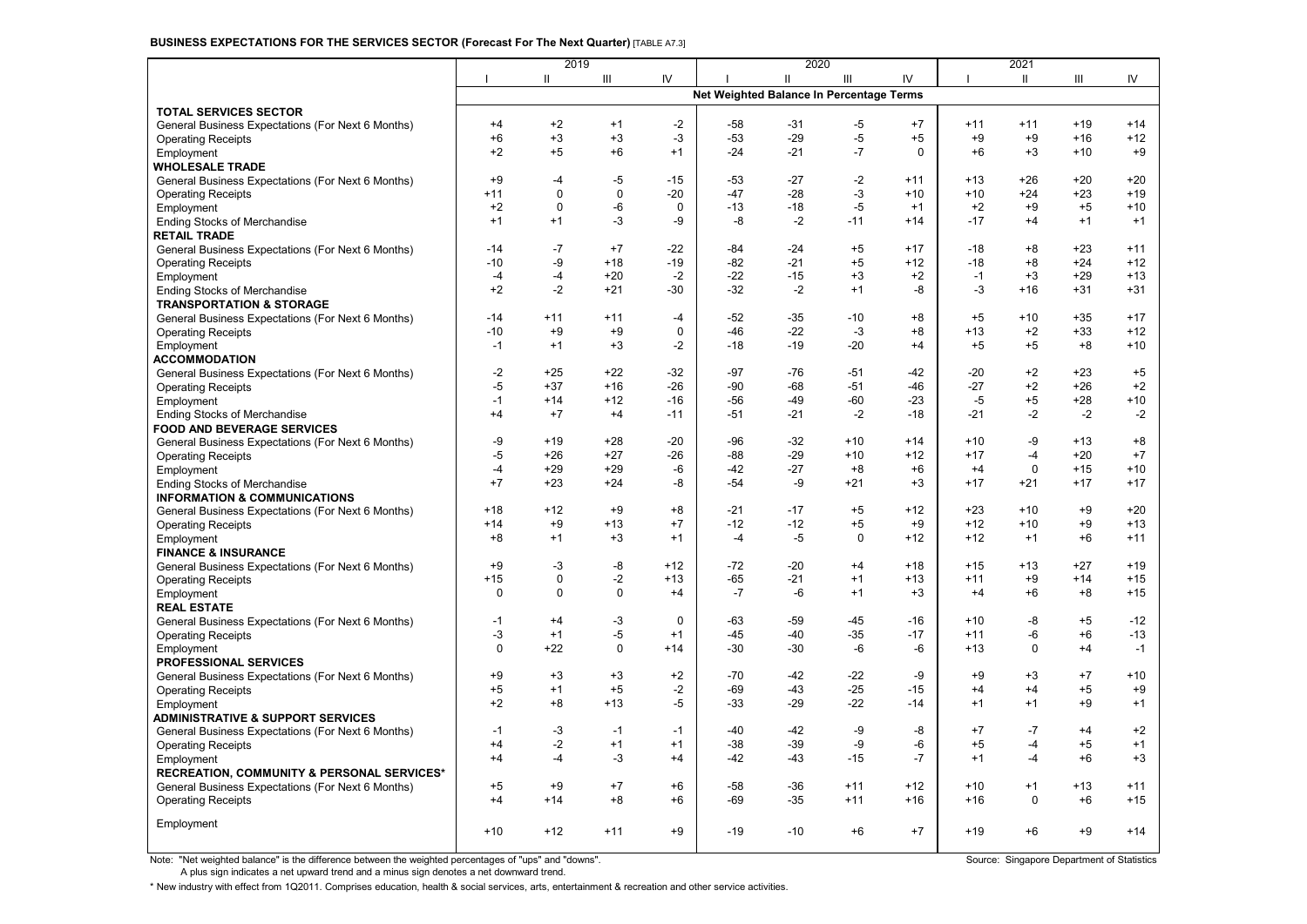### **PRINCIPAL STATISTICS OF MANUFACTURING** [TABLE A8.1]

|                             | 2017    | 2018    | 2019    | 2020    | 2021p   | 2017   | 2018   | 2019                            | 2020    | 2021p  |
|-----------------------------|---------|---------|---------|---------|---------|--------|--------|---------------------------------|---------|--------|
|                             |         |         |         |         |         |        |        | <b>Annual Percentage Change</b> |         |        |
| Employment (Number)         | 386,096 | 381,872 | 379,499 | 370,111 | 350,622 | $-0.7$ | $-1.1$ | $-0.6$                          | $-2.5$  | $-5.3$ |
| Total Output (\$ Million)   | 322,118 | 364,872 | 337,800 | 313,409 | 385,638 | 17.8   | 13.3   | $-7.4$                          | $-7.2$  | 23.0   |
| Materials (\$ Million)      | 154,772 | 175,058 | 169,160 | 149,029 | 188,301 | 19.6   | 13.1   | $-3.4$                          | $-11.9$ | 26.4   |
| Remuneration (\$ Million)   | 21,654  | 21,828  | 22,617  | 22,200  | 22,717  | 2.2    | 0.8    | 3.6                             | $-1.8$  | 2.3    |
| Value Added (\$ Million)    | 79,061  | 99,541  | 92,570  | 88,901  | 112,667 | 12.9   | 25.9   | $-7.0$                          | $-4.0$  | 26.7   |
| Direct Exports (\$ Million) | 213,656 | 239,350 | 227,725 | 223,488 | na      | 19.6   | 12.0   | $-4.9$                          | $-1.9$  | na     |

Notes: 1 Refers to all manufacturing establishments. The state of the state of the state of the state of the state of the state of the state of the state of the state of the state of the state of the state of the state of

2 The industries are classified according to SSIC 2020.

3 Total output includes manufacturing output and other operating income.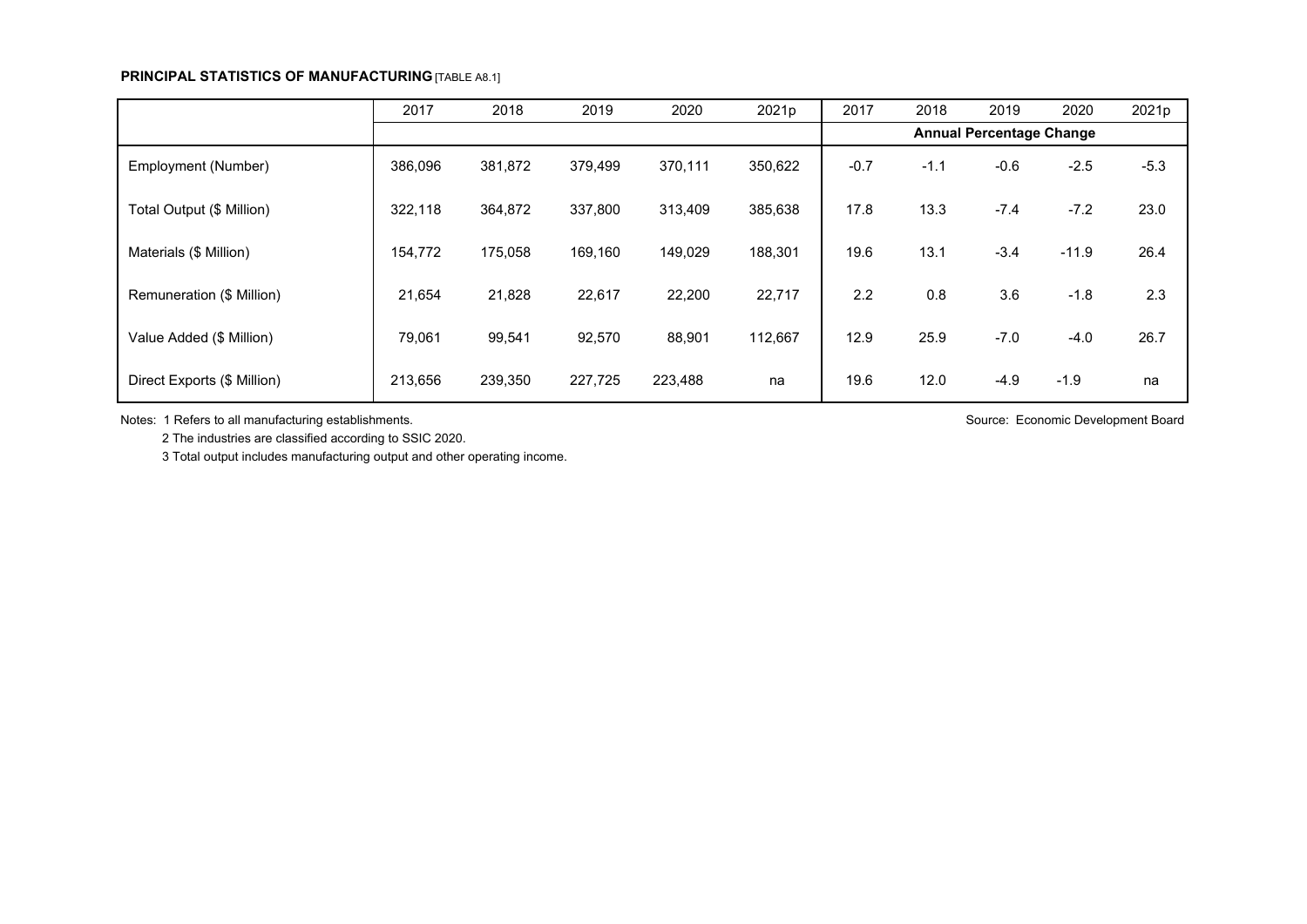## **PRINCIPAL STATISTICS OF MANUFACTURING BY INDUSTRY CLUSTER, 2020**[TABLE A8.2]

|                                         | Employment |       |          | Remuneration | <b>Total Output</b> |         |          | Value Added | Remuneration<br>Per Worker | Value Added<br>Per Worker |
|-----------------------------------------|------------|-------|----------|--------------|---------------------|---------|----------|-------------|----------------------------|---------------------------|
|                                         | No.        | $\%$  | \$ M     | %            | \$ M                | $\%$    | \$ M     | $\%$        | \$'000                     |                           |
| <b>Electronics</b>                      | 62,210     | 16.8  | 4,959.2  | 22.3         | 133,142.1           | 42.5    | 34,740.0 | 39.1        | 79.7                       | 558.4                     |
| Semiconductors                          | 33,717     | 9.1   | 3,173.7  | 14.3         | 102,946.0           | 32.8    | 27,512.7 | 30.9        | 94.1                       | 816.0                     |
| Computer Peripherals & Data Storage     | 12,464     | 3.4   | 716.9    | 3.2          | 12,735.7            | 4.1     | 2,574.2  | 2.9         | 57.5                       | 206.5                     |
| Infocomms & Consumer Electronics        | 8,461      | 2.3   | 618.0    | 2.8          | 14,014.6            | 4.5     | 3,403.8  | 3.8         | 73.0                       | 402.3                     |
| Other Electronic Modules & Components   | 7,568      | 2.0   | 450.6    | 2.0          | 3,445.8             | 1.1     | 1,249.4  | 1.4         | 59.5                       | 165.1                     |
| <b>Chemicals</b>                        | 26,088     | 7.0   | 2,938.0  | 13.2         | 64,264.0            | 20.5    | 12,553.6 | 14.1        | 112.6                      | 481.2                     |
| Petroleum                               | 4,671      | 1.3   | 828.9    | 3.7          | 21,996.1            | 7.0     | 1,586.2  | 1.8         | 177.5                      | 339.6                     |
| Petrochemicals                          | 5,646      | 1.5   | 662.3    | 3.0          | 25,472.2            | 8.1     | 4,622.2  | 5.2         | 117.3                      | 818.7                     |
| <b>Specialty Chemicals</b>              | 9,220      | 2.5   | 850.7    | 3.8          | 11,310.5            | 3.6     | 4,092.5  | 4.6         | 92.3                       | 443.9                     |
| Others                                  | 6,551      | 1.8   | 596.1    | 2.7          | 5,485.2             | 1.8     | 2,252.7  | 2.5         | 91.0                       | 343.9                     |
| <b>Biomedical Manufacturing</b>         | 25,285     | 6.8   | 2,175.6  | 9.8          | 32,948.6            | 10.5    | 14,654.4 | 16.5        | 86.0                       | 579.6                     |
| Pharmaceuticals                         | 8,931      | 2.4   | 1,097.8  | 4.9          | 17,178.2            | 5.5     | 8,771.4  | 9.9         | 122.9                      | 982.1                     |
| <b>Medical Technology</b>               | 16,354     | 4.4   | 1,077.8  | 4.9          | 15,770.4            | $5.0\,$ | 5,883.0  | 6.6         | 65.9                       | 359.7                     |
| <b>Precision Engineering</b>            | 90,911     | 24.6  | 4,861.1  | 21.9         | 40,518.5            | 12.9    | 13,275.5 | 14.9        | 53.5                       | 146.0                     |
| Machinery & Systems                     | 44,547     | 12.0  | 2,687.6  | 12.1         | 28,950.1            | 9.2     | 8,819.5  | 9.9         | 60.3                       | 198.0                     |
| Precision Modules & Components          | 46,364     | 12.5  | 2,173.6  | 9.8          | 11,568.4            | 3.7     | 4,456.0  | 5.0         | 46.9                       | 96.1                      |
| <b>Transport Engineering</b>            | 79,945     | 21.6  | 3,694.6  | 16.6         | 20,902.9            | 6.7     | 6,313.1  | 7.1         | 46.2                       | 79.0                      |
| Marine & Offshore Engineering           | 53,786     | 14.5  | 1,975.5  | 8.9          | 8,419.9             | 2.7     | 2,225.9  | 2.5         | 36.7                       | 41.4                      |
| Aerospace                               | 20,085     | 5.4   | 1,306.1  | 5.9          | 9,756.3             | 3.1     | 3,119.0  | 3.5         | 65.0                       | 155.3                     |
| Land                                    | 6,074      | 1.6   | 413.0    | 1.9          | 2,726.7             | 0.9     | 968.2    | 1.1         | 68.0                       | 159.4                     |
| <b>General Manufacturing Industries</b> | 85,672     | 23.1  | 3,571.1  | 16.1         | 21,632.6            | 6.9     | 7,364.4  | 8.3         | 41.7                       | 86.0                      |
| Food, Beverages & Tobacco               | 31,399     | 8.5   | 1,393.5  | 6.3          | 10,425.0            | 3.3     | 3,962.0  | 4.5         | 44.4                       | 126.2                     |
| Printing                                | 11,360     | 3.1   | 569.1    | 2.6          | 1,348.7             | 0.4     | 617.7    | 0.7         | 50.1                       | 54.4                      |
| Miscellaneous industries                | 42,913     | 11.6  | 1,608.5  | 7.2          | 9,859.0             | 3.1     | 2,784.7  | 3.1         | 37.5                       | 64.9                      |
| <b>TOTAL MANUFACTURING</b>              | 370,111    | 100.0 | 22,199.7 | 100.0        | 313,408.7           | 100.0   | 88,901.0 | 100.0       | 60.0                       | 240.2                     |

Notes: 1 Refers to all manufacturing establishments. The state of the state of the state of the state of the state of the state of the state of the state of the state of the state of the state of the state of the state of

2 The industries are classified according to SSIC 2020.

3 Figures may not add up due to rounding.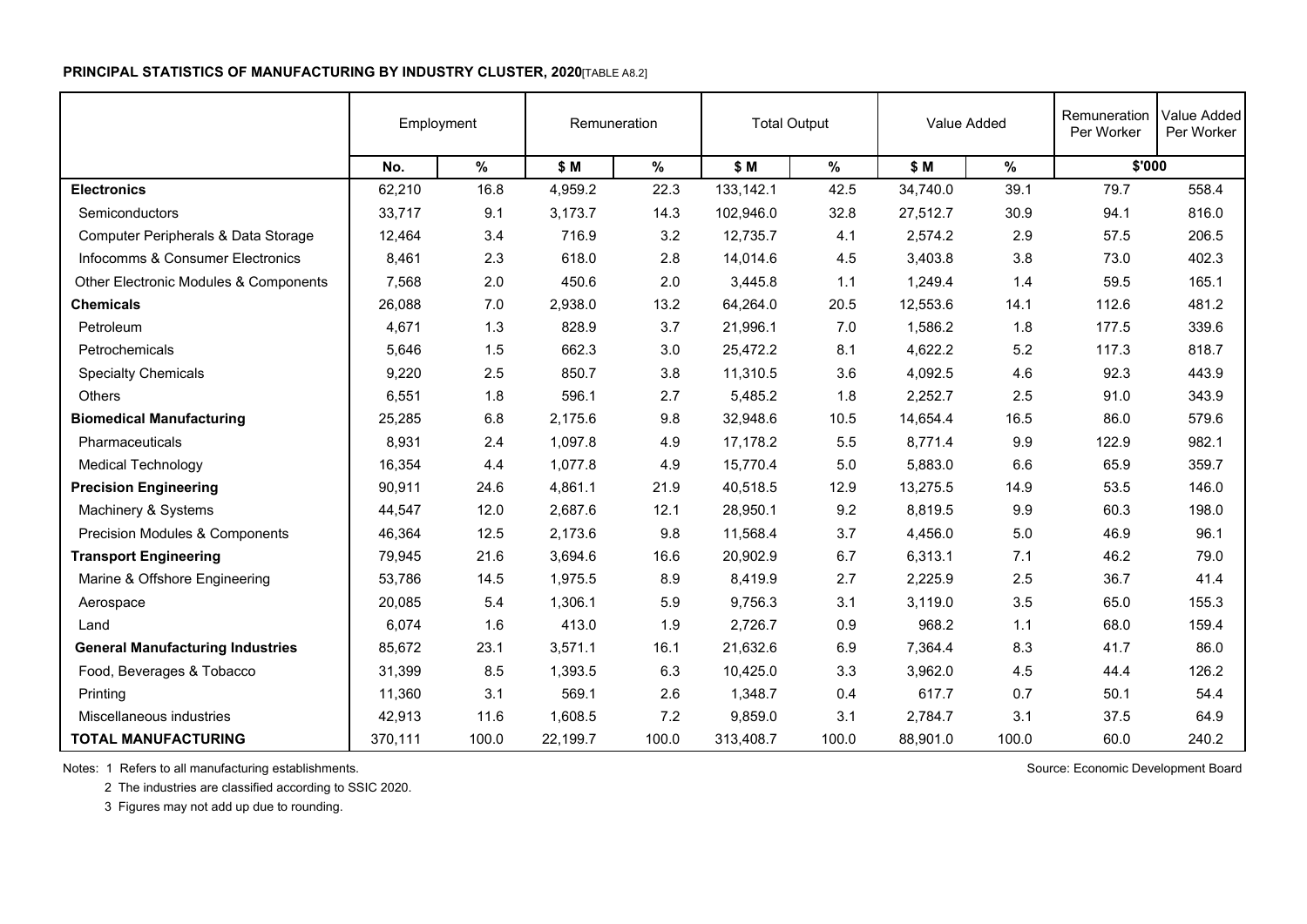#### **PRINCIPAL STATISTICS OF MANUFACTURING BY INDUSTRY CLUSTER, 2021 p** [TABLE A8.3]

|                                         | Employment |       |          | Remuneration | <b>Total Output</b> |       |           | Value Added | Remuneration<br>Per Worker | Value Added<br>Per Worker |
|-----------------------------------------|------------|-------|----------|--------------|---------------------|-------|-----------|-------------|----------------------------|---------------------------|
|                                         | No.        | $\%$  | \$ M     | %            | \$ M                | $\%$  | \$ M      | $\%$        | \$'000                     |                           |
| <b>Electronics</b>                      | 59,075     | 16.8  | 5,215.0  | 23.0         | 160,403.4           | 41.6  | 45,852.8  | 40.7        | 88.3                       | 776.2                     |
| Semiconductors                          | 33,271     | 9.5   | 3,473.1  | 15.3         | 127,982.4           | 33.2  | 38,709.8  | 34.4        | 104.4                      | 1,163.5                   |
| Computer Peripherals & Data Storage     | 10,863     | 3.1   | 716.6    | 3.2          | 14,390.8            | 3.7   | 2,471.6   | 2.2         | 66.0                       | 227.5                     |
| Infocomms & Consumer Electronics        | 7,168      | 2.0   | 524.6    | 2.3          | 14,053.2            | 3.6   | 3,396.2   | 3.0         | 73.2                       | 473.8                     |
| Other Electronic Modules & Components   | 7,772      | 2.2   | 500.7    | 2.2          | 3,977.0             | 1.0   | 1,275.2   | 1.1         | 64.4                       | 164.1                     |
| <b>Chemicals</b>                        | 25,362     | 7.2   | 2,967.9  | 13.1         | 92,389.3            | 24.0  | 18,752.2  | 16.6        | 117.0                      | 739.4                     |
| Petroleum                               | 4,451      | 1.3   | 792.8    | 3.5          | 35,558.4            | 9.2   | 4,516.3   | 4.0         | 178.1                      | 1,014.7                   |
| Petrochemicals                          | 5,503      | 1.6   | 670.0    | 2.9          | 38,609.8            | 10.0  | 7,657.5   | 6.8         | 121.7                      | 1,391.5                   |
| <b>Specialty Chemicals</b>              | 8,943      | 2.6   | 866.4    | 3.8          | 12,561.3            | 3.3   | 4,216.9   | 3.7         | 96.9                       | 471.5                     |
| <b>Others</b>                           | 6,466      | 1.8   | 638.8    | 2.8          | 5,659.8             | 1.5   | 2,361.5   | 2.1         | 98.8                       | 365.2                     |
| <b>Biomedical Manufacturing</b>         | 25,302     | 7.2   | 2,342.2  | 10.3         | 36,394.9            | 9.4   | 16,552.1  | 14.7        | 92.6                       | 654.2                     |
| Pharmaceuticals                         | 8,982      | 2.6   | 1,167.0  | 5.1          | 18,688.4            | 4.8   | 10,499.3  | 9.3         | 129.9                      | 1,168.9                   |
| <b>Medical Technology</b>               | 16,321     | 4.7   | 1,175.2  | 5.2          | 17.706.5            | 4.6   | 6,052.8   | 5.4         | 72.0                       | 370.9                     |
| <b>Precision Engineering</b>            | 85,878     | 24.5  | 4,963.8  | 21.9         | 47,554.7            | 12.3  | 15,092.2  | 13.4        | 57.8                       | 175.7                     |
| Machinery & Systems                     | 43,782     | 12.5  | 2,851.8  | 12.6         | 35,381.5            | 9.2   | 10,803.8  | 9.6         | 65.1                       | 246.8                     |
| Precision Modules & Components          | 42,096     | 12.0  | 2,112.1  | 9.3          | 12,173.2            | 3.2   | 4,288.4   | 3.8         | 50.2                       | 101.9                     |
| <b>Transport Engineering</b>            | 73,393     | 20.9  | 3,593.2  | 15.8         | 23,320.6            | 6.0   | 7,732.2   | 6.9         | 49.0                       | 105.4                     |
| Marine & Offshore Engineering           | 49,600     | 14.1  | 1,924.4  | 8.5          | 9,626.9             | 2.5   | 2,429.4   | 2.2         | 38.8                       | 49.0                      |
| Aerospace                               | 18,231     | 5.2   | 1,304.8  | 5.7          | 10,591.0            | 2.7   | 4,201.3   | 3.7         | 71.6                       | 230.4                     |
| Land                                    | 5,563      | 1.6   | 364.0    | 1.6          | 3,102.7             | 0.8   | 1,101.5   | 1.0         | 65.4                       | 198.0                     |
| <b>General Manufacturing Industries</b> | 81,612     | 23.3  | 3,634.9  | 16.0         | 25,575.0            | 6.6   | 8,685.3   | 7.7         | 44.5                       | 106.4                     |
| Food, Beverages & Tobacco               | 30,463     | 8.7   | 1,393.8  | 6.1          | 10,842.9            | 2.8   | 4,293.0   | 3.8         | 45.8                       | 140.9                     |
| Printing                                | 10,457     | 3.0   | 550.1    | 2.4          | 1,322.8             | 0.3   | 606.7     | 0.5         | 52.6                       | 58.0                      |
| Miscellaneous industries                | 40,691     | 11.6  | 1,691.0  | 7.4          | 13,409.3            | 3.5   | 3,785.6   | 3.4         | 41.6                       | 93.0                      |
| <b>TOTAL MANUFACTURING</b>              | 350,622    | 100.0 | 22,717.0 | 100.0        | 385,637.9           | 100.0 | 112,666.8 | 100.0       | 64.8                       | 321.3                     |

Notes: 1 Refers to all manufacturing establishments. The state of the state of the state of the state of the state of the state of the state of the state of the state of the state of the state of the state of the state of

2 The industries are classified according to SSIC 2020.

3 Figures may not add up due to rounding.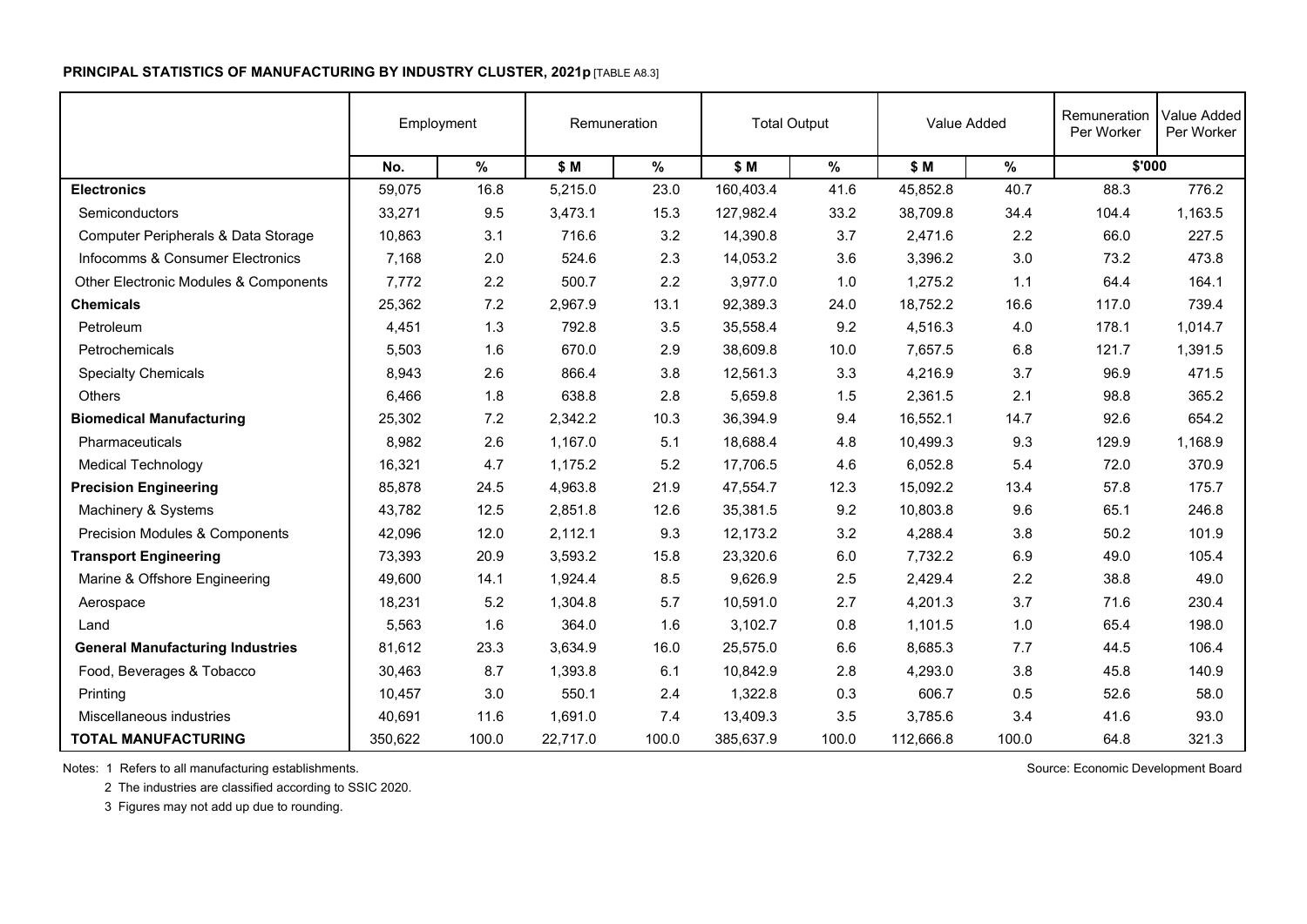## **INDEX OF INDUSTRIAL PRODUCTION** [TABLE A8.4]

|                                                  |       |       |       |       |       |          | 2020               |            | 2021  |       |                                    |            |
|--------------------------------------------------|-------|-------|-------|-------|-------|----------|--------------------|------------|-------|-------|------------------------------------|------------|
|                                                  | 2018  | 2019  | 2020  | 2021p |       | Ш        | $\mathop{\rm III}$ | ${\sf IV}$ |       | Ш     | $\ensuremath{\mathsf{III}}\xspace$ | <b>IVp</b> |
|                                                  |       |       |       |       |       | 2019=100 |                    |            |       |       |                                    |            |
| <b>TOTAL MANUFACTURING</b>                       | 101.5 | 100.0 | 107.5 | 121.7 | 105.5 | 101.8    | 113.6              | 109.1      | 117.7 | 120.4 | 122.7                              | 126.1      |
| <b>Electronics</b>                               | 107.9 | 100.0 | 112.4 | 128.7 | 96.1  | 103.7    | 124.4              | 125.4      | 124.9 | 124.1 | 135.4                              | 130.5      |
| Semiconductors                                   | 109.1 | 100.0 | 115.1 | 131.7 | 96.6  | 105.6    | 128.7              | 129.3      | 129.5 | 126.5 | 139.3                              | 131.6      |
| Computer Peripherals & Data Storage              | 104.2 | 100.0 | 97.2  | 114.2 | 91.2  | 87.8     | 108.4              | 101.5      | 112.5 | 113.1 | 118.2                              | 112.9      |
| Infocomms & Consumer Electronics                 | 103.3 | 100.0 | 93.0  | 101.3 | 89.3  | 99.6     | 84.3               | 98.9       | 82.3  | 97.7  | 99.4                               | 126.0      |
| <b>Other Electronic Modules &amp; Components</b> | 99.7  | 100.0 | 99.7  | 118.9 | 101.6 | 91.9     | 97.7               | 107.8      | 106.3 | 118.2 | 130.1                              | 121.2      |
| <b>Chemicals</b>                                 | 102.0 | 100.0 | 98.9  | 108.0 | 103.4 | 93.2     | 99.7               | 99.5       | 110.6 | 112.0 | 102.0                              | 107.4      |
| Petroleum                                        | 105.4 | 100.0 | 83.5  | 86.0  | 103.8 | 84.8     | 71.7               | 73.8       | 78.9  | 89.8  | 89.9                               | 85.6       |
| Petrochemicals                                   | 107.0 | 100.0 | 101.0 | 115.4 | 104.5 | 97.7     | 102.3              | 99.6       | 117.8 | 120.3 | 110.1                              | 113.5      |
| <b>Specialty Chemicals</b>                       | 103.6 | 100.0 | 102.9 | 110.8 | 107.0 | 91.0     | 104.4              | 109.1      | 118.4 | 117.4 | 96.3                               | 111.3      |
| Others                                           | 94.0  | 100.0 | 95.1  | 98.4  | 94.8  | 86.7     | 99.4               | 99.5       | 97.8  | 96.7  | 100.9                              | 98.4       |
| <b>Biomedical Manufacturing</b>                  | 90.3  | 100.0 | 124.4 | 138.2 | 134.0 | 129.7    | 139.5              | 94.4       | 130.9 | 144.5 | 133.8                              | 143.5      |
| Pharmaceuticals                                  | 89.7  | 100.0 | 130.7 | 145.3 | 146.4 | 144.3    | 151.1              | 80.9       | 133.1 | 157.6 | 138.8                              | 151.7      |
| <b>Medical Technology</b>                        | 92.1  | 100.0 | 107.0 | 118.8 | 99.8  | 89.6     | 107.4              | 131.3      | 116.3 | 119.5 | 116.6                              | 122.8      |
| <b>Precision Engineering</b>                     | 102.6 | 100.0 | 110.5 | 131.4 | 107.7 | 105.9    | 106.6              | 121.9      | 123.3 | 131.5 | 133.0                              | 137.6      |
| Machinery & Systems                              | 107.7 | 100.0 | 115.6 | 145.6 | 112.0 | 114.6    | 109.8              | 126.1      | 133.8 | 147.5 | 145.7                              | 155.4      |
| Precision Modules & Components                   | 95.3  | 100.0 | 98.3  | 103.5 | 97.2  | 85.0     | 98.9               | 112.0      | 101.9 | 100.8 | 107.4                              | 103.7      |
| <b>Transport Engineering</b>                     | 102.0 | 100.0 | 74.2  | 84.0  | 96.6  | 62.0     | 65.6               | 72.6       | 76.8  | 79.8  | 80.8                               | 98.8       |
| Marine & Offshore Engineering                    | 123.8 | 100.0 | 67.3  | 80.8  | 89.7  | 55.9     | 52.3               | 71.1       | 74.0  | 71.8  | 68.6                               | 108.6      |
| Aerospace                                        | 86.7  | 100.0 | 74.0  | 80.5  | 101.5 | 65.0     | 67.1               | 62.3       | 71.6  | 78.3  | 82.9                               | 89.2       |
| Land                                             | 95.4  | 100.0 | 99.8  | 115.2 | 96.7  | 68.5     | 105.0              | 128.8      | 117.9 | 118.9 | 113.1                              | 111.0      |
| <b>General Manufacturing Industries</b>          | 98.7  | 100.0 | 88.7  | 94.5  | 97.2  | 77.8     | 86.5               | 93.3       | 95.3  | 93.3  | 91.4                               | 98.3       |
| Food, Beverages & Tobacco                        | 97.7  | 100.0 | 91.6  | 87.3  | 97.3  | 89.8     | 92.1               | 87.4       | 92.7  | 86.4  | 83.4                               | 86.9       |
| Printing                                         | 110.6 | 100.0 | 84.5  | 76.4  | 91.3  | 69.1     | 83.2               | 94.4       | 77.3  | 68.8  | 71.0                               | 88.7       |
| Miscellaneous industries                         | 97.0  | 100.0 | 85.9  | 111.2 | 98.6  | 64.3     | 80.0               | 100.7      | 104.9 | 111.3 | 110.0                              | 118.8      |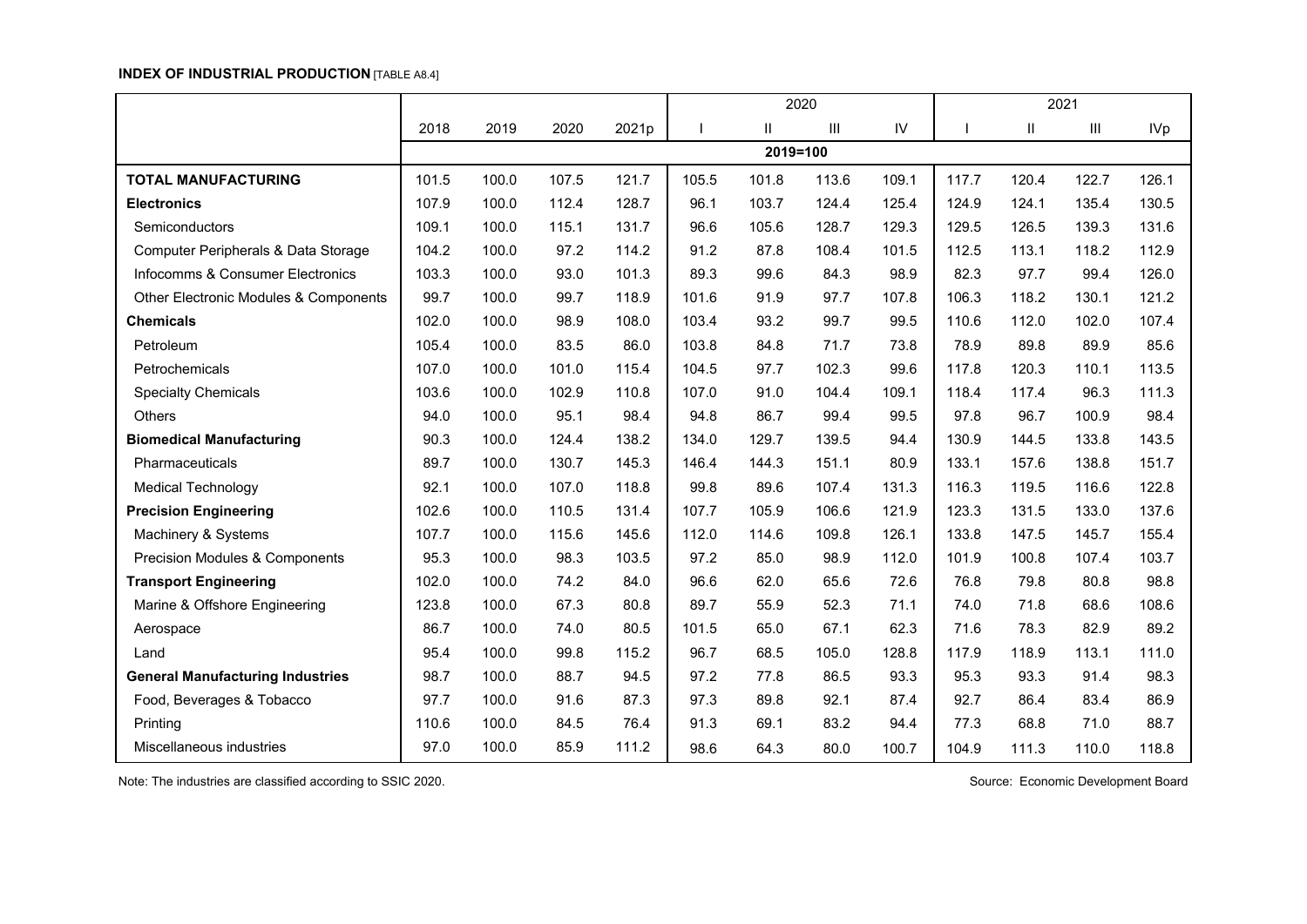#### **INDEX OF INDUSTRIAL PRODUCTION - Cont'd** [TABLE A8.4]

|                                         |         |         |         |                                                              |        |          | 2020    |         |         |               | 2021                               |            |
|-----------------------------------------|---------|---------|---------|--------------------------------------------------------------|--------|----------|---------|---------|---------|---------------|------------------------------------|------------|
|                                         | 2018    | 2019    | 2020    | 2021p                                                        |        | $\sf II$ | III     | IV      |         | $\mathsf{II}$ | $\ensuremath{\mathsf{III}}\xspace$ | <b>IVp</b> |
|                                         |         |         |         | Percentage Change Over Corresponding Period Of Previous Year |        |          |         |         |         |               |                                    |            |
| <b>TOTAL MANUFACTURING</b>              | 7.0     | $-1.5$  | 7.5     | 13.2                                                         | 8.3    | $-0.4$   | 11.0    | 11.4    | 11.5    | 18.2          | 7.9                                | 15.5       |
| <b>Electronics</b>                      | 7.6     | $-7.3$  | 12.4    | 14.5                                                         | $-5.4$ | 6.4      | 24.0    | 24.7    | 30.0    | 19.6          | 8.9                                | 4.0        |
| Semiconductors                          | 12.3    | $-8.3$  | 15.1    | 14.5                                                         | $-5.8$ | 9.6      | 28.7    | 28.0    | 34.0    | 19.7          | 8.3                                | 1.8        |
| Computer Peripherals & Data Storage     | $-18.2$ | $-4.0$  | $-2.8$  | 17.5                                                         | $-5.3$ | $-18.8$  | 4.2     | 10.7    | 23.4    | 28.9          | 9.1                                | 11.2       |
| Infocomms & Consumer Electronics        | 2.6     | $-3.2$  | $-7.0$  | 8.9                                                          | $-2.0$ | 1.3      | $-20.3$ | $-5.5$  | $-7.9$  | $-1.9$        | 17.8                               | 27.4       |
| Other Electronic Modules & Components   | $-1.4$  | 0.3     | $-0.3$  | 19.3                                                         | $-0.7$ | $-11.1$  | 5.9     | 5.6     | 4.6     | 28.6          | 33.2                               | 12.4       |
| <b>Chemicals</b>                        | 4.8     | $-1.9$  | $-1.1$  | 9.2                                                          | $-0.3$ | $-10.6$  | 0.4     | 7.2     | 7.0     | 20.2          | 2.4                                | 7.9        |
| Petroleum                               | $-0.5$  | $-5.1$  | $-16.5$ | 3.0                                                          | 6.8    | $-20.1$  | $-19.5$ | $-31.4$ | $-24.0$ | 5.8           | 25.5                               | 16.0       |
| Petrochemicals                          | 4.5     | $-6.6$  | 1.0     | 14.2                                                         | $-5.3$ | $-6.9$   | 3.9     | 15.4    | 12.7    | 23.2          | 7.6                                | 14.0       |
| <b>Specialty Chemicals</b>              | 4.7     | $-3.5$  | 2.9     | 7.7                                                          | 9.1    | $-13.2$  | 4.9     | 11.8    | 10.7    | 29.0          | $-7.8$                             | 2.0        |
| Others                                  | 5.4     | 6.4     | $-4.9$  | 3.5                                                          | 0.6    | $-13.6$  | $-6.7$  | 0.6     | 3.1     | 11.5          | 1.5                                | $-1.0$     |
| <b>Biomedical Manufacturing</b>         | 7.6     | 10.7    | 24.4    | 11.1                                                         | 46.5   | 10.8     | 26.8    | 15.7    | $-2.3$  | 11.4          | $-4.0$                             | 52.1       |
| Pharmaceuticals                         | 7.7     | 11.5    | 30.7    | 11.2                                                         | 64.6   | 15.6     | 32.4    | 12.1    | $-9.1$  | 9.3           | $-8.1$                             | 87.4       |
| <b>Medical Technology</b>               | 7.3     | 8.6     | 7.0     | 11.0                                                         | 1.5    | $-6.5$   | 8.8     | 22.4    | 16.6    | 33.3          | 8.6                                | $-6.5$     |
| <b>Precision Engineering</b>            | 4.5     | $-2.5$  | 10.5    | 18.9                                                         | 20.7   | 5.4      | 7.3     | 9.8     | 14.6    | 24.2          | 24.7                               | 12.9       |
| Machinery & Systems                     | 3.0     | $-7.2$  | 15.6    | 25.9                                                         | 26.2   | 11.0     | 14.0    | 12.8    | 19.5    | 28.7          | 32.6                               | 23.3       |
| Precision Modules & Components          | 6.9     | 5.0     | $-1.7$  | 5.3                                                          | 7.7    | $-9.6$   | $-7.2$  | 2.5     | 4.8     | 18.6          | 8.6                                | $-7.4$     |
| <b>Transport Engineering</b>            | 15.0    | $-1.9$  | $-25.8$ | 13.2                                                         | 3.5    | $-36.7$  | $-37.0$ | $-30.5$ | $-20.5$ | 28.7          | 23.1                               | 36.0       |
| Marine & Offshore Engineering           | 19.0    | $-19.2$ | $-32.7$ | 20.1                                                         | $-0.3$ | $-43.7$  | $-50.2$ | $-32.7$ | $-17.5$ | 28.4          | 31.1                               | 52.8       |
| Aerospace                               | 15.6    | 15.4    | $-26.0$ | 8.8                                                          | 7.5    | $-33.5$  | $-36.5$ | $-39.0$ | $-29.5$ | 20.4          | 23.5                               | 43.2       |
| Land                                    | $-4.6$  | 4.8     | $-0.2$  | 15.5                                                         | $-3.1$ | $-27.0$  | 11.7    | 14.7    | 21.9    | 73.5          | 7.8                                | $-13.8$    |
| <b>General Manufacturing Industries</b> | 0.4     | 1.3     | $-11.3$ | 6.6                                                          | $-1.5$ | $-19.9$  | $-16.5$ | $-7.4$  | $-2.0$  | 19.9          | 5.7                                | 5.4        |
| Food, Beverages & Tobacco               | 3.1     | 2.3     | $-8.4$  | $-4.7$                                                       | $-5.0$ | $-10.2$  | $-10.5$ | $-7.6$  | $-4.7$  | $-3.8$        | $-9.5$                             | $-0.6$     |
| Printing                                | $-8.9$  | $-9.6$  | $-15.5$ | $-9.5$                                                       | $-3.6$ | $-28.3$  | $-18.7$ | $-11.5$ | $-15.3$ | $-0.4$        | $-14.7$                            | $-6.1$     |
| Miscellaneous industries                | $-0.3$  | 3.1     | $-14.1$ | 29.5                                                         | 4.1    | $-31.0$  | $-23.6$ | $-6.1$  | 6.4     | 73.0          | 37.5                               | 18.0       |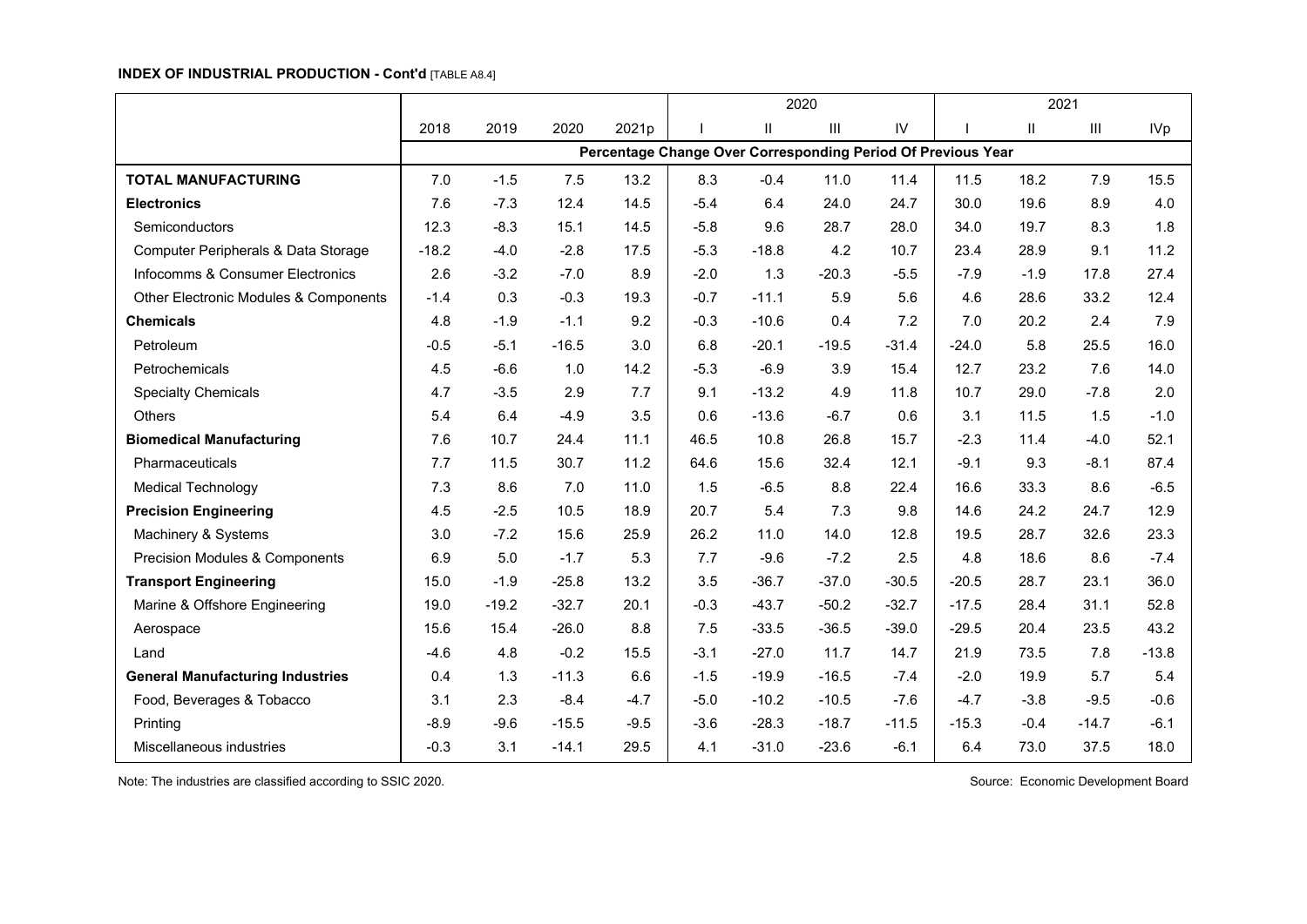#### **INVESTMENT COMMITMENTS IN MANUFACTURING**<sup>1</sup> **AND SERVICES BY INDUSTRY CLUSTER** [TABLE A8.5]

|                                         |          |          |          |          |                                                  | 2020    |                |         |         | 2021    |         |            |
|-----------------------------------------|----------|----------|----------|----------|--------------------------------------------------|---------|----------------|---------|---------|---------|---------|------------|
|                                         | 2018     | 2019     | 2020     | 2021p    |                                                  | Ш       | $\mathbf{III}$ | IV      |         | Ш       | Ш       | <b>IVp</b> |
|                                         |          |          |          |          | <b>Fixed Asset Investments (Million Dollars)</b> |         |                |         |         |         |         |            |
| <b>TOTAL</b>                            | 10,873.3 | 15,184.4 | 17,170.6 | 11,795.8 | 10,251.8                                         | 1,901.8 | 2,066.0        | 2,951.0 | 2,804.7 | 3,622.2 | 3,701.7 | 1,667.1    |
| Manufacturing                           | 5,304.4  | 10,884.2 | 13,060.1 | 8,485.7  | 8,448.5                                          | 1,424.0 | 963.8          | 2,223.8 | 1,200.6 | 2,535.0 | 3,388.3 | 1,361.8    |
| Electronics                             | 3,088.3  | 4,590.3  | 6,475.1  | 4,985.9  | 4,543.0                                          | 256.3   | 924.2          | 751.5   | 13.9    | 1,294.7 | 3,379.6 | 297.8      |
| Chemicals                               | 214.2    | 4,891.3  | 4,114.0  | 979.9    | 2,738.3                                          | 473.5   | 8.3            | 893.9   | 753.0   | 78.3    | 3.4     | 145.1      |
| <b>Biomedical Manufacturing</b>         | 948.9    | 234.4    | 638.2    | 1,769.0  | 135.0                                            | 178.5   | 12.8           | 311.9   | 403.5   | 602.9   | 2.9     | 759.7      |
| <b>Precision Engineering</b>            | 157.4    | 470.4    | 429.1    | 68.9     | 55.6                                             | 282.1   | 0.0            | 91.4    | 0.7     | 23.3    | 2.4     | 42.5       |
| <b>Transport Engineering</b>            | 700.9    | 302.8    | 1,280.3  | 367.2    | 954.6                                            | 219.1   | 0.0            | 106.6   | 9.5     | 357.7   | 0.0     | 0.0        |
| <b>General Manufacturing Industries</b> | 194.7    | 395.0    | 123.4    | 314.8    | 22.0                                             | 14.5    | 18.5           | 68.5    | 20.0    | 178.1   | 0.0     | 116.7      |
| <b>Services Clusters</b>                | 5,568.9  | 4,300.2  | 4,110.4  | 3,310.1  | 1,803.3                                          | 477.8   | 1,102.2        | 727.2   | 1,604.1 | 1,087.2 | 313.4   | 305.3      |

<sup>1</sup> Including servicing, engineering and R&D. Source: Economic Development Board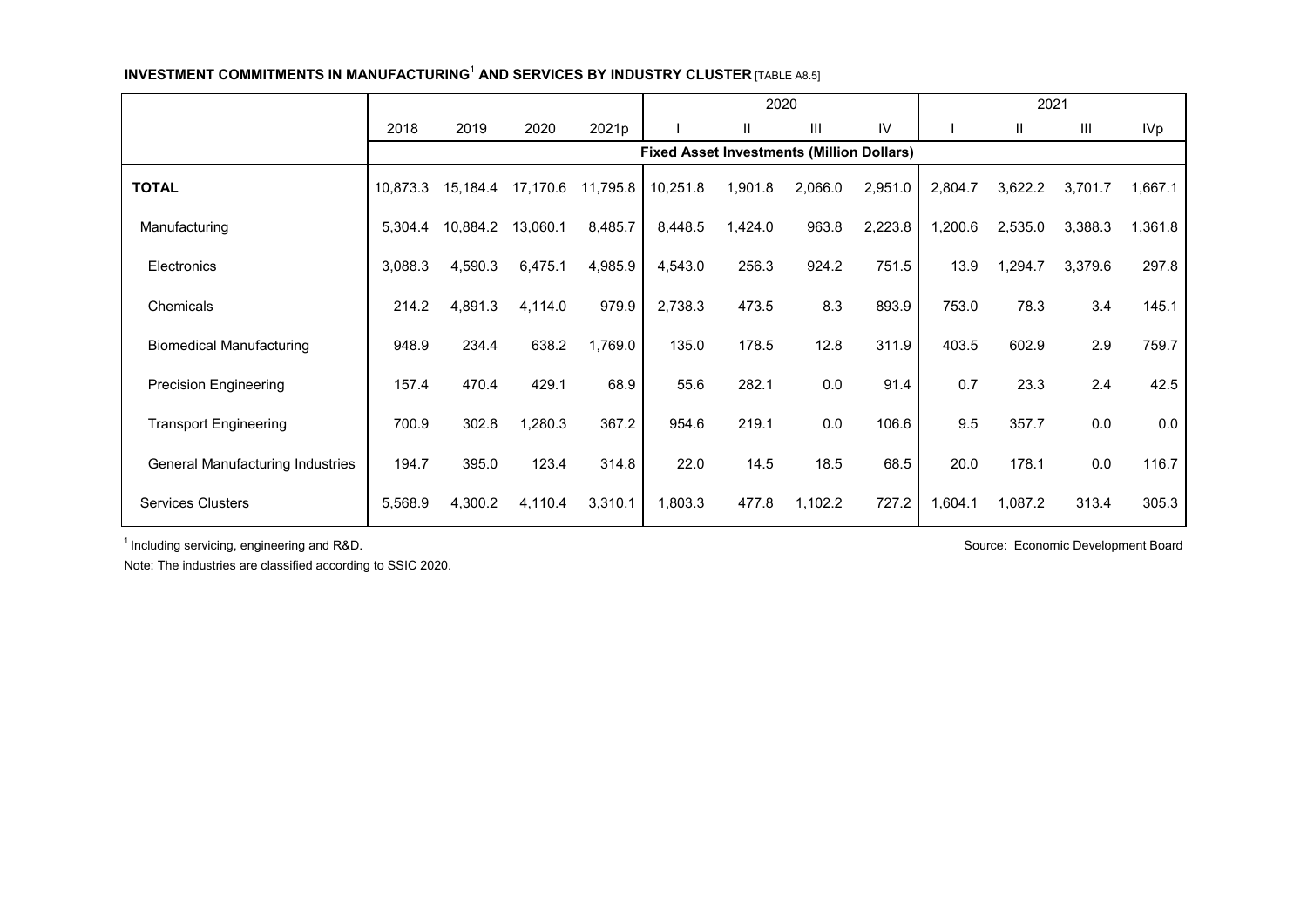|                      |          |          |          |          |          | 2020                                             |         |         |         | 2021    |         |            |
|----------------------|----------|----------|----------|----------|----------|--------------------------------------------------|---------|---------|---------|---------|---------|------------|
|                      | 2018     | 2019     | 2020     | 2021p    |          | $\mathbf{H}$                                     | Ш       | IV      |         | Ш       | Ш       | <b>IVp</b> |
|                      |          |          |          |          |          | <b>Fixed Asset Investments (Million Dollars)</b> |         |         |         |         |         |            |
| <b>TOTAL</b>         | 10,873.3 | 15,184.4 | 17,170.6 | 11,795.8 | 10,251.8 | 1,901.8                                          | 2,066.0 | 2,951.0 | 2,804.7 | 3,622.2 | 3,701.7 | 1.667.1    |
| Local                | 1,719.7  | 1,249.4  | 2,968.2  | 735.8    | 2,189.4  | 250.1                                            | 98.9    | 429.8   | 148.3   | 215.2   | 95.0    | 277.2      |
| Foreign              | 9,153.6  | 13,935.0 | 14,202.4 | 11,060.0 | 8,062.4  | 1,651.7                                          | 1,967.1 | 2,521.2 | 2,656.4 | 3,407.0 | 3,606.7 | 1,389.9    |
| <b>United States</b> | 5,469.1  | 5,706.5  | 9,176.0  | 7,910.4  | 6,476.9  | 728.7                                            | 1,006.6 | 963.9   | 1,876.1 | 2,128.0 | 3,320.4 | 585.9      |
| Europe               | 2,430.6  | 7,194.3  | 2,935.3  | 1,545.7  | 740.5    | 482.2                                            | 931.1   | 781.5   | 564.6   | 108.8   | 285.3   | 587.0      |
| Japan                | 318.2    | 457.2    | 1,087.2  | 199.8    | 176.7    | 398.2                                            | 0.0     | 512.3   | 19.8    | 99.3    | 0.0     | 80.7       |
| Others               | 935.7    | 577.0    | 1,003.9  | 1,404.0  | 668.3    | 42.6                                             | 29.4    | 263.6   | 195.9   | 1,070.9 | 1.0     | 136.3      |

**INVESTMENT COMMITMENTS IN MANUFACTURING<sup>1</sup> AND SERVICES BY COUNTRY OF ORIGIN [TABLE A8.6]** 

<sup>1</sup> Including servicing, engineering and R&D. Source: Economic Development Board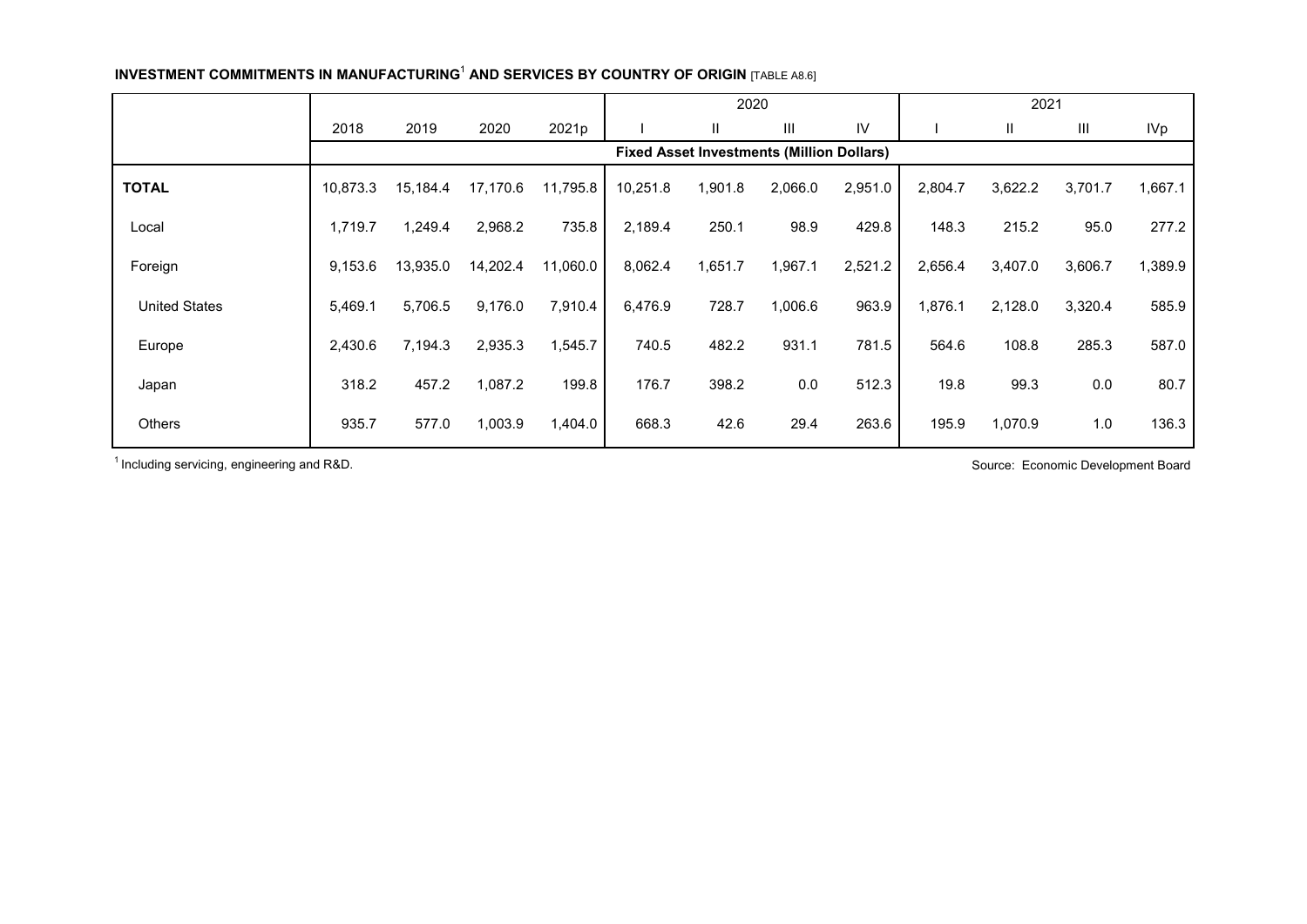#### **BUILDING AND CONSTRUCTION ACTIVITIES** [TABLE A9.1]

|                           |          |          |          |          |         |              | 2020                                                         |         |         |         | 2021    |         |
|---------------------------|----------|----------|----------|----------|---------|--------------|--------------------------------------------------------------|---------|---------|---------|---------|---------|
|                           | 2018     | 2019     | 2020     | 2021p    |         | $\mathbf{H}$ | Ш                                                            | IV      |         | Ш       | Ш       | IVp     |
|                           |          |          |          |          |         |              | <b>Million Dollars</b>                                       |         |         |         |         |         |
| <b>CONTRACTS AWARDED</b>  | 30,535.2 | 33,523.8 | 21,044.8 | 29,934.4 | 6,533.5 | 5,786.6      | 3,551.9                                                      | 5,172.8 | 5,980.1 | 9,105.1 | 8,170.6 | 6,678.6 |
| Public                    | 18,296.2 | 19,026.4 | 12,171.6 | 17,841.4 | 3,391.4 | 3,726.4      | 1,734.9                                                      | 3,318.9 | 3,490.3 | 5,622.6 | 4,857.7 | 3,870.8 |
| Private                   | 12,239.0 | 14,497.5 | 8,873.2  | 12,093.1 | 3,142.1 | 2,060.3      | 1,817.0                                                      | 1,853.9 | 2,489.8 | 3,482.5 | 3,312.9 | 2,807.9 |
| <b>CERTIFIED PAYMENTS</b> | 26,599.3 | 28,299.8 | 19,740.0 | 26,001.0 | 7,403.5 | 3,199.3      | 3,360.4                                                      | 5,776.9 | 6,295.5 | 6,281.7 | 6,554.9 | 6,868.8 |
| Public                    | 13,648.0 | 14,526.3 | 10,113.4 | 12,996.1 | 4,294.1 | 1,504.9      | 1,542.8                                                      | 2,771.6 | 3,302.6 | 3,373.2 | 3,130.1 | 3,190.3 |
| Private                   | 12,951.3 | 13,773.5 | 9,626.7  | 13,004.9 | 3,109.4 | 1,694.3      | 1,817.6                                                      | 3,005.3 | 2,992.9 | 2,908.5 | 3,424.9 | 3,678.5 |
|                           |          |          |          |          |         |              | Percentage Change Over Corresponding Period Of Previous Year |         |         |         |         |         |
| <b>CONTRACTS AWARDED</b>  | 23.1     | 9.8      | $-37.2$  | 42.2     | $-24.3$ | $-20.5$      | $-63.1$                                                      | $-35.4$ | $-8.5$  | 57.3    | 130.0   | 29.1    |
| Public                    | 15.5     | 4.0      | $-36.0$  | 46.6     | $-4.2$  | 3.1          | $-73.3$                                                      | $-38.2$ | 2.9     | 50.9    | 180.0   | 16.6    |
| Private                   | 36.5     | 18.5     | $-38.8$  | 36.3     | $-38.2$ | $-43.7$      | $-41.7$                                                      | $-29.6$ | $-20.8$ | 69.0    | 82.3    | 51.5    |
| <b>CERTIFIED PAYMENTS</b> | $-4.7$   | 6.4      | $-30.2$  | 31.7     | 4.5     | $-52.4$      | $-51.5$                                                      | $-23.5$ | $-15.0$ | 96.3    | 95.1    | 18.9    |
| Public                    | $-7.8$   | 6.4      | $-30.4$  | 28.5     | 10.1    | $-55.1$      | $-55.6$                                                      | $-27.1$ | $-23.1$ | 124.1   | 102.9   | 15.1    |
| Private                   | $-1.3$   | 6.3      | $-30.1$  | 35.1     | $-2.4$  | $-49.8$      | $-47.4$                                                      | $-19.9$ | $-3.7$  | 71.7    | 88.4    | 22.4    |

Source: Building and Construction Authority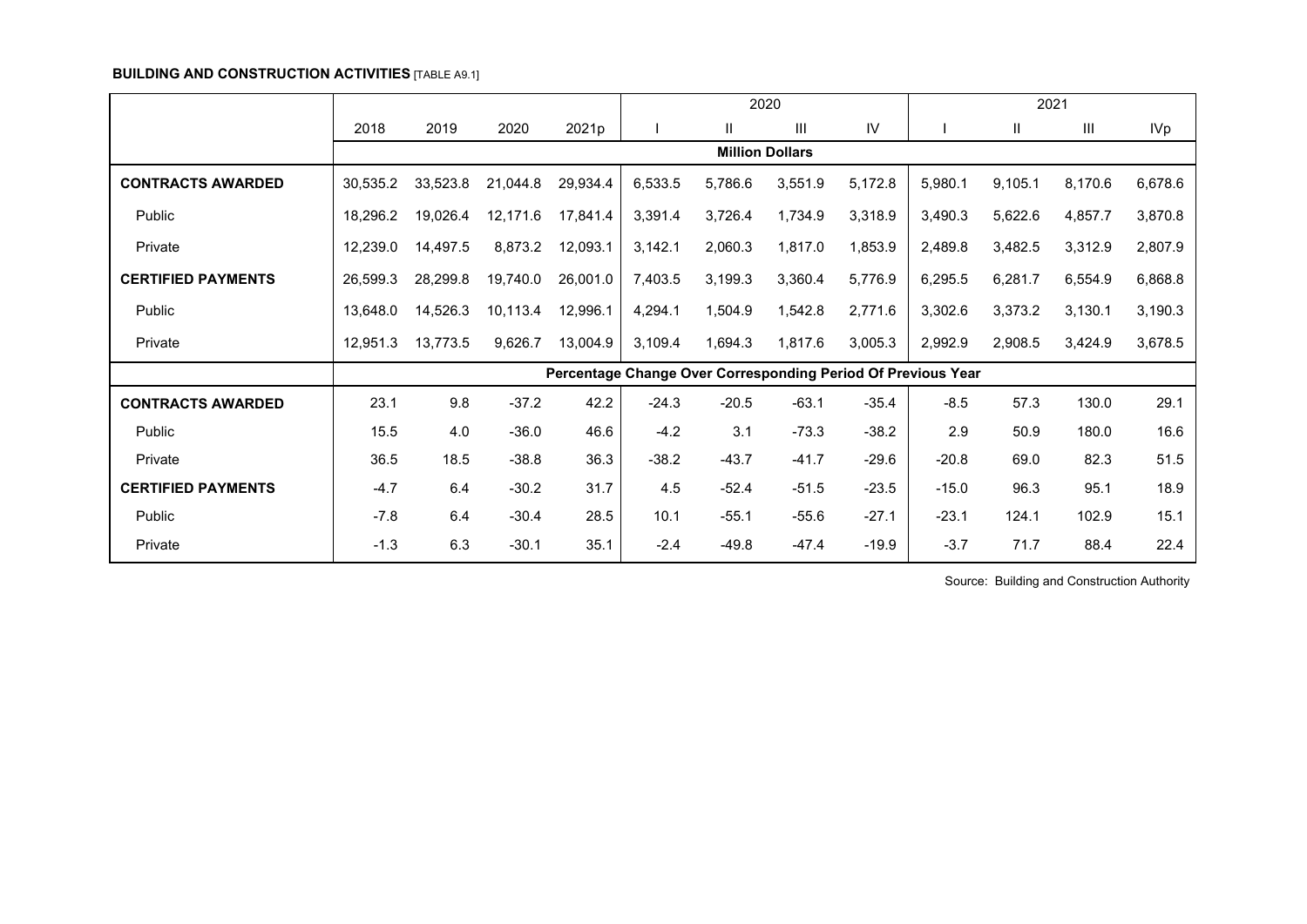# **RETAIL SALES INDEX** [TABLE A10.1]

|                                                    |         |        |         |         |        |         | 2020         |                |         |                                                              | 2021    |         |            |
|----------------------------------------------------|---------|--------|---------|---------|--------|---------|--------------|----------------|---------|--------------------------------------------------------------|---------|---------|------------|
|                                                    | Weights | 2018   | 2019    | 2020    | 2021p  |         | $\mathbf{H}$ | $\mathbf{III}$ | IV      |                                                              | Ш       | Ш       | <b>IVp</b> |
|                                                    |         |        |         |         |        |         |              | 2017=100       |         |                                                              |         |         |            |
| <b>TOTAL AT CURRENT PRICES</b>                     | 10,000  | 99.2   | 96.4    | 81.7    | 90.7   | 89.5    | 56.3         | 86.0           | 94.9    | 90.5                                                         | 85.0    | 87.2    | 100.1      |
| <b>Total (excluding Motor Vehicles)</b>            | 8.193   | 101.1  | 99.8    | 86.2    | 95.3   | 93.7    | 63.3         | 88.2           | 99.8    | 94.0                                                         | 87.8    | 91.4    | 107.9      |
| <b>Department Stores</b>                           | 620     | 100.9  | 97.8    | 57.0    | 61.4   | 75.7    | 17.0         | 59.5           | 75.9    | 61.4                                                         | 50.0    | 56.3    | 77.7       |
| Supermarkets & Hypermarkets                        | 1,443   | 98.8   | 99.5    | 130.3   | 127.6  | 123.9   | 152.1        | 122.8          | 122.4   | 125.3                                                        | 127.3   | 128.1   | 129.5      |
| Mini-marts & Convenience Stores                    | 423     | 99.5   | 100.2   | 104.7   | 98.1   | 104.2   | 110.4        | 102.7          | 101.5   | 100.8                                                        | 98.0    | 97.2    | 96.2       |
| Food & Alcohol                                     | 214     | 103.7  | 101.3   | 64.1    | 64.0   | 90.8    | 44.2         | 58.5           | 62.9    | 67.6                                                         | 58.5    | 61.2    | 68.7       |
| <b>Motor Vehicles</b>                              | 1,807   | 91.0   | 81.0    | 61.0    | 70.1   | 70.6    | 24.9         | 76.0           | 72.5    | 74.9                                                         | 72.3    | 68.5    | 64.6       |
| <b>Petrol Service Stations</b>                     | 431     | 108.1  | 106.3   | 84.5    | 107.5  | 100.4   | 56.1         | 87.0           | 94.8    | 103.9                                                        | 102.3   | 109.9   | 114.1      |
| <b>Cosmetics, Toiletries &amp; Medical Goods</b>   | 619     | 104.9  | 106.3   | 76.6    | 77.0   | 95.8    | 58.4         | 74.0           | 78.2    | 74.2                                                         | 70.5    | 75.3    | 88.1       |
| Wearing Apparel & Footwear                         | 975     | 102.9  | 106.0   | 66.4    | 80.9   | 85.5    | 21.4         | 70.3           | 88.4    | 85.0                                                         | 67.4    | 71.7    | 99.3       |
| Furniture & Household Equipment                    | 753     | 103.4  | 94.4    | 91.9    | 108.3  | 89.8    | 56.7         | 102.6          | 118.6   | 102.8                                                        | 102.5   | 102.3   | 125.7      |
| <b>Recreational Goods</b>                          | 145     | 100.0  | 98.3    | 86.5    | 100.7  | 83.8    | 41.0         | 100.5          | 120.8   | 98.0                                                         | 91.8    | 95.1    | 117.8      |
| Watches & Jewellery                                | 904     | 100.3  | 99.4    | 67.6    | 95.5   | 78.8    | 19.3         | 79.7           | 92.6    | 96.9                                                         | 82.3    | 87.9    | 114.8      |
| <b>Computer &amp; Telecommunications Equipment</b> | 549     | 91.8   | 89.3    | 92.7    | 113.1  | 79.6    | 73.3         | 86.5           | 131.7   | 95.9                                                         | 95.4    | 106.4   | 154.8      |
| <b>Optical Goods &amp; Books</b>                   | 294     | 97.4   | 94.6    | 72.3    | 74.6   | 80.4    | 35.1         | 74.1           | 99.7    | 77.2                                                         | 65.7    | 66.4    | 89.0       |
| <b>Others</b>                                      | 823     | 102.8  | 100.6   | 74.7    | 77.6   | 90.0    | 41.8         | 81.9           | 85.2    | 79.7                                                         | 73.9    | 75.8    | 81.0       |
|                                                    |         |        |         |         |        |         |              |                |         | Percentage Change Over Corresponding Period Of Previous Year |         |         |            |
| <b>TOTAL AT CURRENT PRICES</b>                     | 10,000  | $-0.8$ | $-2.8$  | $-15.3$ | 11.1   | $-9.6$  | $-40.0$      | $-8.3$         | $-4.3$  | 1.1                                                          | 50.9    | 1.5     | 5.5        |
| <b>Total (excluding Motor Vehicles)</b>            | 8,193   | 1.1    | $-1.2$  | $-13.6$ | 10.5   | $-6.8$  | $-33.7$      | $-9.6$         | $-5.7$  | 0.3                                                          | 38.8    | 3.6     | 8.1        |
| <b>Department Stores</b>                           | 620     | 0.9    | $-3.1$  | $-41.7$ | 7.6    | $-24.0$ | $-81.3$      | $-36.6$        | $-29.0$ | $-18.8$                                                      | 194.5   | $-5.4$  | 2.4        |
| Supermarkets & Hypermarkets                        | 1,443   | $-1.2$ | 0.6     | 31.0    | $-2.1$ | 19.9    | 58.3         | 23.4           | 23.9    | 1.1                                                          | $-16.3$ | 4.3     | 5.8        |
| Mini-marts & Convenience Stores                    | 423     | $-0.5$ | 0.6     | 4.5     | $-6.3$ | 2.3     | 11.7         | 2.1            | 2.0     | $-3.2$                                                       | $-11.2$ | $-5.3$  | $-5.1$     |
| Food & Alcohol                                     | 214     | 3.7    | $-2.3$  | $-36.7$ | $-0.1$ | $-19.9$ | $-51.8$      | $-41.3$        | $-37.4$ | $-25.5$                                                      | 32.2    | 4.7     | 9.3        |
| <b>Motor Vehicles</b>                              | 1,807   | $-9.0$ | $-11.0$ | $-24.7$ | 14.9   | $-23.3$ | $-71.2$      | $-1.0$         | 5.4     | 6.1                                                          | 190.2   | $-9.9$  | $-10.9$    |
| <b>Petrol Service Stations</b>                     | 431     | 8.1    | $-1.6$  | $-20.5$ | 27.2   | $-3.6$  | $-47.8$      | $-19.8$        | $-10.1$ | 3.5                                                          | 82.5    | 26.3    | 20.3       |
| Cosmetics, Toiletries & Medical Goods              | 619     | 4.9    | 1.3     | $-27.9$ | 0.6    | $-10.1$ | $-42.1$      | $-30.0$        | $-30.1$ | $-22.5$                                                      | 20.7    | 1.7     | 12.6       |
| Wearing Apparel & Footwear                         | 975     | 2.9    | 2.9     | $-37.3$ | 21.8   | $-22.6$ | $-78.3$      | $-28.9$        | $-23.9$ | $-0.6$                                                       | 214.5   | 2.0     | 12.4       |
| Furniture & Household Equipment                    | 753     | 3.4    | $-8.6$  | $-2.7$  | 17.9   | $-5.1$  | $-40.4$      | 14.4           | 20.6    | 14.5                                                         | 80.9    | $-0.3$  | 6.0        |
| <b>Recreational Goods</b>                          | 145     | 0.0    | $-1.7$  | $-12.0$ | 16.4   | $-10.5$ | $-56.8$      | 4.9            | 11.1    | 17.0                                                         | 123.8   | $-5.3$  | $-2.5$     |
| Watches & Jewellery                                | 904     | 0.3    | $-0.9$  | $-32.0$ | 41.3   | $-20.0$ | $-80.1$      | $-16.0$        | $-13.6$ | 23.0                                                         | 327.1   | 10.3    | 24.0       |
| <b>Computer &amp; Telecommunications Equipment</b> | 549     | $-8.2$ | $-2.8$  | 3.9     | 21.9   | $-1.7$  | $-0.3$       | 0.2            | 13.1    | 20.5                                                         | 30.1    | 23.0    | 17.6       |
| <b>Optical Goods &amp; Books</b>                   | 294     | $-2.6$ | $-2.9$  | $-23.5$ | 3.1    | $-12.1$ | $-59.9$      | $-18.4$        | $-8.2$  | $-4.1$                                                       | 87.3    | $-10.4$ | $-10.7$    |
| <b>Others</b>                                      | 823     | 2.8    | $-2.2$  | $-25.7$ | 3.9    | $-9.1$  | $-58.0$      | $-19.3$        | $-16.6$ | $-11.4$                                                      | 76.7    | $-7.4$  | $-5.0$     |

The weights are used in the computation of the indices from 2017 onwards.<br>
<sup>1</sup> The weights are used in the computation of the indices from 2017 onwards.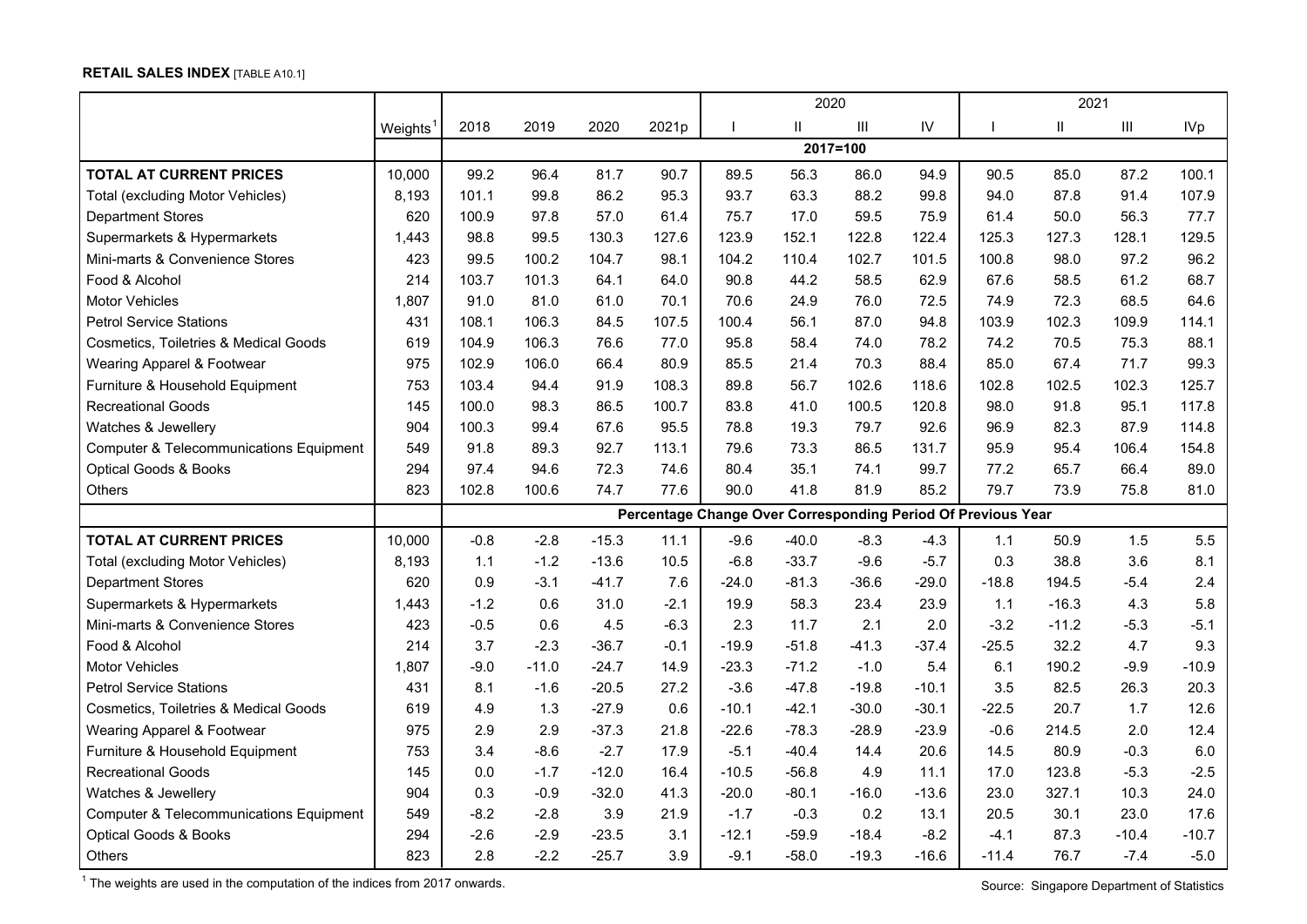## **RETAIL SALES INDEX - Cont'd** [TABLE A10.1]

|                                                    |        |         |         |        | 2020                                                         |          |         |         |         | 2021          |         |         |
|----------------------------------------------------|--------|---------|---------|--------|--------------------------------------------------------------|----------|---------|---------|---------|---------------|---------|---------|
|                                                    | 2018   | 2019    | 2020    | 2021p  | $\mathbf{I}$                                                 | Ш        | Ш       | IV      |         | $\mathbf{II}$ | III     | IVp     |
|                                                    |        |         |         |        |                                                              | 2017=100 |         |         |         |               |         |         |
| TOTAL IN CHAINED VOLUME TERMS                      | 98.9   | 95.7    | 80.5    | 89.2   | 88.1                                                         | 55.1     | 84.9    | 94.0    | 89.0    | 83.5          | 85.8    | 98.5    |
| <b>Total (excluding Motor Vehicles)</b>            | 100.6  | 99.2    | 84.9    | 94.1   | 92.1                                                         | 61.7     | 87.0    | 98.9    | 92.6    | 86.7          | 90.1    | 107.0   |
| <b>Department Stores</b>                           | 100.4  | 98.0    | 58.8    | 65.1   | 76.2                                                         | 17.6     | 62.1    | 79.4    | 64.2    | 53.1          | 60.2    | 82.8    |
| Supermarkets & Hypermarkets                        | 97.4   | 97.1    | 126.4   | 123.5  | 120.5                                                        | 147.1    | 119.0   | 118.9   | 121.4   | 123.7         | 124.2   | 124.7   |
| Mini-marts & Convenience Stores                    | 97.5   | 97.4    | 100.1   | 93.4   | 101.1                                                        | 104.5    | 97.8    | 96.9    | 96.3    | 93.4          | 92.5    | 91.2    |
| Food & Alcohol                                     | 102.1  | 99.0    | 61.5    | 60.5   | 87.7                                                         | 42.2     | 55.8    | 60.2    | 64.2    | 55.6          | 57.7    | 64.4    |
| <b>Motor Vehicles</b>                              | 91.3   | 79.5    | 60.1    | 66.6   | 69.3                                                         | 25.0     | 75.1    | 71.1    | 72.2    | 69.0          | 65.7    | 59.6    |
| <b>Petrol Service Stations</b>                     | 101.3  | 99.6    | 85.1    | 92.2   | 93.7                                                         | 58.2     | 90.8    | 97.8    | 96.8    | 88.7          | 91.4    | 92.1    |
| Cosmetics, Toiletries & Medical Goods              | 105.1  | 107.0   | 78.0    | 79.9   | 96.5                                                         | 59.4     | 75.7    | 80.4    | 76.4    | 73.1          | 78.4    | 91.7    |
| Wearing Apparel & Footwear                         | 101.8  | 106.0   | 69.4    | 89.2   | 86.8                                                         | 22.3     | 74.6    | 93.7    | 91.2    | 74.4          | 80.3    | 111.0   |
| Furniture & Household Equipment                    | 103.3  | 96.4    | 94.8    | 109.7  | 92.7                                                         | 59.0     | 105.2   | 122.1   | 105.4   | 104.7         | 103.2   | 125.5   |
| <b>Recreational Goods</b>                          | 100.3  | 99.1    | 89.2    | 107.9  | 85.8                                                         | 42.2     | 104.1   | 124.9   | 103.3   | 98.4          | 101.3   | 128.7   |
| Watches & Jewellery                                | 101.3  | 96.0    | 58.3    | 82.4   | 70.9                                                         | 16.7     | 67.2    | 78.3    | 82.9    | 71.5          | 75.9    | 99.4    |
| <b>Computer &amp; Telecommunications Equipment</b> | 96.4   | 94.5    | 97.3    | 122.2  | 83.0                                                         | 77.0     | 90.4    | 138.8   | 101.4   | 103.8         | 115.8   | 167.8   |
| <b>Optical Goods &amp; Books</b>                   | 97.3   | 94.8    | 72.0    | 74.0   | 80.5                                                         | 35.0     | 73.5    | 98.9    | 76.6    | 65.3          | 65.7    | 88.4    |
| <b>Others</b>                                      | 102.2  | 99.9    | 74.6    | 79.2   | 89.6                                                         | 41.9     | 81.7    | 85.2    | 80.5    | 75.4          | 78.1    | 82.8    |
|                                                    |        |         |         |        | Percentage Change Over Corresponding Period Of Previous Year |          |         |         |         |               |         |         |
| <b>TOTAL IN CHAINED VOLUME TERMS</b>               | $-1.1$ | $-3.3$  | $-15.8$ | 10.7   | $-10.5$                                                      | $-40.6$  | $-8.7$  | $-4.5$  | 1.0     | 51.6          | 1.0     | 4.8     |
| <b>Total (excluding Motor Vehicles)</b>            | 0.6    | $-1.4$  | $-14.3$ | 10.8   | $-7.9$                                                       | $-34.9$  | $-10.1$ | $-5.8$  | 0.5     | 40.6          | 3.5     | 8.2     |
| <b>Department Stores</b>                           | 0.4    | $-2.4$  | $-40.0$ | 10.6   | $-22.8$                                                      | $-80.6$  | $-34.5$ | $-26.3$ | $-15.8$ | 202.1         | $-3.1$  | 4.3     |
| Supermarkets & Hypermarkets                        | $-2.6$ | $-0.4$  | 30.2    | $-2.3$ | 19.2                                                         | 56.5     | 22.5    | 23.7    | 0.7     | $-15.9$       | 4.4     | 4.9     |
| Mini-marts & Convenience Stores                    | $-2.5$ | $-0.2$  | 2.8     | $-6.7$ | 2.1                                                          | 8.5      | 0.0     | 0.5     | $-4.7$  | $-10.6$       | $-5.4$  | $-6.0$  |
| Food & Alcohol                                     | 2.1    | $-3.0$  | $-37.9$ | $-1.6$ | $-20.7$                                                      | $-53.1$  | $-42.8$ | $-38.6$ | $-26.8$ | 31.6          | 3.5     | 7.0     |
| Motor Vehicles                                     | $-8.7$ | $-13.0$ | $-24.4$ | 10.8   | $-23.7$                                                      | $-70.3$  | $-0.1$  | 4.7     | 4.2     | 176.5         | $-12.6$ | $-16.2$ |
| <b>Petrol Service Stations</b>                     | 1.3    | $-1.7$  | $-14.5$ | 8.3    | $-6.6$                                                       | $-41.5$  | $-10.7$ | 1.1     | 3.3     | 52.4          | 0.6     | $-5.9$  |
| <b>Cosmetics, Toiletries &amp; Medical Goods</b>   | 5.1    | 1.8     | $-27.1$ | 2.4    | $-9.5$                                                       | $-41.5$  | $-29.0$ | $-29.0$ | $-20.9$ | 23.1          | 3.6     | 14.0    |
| Wearing Apparel & Footwear                         | 1.8    | 4.2     | $-34.6$ | 28.6   | $-19.8$                                                      | $-77.3$  | $-25.6$ | $-19.9$ | 5.1     | 233.1         | 7.5     | 18.4    |
| Furniture & Household Equipment                    | 3.3    | $-6.7$  | $-1.7$  | 15.8   | $-3.4$                                                       | $-38.8$  | 14.7    | 20.4    | 13.7    | 77.4          | $-1.8$  | 2.8     |
| <b>Recreational Goods</b>                          | 0.3    | $-1.2$  | $-9.9$  | 20.9   | $-8.8$                                                       | $-55.6$  | 7.6     | 13.0    | 20.4    | 133.1         | $-2.6$  | 3.0     |
| Watches & Jewellery                                | 1.3    | $-5.2$  | $-39.2$ | 41.4   | $-27.8$                                                      | $-82.6$  | $-24.5$ | $-22.0$ | 16.8    | 327.7         | 13.0    | 27.0    |
| <b>Computer &amp; Telecommunications Equipment</b> | $-3.6$ | $-2.0$  | 3.0     | 25.6   | $-2.9$                                                       | $-0.9$   | $-2.5$  | 13.7    | 22.2    | 34.8          | 28.1    | 20.9    |
| <b>Optical Goods &amp; Books</b>                   | $-2.7$ | $-2.6$  | $-24.1$ | 2.8    | $-11.9$                                                      | $-60.1$  | $-19.2$ | $-9.3$  | $-5.0$  | 86.8          | $-10.5$ | $-10.7$ |
| <b>Others</b>                                      | 2.2    | $-2.2$  | $-25.3$ | 6.2    | $-8.2$                                                       | $-57.7$  | $-19.3$ | $-16.2$ | $-10.2$ | 80.2          | $-4.4$  | $-2.9$  |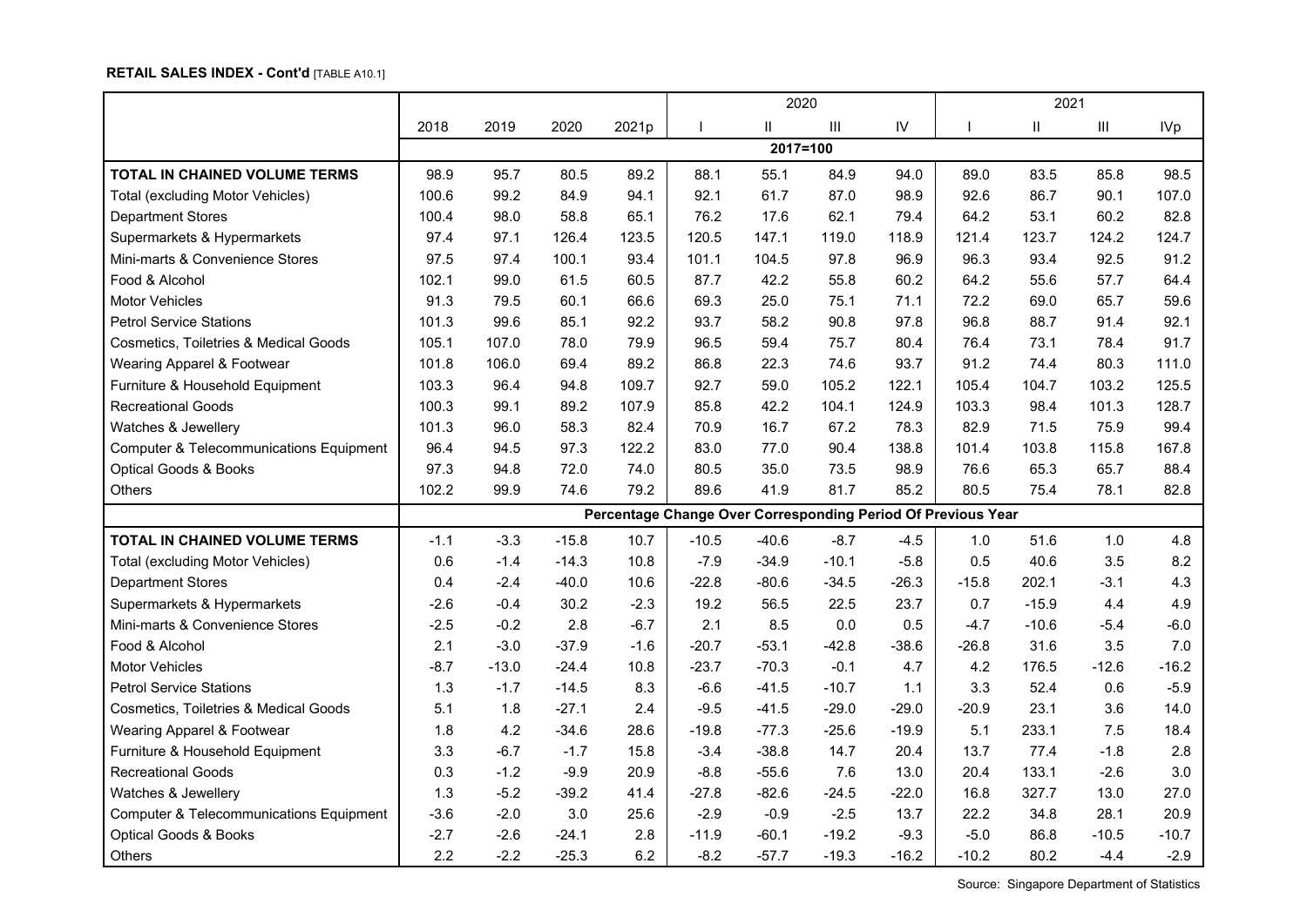### **VISITOR ARRIVALS BY INBOUND TOURISM MARKETS** [TABLE A11.1]

|                         |          |          |         |       |         | 2020            |                                    |               | 2021 |               |       |            |  |
|-------------------------|----------|----------|---------|-------|---------|-----------------|------------------------------------|---------------|------|---------------|-------|------------|--|
|                         | 2018     | 2019     | 2020    | 2021p |         | Ш.              | $\ensuremath{\mathsf{III}}\xspace$ | $\mathsf{IV}$ |      | $\mathbf{II}$ | Ш     | <b>IVp</b> |  |
|                         |          |          |         |       |         | <b>Thousand</b> |                                    |               |      |               |       |            |  |
| <b>TOTAL</b>            | 18,508.3 | 19,116.0 | 2,742.4 | 330.0 | 2,661.1 | 3.8             | 25.3                               | 52.3          | 68.7 | 50.0          | 53.4  | 157.9      |  |
| Asia                    |          |          |         |       |         |                 |                                    |               |      |               |       |            |  |
| Southeast Asia          | 6,521.0  | 6,624.3  | 896.8   | 89.1  | 864.0   | 2.2             | 8.9                                | 21.7          | 19.8 | 13.3          | 6.7   | 49.4       |  |
| Japan                   | 829.7    | 884.3    | 125.9   | 5.9   | 122.3   | 0.2             | 1.4                                | 2.0           | 1.5  | 1.2           | 1.4   | 1.8        |  |
| Hong Kong SAR           | 473.1    | 488.5    | 59.0    | 5.4   | 56.8    | 0.1             | 1.0                                | 1.1           | 0.8  | 0.9           | 2.0   | 1.8        |  |
| India                   | 1,442.3  | 1,418.0  | 175.5   | 54.4  | 170.4   | 0.3             | 1.6                                | 3.2           | 11.4 | 3.8           | 1.1   | 38.1       |  |
| <b>Mainland China</b>   | 3,417.6  | 3,627.1  | 357.3   | 88.2  | 336.8   | 0.2             | 5.5                                | 14.8          | 20.0 | 23.4          | 30.5  | 14.3       |  |
| Taiwan                  | 422.9    | 425.6    | 61.9    | 3.4   | 60.9    | 0.0             | 0.4                                | 0.5           | 0.9  | 0.5           | 1.0   | 1.0        |  |
| Republic of Korea       | 629.5    | 645.8    | 89.5    | 7.1   | 87.7    | 0.1             | 0.8                                | 1.0           | 1.2  | 0.5           | 1.1   | 4.3        |  |
| <b>Other Countries</b>  | 496.3    | 495.3    | 67.8    | 22.4  | 65.9    | 0.1             | 0.6                                | 1.1           | 6.2  | 2.3           | 1.0   | 12.9       |  |
| Australia & New Zealand |          |          |         |       |         |                 |                                    |               |      |               |       |            |  |
| Australia               | 1,107.2  | 1,143.3  | 206.2   | 10.0  | 204.2   | 0.1             | 0.5                                | 1.5           | 1.1  | 0.7           | 0.9   | 7.4        |  |
| New Zealand             | 137.7    | 153.0    | 23.8    | 0.6   | 23.5    | 0.0             | 0.1                                | 0.2           | 0.1  | 0.1           | 0.2   | 0.1        |  |
| Europe                  |          |          |         |       |         |                 |                                    |               |      |               |       |            |  |
| United Kingdom          | 589.0    | 607.8    | 133.4   | 8.5   | 131.7   | 0.1             | 0.8                                | 0.8           | 0.4  | 0.3           | $1.0$ | 6.7        |  |
| Germany                 | 356.8    | 380.8    | 95.6    | 5.4   | 94.8    | 0.0             | 0.3                                | 0.4           | 0.5  | 0.2           | 1.1   | 3.7        |  |
| Netherlands             | 98.3     | 99.5     | 17.9    | 2.0   | 17.5    | 0.0             | 0.1                                | 0.2           | 0.3  | 0.1           | 0.2   | 1.4        |  |
| France                  | 204.8    | 212.8    | 41.6    | 4.2   | 40.6    | 0.0             | 0.5                                | 0.5           | 0.8  | 0.3           | 0.8   | 2.4        |  |
| Italy                   | 102.0    | 102.7    | 19.7    | 1.2   | 19.4    | 0.0             | 0.1                                | 0.2           | 0.3  | 0.1           | 0.2   | 0.7        |  |
| <b>Other Countries</b>  | 712.4    | 729.2    | 181.0   | 7.6   | 178.5   | 0.2             | 1.1                                | 1.2           | 1.7  | 0.8           | 1.5   | 3.7        |  |
| America                 |          |          |         |       |         |                 |                                    |               |      |               |       |            |  |
| <b>United States</b>    | 643.3    | 729.4    | 123.2   | 11.0  | 120.6   | 0.2             | 1.1                                | 1.3           | 1.3  | 1.0           | 2.2   | 6.4        |  |
| Canada                  | 129.5    | 138.6    | 26.9    | 1.7   | 26.6    | 0.0             | 0.1                                | 0.2           | 0.2  | 0.1           | 0.3   | 1.1        |  |
| <b>Other Countries</b>  | 88.9     | 94.7     | 21.1    | 1.0   | 20.8    | 0.0             | 0.1                                | 0.2           | 0.2  | 0.2           | 0.2   | 0.4        |  |
| Africa                  | 83.8     | 91.0     | 14.4    | 0.6   | 14.1    | 0.0             | 0.1                                | 0.1           | 0.1  | 0.1           | 0.1   | 0.2        |  |
| Others & Not Stated     | 22.2     | 24.1     | 4.1     | 0.2   | 4.0     | 0.0             | 0.0                                | 0.0           | 0.0  | 0.0           | 0.0   | 0.1        |  |

Notes: 1 Figures excluded Malaysian arrivals by land. Source: Singapore Tourism Board and Source: Singapore Tourism Board and

2 "Southeast Asia" refers to the countries Brunei, Cambodia, Indonesia, Philippines, Immigration & Checkpoints Authority

Laos, Malaysia, Myanmar, Thailand and Vietnam.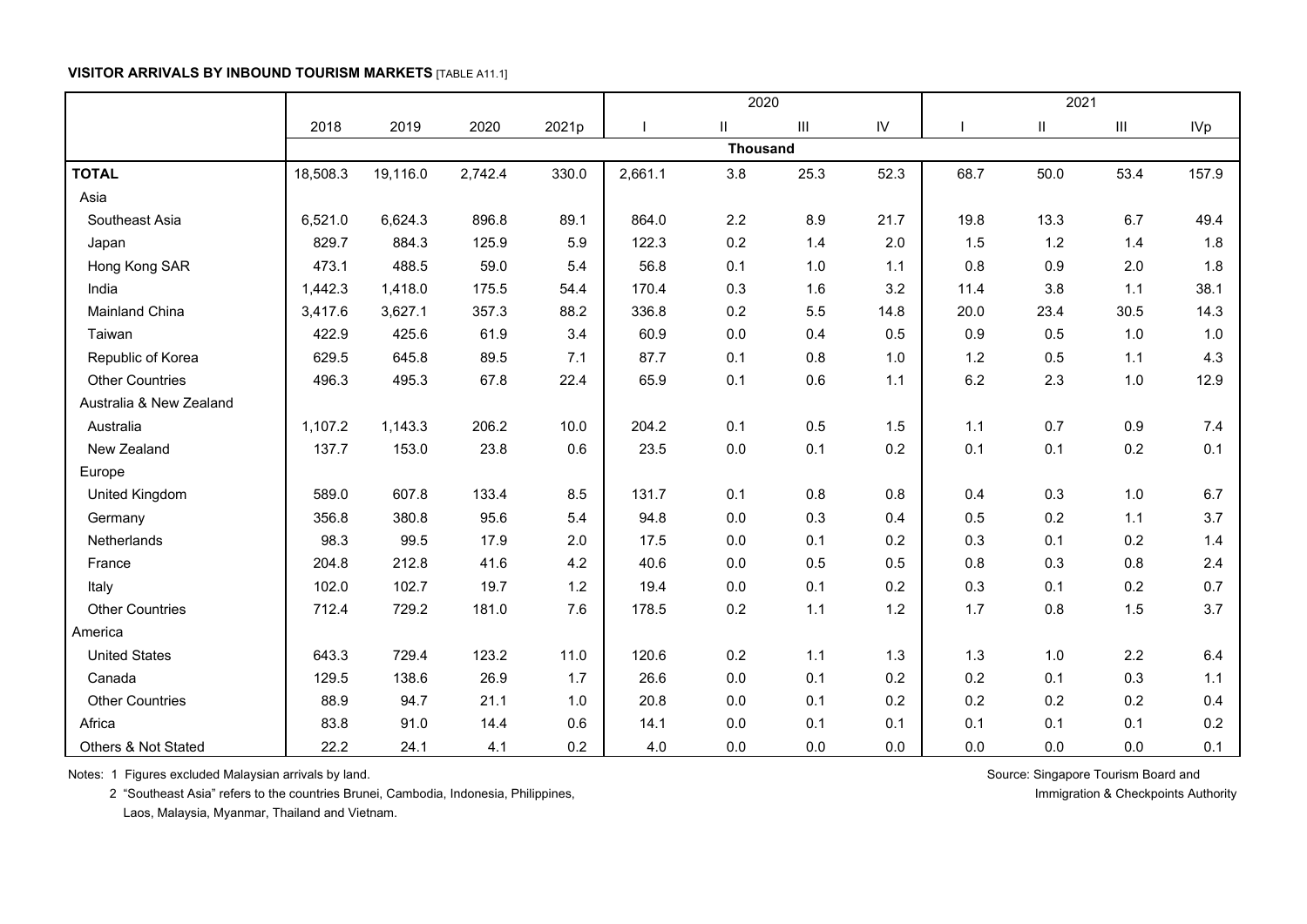#### **VISITOR ARRIVALS BY INBOUND TOURISM MARKETS - Cont'd** [TABLE A11.1]

|                         |        |        |         |         |         | 2020                                                         |         |         | 2021    |               |                |            |  |  |
|-------------------------|--------|--------|---------|---------|---------|--------------------------------------------------------------|---------|---------|---------|---------------|----------------|------------|--|--|
|                         | 2018   | 2019   | 2020    | 2021p   |         | $\mathbf{II}$                                                | Ш       | IV      |         | $\mathbf{II}$ | $\mathbf{III}$ | <b>IVp</b> |  |  |
|                         |        |        |         |         |         | Percentage Change Over Corresponding Period Of Previous Year |         |         |         |               |                |            |  |  |
| <b>TOTAL</b>            | 6.2    | 3.3    | $-85.7$ | $-88.0$ | $-43.2$ | $-99.9$                                                      | $-99.5$ | $-98.9$ | $-97.4$ | 1,214.3       | 111.4          | 201.8      |  |  |
| Asia                    |        |        |         |         |         |                                                              |         |         |         |               |                |            |  |  |
| Southeast Asia          | 4.8    | 1.6    | $-86.5$ | $-90.1$ | $-41.5$ | $-99.9$                                                      | $-99.5$ | $-98.8$ | $-97.7$ | 511.0         | $-25.1$        | 127.9      |  |  |
| Japan                   | 4.6    | 6.6    | $-85.8$ | $-95.3$ | $-44.5$ | $-99.9$                                                      | $-99.5$ | $-99.1$ | $-98.8$ | 524.5         | $-0.8$         | $-10.1$    |  |  |
| Hong Kong SAR           | 1.6    | 3.3    | $-87.9$ | $-90.8$ | $-45.0$ | $-99.9$                                                      | $-99.3$ | $-99.1$ | $-98.6$ | 933.7         | 109.2          | 58.0       |  |  |
| India                   | 13.4   | $-1.7$ | $-87.6$ | $-69.0$ | $-43.2$ | $-99.9$                                                      | $-99.5$ | $-99.1$ | $-93.3$ | 1,192.2       | $-31.4$        | 1,097.9    |  |  |
| Mainland China          | 5.9    | 6.1    | $-90.1$ | $-75.3$ | $-64.9$ | $-100.0$                                                     | $-99.5$ | $-98.1$ | $-94.1$ | 14,634.0      | 450.6          | $-3.6$     |  |  |
| Taiwan                  | 6.9    | 0.6    | $-85.5$ | $-94.5$ | $-45.6$ | $-100.0$                                                     | $-99.7$ | $-99.4$ | $-98.6$ | 1,172.5       | 174.2          | 93.0       |  |  |
| Republic of Korea       | $-0.3$ | 2.6    | $-86.1$ | $-92.1$ | $-51.9$ | $-99.9$                                                      | $-99.5$ | $-99.4$ | $-98.6$ | 729.2         | 37.4           | 329.1      |  |  |
| <b>Other Countries</b>  | 1.6    | $-0.2$ | $-86.3$ | $-66.9$ | $-38.7$ | $-99.9$                                                      | $-99.5$ | $-99.1$ | $-90.6$ | 3,143.7       | 60.2           | 1,025.4    |  |  |
| Australia & New Zealand |        |        |         |         |         |                                                              |         |         |         |               |                |            |  |  |
| Australia               | 2.3    | 3.3    | $-82.0$ | $-95.1$ | $-22.3$ | $-100.0$                                                     | $-99.8$ | $-99.5$ | $-99.5$ | 696.5         | 92.0           | 378.6      |  |  |
| New Zealand             | 4.9    | 11.1   | $-84.5$ | $-97.5$ | $-16.0$ | $-100.0$                                                     | $-99.8$ | $-99.4$ | $-99.5$ | 2,480.0       | 94.1           | $-29.5$    |  |  |
| Europe                  |        |        |         |         |         |                                                              |         |         |         |               |                |            |  |  |
| United Kingdom          | 13.5   | 3.2    | $-78.1$ | $-93.6$ | $-30.1$ | $-99.9$                                                      | $-99.5$ | $-99.5$ | $-99.7$ | 192.9         | 36.2           | 785.3      |  |  |
| Germany                 | 4.2    | 6.7    | $-74.9$ | $-94.3$ | $-28.8$ | $-100.0$                                                     | $-99.6$ | $-99.6$ | $-99.5$ | 660.7         | 271.6          | 799.3      |  |  |
| Netherlands             | 13.1   | $1.1$  | $-82.0$ | $-89.0$ | $-27.0$ | $-99.9$                                                      | $-99.6$ | $-98.9$ | $-98.5$ | 1,230.0       | 60.2           | 460.7      |  |  |
| France                  | 16.7   | 3.9    | $-80.4$ | $-89.9$ | $-28.9$ | $-99.9$                                                      | $-99.2$ | $-98.9$ | $-98.1$ | 910.7         | 46.3           | 382.4      |  |  |
| Italy                   | 26.8   | 0.7    | $-80.8$ | $-93.8$ | $-31.2$ | $-99.9$                                                      | $-99.7$ | $-99.3$ | $-98.3$ | 645.5         | 30.0           | 302.5      |  |  |
| <b>Other Countries</b>  | 9.6    | 2.4    | $-75.2$ | $-95.8$ | $-18.9$ | $-99.8$                                                      | $-99.4$ | $-99.4$ | $-99.1$ | 255.1         | 30.8           | 218.4      |  |  |
| America                 |        |        |         |         |         |                                                              |         |         |         |               |                |            |  |  |
| <b>United States</b>    | 13.8   | 13.4   | $-83.1$ | $-91.1$ | $-36.1$ | $-99.9$                                                      | $-99.4$ | $-99.3$ | $-98.9$ | 478.0         | 94.0           | 382.6      |  |  |
| Canada                  | 23.1   | 7.0    | $-80.6$ | $-93.7$ | $-40.6$ | $-100.0$                                                     | $-99.5$ | $-99.5$ | $-99.1$ | 810.0         | 98.5           | 507.2      |  |  |
| <b>Other Countries</b>  | 1.0    | 6.5    | $-77.7$ | $-95.5$ | $-22.9$ | $-99.9$                                                      | $-99.3$ | $-99.3$ | $-99.0$ | 823.5         | 51.0           | 120.2      |  |  |
| Africa                  | 9.2    | 8.5    | $-84.2$ | $-96.2$ | $-20.3$ | $-99.9$                                                      | $-99.5$ | $-99.5$ | $-99.2$ | 569.2         | 11.3           | 49.7       |  |  |
| Others & Not Stated     | $-1.1$ | 8.7    | $-83.2$ | $-95.4$ | $-23.1$ | $-99.9$                                                      | $-99.8$ | $-99.7$ | $-99.4$ | 242.9         | 377.8          | 470.6      |  |  |

Notes: 1 Figures excluded Malaysian arrivals by land. Source: Singapore Tourism Board and Source: Singapore Tourism Board and

2 "Southeast Asia" refers to the countries Brunei, Cambodia, Indonesia, Philippines, Immigration & Checkpoints Authority and The Checkpoints Authority

Laos, Malaysia, Myanmar, Thailand and Vietnam.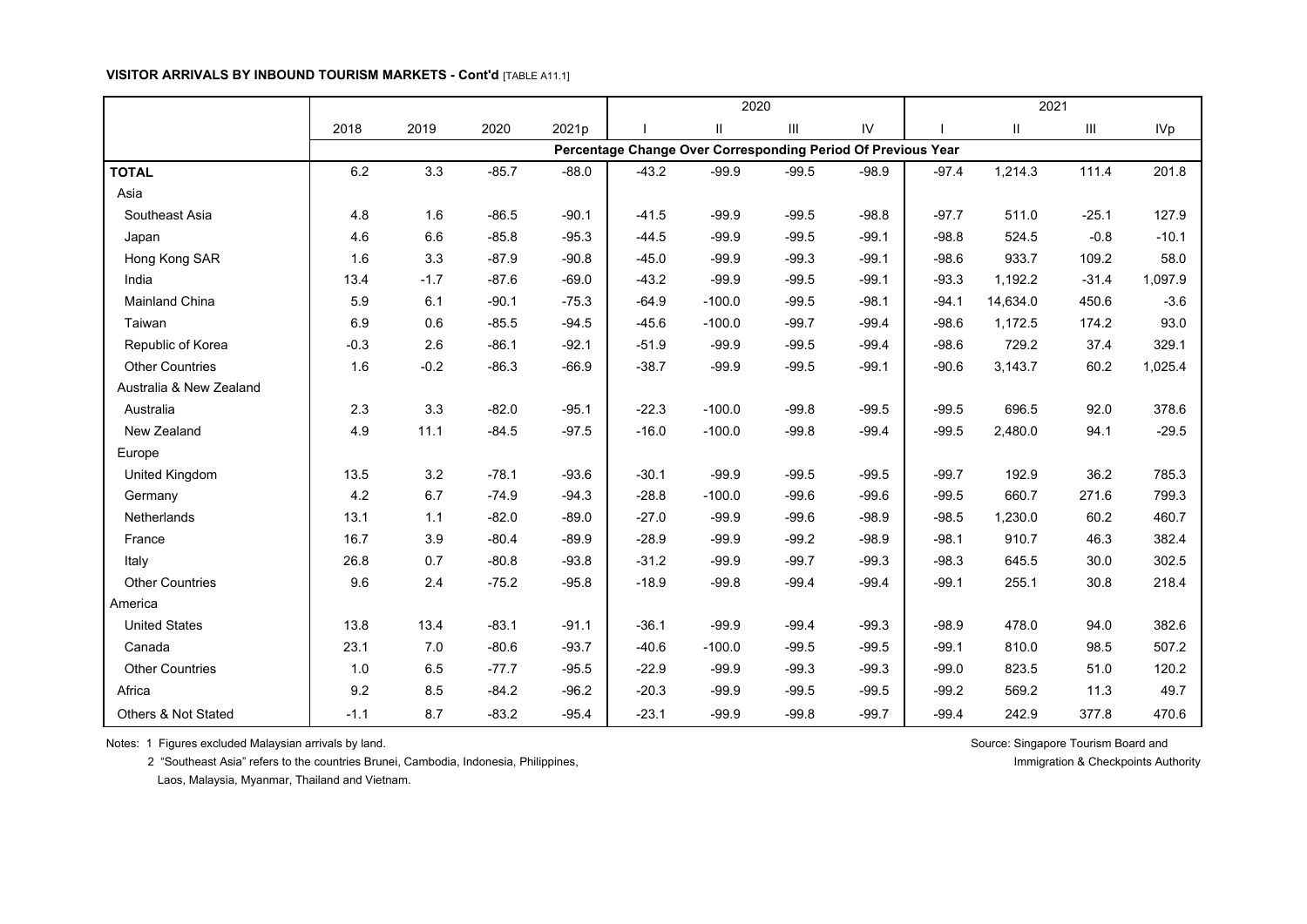## **HOTEL STATISTICS** [TABLE A11.2]

|                                     |         |         |         |         |         | 2020    |                    |         | 2021                                                         |       |        |            |  |
|-------------------------------------|---------|---------|---------|---------|---------|---------|--------------------|---------|--------------------------------------------------------------|-------|--------|------------|--|
|                                     | 2018    | 2019    | 2020    | 2021p   |         | Ш.      | $\mathop{\rm III}$ | IVp     |                                                              | Ш.    | Ш      | <b>IVp</b> |  |
|                                     |         |         |         |         |         |         |                    |         |                                                              |       |        |            |  |
| Average Occupancy Rate (%)          | 86.1    | 86.9    | 57.4    | 56.2    | 58.2    | 50.3    | 64.9               | 58.3    | 47.0                                                         | 52.4  | 58.3   | 70.9       |  |
| Average Room Rate (\$)              | 218.5   | 220.8   | 154.1   | 158.6   | 215.4   | 73.7    | 110.8              | 161.4   | 148.3                                                        | 143.7 | 152.1  | 186.5      |  |
| Hotel Room Revenue (\$ Million)     | 3,998.1 | 4,196.3 | 1,238.5 | 978.6   | 679.9   | 128.3   | 167.1              | 263.3   | 221.1                                                        | 219.8 | 219.7  | 318.0      |  |
|                                     |         |         |         |         |         |         |                    |         | Percentage Change Over Corresponding Period Of Previous Year |       |        |            |  |
| Average Occupancy Rate <sup>1</sup> | 1.3     | 0.8     | $-29.5$ | $-1.2$  | $-27.6$ | $-34.2$ | $-26.3$            | $-27.9$ | $-11.2$                                                      | 2.1   | $-6.6$ | 12.6       |  |
| Average Room Rate                   | 0.7     | 1.1     | $-30.2$ | 2.9     | $-1.3$  | $-65.0$ | $-51.0$            | $-29.0$ | $-31.2$                                                      | 95.0  | 37.3   | 15.6       |  |
| <b>Hotel Room Revenue</b>           | 7.5     | 5.0     | $-70.5$ | $-21.0$ | $-31.7$ | $-86.5$ | $-85.3$            | $-76.3$ | $-67.5$                                                      | 71.3  | 31.5   | 20.8       |  |

 $1$  Refer to percentage point change.  $\blacksquare$  Source: Singapore Tourism Board